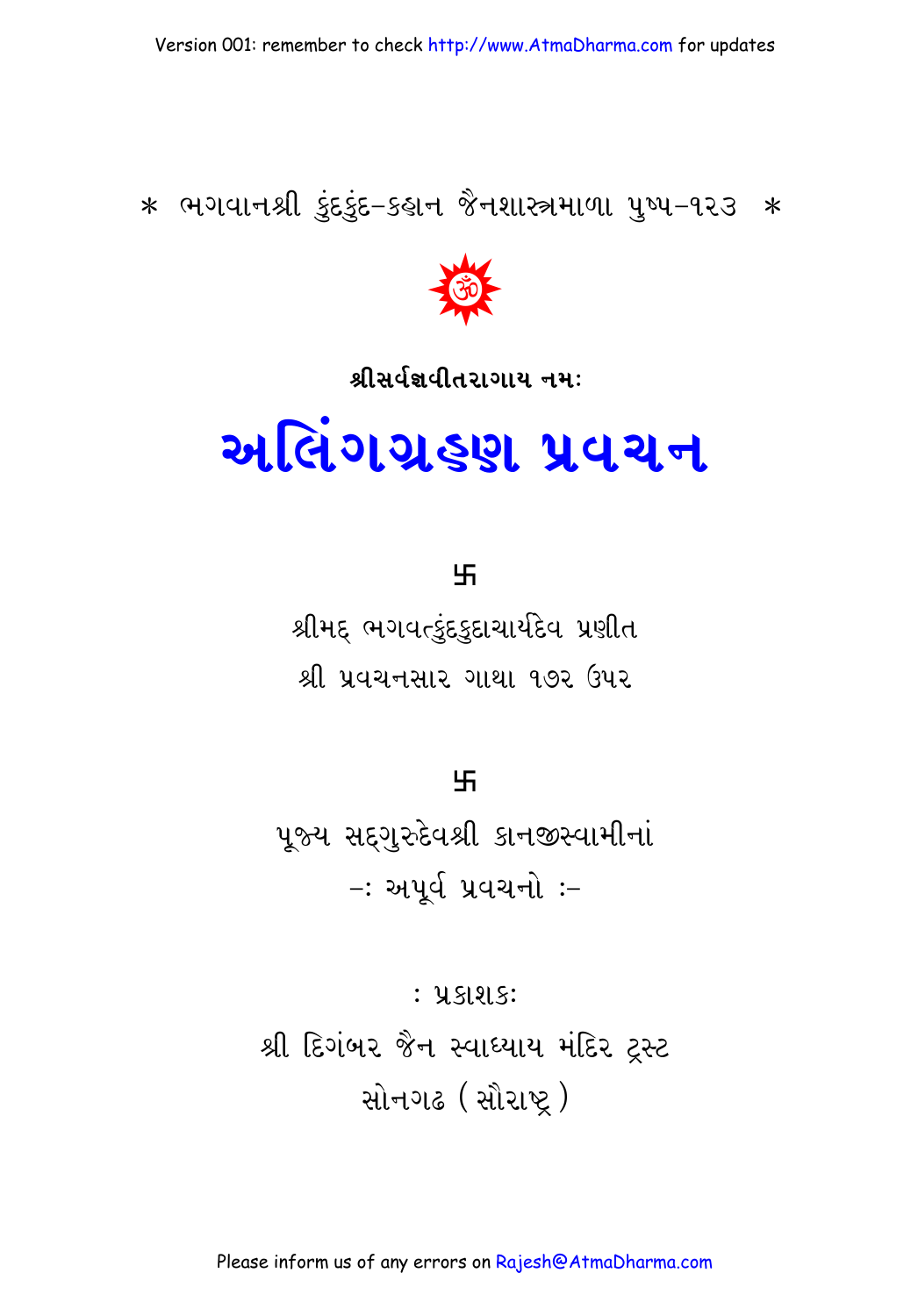Version 001: remember to check http://www.AtmaDharma.com for updates

 $-$ : મુદ્રણસ્થાન:-येतन प्रिन्टर्स, કુંવરબાઈનું નહેરું, સિહોર (સૌરાષ્ટ્ર) पीन डोड नं. उ६४२४०

卐

પ્રથમ આવૃત્તિ પ્રત: ૫૨૦૦ સને ૧૯૭૩

ફાગણ સુદ-૨ વિ. મં. ૨૦૨૯

Please inform us of any errors on Rajesh@AtmaDharma.com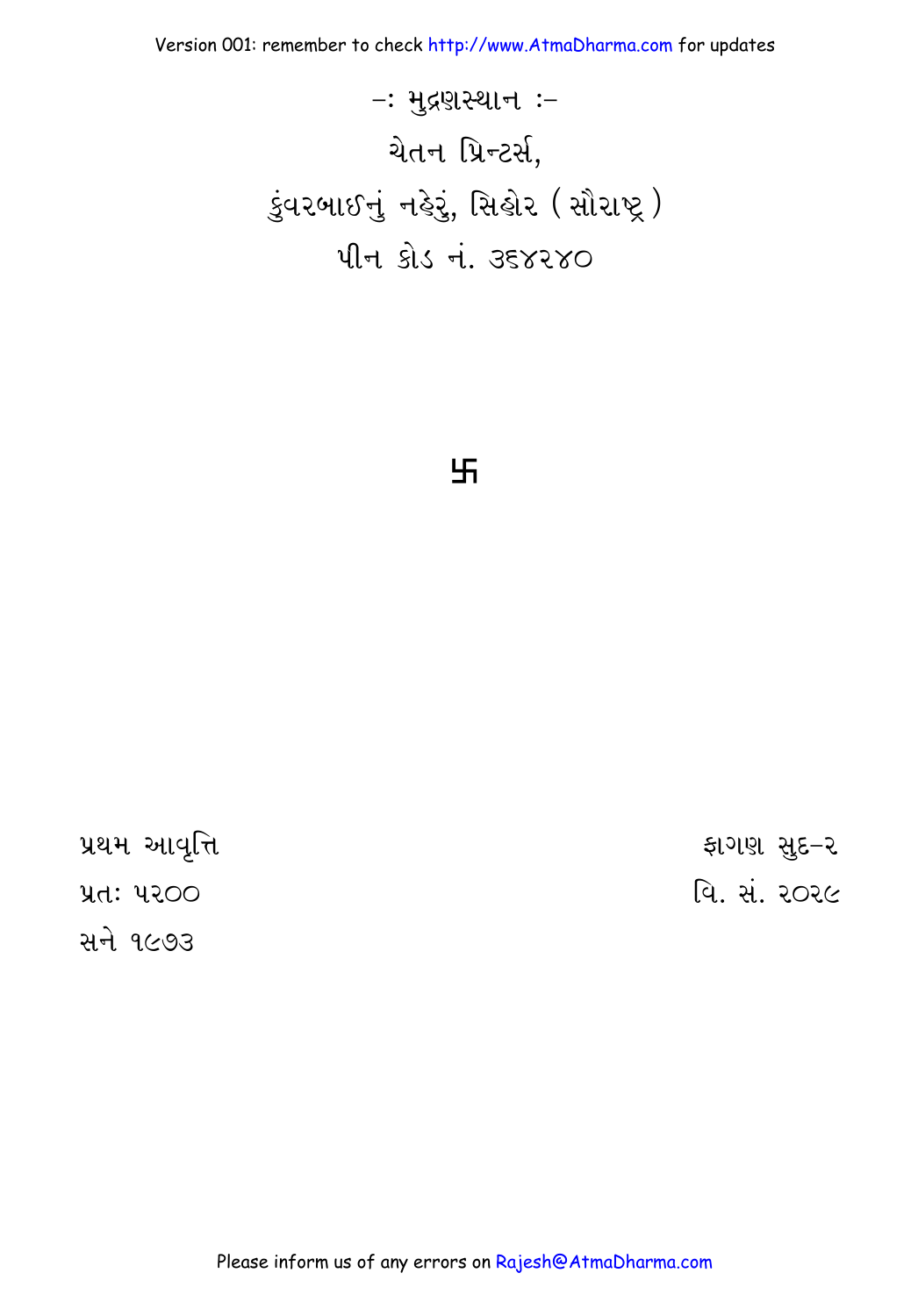# **Thanks & Our Request**

This shastra has been kindly donated by Jashwantlal Chandulal Kotadia and Family, Baroda, India & California, USA who have paid for it to be "electronised" and made available on the internet.

Our request to you:

1) We have taken great care to ensure this electronic version of Alingagrahan Pravachan is a faithful copy of the paper version. However if [you find any errors please inform](http://www.atmadharma.com/donate)  us on Rajesh@AtmaDharma.com so that we can make this beautiful work even more accurate.

2) Keep checking the version number of the on-line shastra so that if corrections have been made you can replace your copy with the corrected one.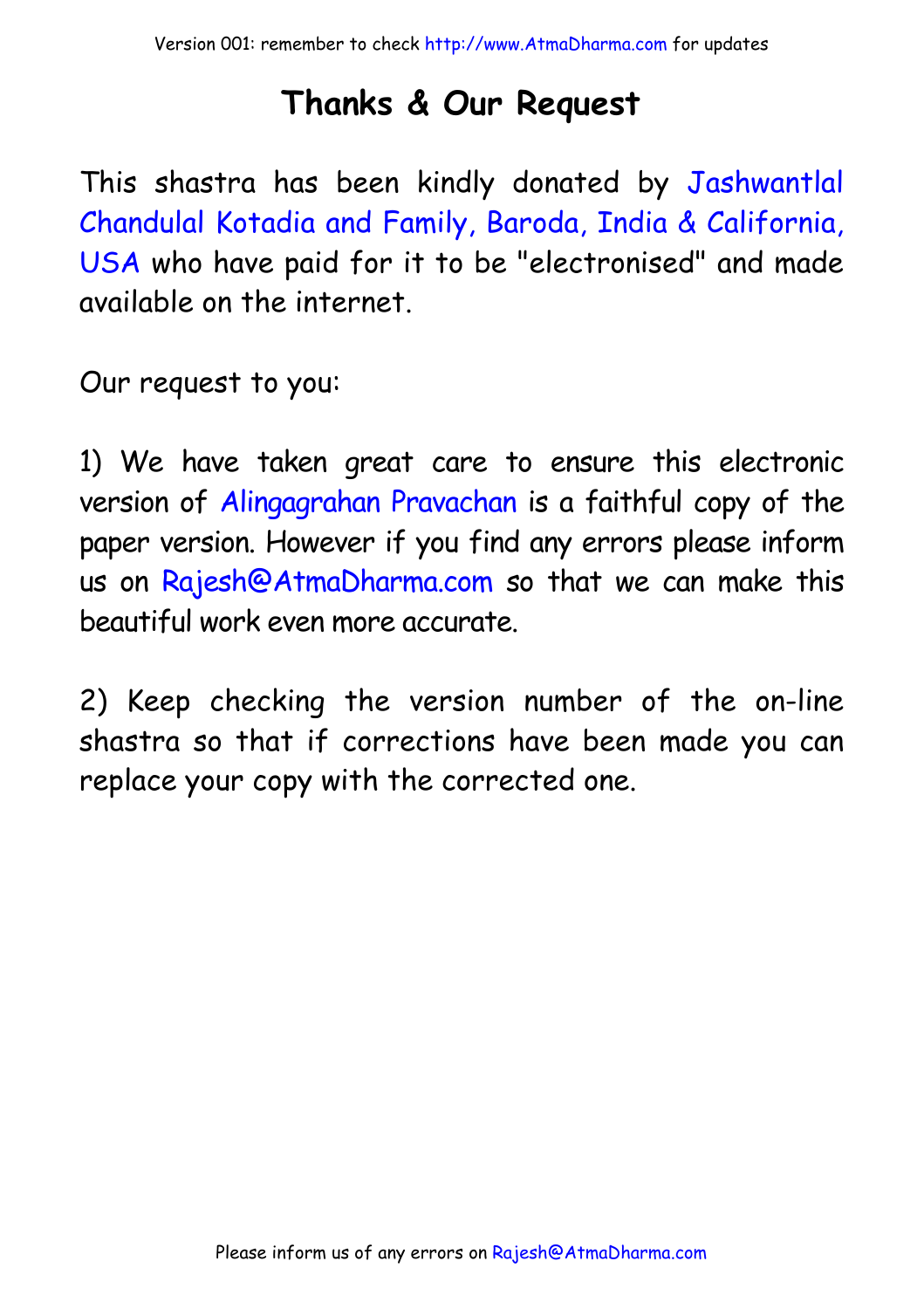# **Version History**

| Version | Date        | Changes                   |
|---------|-------------|---------------------------|
| Number  |             |                           |
| ററ1     | 23 Oct 2003 | First electronic version. |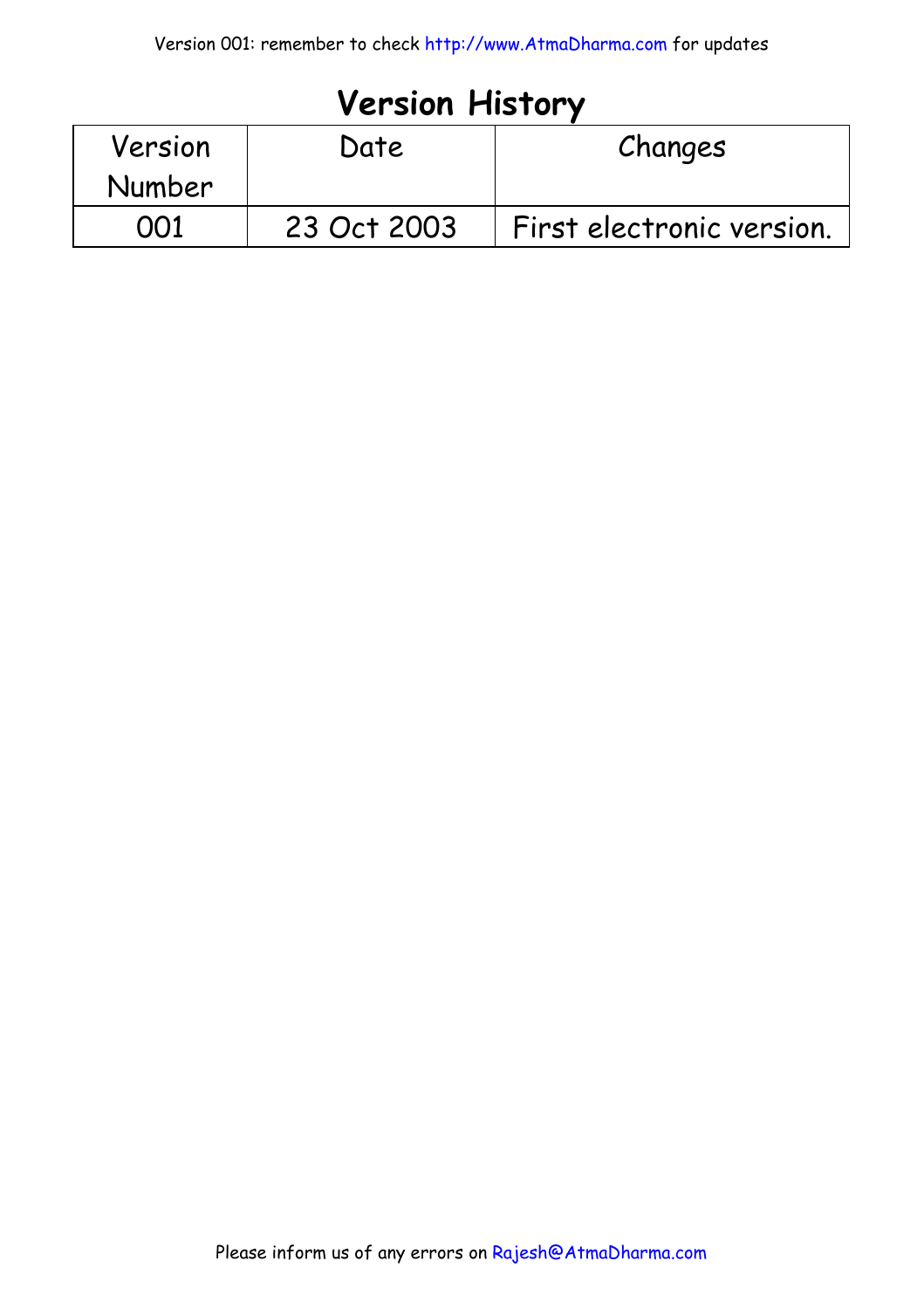# रु निवेहन ह

શ્રી કંદકંદાચાર્યદેવપ્રણીત શ્રી સમયસાર, પંચાસ્તિકાય, નિયમસાર તથા અષ્ટપાઢુડમાં અલિંગગ્રહણની જે ગાથા છે તે શ્રી પ્રવચનસારજી શાસ્ત્રમાં પણ છે તેથી તે ગાથા અત્યંત મહત્ત્વની છે એમ નક્કી થાય છે. તે ગાથામાં પરદ્રવ્યોથી વિભાગના સાધનભત જીવનું અસાધારણ લક્ષણ બતાવ્યું છે. આ ગાથા ૧૭૨ના 'અલિંગગ્રહણ' શબ્દમાંથી શ્રી અમૃતચંદ્રાચાર્યદેવે ચૈતન્યબાગમાં ૨મતાં ૨મતાં અપૂર્વ ભાવમય ૨૦ બોલ કાઢયા છે. તેના ઉપર પૂજ્ય ગુરુદેવ શ્રી કાનજીસ્વામીએ વી. નિ. સં. ૨૪૭૭ માં જે અદ્દભુત, અપૂર્વ અને સૂક્ષ્મ ન્યાયયુક્ત પ્રવચનો આપેલાં તે 'સદ્ગુરુ-પ્રવચન-પ્રસાદ 'માં અગાઉ છપાઈ ગયાં છે. તે આ પુસ્તકમાં પ્રસિદ્ધ કરવામાં આવ્યાં છે. આ પ્રવચનો દ્વારા પૂ. ગુરુદેવશ્રીએ જિજ્ઞાસુ જીવો પર મહા ઉપકાર કર્યો છે.

આવાં સુંદર પ્રવચનો સદ્ધર્મપ્રેમી ભાઈશ્રી પ્રેમચંદ કેશવજી શાલ્ના સ્મરણાર્થે, તેમના પુત્ર શ્રી અજીતભાઈ તરફથી આત્મધર્મના ગ્રાહકોને ભેટ આપવા માટે પગટ કરવામાં આવ્યાં છે

તદ્દપરાંત સદ્ધર્મપ્રેમી શ્રી ભગવાનજી કચરાભાઈએ આ પુસ્તકની ૧૦૦૦ પ્રતિ મૂળ કિંમતે ખરીદ કરી છે. તેમ જ શ્રી કાંતિલાલભાઈ દાહોદવાળાએ આ પુસ્તકની કિંમત ઘટાડવા માટે રૂા. ૫૦૦ આપ્યા છે ते બદલ तेमने सौने धन्यवाદ

શ્રી બ્ર. ગલાબચંદભાઈએ મળ મેટર તપાસી આપવાનું તથા પ્રફ સંશોધનનું કાર્ય કરી આપેલ છે તે બદલ તેમનો આભાર માનીએ છીએ.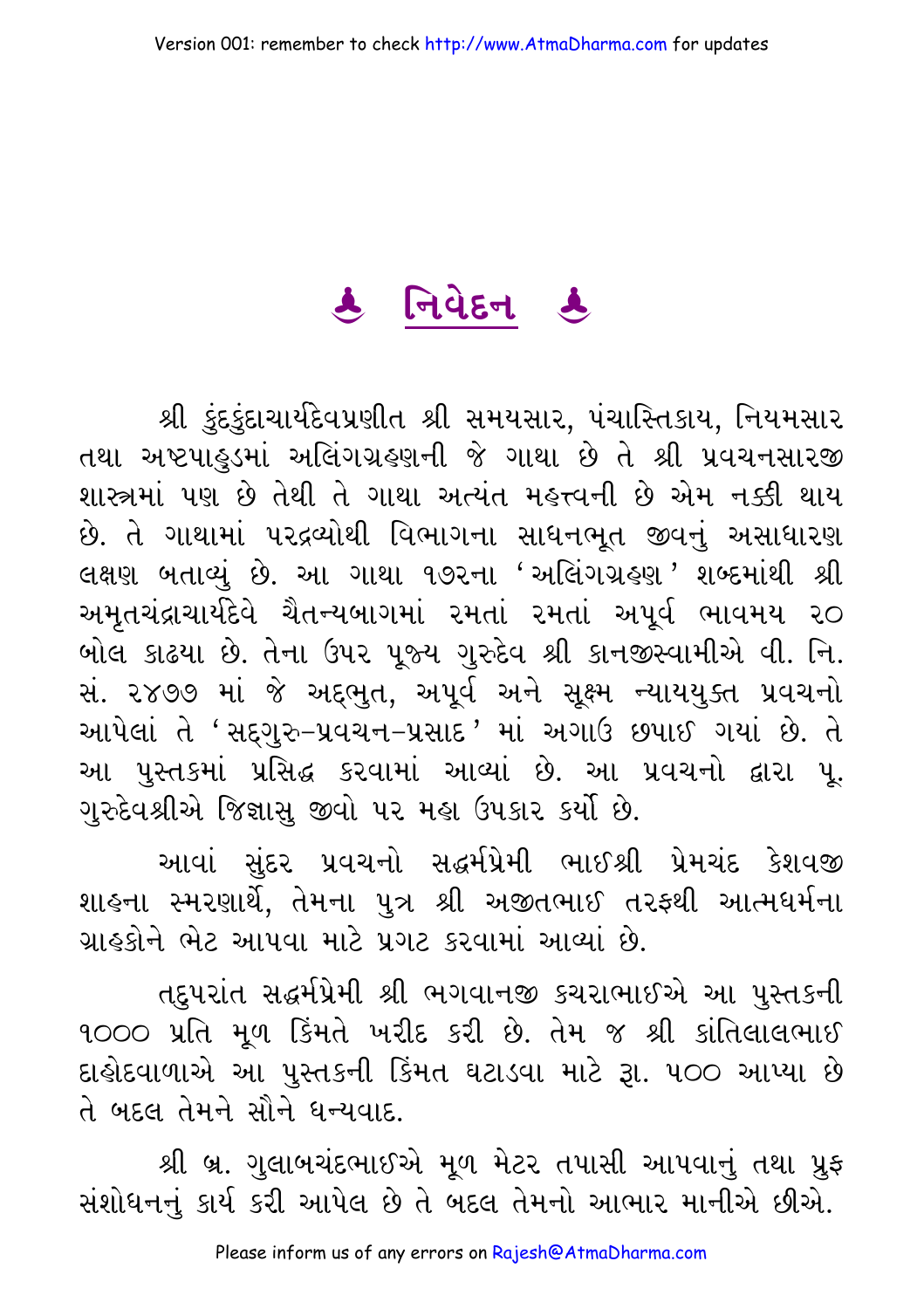ચેતન પ્રિન્ટર્સ, સિલોરના માલિક શ્રી પ્રવીણભાઈએ આ પુસ્તક બહુ ચીવટ રાખીને થોડા સમયમાં છાપી આપ્યું છે તે બદલ તેમનો આભાર.

નિર્ગ્રંથ આચાર્ય ભગવંતોએ અલિંગગ્રાહ્ય આત્માનો પરમ મહિમા ગાયો છે. સર્વે મુમુક્ષુઓ પણ તેમણે દર્શાવેલ પાવન પંથે વિચરીને શીઘ્ર આત્મહિત સાધો–એવી ભાવના

| સોનગઢ,     | સાહિત્ય પ્રકાશન–સમિતિ,             |
|------------|------------------------------------|
| ફાગણ સુદ−ર | શ્રી દિ. જૈન સ્વાધ્યાયમંદિર ટ્સ્ટ, |
| સં, ૨૦૨૯   | સોનગઢ, (સૌરાષ્ટ્ર)                 |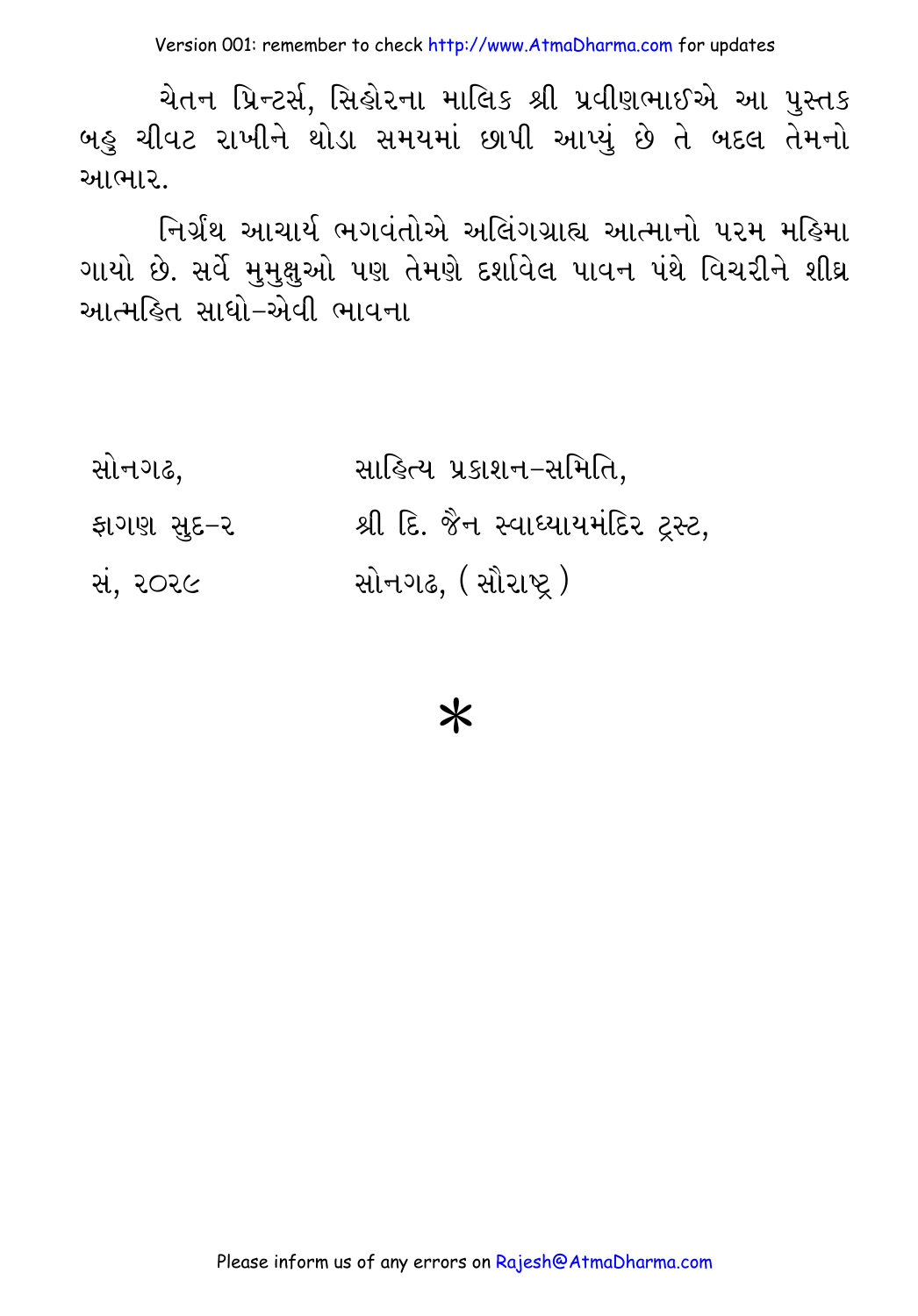# વીતરાગમાર્ગોપદેષ્ટા−



આત્મજ્ઞ સંત શ્રી કાનજીસ્વામી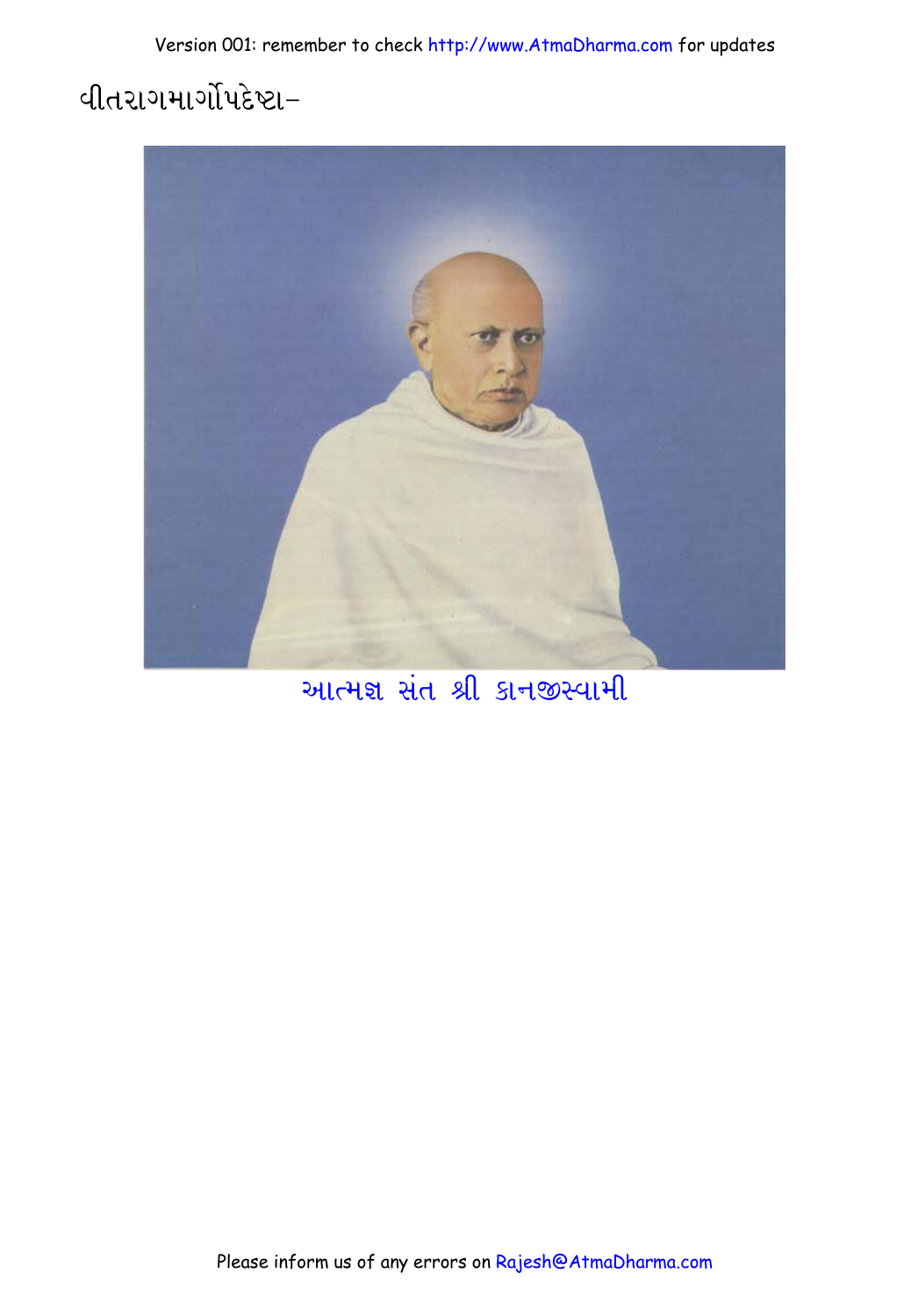Version 001: remember to check http://www.AtmaDharma.com for updates



# \* શ્રી અલિંગગ્રાહ્ય આત્માને નમસ્કાર \*

( શ્રી પ્રવચનસાર ગાથા ૧૭૨ ઉપર પૂજ્યશ્રી કાનજીસ્વામીના અદ્દભુત, અપૂર્વ અને સૂક્ષ્મ ન્યાયયુક્ત પ્રવચનો) વી નિ. સં. ૨૪૭૭

( માહ વદ-૨ શુ*ક* )

# <u>અલિંગ-ગ્રહણ-પ્રવચન</u>

अरसमरूवमगंधं अव्वत्तं चेदणगुणमसद्दं । जाण अलिंगग्गहणं जीवमणिद्दिइसठाणं ।। १७२।। अरसमरूपमगन्धमव्यक्तं चेतनागुणमशब्दम् । जानीह्यलिङ्गग्रहणं जीवमनिर्दिष्टसंस्थानम् ।। १७२।।

છે ચેતનાગુણ, ગંધ-રૂપ-રસ-શબ્દ-વ્યક્તિ ન જીવને,

વળી લિંગગ્રહણ નથી અને સંસ્થાન ભાખ્યું ન તેહને. ૧૭૨.

**અન્વયાર્થ:** જીવને અરસ, અરૂપ, અગંધ, અવ્યક્ત ચેતના ગુણવાળો, અશબ્દ, અલિંગગ્રહણ (લિંગથી અગ્રાહ્ય ) અને જેને કોઈ સંસ્થાન કહ્યું નથી એવો જાણ.

### ૫૨દ્રવ્યોથી વિભાગના સાધનભૂત જીવનું અસાધારણ સ્વલક્ષણ

જીવમાં ૨સ નથી, ગંધ નથી, સ્પર્શગુણની વ્યક્તતા નથી. તે ચેતનગુણવાળો છે. આત્મા શબ્દ બોલતો નથી તેમ જ શબ્દનું કારણ નથી, લિંગથી ગ્રાહ્ય થઈ શકે તેવો નથી અને પરના આકાર વિનાનો છે–તેમ તું જાણ. અહીં આચાર્ય ભગવાન આદેશ કરે છે કે તું તારા આત્માને આવો જાણ.

Please inform us of any errors on Rajesh@AtmaDharma.com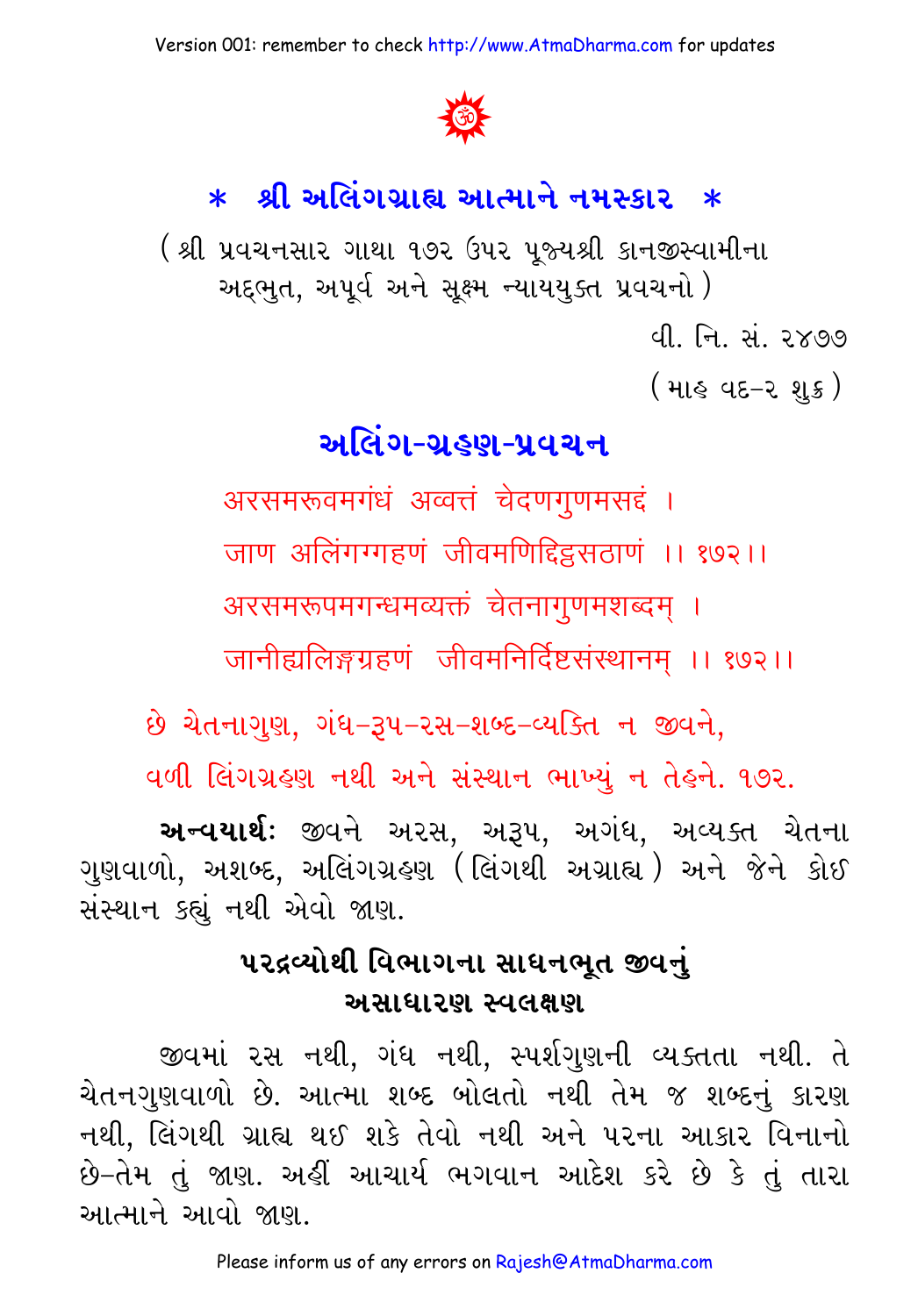૨ ]

| પ્રવચનસાર પ્રવચનો

# ટીકાઃ- ( ૧ ) આત્મામાં અરસપણું છે.

આત્મામાં રસ નથી કારણ કે તેનો રસગુણના અભાવરૂપ સ્વભાવ છે.

# ( ૨ ) આત્મામાં અરૂપપણું છે.

આત્મામાં રૂપ નથી કારણ કે તેનો રૂપગુણના અભાવરૂપ સ્વભાવ છે.

# આત્માને રૂપીનો ઉપચાર આવવાનું કારણ

આત્મામાં રૂપીપણું નહિ હોવા છતાં તે રૂપી છે અથવા મૂર્ત છે એમ વ્યવહારશાસ્ત્રમાં કથન આવે છે તેનો શું ખુલાસો છે?

સમાધાનઃ- આત્મા નિશ્ચયથી તો અરૂપી છે પણ કર્મના સંયોગની અપેક્ષાએ વ્યવહારે રૂપી કહ્યો છે પરંતુ ખરેખર તે રૂપી થઈ જાય છે એવો એનો અર્થ નથી. શાસ્ત્રમાં અનેક અપેક્ષાઓ આવે. જીવ પોતે વિકાર કરે છે ત્યારે જડકર્મ નિમિત્તરૂપે હોય છે તે રૂપીકર્મના સંયોગની અપેક્ષાએ આત્માને રૂપીપણાનો ઉપચાર કરવામાં આવે છે. વિકારી પરિણામની જીવની યોગ્યતા ને તે યોગ્યતાના નિમિત્તે રૂપીકર્મનું એકક્ષેત્રે રહેવું તેવો સંબંધ બિલકુલ ન જ હોત તો રૂપીપણાનો ઉપચાર પણ આવી શકત નહિ. જેમકે સિદ્ધદશામાં વિકારની યોગ્યતા પણ નથી ને નિમિત્તરૂપે કર્મો પણ નથી. તેથી સિદ્ધદશામાં રૂપીપણાનો ઉપચાર આવતો નથી, પણ સંસારદશામાં વિકારની યોગ્યતા છે તે રૂપી કર્મોના નિમિત્ત વિના ક્ષેઈ શકે નહિ. કર્મના નિમિત્ત વિનાનો જીવ ક્ષેય તો સિદ્ધ થઈ જાય. વિકાર અશુદ્ધ પારિણામિક ભાવ છે. જીવ પોતે સ્વભાવનો આશ્રય ચુકી કર્મનો આશ્રય કરે છે ને વિકાર કરે છે પણ કર્મ વિકાર કરાવતું નથી. કેમકે આત્મા તથા કર્મને અત્યંત અભાવ છે. જડ કર્મને તો ખબર પણ નથી કે મારો આશ્રય કરીને જીવ વિકાર કરે છે. જીવ વિકાર કરે છે તે જીવની ભૂલ છે પણ તે તેનું ત્રિકાળી સ્વરૂપ નથી. રૂપીના લક્ષ વગર વિકાર હોતો નથી. જીવની એવી યોગ્યતા છે ને રૂપી કર્મનું જોડે નિમિત્ત છે, માટે રૂપીનો ઉપચાર કરેલ છે.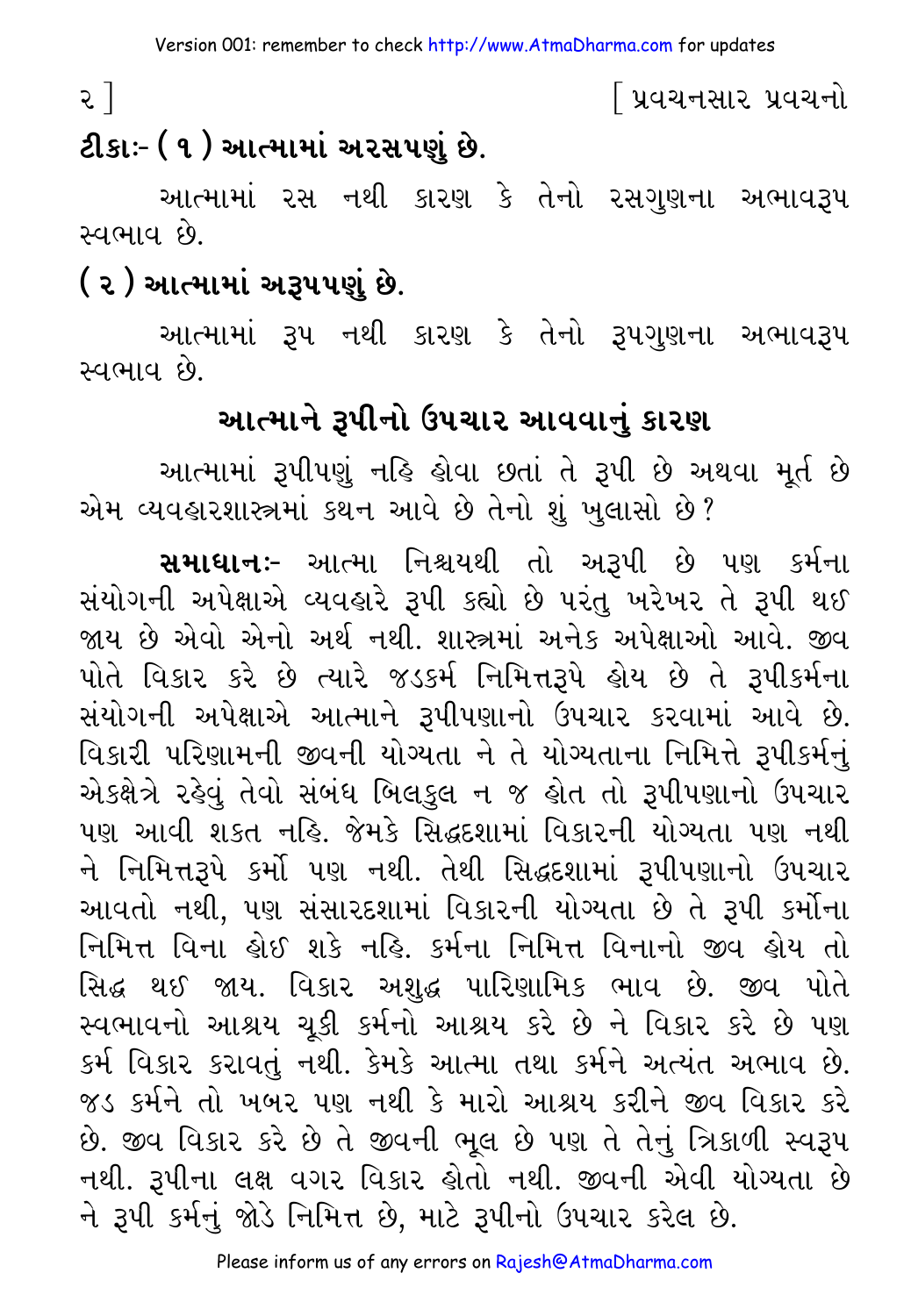# અલિંગગ્રહણ ગાથા ૧૭૨ ી

# ( ૩ ) આત્મામાં અગંધપણં છે.

આત્મામાં ગંધનો અભાવ છે. સુગંધ–દુર્ગંધ આત્મામાં નથી. ( ૪ ) આત્મામાં અવ્યક્તપણું છે.

આત્મામાં સ્પર્શની વ્યક્તતાનો અભાવ છે. ટાઢામાંથી ઊનું થવું, લૂખામાંથી ચીકણું થવું, સ્થૂલમાંથી સૂક્ષ્મ થવું, હળવામાંથી ભારે થવું, કર્કશમાંથી સુંવાળું થવું-તે બધી જડની અવસ્થા છે. આત્મામાં તે સ્પર્શની વ્યક્તતાનો અભાવ છે. આત્મામાં એવો કોઈ ગુણ નથી કે જેને લીધે સ્પર્શની વ્યક્તતા થાય. માટે આત્મા અવ્યક્ત છે.

# ( ૫ ) આત્મામાં અશબ્દપણું છે.

આત્મામાં શબ્દરૂપ પર્યાયનો અભાવ છે. અજ્ઞાની માને છે કે જે ભાષા બોલવાથી જીવનું હિત થાય તે ભાષા બોલવી ને કઠોર ભાષા બોલવાથી જીવને કલુષિતતા થાય માટે એવી વાણી ન કાઢવી. પણ ભાઈ, વાણી કાઢવી કે ન કાઢવી તે જીવના હાથની વાત નથી. વાણી સ્વતંત્ર છે ને જીવ સ્વતંત્ર છે. વાણીથી લાભ કે નુકશાન નથી. પણ અજ્ઞાનીને ભય લાગે છે કે આમ વાણીને સ્વતંત્ર માનવાથી તો કોઈ જીવ ગુરુનું બહુમાન કરશે નહિ, કોઈ કોઈનો ઉપકાર સ્વીકારશે નહિ ને બધા લૂખા થઈ જશે. પણ ભાઈ, કોઈ જીવ પરનું બહુમાન કરતો નથી. ધર્મી જીવ પોતાના સ્વભાવનું બહુમાન કરે છે ને સ્વભાવમાં ઠરી શકતો નથી ત્યારે શુભભાવમાં ગુરુનું બહુમાન આવી જાય છે. વળી કેવળી ભગવાનને ઈચ્છા વગર વાણી નીકળે છે ને છદ્મસ્થ જીવ ઈચ્છાપૂર્વક વાણી કાઢી શકે છે તે વાત પણ મિથ્યા છે. કારણ કે વાણીની પર્યાયનો બધા જીવમાં ત્રણે કાળે અત્યંત અભાવ છે.

# ( ૬ ) આત્મામાં અલિંગગ્રાહ્યપણું છે.

આત્મામાં રૂપ–રસ–ગંધ વગેરેનો અભાવ કોવાથી આત્મા કોઈ પણ લિંગ એટલે ચિહ્નથી ઓળખી શકાય એવો નથી. શરીરમાં આવો રંગ લોય તો આ ભગવાન ઓળખાય ? આવી વાણી લોય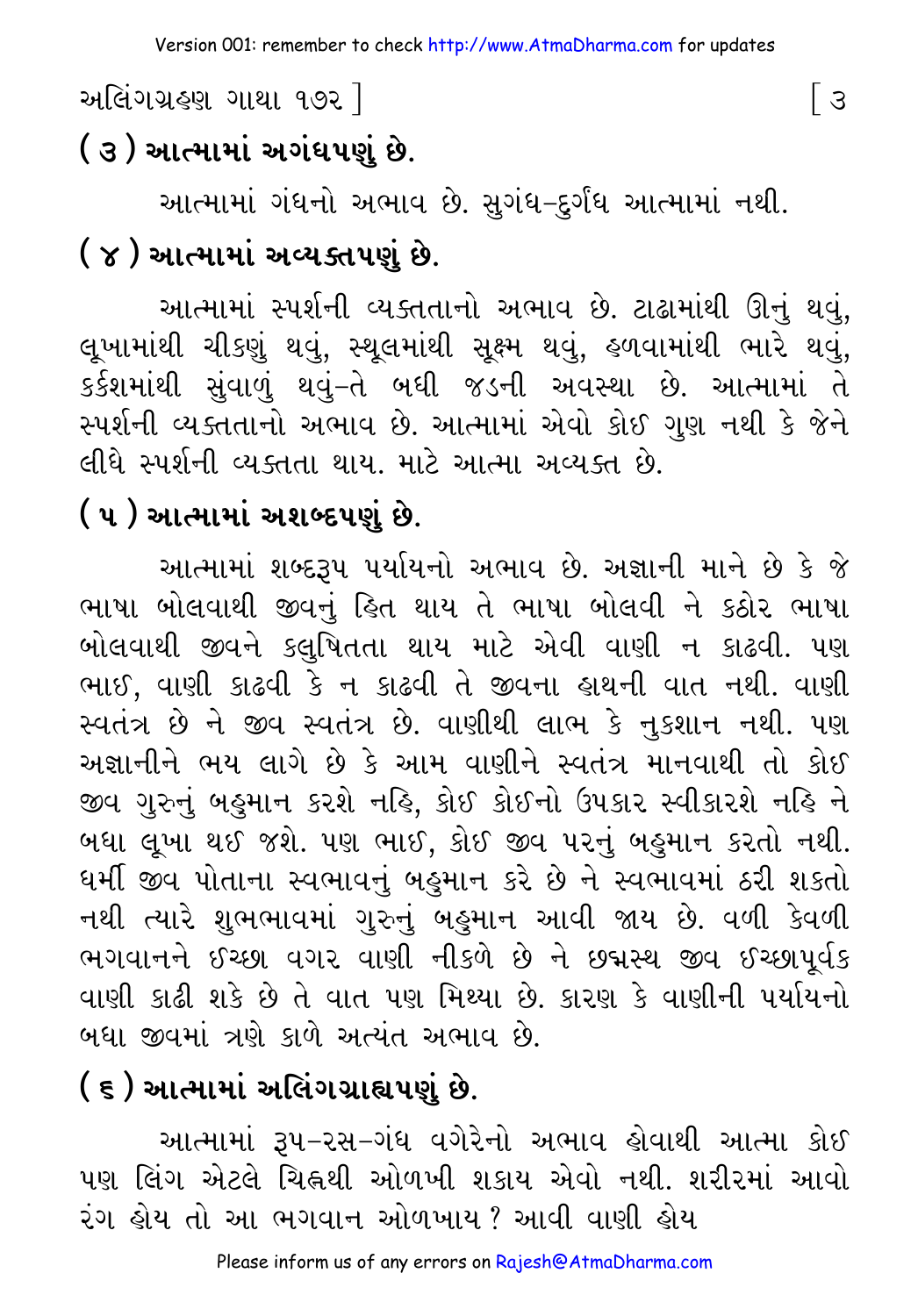∫ પ્રવચનસાર પ્રવચનો

તો મુનિ ઓળખાય? પરમ ઔદારિક શરીર હોય તો કેવળી ભગવાન ઓળખાય ? દિવ્યધ્વનિ હોય તો તીર્થંકર ભગવાન ઓળખાય ? આ ચિહ્નોથી જીવ ઓળખાતો હશે?-કે ના. તે બધાં ચિહ્નો તો જડનાં છે. તેનાથી આત્મા ઓળખાતો નથી. પોતાના ચેતનાગુણથી દરેક આત્મા ઓળખાય છે. પોતાને ન ઓળખે તે પરને પણ ઓળખે નહિ. પોતાને **ઓળખે તે જ પરને યથાર્થ ઓળખે છે.** કોઈ બાહ્ય લિંગથી આત્મા ઓળખી શકાતો નથી.

# ( ૭ ) આત્મામાં અસંસ્થાનપણં છે.

શરીરનાં જીુદાં જીુદાં સંસ્થાનોથી એટલે આકારોથી આત્મા ઓળખી શકાતો નથી. આત્મા જડના બધા આકારોથી રહિત સ્વભાવવાળો છે

આ પ્રમાણે આત્માને પુદ્દગલથી જુદા પાડવાનું સાધન (૧)<br>અરસપણું, (૨) અરૂપપણું, (૩) અગંધપણું, (૪) અવ્યક્તપણું, (૫)<br>અશબ્દપણું, (૬) અલિંગગ્રાહ્યપણું અને (૭) અસંસ્થાનપણું છે−તે કહ્યું. ( માઙ઼ વદ ૩ શનિવાર. ૨૪-૨-૫૧ )

# જીવને અજીવથી જુદો પાડવાનું સાધન-" ચેતનામયપણું "

પુદ્દગલથી આત્માને જીદો પાડવાનું સાધન કહ્યું. હવે પુદ્દગલ તથા અપુદ્ગલ એટલે ધર્મ, અંધર્મ, આકાશ અને કાળ-એ ચાર અંજીવ દ્રવ્યોથી આત્માને જીદો પાડવાનું સાધન–ચેતનાગુણમયપણું કહે છે. પુદ્ગલ તથા બીજા અજીવથી જીુદો પાડવાનું સાધન વિકાર, કામ, ક્રોધ વગેરે કહેલ નથી. ચેતના ગુણ છે ને ચેતન ગુણી છે. આત્મા જાણવા– દેખવાના સ્વભાવથી અભેદ છે ને તે સાધન વડે બધા અજીવથી તેને જુદો પાડવો તે ધર્મ છે.

# જીવને બીજા જીવોથી જાુદો પાડવાનું સાઘન-" સ્વજીવદ્રવ્યાશ્રિત ચેતનામયપણં "

આત્માને પ્રથમ પુદ્દગલોથી જુદો પાડયો. પછી બીજા અજીવથી જીદો પાડયો. હવે બીજા જીવોથી જીદો પાડે છે. પોતાનો ચેતના ગુણ પોતાના આત્માના આશ્રયે છે, બીજા આત્માના આશ્રયે નથી.

 $\alpha$ ]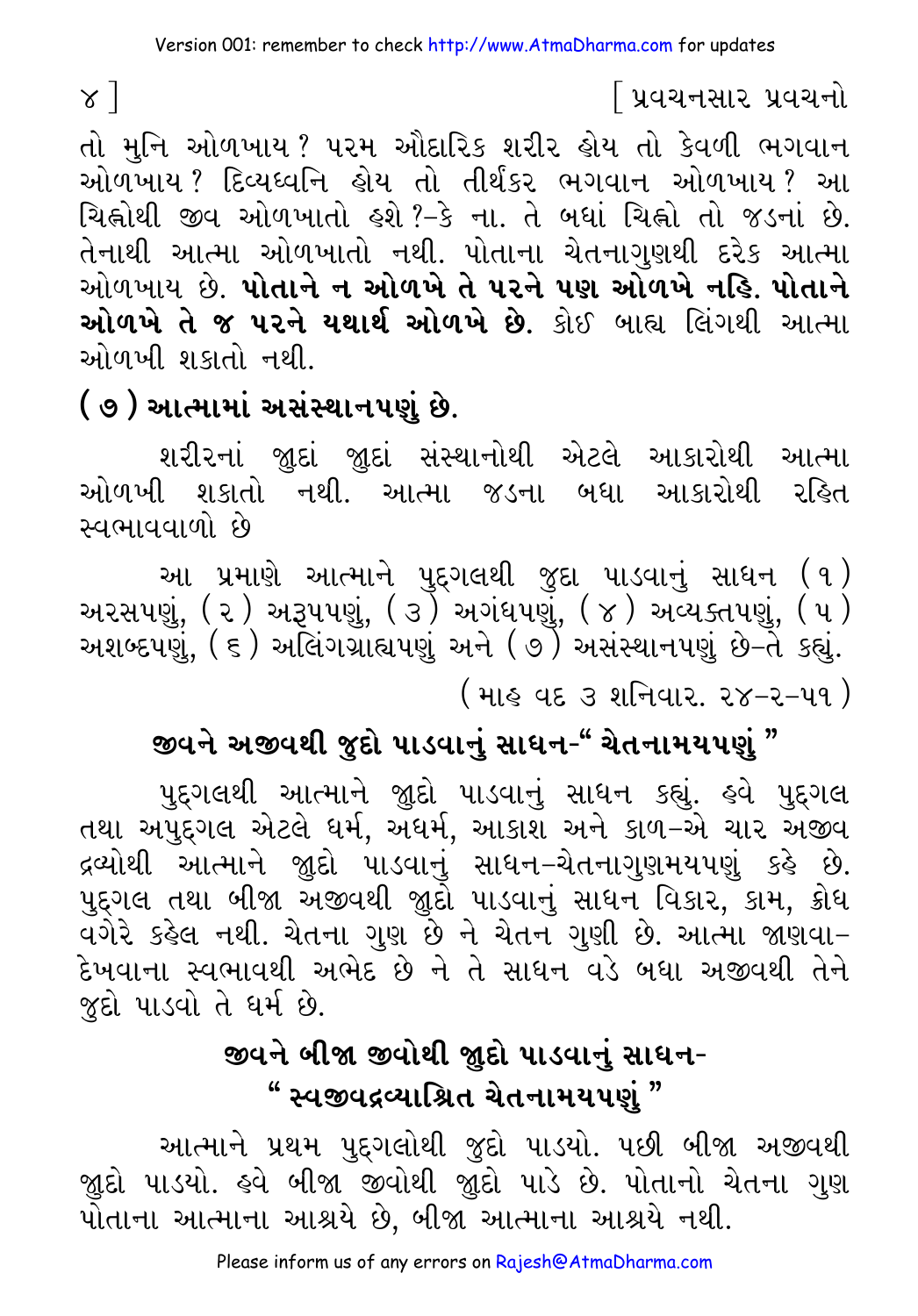અલિંગગ્રહણ ગાથા ૧૭૨ ]

તે પોતાનો ચેતના ગુણ પોતાને અનંતા કેવળીઓ, સિદ્ધો, અનંતા નિગોદ વગેરે અનંતા જીવોથી જુદો પાડે છે. કારણ કે પોતાનો ચેતના ગુણ પોતાનું સ્વલક્ષણ છે. તેને ર્લ્મેશાં પોતે ધારી રાખે છે. સાધકદશામાં ધર્મની સાધના માટે ચેતના ગુણ કામ આવે છે.

કોઈ પ્રશ્ન કરે કે આમાં દયા પાળવાનું શું આવ્યું?

**ઉત્તરઃ** સ્વ જીવનો પોતાના ચેતનાગણથી નિર્ણય કરવો તે જ સ્વ દયા છે. ૫૨ની દયા જીવ પાળી શકતો નથી. ૫૨થી જ઼ાદો કહ્યો એટલે પરનું કાંઇ પણ કરી શકે એવો રહ્યો નહિ. વળી પોતાને દયા-દાનના લક્ષણવાળો કહ્યો નથી, પણ ચૈતન્યમય કહ્યો છે. એમ કહેતાં જ દયા-દાનાદિના વિકાર ક્ષણિક છે, તે ત્રિકાળી સ્વભાવમાં નથી તેમ નક્કી થાય છે. પરને તથા સ્વને એક માનવા તે સંસારમાર્ગ છે ને પોતાને પરથી જાદો સાધવો તે મોક્ષમાર્ગ છે.

### અલિંગગ્રહણનો અર્થ

અલિંગગ્રહણ એટલે કે ૫૨ ચિહ્ન વડે કે લિંગ વડે જીવનો અનુભવ કરી શકાય નહિ. કોઈ ચિહ્નથી કે નિમિત્તથી આત્માનો પત્તો મળી શકે નહિ.

" અલિંગગ્રાહ્ય " એમ કહેવાનું છે ત્યાં જે ' અલિંગગ્રહ્ણ ' એમ કહ્યું છે તે ઘણા અર્થોની પ્રાપ્તિ કરવા માટે છે. ઘણા અર્થોનું પ્રતિપાદન કરવા માટે "અલિંગગ્રહણ" શબ્દ વાચક છે ને તે શબ્દ દ્વારા કહેવા યોગ્ય ભાવ તે વાચ્ય છે. તે ભાવ જાણીને આત્માને લિંગથી જદો પાડવો ને નિર્ણય કરવો તે ધર્મ છે.

# [૧] આત્મા ઇન્દ્રિય વડે જાણતો નથી.

ગ્રાહક એટલે જ્ઞાયક આત્મા લિંગો વડે એટલે ઈંદ્રિયો વડે જાણતો નથી તે અલિંગગ્રહણ છે. આત્મા સ્વ તથા પરને ઈંદ્રિયોથી જાણતો નથી. સ્વ−૫૨ બન્ને જ્ઞેય છે. સ્વ−૫૨ જ્ઞેયોને જાણનાર એવા આત્માને ઇંદ્રિયોથી જાણવું થતું નથી. અહીં અતીંદ્રિય જ્ઞાનની જાહેરાત છે.

" ચાવી દેવાથી ઘડિયાળ ચાલે છે, આત્મા છે તો શરીર ચાલે છે, અગ્નિ હતી તો પાણી ગરમ થયું, પેટ્રોલ હતું તો મોટર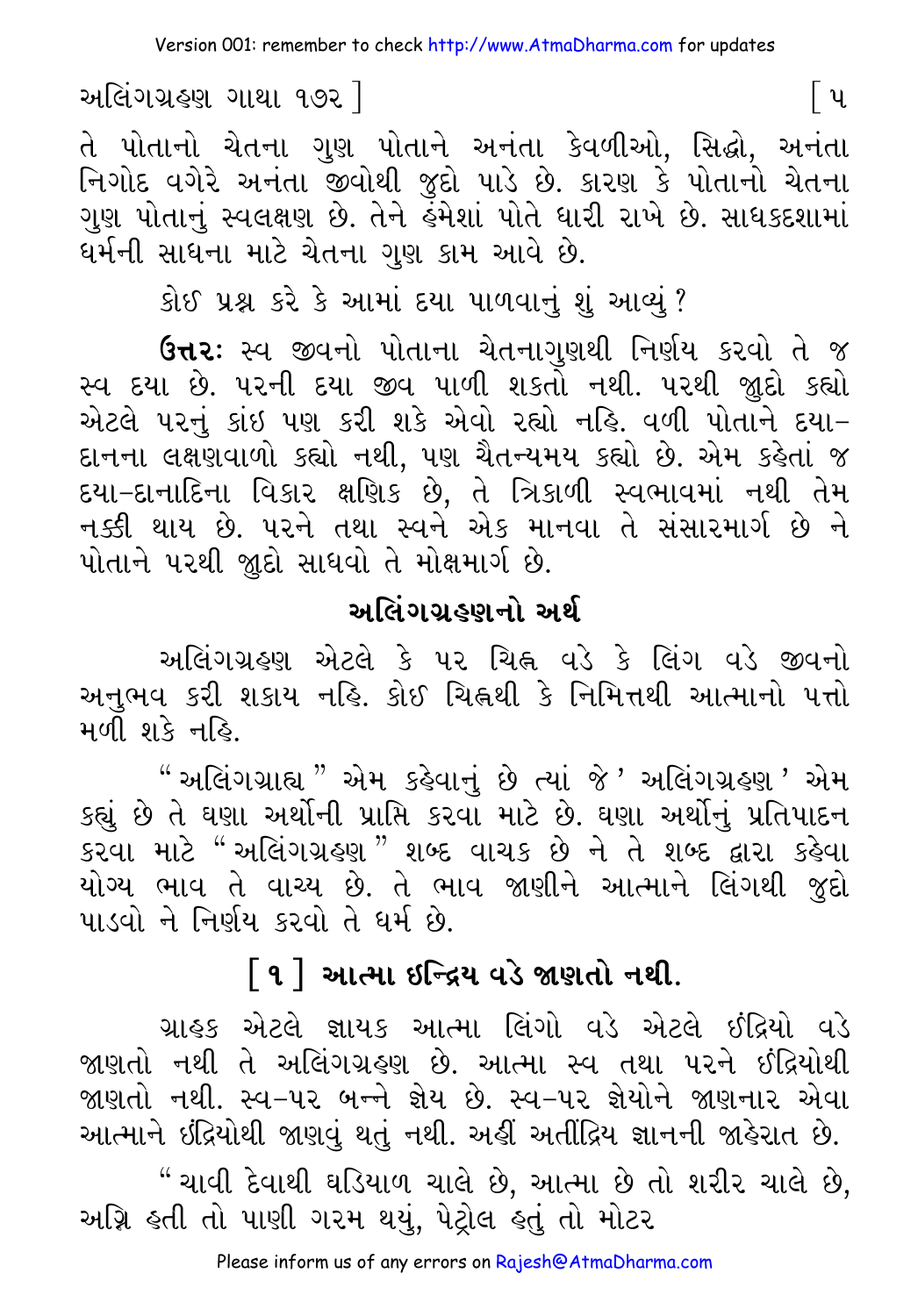# ∫ પ્રવચનસાર પ્રવચનો

ચાલી. બાઈ હતી તો રોટલા થયા, હાથ હતો તો લાકડી ઊંચી થઈ, એમ પ્રત્યક્ષ ઇંદ્રિયોથી દેખાય છે" એમ અજ્ઞાની દલીલ કરે છે.

પણ તે માન્યતા ભુલભરેલી છે, અજ્ઞાની જીવ ઈંદ્રિયોની લપ નાખી સંયોગોને જાૂએ છે. જ્ઞાન સંયોગનું નથી, જ્ઞાન ઇંદ્રિયનું નથી, પણ જ્ઞાન આત્માનું છે તેમ નહીં માનતાં ઇન્દ્રિયોથી જ્ઞાન થાય છે એમ જે માને છે તે સંયોગને જાુએ છે. આત્માનો સ્વપરપ્રકાશક સ્વભાવ છે. પરને પણ ઇંદ્રિયોથી જાણે તેવો તેનો સ્વભાવ નથી. સ્વને તો ઇંદ્રિયથી જાણતો નથી અને પર પદાર્થોનું પણ આંખ, કાન, નાક, વગેરે પાંચ ઇંદ્રિયથી જાણવું થતું નથી.

# સ્વ-૫૨ પ્રકાશક જ્ઞાનસ્વભાવ પોતાને લીધે છે; ઇન્દિયોથી નથી

**પ્રશ્ન:** આંખે મોતિયો ઉત્તરાવવો કે નહિ? મોતિયો ઉતરાવે તો દેખાય છે ને ન ઉતરાવે તો દેખાતું નથી.

**ઉત્તરઃ-** ભાઈ, મોતિયો ઉતરાવતા પહેલાં કે પછી આંખથી દેખવાનું થતું નથી આત્મામાં જ્ઞાન છે, ઇન્દ્રિયોમાં જ્ઞાન નથી. મોતિયો ઉતરાવતા પહેલાં પોતાના જ્ઞાનના ઉઘાડની યોગ્યતા મજબ જાણતો ને પછી પણ પોતાની યોગ્યતા મજબ જાણે છે. પોતાનો સ્વ-પર પ્રકાશક સ્વભાવ ઇંદ્રિયોને લીધે છે? પર પ્રકાશક સ્વભાવ ઇંદ્રિયોને લીધે છે?-કે ના. જ્ઞાનસ્વભાવ ઇંદ્રિયોનો નથી, ઇંદ્રિયને લીધે નથી. સ્વ ને પર બન્નેને જાણવાનો પોતાનો સ્વભાવ છે તે ચૂકીને અજ્ઞાની જીવ ઇન્દ્રિયો વડે જ્ઞાન થાય છે એમ માને છે, તે ભ્રમ છે.

# જ્ઞાયસ્વભાવની પ્રતીતિરૂપ ' નૉક ' ( પ્રતિષ્ઠા ) વગર જ્ઞાન સમ્યક થતું નથી.

બજારમાં કોઈપણ ગ્રાહક માલ લેવા જાય તો તેની પાસે માલ લેવા માટે નગદ નાણાં અથવા 'નૉક' અર્થાત્ 'પ્રતિષ્ઠા' હોવાં જોઈએ. નગદ નાણાંથી માલ મળે ને નાણાં ન ોય તો નૉક ( પ્રતિષ્ઠા ) થી

 $\epsilon$  ]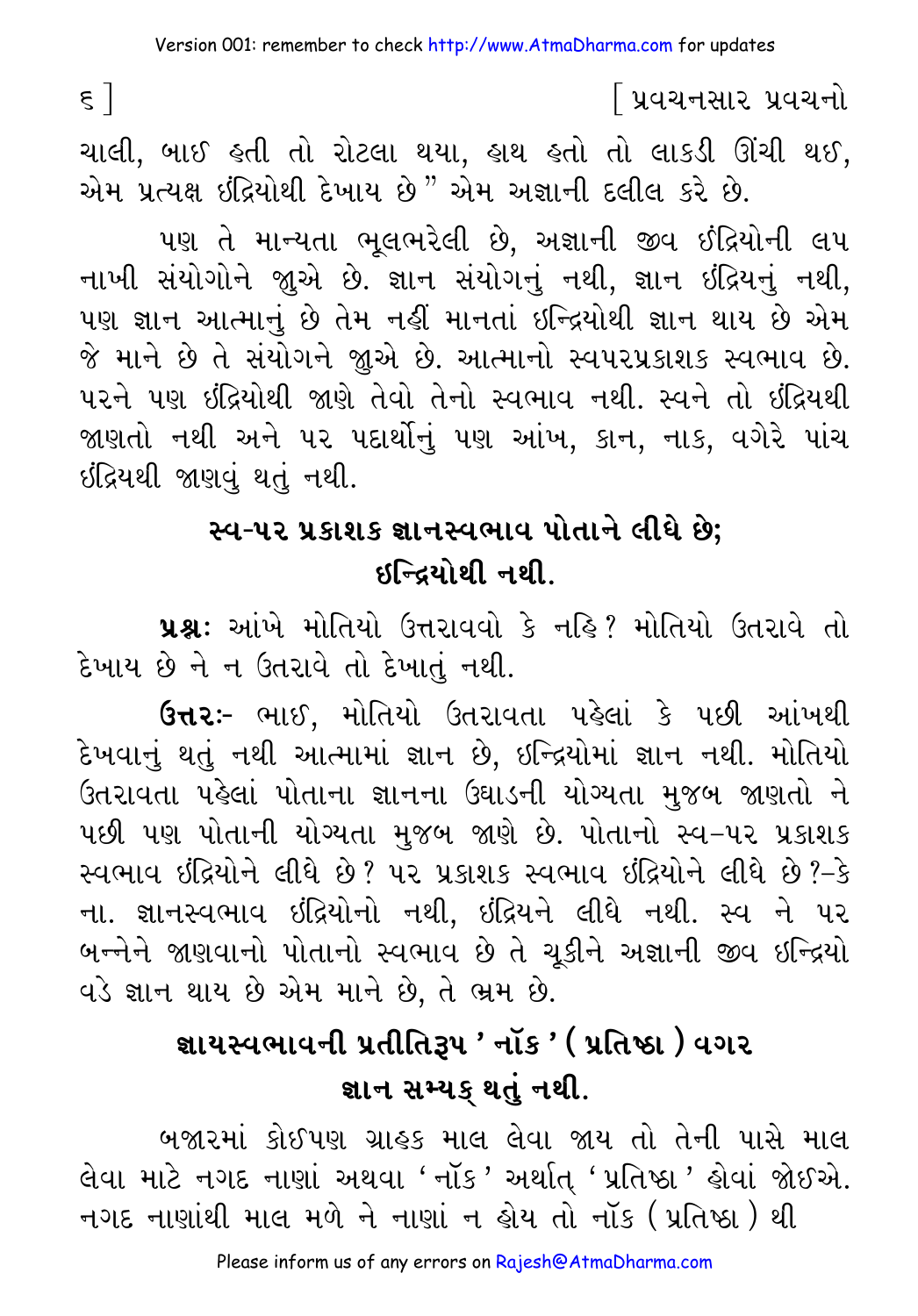અલિંગગ્રહણ ગાથા ૧૭૨ |

માલ મળે પણ એકેય ન હોય તો ભિખારીને માલ મળતો નથી. તેમ આ આત્મા ગ્રાહક છે તેને માલ લેવો છે એટલે કે ગ્રહવાનું-જાણવાનું કામ કરવું છે. જો તેની પાસે કેવળજ્ઞાનરૂપ નગદ નાણું હોય તો બધું પ્રત્યક્ષ જાણી લ્યે. તે ન હોય તો અલ્પજ્ઞ અવસ્થામાં અતીન્દ્રિય જ્ઞાનસ્વભાવની પ્રતીતિરૂપ પ્રતિષ્ઠા હોય તો તે જાણવાનું કામ યથાર્થ કરી શકે. પરંતુ જેની પાસે કેવળ જ્ઞાનરૂપી નગદ નાણું નથી ને અખંડજ્ઞાયકની પ્રતીતિરૂપ પ્રતિષ્ઠા નથી તે જીવને ભિખારીની જેમ જ્ઞેયનો માલ યથાર્થ રીતે જોવા મળતો નથી એટલે કે તેનું જાણુપણું યથાર્થ થતં નથી.

- (૧) વળી અજ્ઞાની જીવ ઇંદ્રિયોથી જ્ઞાન થાય છે એમ માને છે તે મિથ્યા છે કારણ કે જડ ઇન્દ્રિયોનો આત્મામાં અત્યંત અભાવ છે તેથી ઇંદ્રિયો આત્માને કિંચિત પણ મદદ કરી श ेर नर्छि
- (૨) ઇંદ્રિયોમાં જ્ઞાનસ્વભાવનો અભાવ છે. જેનામાં જ્ઞાનસ્વભાવ જ નથી તે જ્ઞાન કેવી રીતે કરે?-ન જ કરે.

માટે ગ્રાહક એટલે ગ્રહનારો-જાણનારો જે રીતે છે તેમ તેને યથાર્થ જાણવો જોઈએ. આ જ્ઞેય અધિકાર છે. પોતાનાં દ્રવ્ય–ગણ–પર્યાય તથા પરનાં દ્રવ્ય-ગુણ-પર્યાયમાંથી એક પણ વસ્તને આત્મા ઇંદ્રિયોથી જાણતો નથી પણ પોતાના જ્ઞાનથી જાણે છે-એમ નક્કી કરે તેનું જ્ઞાન સમ્યક થાય છે.

# અજ્ઞાની વર્તમાન પર્યાયનું જ્ઞાન સંયોગથી કરે છે.

જ્ઞાયકસ્વભાવનું ભાન નહિ હોવાના કારણે અજ્ઞાની ભ્રાંતિ સેવે છે ને માને કે આ હાથથી લાકડું ઊપડયું, આંખથી પ્રત્યક્ષ દેખાયું, શબ્દથી જ્ઞાન થયું, દુકાને હું હતો તો રૂપિયા આવ્યા એમ સંયોગથી જાુએ છે. પોતાના જ્ઞાનની પર્યાય ઇંદ્રિયોથી થાય છે તેમ માનનાર જીવ પરપદાર્થોની પર્યાયને પણ સંયોગથી જાૂએ છે. તે આત્મા કહેવાતો નથી. અજ્ઞાની જીવ ભલે માને કે પોતાને જ્ઞાન ઇંદ્રિયોથી થાય છે. પરંત ખરેખર તો તેને પણ જ્ઞાન તો આત્માથી જ થાય છે પણ તેમ તે માનતો નથી, તેથી તેને ચૈતન્યનું અવલંબન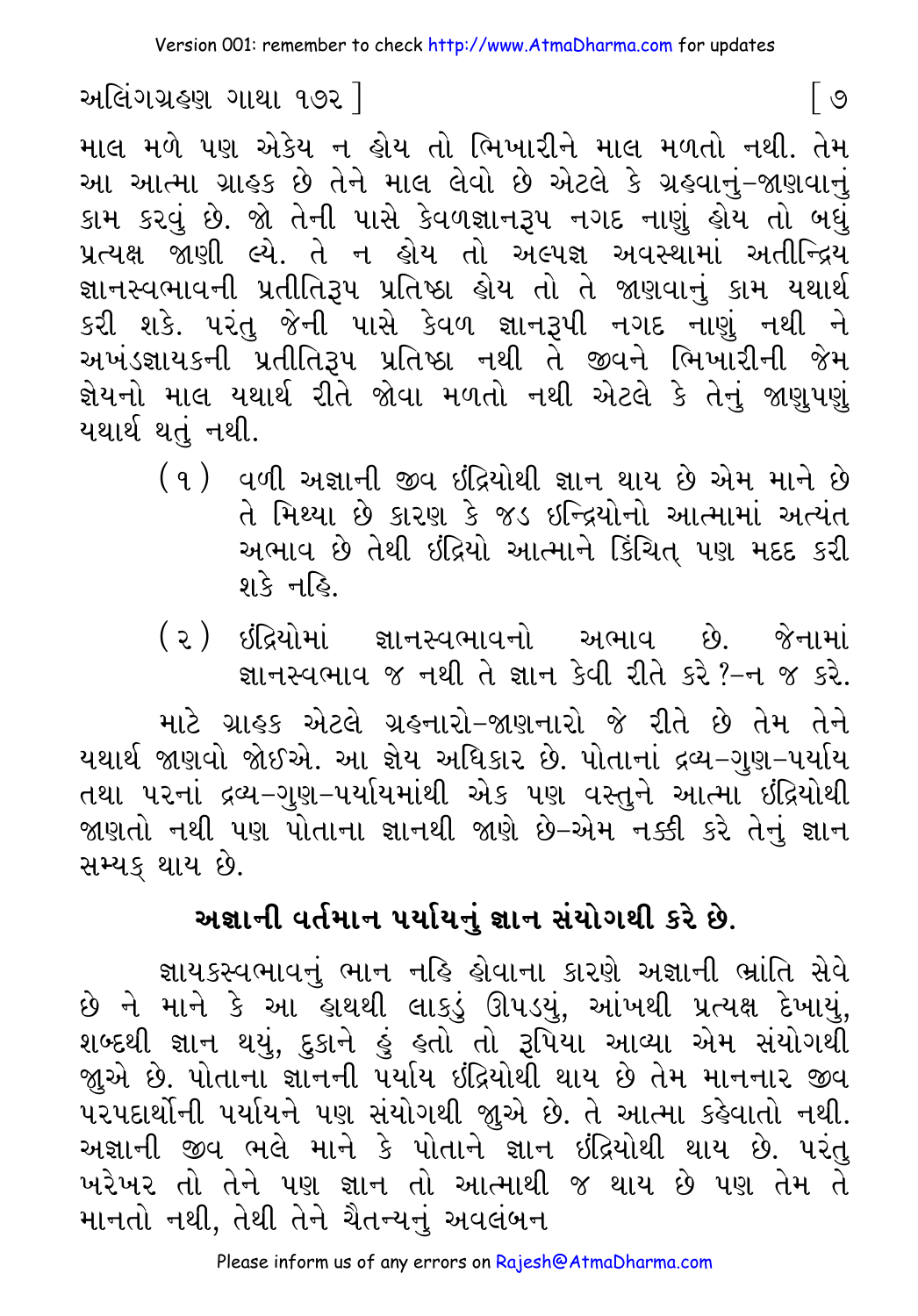∫ પ્રવચનસાર પ્રવચનો

નથી. આ પ્રમાણે જે જીવ સ્વની પર્યાયને સ્વતંત્ર માનતો નથી તેને પર पहार्थोनी पर्यायो स्वतंत्र श्रेवानी तान्नत ખीલती नथी.

અજ્ઞાની ઊંધી માન્યતા કરે તોપણ વસ્તુનો સ્વભાવ ફરી જતો નથી. પણ તેની માન્યતામાં તે દોષ ઉત્પન્ન કરીને દુઃખી થાય છે.

# વર્તમાન પર્યાયનું યથાર્થ જ્ઞાન કર્યું ક્યારે કહેવાય ?

સ્વ તથા ૫૨ પદાર્થોની વર્તમાન અવસ્થાનું સાચું જ્ઞાન કર્યું ક્યારે કહેવાય?-કે તે તે પદાર્થનો સ્વભાવ જાણે તો. જે જીવ પોતાનું જ્ઞાન પોતાના જ્ઞાતા સ્વભાવના આશ્રયે થાય છે પણ ઇન્દ્રિયો તથા પરપદાર્થોના અવલંબને થતું નથી એમ માને તે જીવ પર પદાર્થોની પર્યાયોને પણ તેના દ્રવ્યના આશ્રયે થયેલી માને છે. પણ બીજાના આશ્રયે થયેલી માનતો નથી. આ પ્રમાણે માનતાં નક્કી કરે કે મોટર ચાલવાના કાળે પોતાના કારણે ચાલે છે ને અટકવાના કાળે પોતાને કારણે અટકે છે. પેટોલ સાથે મોટરને સંબંધ નથી. લાકડી તેના કારણે ઊંચી-નીચી થાય છે, જીવથી થતી નથી. છોકરાની ભણવાની પર્યાય છોકરાને લીધે છે, શિક્ષકને લીધે નથી. તે તે પર્યાયો તે તે દ્રવ્યોના આશ્રયે થાય છે, પર્યાય પર્યાયવાનની છે તે બીજાને લીધે નથી. નિગોદથી માંડીને સર્વે જીવો પોતાના આત્માથી જાણે છે પણ ઇન્દ્રિયથી જાણતા નથી. એકેન્દ્રિય, દ્વીન્દ્રિય, ત્રીન્દ્રિય જીવોને આંખો નથી માટે જોઈ શકતા નથી ને ચતુરિન્દ્રિય ને પંચેન્દ્રિય જીવોને આંખો છે માટે જોઈ શકે છે તે વાત મિથ્યા છે. જ્ઞાનનો ઉઘાડ પરના આશ્રયે નથી તેમ જ પરમાંથી આવતો નથી. તે જ્ઞાનની પર્યાય પર્યાયવાન દ્રવ્યમાંથી આવે છે. શું આત્મા કોઈપણ વખતે પોતાના જાણવા–દેખવાના સ્વભાવ વિનાનો છે કે તે ઇન્દ્રિયો વડે જાણે ? કદી નહિ. નિગોદમાં પણ પોતાનો સ્વભાવ મોજાૂદ છે, ત્યાં પણ પોતાથી જાણે છે. આમ પર્યાય પર્યાયવાનની છે એમ નક્કી કરે તો વર્તમાન પર્યાયનું જ્ઞાન સાચું કર્યું કહેવાયા

પ્રશ્ન: અહીં આપ કહો છો કે ઇન્દ્રિય વગર જ્ઞાન થાય છે પણ શાસ્ત્રમાં લખાણ આવે છે કે ઇન્દ્રિય ને મનના અવલંબને મતિજ્ઞાન તથા શ્રુતજ્ઞાન થાય છે તે અપ્રમાણ થઈ જશે.

 $\zeta$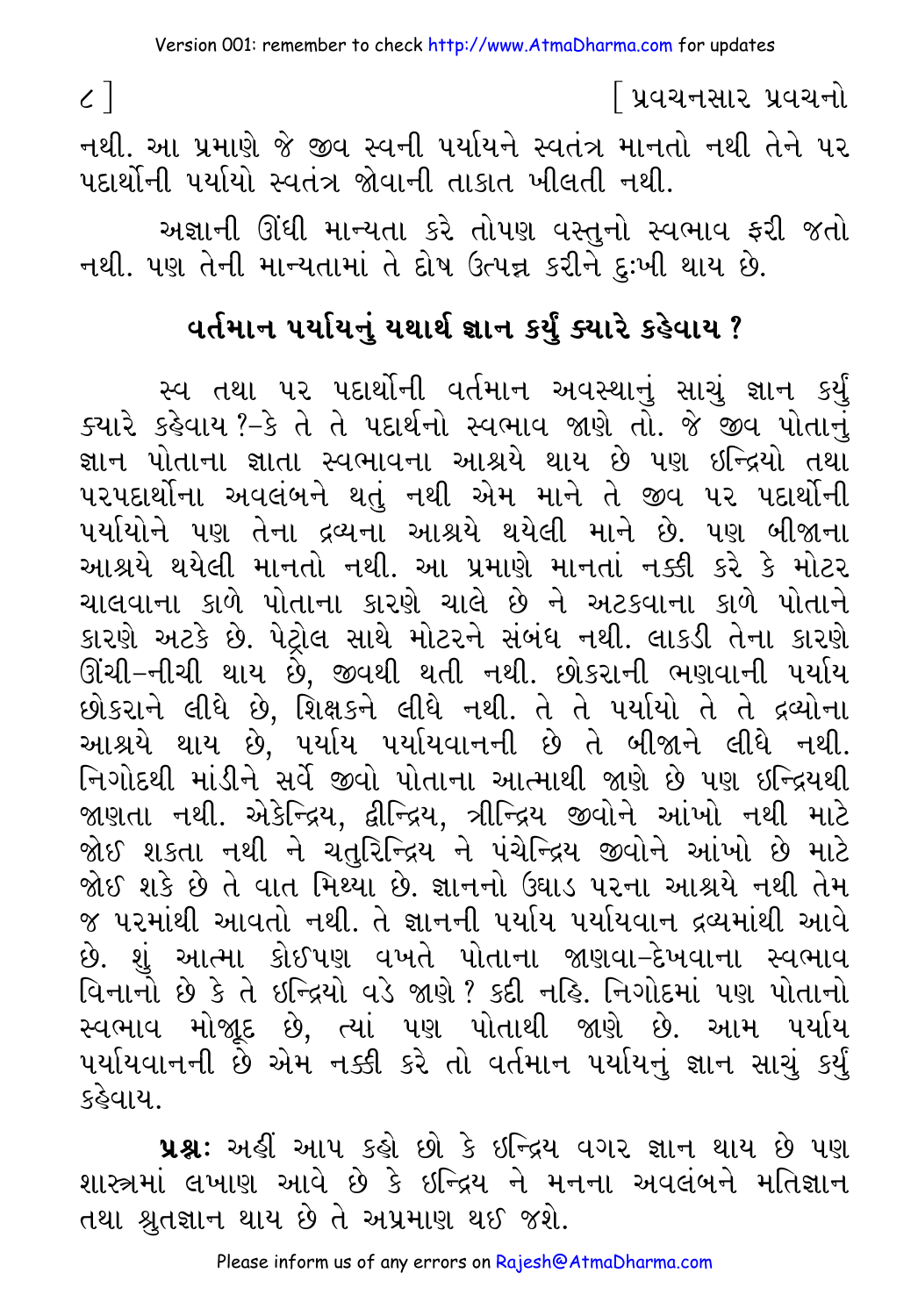અલિંગગ્રહણ ગાથા ૧૭૨ ી

### વ્યવહારનય સંયોગોનું જ્ઞાન કરાવે છે.

સમાધાન: ઇન્દ્રિયો ને મન વડે મતિજ્ઞાન થાય છે તે વ્યવહારનું કથન છે. વ્યવહારથી મતિજ્ઞાનના અનેક ભેદ ૫ડે છે પણ નિમિત્તની અપેક્ષા ન લ્યો તો એક જ ભેદ રહે છે. જીવ પોતાના આત્માથી જ્ઞાન કરે છે ત્યારે બીજી કઈ ચીજોની ઉપસ્થિતિ હોય છે, તેનું વ્યવહારનય જ્ઞાન કરાવે છે. તે બધા ભેદો પોતાની પર્યાયની તે તે સમયની યોગ્યતાના કારણે પડે છે. ઇન્દ્રિયો વગેરે બાહ્ય સંયોગોને લીધે ભેદ નથી, પણ પોતાના કારણે ભેદ પડે છે ત્યારે નિમિત્ત ઉપર આરોપ આપવામાં આવે છે

અહીં તો ભેદનો પણ નકાર કરે છે. નિમિત્તોના આશ્રયે જ્ઞાન થતું જ નથી. જ્ઞાયકના આશ્રયે જ્ઞાન ખીલે છે. ઇન્દ્રિયો તથા પરવસ્તુ આત્માને ત્રણકાળમાં અડી જ નથી. માટે તેના વડે આત્મા જાણી ન શકે. પણ પોતાનો જ્ઞાનસ્વભાવ જે અસ્તિરૂપ છે તેના વડે જાણે છે. અજ્ઞાની પોતાની ભ્રમણાના કારણે સંયોગથી હું જાણું છું એમ માને છે, તે માન્યતા સ્વભાવદષ્ટિનું ખૂન કરે છે. તે બધી ચીજોને સંયોગથી જાૂએ છે. પોતાને પ્રત્યક્ષ જ્ઞાનથી જાણે છે એમ નક્કી કરે તો પરપદાર્થને પણ તેના સ્વભાવથી જાણવાનું નક્કી કરી શકે.

અલ્પજ્ઞતા વખતે ઇન્દ્રિયો, મન વગેરે નિમિત્ત છે ને સર્વજ્ઞદશા વખતે ઇન્દ્રિયો, મન વગેરે નિમિત્ત નથી. પણ અલ્પજ્ઞદશામાં ઇન્દ્રિયો, મન નિમિત્ત છે માટે તેના વડે જાણે છે તે વાત ખોટી છે કોઈપણ જીવ સ્પર્શેન્દ્રિયથી અડતો નથી, કાનથી સાંભળતો નથી અને મનથી વિચાર કરતો નથી પણ જાણવાનું કાર્ય આત્મા પોતાથી કરે છે. ઇન્દ્રિયો ને મન વડે જ્ઞાન થયું તે સંયોગ બતાવવા વ્યવહારનયથી કથન કરેલ છે. વ્યવહારનયનો આવો અર્થ સમજવો: ને સંયોગ વિના જ આત્મા જ્ઞાન કરે છે એમ નિશ્ચયનયનો અર્થ સમજવો. નયના અર્થો શાસ્ત્ર બોલતં નથી પણ આત્મા પોતાના જ્ઞાન દ્વારા જાુદી જાુદી અપેક્ષા સમજી લ્યે છે, મતિજ્ઞાન, શ્રુતજ્ઞાન અપ્રમાણ નથી પણ પ્રમાણ જ્ઞાન છે, એમ સ્વાશ્રય દ્વારા યથાર્થ સમજવું જોઈએ.

<u> [ ૯</u>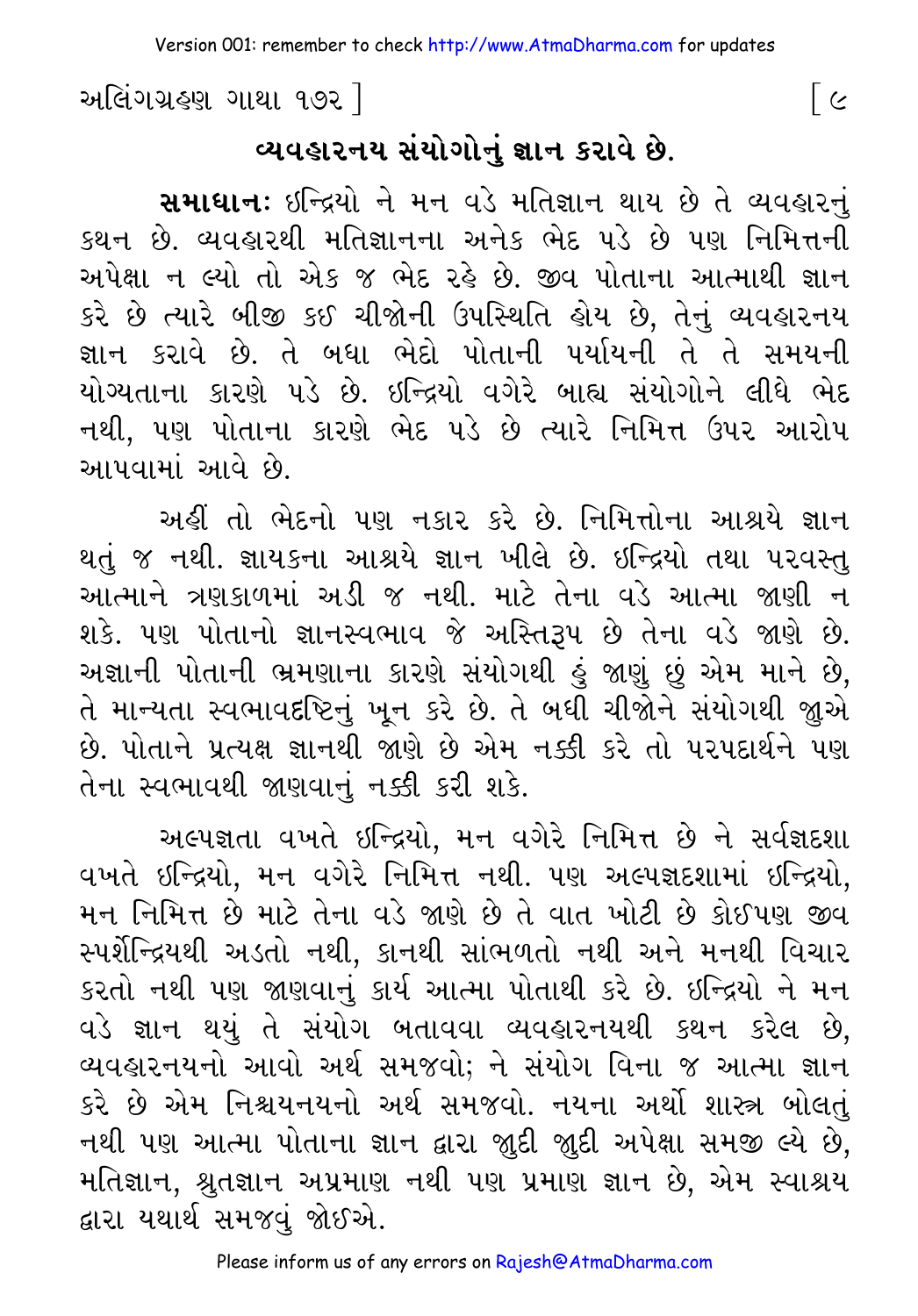### ∣ પ્રવચનસાર પ્રવચનો

 $90<sup>1</sup>$ 

### આત્મા અતીન્દ્રિય જ્ઞાનમય છે.

આ પ્રમાણે આત્મા અલિંગગ્રહણ છે. અ=નહિં, લિંગ=ઈન્દ્રિયો, ને ગ્રહણ=જાણવું. એટલે કે આત્માને ઈન્દ્રિયો વડે જાણવું થતું નથી માટે અલિંગગ્રહણ છે. તેથી આત્મા અતીન્દ્રિય જ્ઞાનમય છે એવા ભાવની પ્રાપ્તિ થાય છે. અતીન્દ્રિય જ્ઞાનમય એટલે ઈન્દ્રિય ને મન વગરનો છે એમ નક્કી થાય છે. ક્યારે? કેવળજ્ઞાન થયા પછી ?-કે ના. કેવળજ્ઞાની તો અતીન્દ્રિય જ્ઞાનમય જ છે, પણ છદ્મસ્થ જીવ છદ્મસ્થ દશામાં પણ ઇન્દ્રિયો વડે જાણતો નથી. આમ છતાં કું ઇન્દ્રિયોથી જાણું છું એમ અજ્ઞાની અજ્ઞાનને કારણે માને છે તે સંસાર છે. માટે ઇન્દ્રિય ઉપરનું લક્ષ છોડી, જ્ઞાયકસ્વભાવનું લક્ષ કરે તેને ખરેખર અતીન્દ્રિય ભાવની પ્રાપ્તિ પોતામાં થાય છે.

### જે સ્વને જાણે છે તે જ દેવ-શાસ્ત્ર-ગુરુને યથાર્થ જાણે છે.

અહીં કોઈ પ્રશ્ન કરે કે આવું સ્વતંત્ર માનવાથી એકબીજાની કોઈ મદદ લેશે નહિ, શુષ્ક થઈ જશે ને દેવ-શાસ્ત્ર-ગુરુને માનશે નહિ તો ?

સમાઘાનઃ- ભાઈ, એ બધી તારી ભ્રમણા છે. જે સાચું સમજે છે તે જ દેવ-શાસ્ત્ર-ગુરુને યથાર્થ સમજે છે. કારણ કે દેવ-શાસ્ત્ર-ગુરુ કહે છે કે તું તારા જ્ઞાયકસ્વભાવથી જાણે છે, ઇન્દ્રિયોથી કે દેવ-શાસ્ત્ર-ગુરુથી જાણતો નથી. એકેન્દ્રિયથી માંડીને પંચેન્દ્રિય સુધીના બધા જીવોની તાકાત સ્વ-પરને જાણવાની પોતાથી છે એમ જે પોતાના જ્ઞાનસ્વભાવને યથાર્થ જાણે છે તે જ જીવ પરને યથાર્થ જાણે છે. દેવશાસ્ત્રગુરુ વગેરે પરપદાર્થોની હયાતી છે માટે પર જણાય છે એ વાત સાચી નથી. પણ સ્વ આત્માને જાણતાં પરપદાર્થો સ્વમાં જણાઈ જાય છે. એવી સાચી પ્રતીતિ ને જ્ઞાનમાં જ કેવળજ્ઞાનનો વિકાસ છે. ૫૨ એવા દેવ-શાસ્ત્ર-ગુરુને સાચા માન્યા ક્યારે કહેવાય? કે પર એવા દેવ−શાસ્ત્ર−ગુરુથી તથા ઇન્દ્રિયોથી હું જાણતો નથી, પણ પોતાને જાણતાં પર જણાઈ જાય છે એમ નક્કી કરે તો. ને તે જ જીવે દેવ-શાસ્ત્ર-ગુરુને યથાર્થ માન્યા ને જાણ્યા કહેવાય.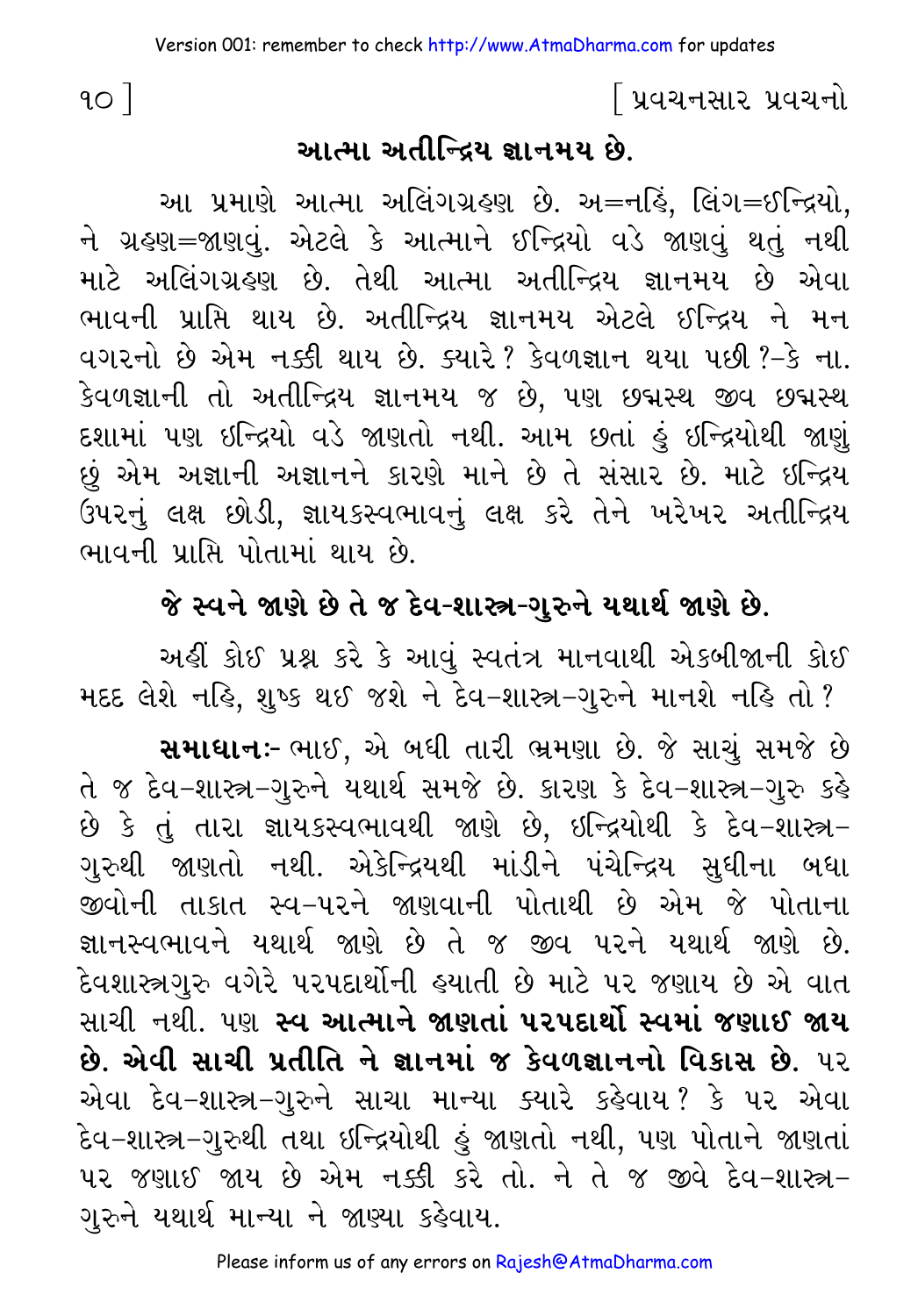અલિંગગ્રહણ ગાથા ૧૭૨ ]

 $\lceil 99 \rceil$ 

આ પ્રમાણે અતીન્દ્રિય જ્ઞાનની પ્રાપ્તિ થવાથી પરાવલંબીપણું છોડી સ્વાવલંબીપણું ઉત્પન્ન થાય છે ને તેમાંથી સમ્યગ્દર્શન-જ્ઞાન-ચારિત્રની પર્યાય પ્રગટે છે.

# <u>[ ૨ ] આત્મા ઇન્દ્રિયોથી જણાવાયોગ્ય નથી</u>

હવે બીજા બોલમાં આત્મા ઇન્દ્રિયોથી જણાવાયોગ્ય નથી-એમ કહે છે. આત્મા ઇન્દ્રિયોથી સ્વ તથા પરને જાણતો નથી પણ પોતાથી સ્વ-૫૨ બન્નેને જાણે છે એમ પહેલા બોલમાં કહેવાયું. હવે આ બોલમાં કર્લ્ડ છે કે પ્રમેય એવો આત્મા ઇન્દ્રિયોથી જણાય એવો નથી.

૧. આત્મા જ્ઞાનમાં જણાય જ નહિ. એવી કેટલાકની માન્યતા છે તે આથી ખોટી કરે છે. કારણ કે આત્મામાં પણ પ્રમેયત્વગણ છે ને પ્રમેયત્વગૃણ ન માને તો ગૃણી એવા આત્માના નાશનો પ્રસંગ આવે માટે તે માન્યતા ખોટી છે. પ્રમેયત્વ ગુણના કારણે આત્મા જ્ઞાનમાં જણાય એવો તે પ્રમેય પદાર્થ છે

ર, આત્મા ઇન્દ્રિયોથી જણાય એવી કેટલાકની માન્યતા છે તે પણ આથી ખોટી ઠરે છે કારણ કે આત્મા પોતાના જ્ઞાનસ્વભાવથી જણાય એવો છે પણ ઇન્દ્રિયોથી જણાય એવો નથી. જ્ઞાનસ્વભાવ આત્માનો છે. ઇન્દ્રિયોનો નથી.

# શાસ્ત્ર તથા વાણીથી ધર્મ થતો નથી

અહીં કોઈ પ્રશ્ન કરે કે ભગવાનની વાણી અથવા શાસ્ત્ર ન સાંભળે તે આત્માને કેવી રીતે જાણી શકે? કારણ કે દેશનાલબ્ધિ મળ્યા વગર તો આત્માનું જ્ઞાન થતું નથી ને ધર્મ ૫માતો નથી ને?

સમાઘાનઃ- ભાઈ, વાણીને શાસ્ત્ર તો પર છે. જડ છે, તેનાથી જ્ઞાન થતં નથી તેમ જ કાન પણ જડ છે. ઇન્દ્રિયોથી જ્ઞાન થાય ને આત્મા જણાય એવો આત્માનો સ્વભાવ જ નથી. વાણી તથા ઇન્દ્રિય રહિત પોતાના અતીન્દ્રિય સ્વભાવથી આત્મા જણાય એવો છે. ને સ્વનું જ્ઞાન કરતાં ૫૨ એવાં શાસ્ત્ર ને વાણીનું જ્ઞાન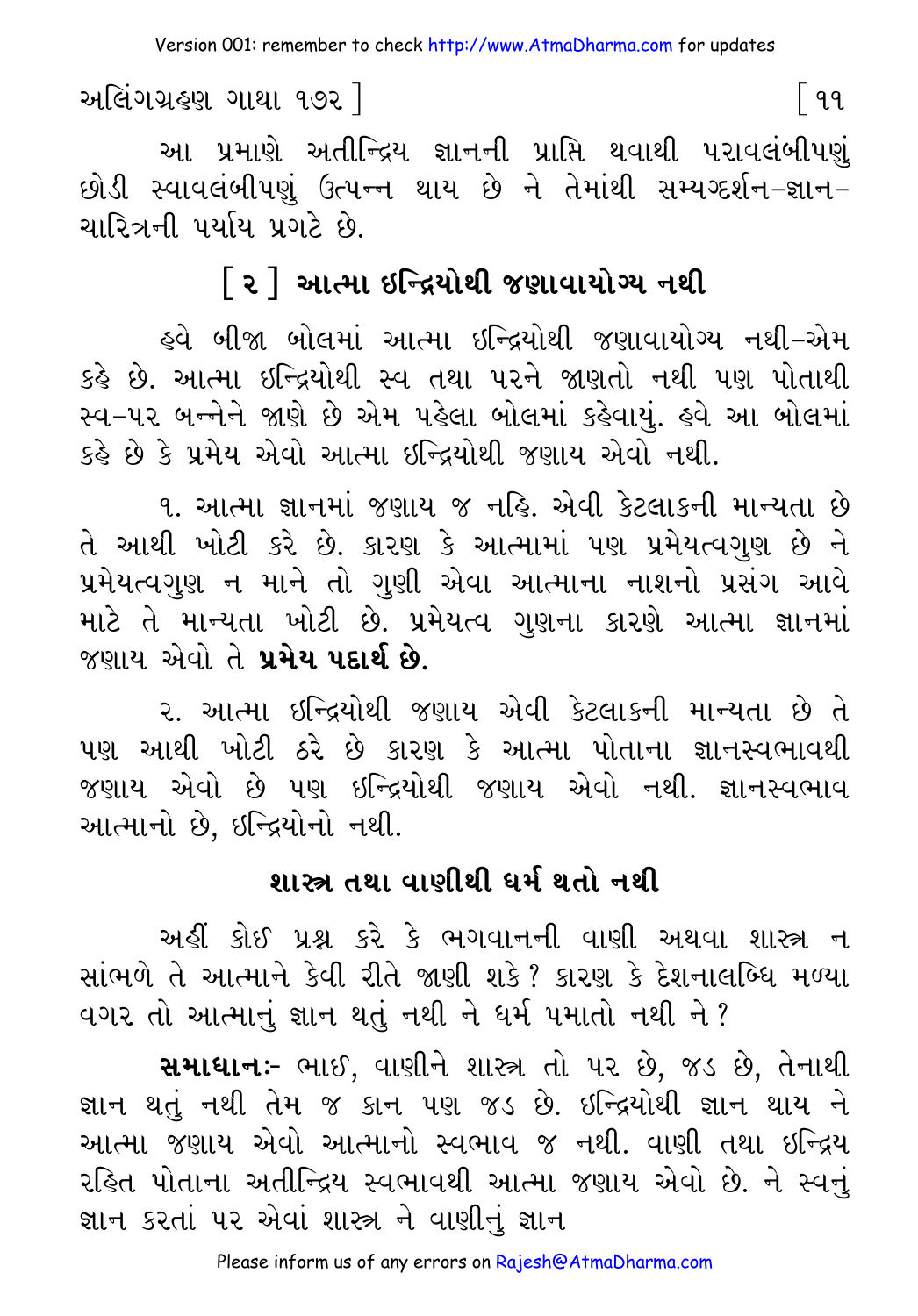# િપ્રવચનસાર પ્રવચનો

પણ યથાર્થ ખ્યાલમાં આવે છે કે પૂર્વે શાસ્ત્ર તથા વાણી તરફ લક્ષ હતું. સ્વ-૫૨ પ્રકાશક સ્વભાવ ખીલતાં ૫૨નું યથાર્થ જ્ઞાન થાય છે. શાસ્ત્ર, શબ્દ, કાન, આંખમાં આત્મા નથી તો પછી શાસ્ત્ર તથા વાણી વડે આત્મા કેમ જણાય ? ન જ જણાય. પણ આત્મા પોતાના જ્ઞાયકસ્વભાવ વડે જ જણાય એવો છે. આ વાત લોકોએ સાંભળી જ નથી તેમ જ ક્ષને પડી નથી. તેથી મોંઘી લાગે છે.

# વાણીથી ધર્મ નથી તો પછી વાણી સાંભળવાની શી જરૂર છે?

**પ્રશ્ન:** હુમણાં આપ જ કહો છો કે કાન તથા વાણીથી જ્ઞાન થતું નથી. વળી કહો છો કે આ વાત કાને પડી નથી. તો પછી આ વાત કાને પાડવાની ને સાંભળવાની શી જરૂર છે? કારણ કે કાન તથા વાણીથી તો આત્માનું જ્ઞાન થતું નથી એમ તો આપ કહો છો

**સમાધાન:** " કાને ૫ડી નથી " એમ જે કહ્યું તે તો નિમિત્તથી ને સંયોગથી વાત કરી છે. આવી વાત સાંભળવાને મળી નથી એટલે કે તે જીવની પોતાની એવી લાયકાત પણ નથી-એમ સમજવું. સમય સમયની સમજવાની પર્યાય તો સત છે. તે પર્યાય કાન તથા શબ્દને લીધે નથી. તેટલું સમજવાની લાયકાત તેનામાં નથી એટલે 'વાત કાને પડી નથી.' એમ કહેવામાં આવેલ છે.

વળી આ વાત જેને કાને પડે ને પોતાના કારણે સમજે તો પણ તે જ્ઞાન ખંડખંડવાળું છે. તેનાથી પણ અખંડ આત્માને લાભ નથી. કારણ કે અંશથી અંશીને લાભ થઈ શકે નહિ. ખંડખંડ અપૂર્ણ જ્ઞાનની યોગ્યતા ઉપરનું લક્ષ ઉઠાવી અખંડ પરિપૂર્ણ ઉપર લક્ષ કરે તો આત્માને ધર્મ થાય છે, તો પછી જેને ખંડખંડ જ્ઞાનવાળી યોગ્યતા પણ પ્રાપ્ત કરી નથી, જેને નિમિત્તરૂપે અવિરોધ વાણી કાને ૫ડી નથી એટલે કે વ્યવહારે દેશનાલબ્ધિનં

 $92$ ]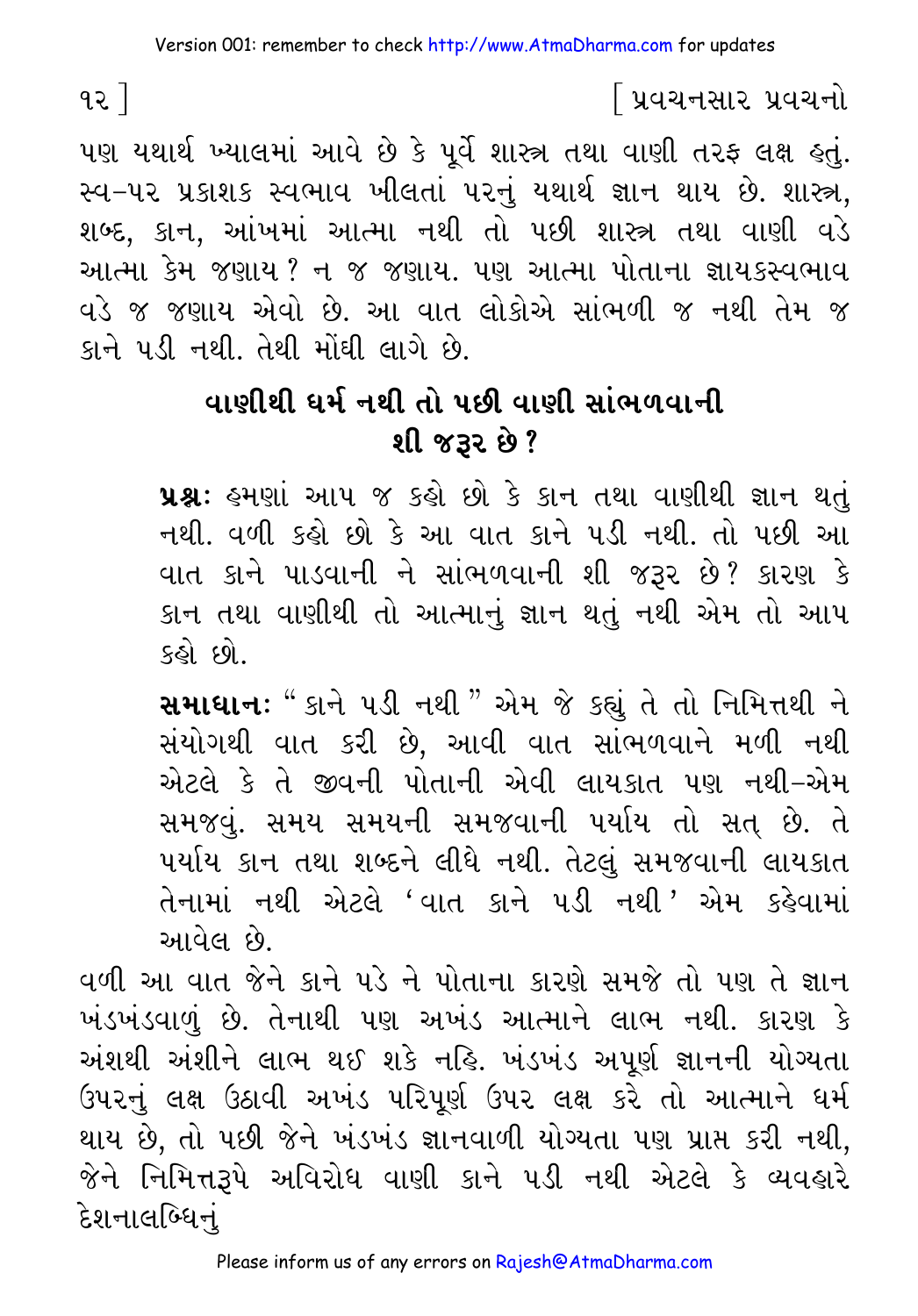Version 001: remember to check http://www.AtmaDharma.com for updates

અલિંગગ્રહણ ગાથા ૧૭૨ ] ြ ૧૩ નિમિત્ત પ્રાપ્ત થયું નથી તેને તો ધર્મ ક્યાંથી થાય? એટલે કે તેવા જીવને કોઈ કાળે ધર્મ થાય જ નહિ એમ કહેવાનો ભાવ છે. ત્યાં પણ તે જીવની યોગ્યતા બતાવવી છે.

### આત્મા ઇન્દિયપ્રત્યક્ષનો વિષય નથી

આ પ્રમાણે આત્મા અલિંગગ્રહણ છે. આત્મા ઇન્દ્રિયોથી ગ્રાહ્ય નથી એટલે ઇન્દ્રિયોથી જણાવાયોગ્ય નથી તેથી આત્મા ઇન્દ્રિય પ્રત્યક્ષનો વિષય નથી એવા અર્થની પ્રાપ્તિ થાય છે.

અજ્ઞાની જીવ માને છે કે ૫૨ વિના. શબ્દ વિના. કાન વિના. આત્મા જણાય નહિ પણ તેની તે માન્યતા મિથ્યા છે. તે માન્યતા જ આત્મસ્વભાવથી વિપરીત છે. પર વિના જ જણાય તેવો સ્વભાવ છે. આત્મા ઇન્દ્રિયપ્રત્યક્ષનો વિષય નથી પણ જ્ઞાનપ્રત્યક્ષનો વિષય છે એવો તેમાંથી ભાવ નીકળે છે

ઈન્દ્રિયોના આશ્રયે આત્મા જણાતો નથી પણ આત્માના આશ્રયે આત્મા જણાય છે એમ ખ્યાલ આવતાં ઇન્દ્રિયો તરફનું લક્ષ છુટી જાય છે ને પોતાના જ્ઞાનસ્વભાવપ્રત્યક્ષનાં શ્રદ્ધા-જ્ઞાન થતાં ધર્મ થાય છે.

#### \* \* \* 5 \* \* \*

### જ્ઞાનસ્વભાવમાં જણાતો આત્મજ્ઞેયપદાર્થ કેવો છે?

( માહ વદ ૪ રવિવાર )

આત્મા જ્ઞેય છે ને તે જ્ઞાનવડે જણાવાયોગ્ય પદાર્થ છે. લિંગ વડે તે જણાય તેવો નથી.

# (૧) આત્મા ઇન્દ્રિયોથી જાણે તેવો તે જ્ઞેયપદાર્થ નથી.

**તેમાં પ્રથમ બોલઃ** આત્માને ઇન્દ્રિયોથી જાણવું થતું નથી તેવો તે ज्ञेय पहार्थनो स्वભाव છે. આ ज्ञेयतत्त्व અधिश्वरुमां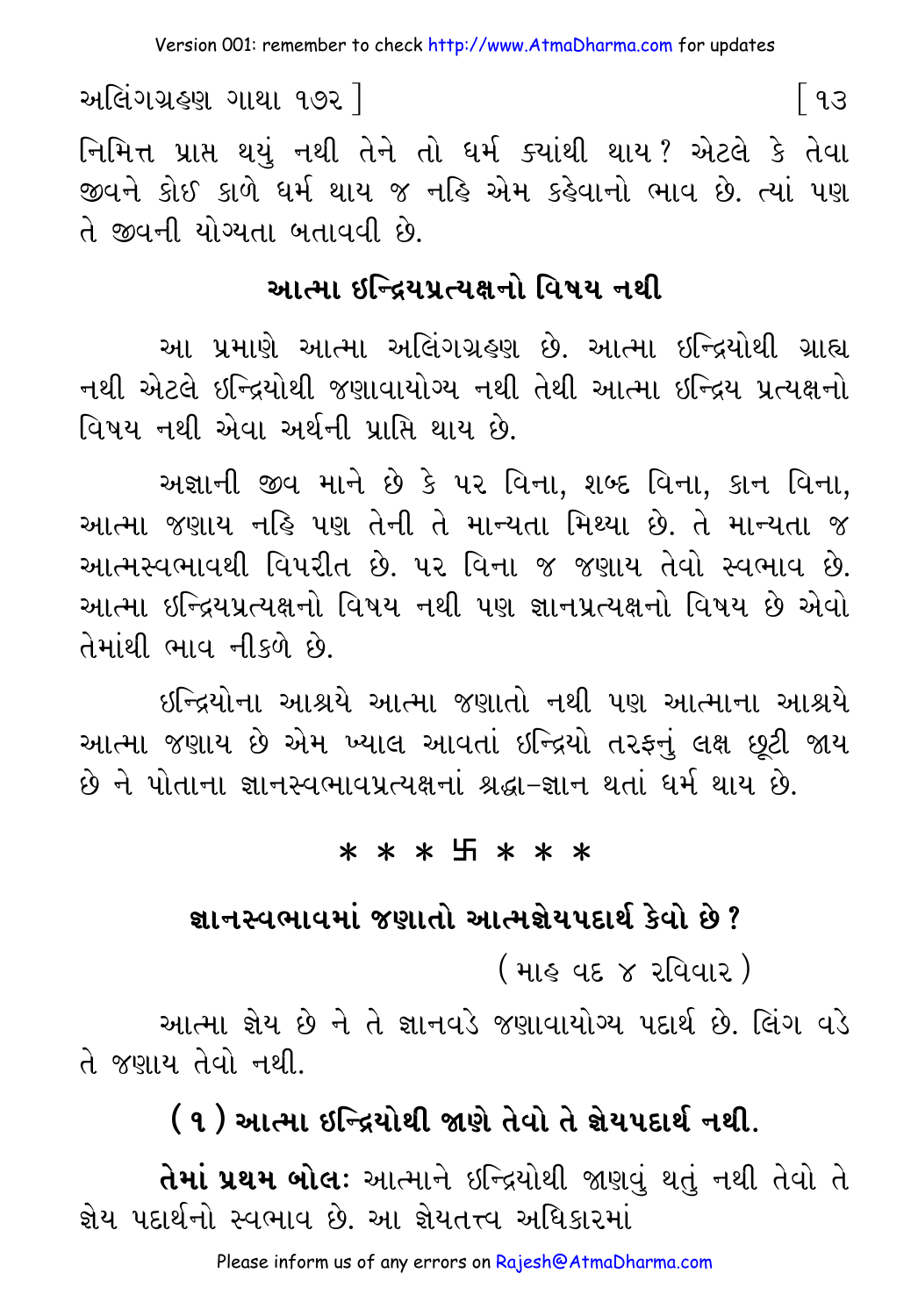### | પ્રવચનસાર પ્રવચન<del>ો</del>

અલિંગગ્રહણ કહેવાનું કારણ એ છે કે આત્મા જ્ઞાન-દર્શન આદિ અનંત ગુણો તથા પર્યાયોનો પિંડ છે. તે જ્ઞેય પદાર્થ ઇન્દ્રિયોથી કામ કરે તેવો તેનો સ્વભાવ નથી. ઇન્દ્રિયના અવલંબન વિના પોતાથી જ્ઞાન કરે તેવો તે જ્ઞેયનો સ્વભાવ છે. જેવાં જ્ઞેયો છે તેવો જ્ઞેયનો સ્વભાવ જાણે ને સ્વસન્મખ થઈ શ્રદ્ધા કરે તો ધર્મ થાય. વિરુદ્ધ જાણે તો ધર્મ ક્યાંથી થાય? ન થાય, માટે આત્મા ઇન્દ્રિયો વડે જ્ઞાન કરે તેવો તે જ્ઞેય પદાર્થ નથી.

# ( ૨ ) આત્મા ઇન્દ્રિયોથી જણાય તેવો તે જ્ઞેયપદાર્થ નથી.

**બીજો બોલઃ-**આત્મા ઇન્દ્રિયો વડે જણાય એવો તે જ્ઞેય પદાર્થ નથી, અંતર્મખ જોવાથી જણાય એવો છે. આ જ્ઞેય અધિકાર છે, બીજી રીતે કહીએ તો સમ્યગ્દર્શન અધિકાર છે. ઇન્દ્રિયોથી જણાય તે આત્મા નથી. સમ્યગ્દર્શનનો વિષય આત્મા છે માટે ઇન્દ્રિયો વડે સમ્યગ્દર્શન થતું નથી એટલે કે ધર્મ થતો નથી.

આત્મા વસ્તુ જ્ઞેય છે. જ્ઞેય કહ્યે કે પ્રમેય કહ્યે-બન્ને એક જ છે. જગતની અંદર જે સ્વ-પર પ્રમેય છે તે કોઈ ને કોઈ જ્ઞાનનો વિષય જરૂર થાય કારણ કે તેમાં પ્રમેયત્વ નામનો ગુણ છે. આત્મા ઇન્દ્રિયો વડે જ્ઞાન કરે તેવો તેનો સ્વભાવ નથી, ઈન્દ્રિય દ્વારા જ્ઞાન કરે તો તે પ્રમાણ રહેતં નથી. પ્રમેયને જ્ઞાનમાં જણાવા યોગ્ય કહેલ છે પણ ઇન્દ્રિયોથી જણાવા યોગ્ય કહેલ નથી. છયે દ્રવ્યો પોતાના પ્રમેયત્વ ગુણના કારણે કોઈ ને કોઈ જ્ઞાનનો વિષય થાય છે તેમ કહ્યું છે, પણ ઇન્દ્રિયો વડે જણાય તેવું તેનું સ્વરૂપ નથી. આત્મવસ્તુ જ્ઞાન, દર્શન, ચારિત્ર વગેરે અનંત શક્તિનો પિંડ છે. તે પ્રમેય ઇન્દ્રિયોનો વિષય થાય તેમ નથી. આત્મા પ્રમાતા ને પ્રમેય બન્ને છે. જગતના પદાર્થો પ્રમેય છે. ઇન્દ્રિયો પ્રમેય છે. તે પ્રમેયમાં પણ એવી તાકાત નથી કે તે આત્માને જાણે ને આત્મા સ્વ પ્રમેય છે. તેનો સ્વભાવ એવો નથી કે તે ઇન્દિયોથી જણાય

> **પ્રશ્નઃ**- તો પછી ઇન્દ્રિયો જીવને કેમ મળી છે? તથા તેને  $86$   $324$   $10$   $31$   $31$   $33$   $32$

 $98$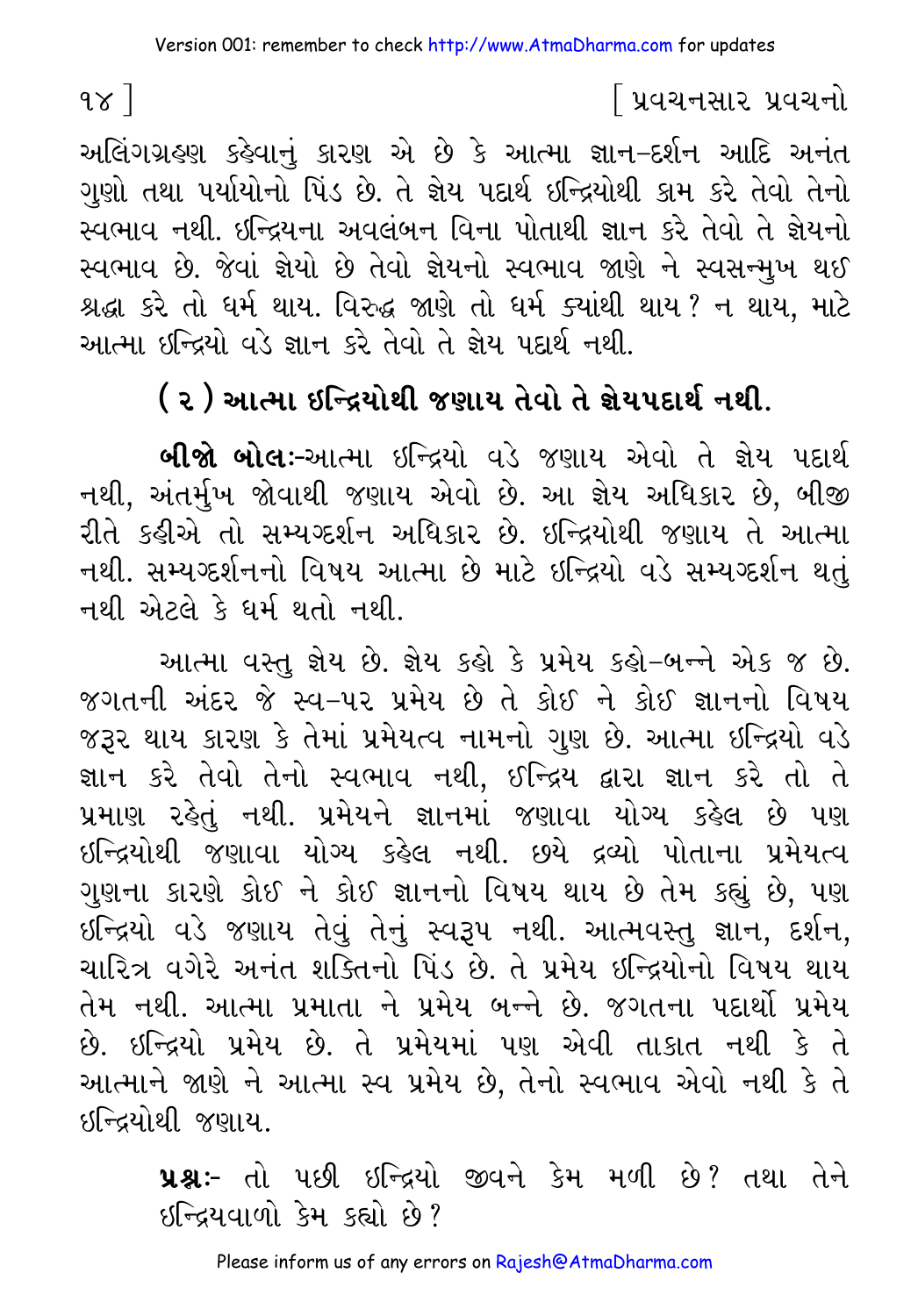અલિંગગ્રહણ ગાથા ૧૭૨ ]

ઉત્તરઃ- કોઈ પદાર્થને કોઈ બીજો પદાર્થ મળતો નથી. કોઈ બીજા પદાર્થમાં જતું કે આવતું નથી. જગતના જ્ઞેય પદાર્થો પોતાના કારણે આવે ને જાય છે. પરમાણુની પર્યાય આત્માના એક ક્ષેત્રે આવી તેને ઓળખાવવામાં આવી છે

નિશ્ચયથી ઇન્દ્રિયો પરમાણની પર્યાય છે. પણ તેની વર્તમાન પર્યાયમાં પુદ્દગલની બીજી પર્યાય કરતાં ફેર છે તેથી તેને ઇન્દ્રિય તરીકે ઓળખાવી છે. નિશ્ચયથી પુદ્ગલ પરમાણુમાં ફેર નથી. ઇન્દ્રિયજ્ઞાન જે કહેવામાં આવ્યું છે તે વ્યવહારથી ઇન્દ્રિયોનો સંયોગ બતાવવા કહેવામાં આવ્યું છે. પણ તેનાથી જ્ઞાન થાય છે તેવો તેનો અર્થ નથી. પણ જીવના ઉઘાડની લાયકાત વખતે ઇન્દ્રિયો નિમિત્તરૂપે હોય છે તેનું જ્ઞાન કરાવ્યું છે.

# જ્ઞાનથી આત્મા જણાય એમ શ્રદ્ધા કબૂલે છે.

આત્મા પોતે પ્રમેય છે. પોતે ઇન્દ્રિયો વડે જણાય એવો પ્રમેય પદાર્થ નથી, માટે તે ઇન્દ્રિયપ્રત્યક્ષનો વિષય નથી, પણ જ્ઞાનપ્રત્યક્ષનો વિષય છે. આ સમ્યગ્દર્શન અધિકાર છે. આત્મા શ્રદ્ધાનો એટલે સમ્યગ્દર્શનનો વિષય છે, તેથી શ્રદ્ધા એમ કબુલે છે કે ઇન્દ્રિયોથી જણાય એવો આત્મપદાર્થ નથી પણ જ્ઞાનપ્રત્યક્ષથી જણાય એવો આત્મપદાર્થ છે. આવી સ્વાશ્રયદ્વારા શ્રદ્ધાની કબૂલાત કરવી તે ધર્મ છે. આવી શ્રદ્ધા અને જ્ઞાન વિના વ્રત-તપ આદિ સાચાં શેઈ શકે નહિ.

# ( ૩ ) આત્મા ઇન્દ્રિયપ્રત્યક્ષપર્વક અનુમાનથી જણાય તેવો નથી

**ત્રીજો બોલઃ**- ધુમાડા દ્વારા અગ્નિનું ગ્રહણ થાય છે. જ્યાં ધુમાડો લોય ત્યાં અગ્નિ લોય જ છે. તેમ બાહ્ય કોઈ ઇન્દ્રિયોથી જણાવા યોગ્ય ચિહ્ન દ્વારા આત્માનું જાણવું થતું નથી તેવો તે જ્ઞેય છે.

વધવાથી–તે બધાં ચિહ્નથી આત્મા ઓળખી શકાય ખરો ?–કે ના

િવપ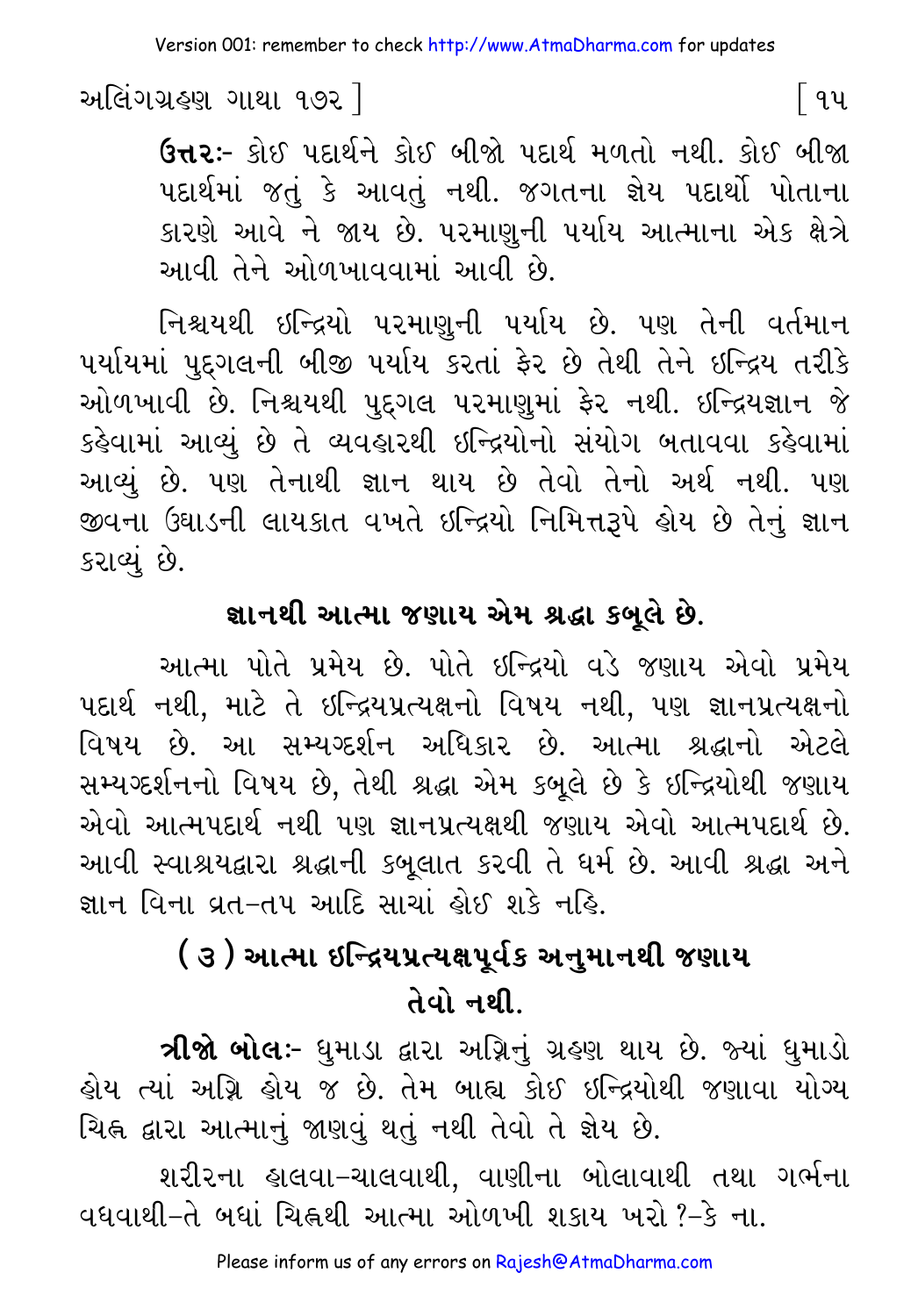િપ્રવચનસાર પ્રવચનો

તે એંધાણથી આત્મા ઓળખી શકાતો નથી. જેમ તાવનું માપ થરર્મોમિટર દ્વારા જણાય છે તેમ બાહ્ય કોઈ ચિહ્નથી આત્મા ઓળખાતો નથી. અહીં ઇન્દ્રિયોના અનુમાનની આત્માના જાણપણા માટે જરૂર નથી એમ કહેવામાં આવ્યં છે.

કોઈ કહે કે આત્મા આત્માના જ્ઞાન દ્વારા ઓળખાય અને પરપદાર્થો ઇન્દ્રિયો દ્વારા ઓળખાય તો તે સ્થૂલ અજ્ઞાન છે. કોઈ પણ પદાર્થ ઇન્દ્રિયથી જણાતો નથી, જ્ઞાનથી જણાય છે. વળી આત્મા નિશ્ચયથી આત્મા દ્વારા ઓળખાય ને વ્યવહારથી ઇન્દ્રિયોદ્વારા ઓળખાય એમ જે કહે છે તે પણ ભુલ છે, તે મિથ્યા અનેકાન્ત છે. આત્મા આત્માદ્વારા જ ઓળખાય ને બીજા કોઈ ચિહ્ન-ઇન્દ્રિયો કે ઇન્દ્રિયોના અનુમાન દ્વારા ન ઓળખાય તે જ સમ્યક અનેકાન્ત છે ને તે ધર્મ છે.

અહીં અલિંગગ્રહણનો અર્થ એવો છે કે અ=નહિ, લિંગ= ઇન્દ્રિયોથી જણાવા યોગ્ય ચિહ્ન, ગ્રહણ=જાણવં. એટલે આત્મા કોઈ ઇન્દ્રિયગમ્ય ચિહ્નથી જણાતો નથી. જેમકે શરીર નાનામાંથી મોટું થાય ચિહ્નથી આત્મા નક્કી થતો નથી માટે આત્મા તેવા બાહ્ય ઇન્દ્રિયપ્રત્યક્ષપૂર્વક અનુમાનનો વિષય નથી−એવો તેમાંથી અર્થ નીકળે છે. આત્મા એવો જ્ઞેય પદાર્થ છે કે તે સીધો જ્ઞાનથી જણાય-તેમાં छन्द्रियना अनुभाननी ४३२ नथी.

# ( ૪ ) આત્મા કેવળ અનુમાનથી જ જણાય એવો તે જ્ઞેય પદાર્થ નથી.

બીજા આત્મા વડે માત્ર અનુમાન દ્વારા જણાય એવો જીવનો સ્વભાવ નથી. અહીં અલિંગગ્રહણનો અર્થ: અ=નહિ. લિંગ=અનુમાનજ્ઞાન અને ગ્રઙ્ણ=જાણવં. અર્થાત આત્મા માત્ર અનુમાનજ્ઞાનનો વિષય થાય તેવો તે જ્ઞેય પદાર્થ નથી. અહીં 'માત્ર અનુમાન ' કહ્યું છે. 'માત્ર ' કહેવાનું તાત્પર્ય એ છે કે આત્મા અંશે સ્વસંવેદન સર્હિત અનુમાનનો વિષય છે ખરો, પણ કેવળ અનુમાનનો વિષય નથી. જો આત્મા કેવળ અનુમાનનો જ વિષય હોય તો આત્મા इटी पण प्रत्यक्षज्ञाननो विषय थई शक्ने नर्डि

 $95$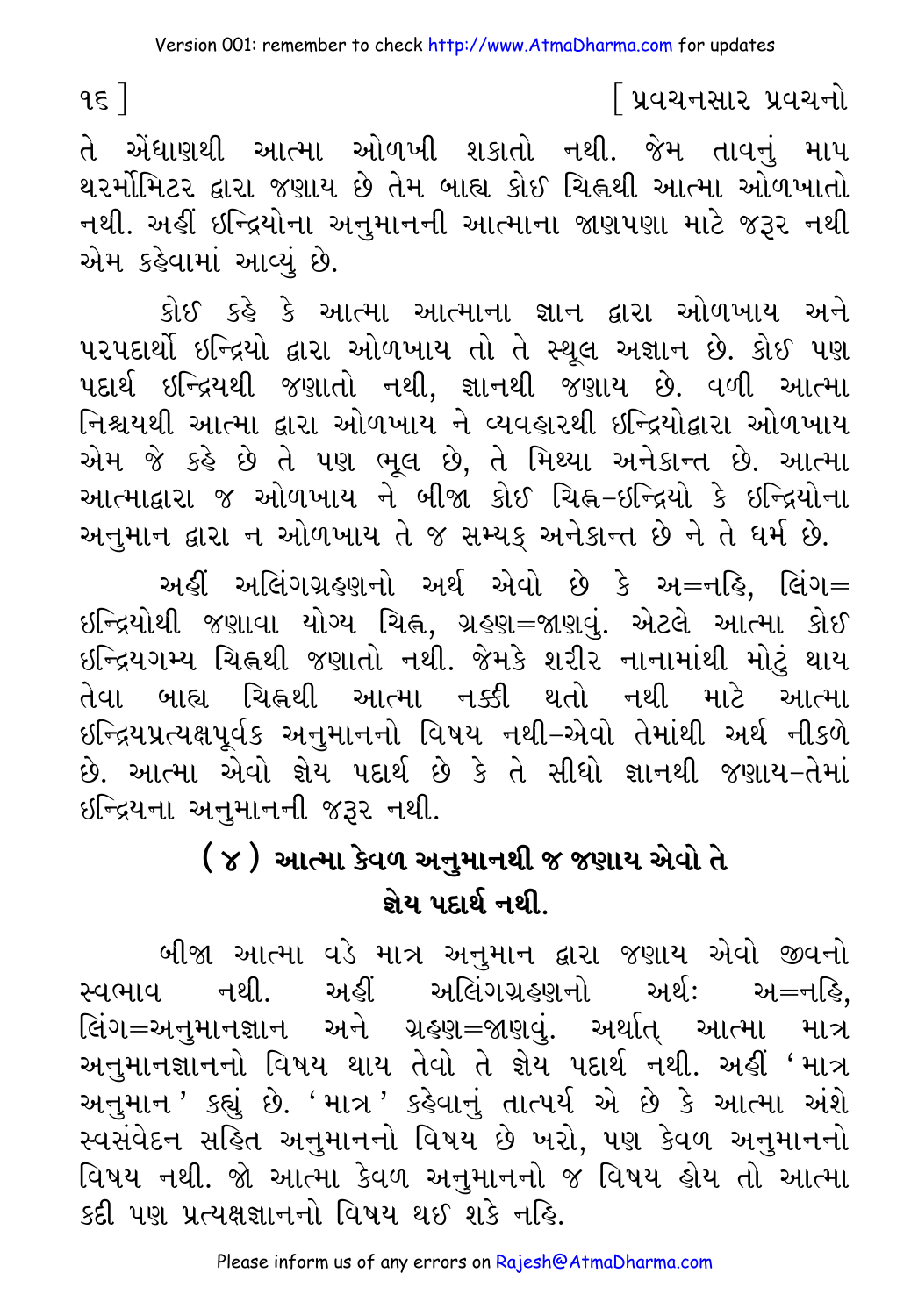અલિંગગ્રહણ ગાથા ૧૭૨ ]

કેવળજ્ઞાનમાં તો તે સર્વથા પ્રત્યક્ષ જણાય છે અને નીચલી દશામાં શ્નુતજ્ઞાનમાં પ્રતીતિમાં આવે છે. સાધકદશામાં પણ એકલા અનુમાનથી જણાવાયોગ્ય નથી. સાધકદશામાં એકલા અનુમાન જ્ઞાનથી જણાતો હોય તો સ્વસંવેદન અંશે પ્રત્યક્ષ થઈ શકે નહિ ને સ્વસંવેદન જ્ઞાન સાધકદશામાં અંશે પ્રત્યક્ષ ન હોય તો તે વધીને સંપૂર્ણ પ્રત્યક્ષ થઈ શકે નહિ, માટે સાધકદશામાં પણ સ્વસંવેદન પ્રત્યક્ષપૂર્વક અનુમાનજ્ઞાનનો વિષય થાય છે. બીજાઓ કે જેને આ આત્મા જાણવો છે તેમને સ્વસંવેદન જ્ઞાન હોવું જ જોઈએ તો જ તે જીવો આ આત્માને જાણી શકે. બીજા જીવો સ્વસંવેદન સહિત અનુમાન જ્ઞાન કરીને જ્ઞાન લંબાવે ને આ આત્માની ઓળખાણ કરે તો બરાબર છે પણ બીજા જીવો સ્વસંવેદન વિનાના માત્ર અનુમાનથી આ આત્માને ઓળખવા જાય તો તે વડે આ આત્મા જણાય એવો એ જ્ઞેય પદાર્થ નથી.

#### \* \* \* \* \*

# ( ૫ ) આત્મા કેવળ અનુમાનથી જ જાણે એવો તે જ્ઞેય પદાર્થ નથી

આ આત્મા એકલું અનુમાન કરી પોતાને તથા પરને જાણતો નથી. અલિંગગ્રહણનો અર્થઃ- અ=નહિ, લિંગ=અનુમાન જ્ઞાન, ગ્રહણ=જાણવું. આત્મા માત્ર અનુમાન જ્ઞાનથી પોતાને અથવા પરને જાણે એવો નથી. માટે સ્વ અને પર બન્નેને જાણવા માટે પ્રત્યક્ષ સ્વસંવેદન જ્ઞાન લેવું જોઈએ.

આત્મા પોતે કેવળ અનુમાન કરનારો હોય તો કદીપણ પ્રત્યક્ષ જ્ઞાન પ્રગટ કરી શકે નહિ. અનુમાન જ્ઞાન છે ખરું પણ કેવળ અનુમાન માને તો તે યથાર્થ નથી. અનુમાન સાથે અંશે સ્વસંવેદન જ્ઞાન છે તે પ્રત્યક્ષ છે ને તે વધીને સંપર્ણ પ્રત્યક્ષ એવું કેવળજ્ઞાન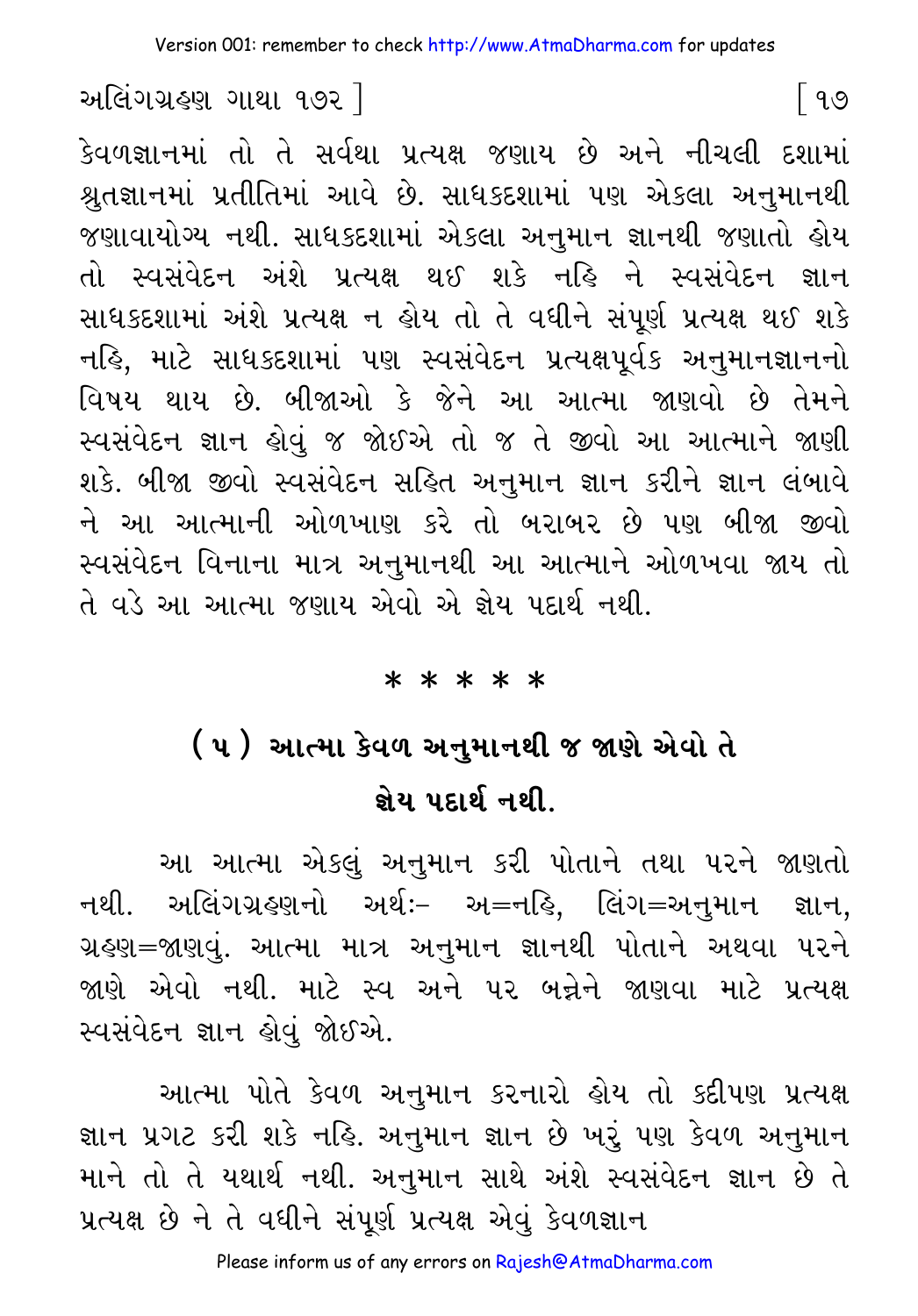∫ પ્રવચનસાર પ્રવચનો

 $\alpha$ ]

થાય છે અને ત્યારે અનુમાનનો અભાવ થાય છે. તેથી અહીં કેવળ અનુમાનથી જાણતો નથી એમ કહ્યું છે.

# સ્વસંવેદન જ્ઞાન વિના ૫૨ પદાર્થોનું જ્ઞાન યથાર્થ નથી.

આત્મા પોતાને તો અનુમાનથી જાણતો નથી પણ અન્ય જીવોને, શરીરને તથા પરપદાર્થોને કેવળ અનુમાનથી જાણે તેવો પણ તેનો સ્વભાવ નથી. કેવળ અનુમાન જ્ઞાનથી પરપદાર્થોનું જ્ઞાન કરવું તે યથાર્થ જ્ઞાન નથી. આ રીતે આત્મા કેવળ અનુમાન કરનારો જ નથી એવા ભાવની પ્રાપ્તિ થાય છે. દેવ, ગુરુ, સ્ત્રી, કુટુંબકબીલો, તેમજ નિગોદથી માંડીને સિદ્ધ સુધીના બધા જીવોને કેવળ અનુમાન કરી જાણી લેવાય તેવો તે જ્ઞેયોનો સ્વભાવ નથી. અંશે સ્વસંવેદન પ્રત્યક્ષ જ્ઞાન હોવું જોઈએ, સ્વસંવેદન સહિત અનુમાન જ્ઞાન દ્વારા જાણે તે જ યથાર્થ જ્ઞાન કહેવાય. સ્વસંવેદન વગર એકલું અનુમાન તે સાચું અનુમાન પણ કહેવાતું નથી.

# ક્રિયાનં સ્વરૂપ.

કોઈ પ્રશ્ન કરે કે આ બધું જાણ્યા પછી તો અમારી માનેલી ક્રિયા કરવી ખરીને? સમજણપૂર્વક ક્રિયા કરીએ તો શું વાંધો?

**સમાધાન:** સમજણપૂર્વક ક્રિયામાં રાગની ને શરીરની ક્રિયા આવતી નથી. આત્માના ભાન વિના વિધિ કહેવી કોને ? જો તને સાચી સમજણ થઈ હશે તો આ પ્રશ્ન જ થશે નહિ કારણ કે સમજણ કહેતાં જ તેમાં જ્ઞાનની ક્રિયા આવે છે, ને શરીર તથા રાગની ક્રિયાનો નિષેધ થાય છે.

પ્રશ્ન: જ્ઞાનપૂર્વક ક્રિયામાં અમારી માનેલી ક્રિયાનું મિશ્રપણું  $522$   $-12$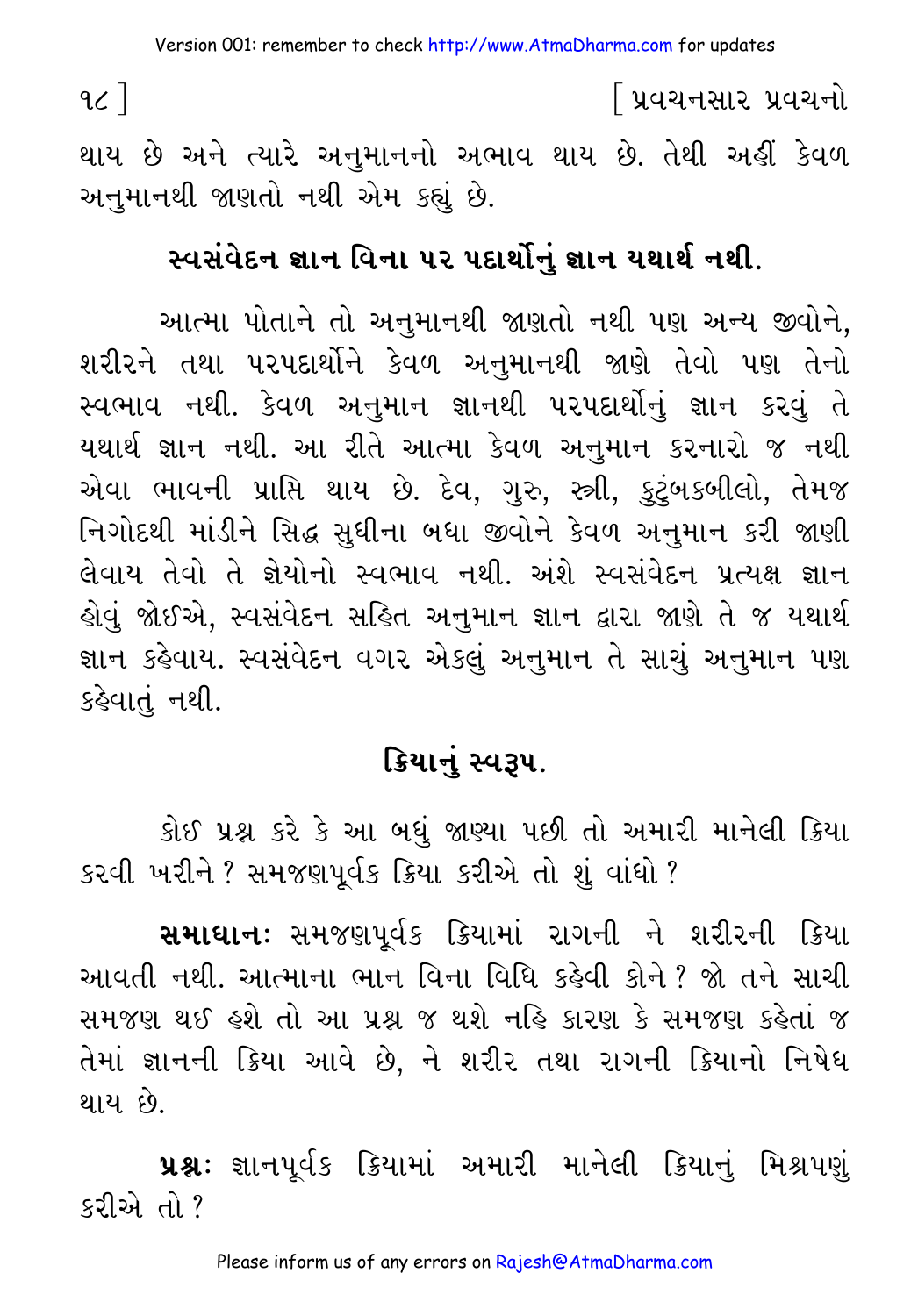Version 001: remember to check http://www.AtmaDharma.com for updates

અલિંગગ્રહણ ગાથા ૧૭૨ ] ြ ૧૯

**ઉત્તરઃ** ભાઈ, દ્ધપાકમાં જરાક ઝેર પડતાં બધો દ્ધપાક ઝેરરૂપ થઈ જાય છે ને ખાવામાં કામ આવતો નથી તેમ માત્ર પરલક્ષી જ્ઞાન કરી તેની સાથે શરીરની તથા રાગની કિયા ભેળવવી તે એકાંત મિથ્યા છે.

જીવ શરીરની ક્રિયા કરી શકતો જ નથી ને અધૂરી દશામાં રાગ થાય છે તે રાગ કરવાનો અભિપ્રાય પણ જ્ઞાનીને નથી. શરીર ને રાગનો જ્ઞાતા છે તેવું આત્માનું સ્વરૂપ છે એમ સમજણ કરવી. તે સમજણપૂર્વકની ક્રિયા છે. સમજણપૂર્વકની ક્રિયા કહેતાં જ શરીરની તથા રાગની કિયાનો નિષેધ થઈ જાય છે. આત્મા બહારના કોઈ લિંગથી જણાય એવો નથી એવો તે એક જ્ઞેય પદાર્થ છે તેમ તેનું જ્ઞાન કરવું તે જ સાચી ક્રિયા છે.

અહીં તો એમ કહેવું છે કે અનુમાન જ્ઞાનમાત્રથી આત્મા જણાય એવો નથી. એ ઉપરથી નીચેના ન્યાયો નીકળે છે:-

### <u>પત્યક્ષ-પરોક્ષજ્ઞાનના ન્યાયો</u>

- અનુમાન જ્ઞાનમાત્રથી આત્મા જણાય એવો હોય તો પ્રત્યક્ષ ٩. જ્ઞાન અને તેનો વિષય રહેશે નહિ. પણ તેમ બની શકે નહિ.
- કેવળજ્ઞાન સકલ પ્રત્યક્ષ છે ને તેમાં આત્મા તથા સર્વ પદાર્થ ર.. સાક્ષાત જણાય છે. પણ તે વર્તમાનમાં છદ્મસ્થને પૂર્ણ પ્રગટ નથી. જો તે વર્તમાનમાં પૂર્ણ પ્રગટ હોય તો સંપૂર્ણ આનંદ પ્રગટ લેવો જોઈએ.
- સાધકને સ્વસંવેદન પ્રત્યક્ષ જ્ઞાન હોય છે ને તેનું અનુમાન જ્ઞાન З. પ્રમાણ છે કારણકે સ્વસંવેદન વગરનું એકલું અનુમાન જ્ઞાન પ્રમાણ લોઈ શકે નહિ માટે સાધકદશામાં અંશે પ્રત્યક્ષ ને પરોક્ષ બન્ને સાથે રહેલાં છે.

Please inform us of any errors on Rajesh@AtmaDharma.com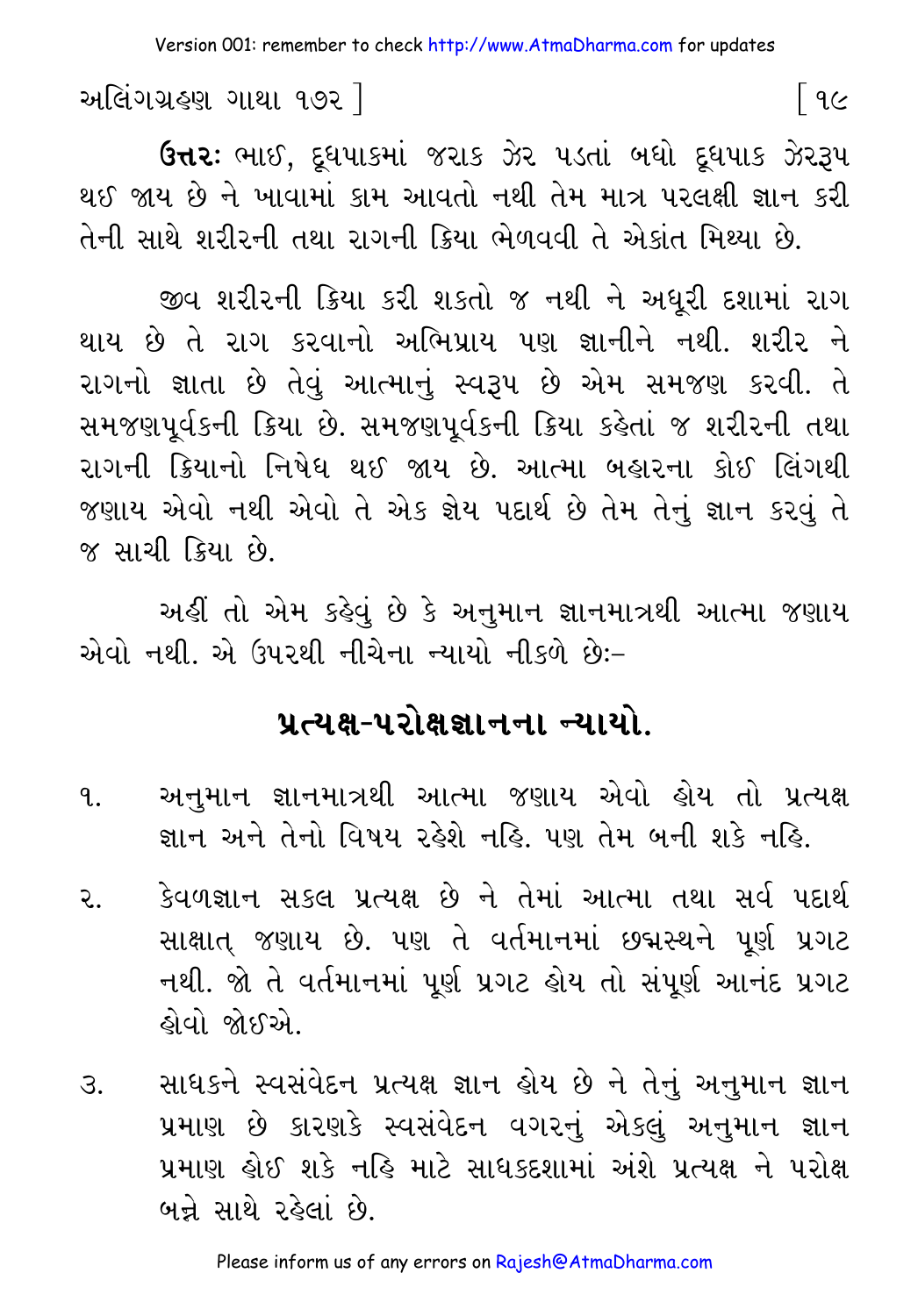२० ]

∫ પ્રવચનસાર પ્રવચનો

- સાધકદશામાં જો એકલું પરોક્ષ જ માનવામાં આવે તો પ્રત્યક્ષ  $X_{\alpha}$ કદી થાય નહિ પણ તેમ બને નહિ. માટે સ્વસંવેદન અંશ પ્રત્યક્ષ ત્યાં રહેલું છે જે વધીને સંપૂર્ણ પ્રત્યક્ષ કેવળજ્ઞાન થાય છે.
- સાધ કદશામાં અંશે પ્રત્યક્ષ સ્વસંવેદન જ્ઞાન છે તે ક્રમે ક્રમે વધતાં  $\mathbf{u}_{\cdot}$ પરોક્ષનો અભાવ થતો જાય છે ને પૂર્ણ પ્રત્યક્ષ થતાં પરોક્ષનો સર્વથા અભાવ થાય છે.
- અનુમાન જ્ઞાન એકલું હોઈ શકે જ નહિ કારણ કે અનુમાન  $\xi$ . જ્ઞાન એકલું હોય તો તે કાયમ રહે ને પ્રત્યક્ષ થવાનો પ્રસંગ જ બને નહિ.
- સંપૂર્ણ પ્રત્યક્ષ જ્ઞાન એકલું હોઈ શકે કારણ કે ત્યાં પરોક્ષનો  $\mathcal{O}$ . સર્વથા અભાવ હોય છે.

સ્વસંવેદન વગરનું એકલું અનુમાન તે જ્ઞાન જ નથી. તેથી કેવળ અનુમાન જ્ઞાનમાત્રથી આત્મા જણાય એવો નથી તેમ જ કેવળ અનુમાનમાત્રથી આત્મા સ્વ કે પરને જાણતો નથી. આ પ્રમાણે આત્મા અનમાતા માત્ર નથી.

એકલા અનુમાનથી જાણે તેવો જ્ઞાનનો સ્વભાવ નથી તેમ જ એકલા અનુમાનથી જણાય તેવો જ્ઞેયનો પણ સ્વભાવ નથી. આવી રીતે આત્મા કેવળ અનુમાનથી જ જાણે એવો તે જ્ઞેયપદાર્થ નથી. એમ સ્વજ્ઞેયનું યથાર્થ સ્વરૂપ જાણવું તે ધર્મનું કારણ છે.

મહામુનિઓ જંગલમાં વસતા હતા. એક 'અલિંગગ્રહણ ' માંથી વીસ બોલ કાઢયા છે તેમાંથી શુદ્ધ આત્મા ઊભો થાય તેમ છે. ઘણી જ અદ્દભુત વાત કરી છે. લૌકિકમાં કોઈ તૈયાર કરીને લાડવા આપે તે પણ જેને ખાતાં ન આવડે તે મુર્ખ છે તેમ અહીં અદ્દભુત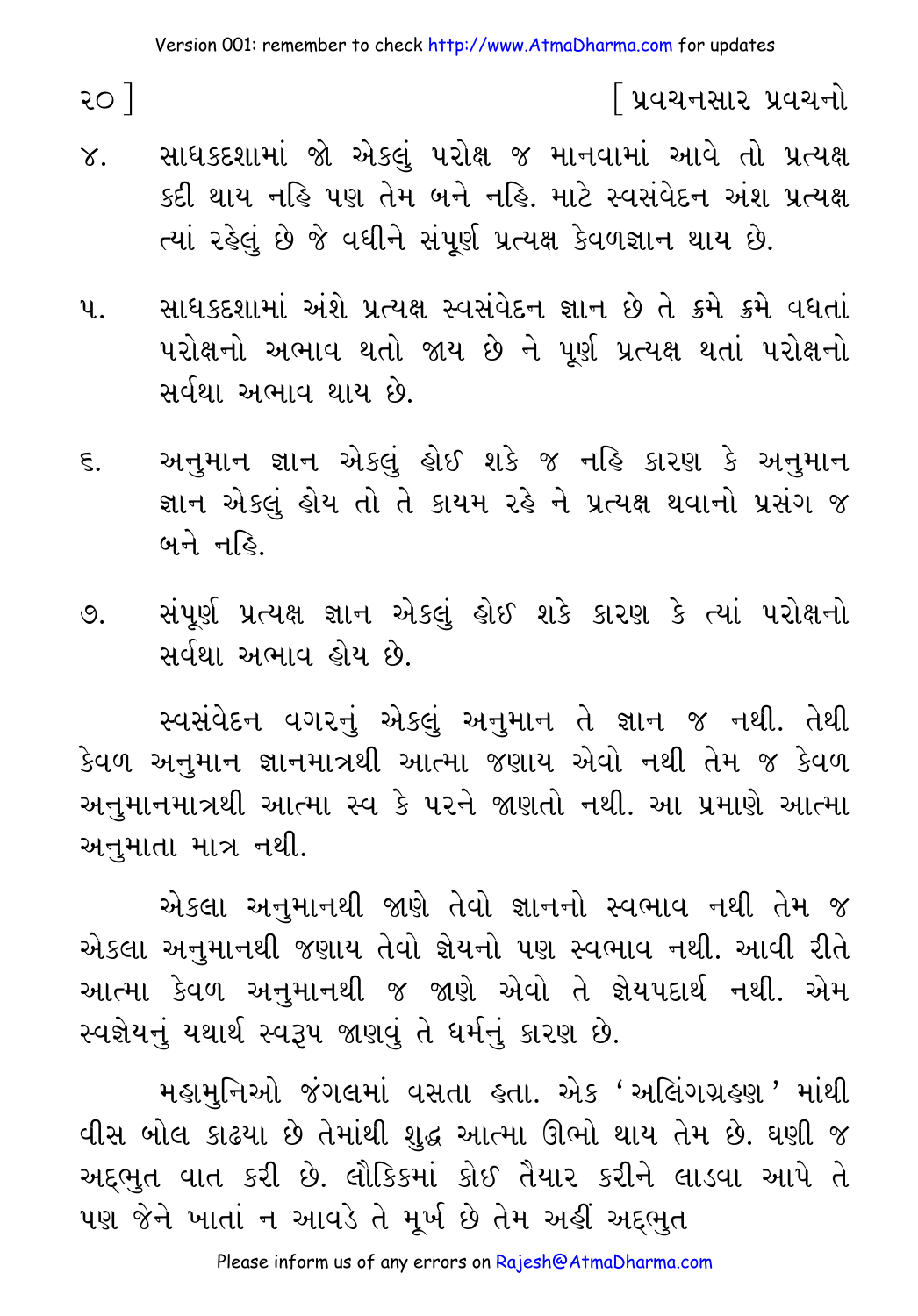Version 001: remember to check http://www.AtmaDharma.com for updates

અલિંગગ્રહણ ગાથા ૧૭૨ ] િરવ

રીતે આત્મા ઊભો થાય તેવો માલ હાજર કર્યો છે છતાં જે જીવ તેનો વિચાર કરી, શ્રદ્ધા કરી, સ્વરૂપાનંદનો ભોગવટો ન કરે તે મૂર્ખ છે.

> \* \* \* \* \* \* \* 5 \* \*

\* \* \* \* \*

( માહુ વદ ૫ સોમવાર )

### (૧) આત્મા અતીંદ્રિયજ્ઞાનમય છે એમ તું જાણ.

આ આત્મા શરીર આદિથી પર છે. તે શું છે? શરીર વગેરે પરજ્ઞેય છે ને આત્મા સ્વજ્ઞેય છે. પોતાને પોતા વડે જાણતાં આત્મા સ્વપણે જણાય છે ને પર પદાર્થી પરપણે જણાય છે. આત્મા બાહ્ય લિંગથી જણાય એવો નથી એમ 'તું જાણ.' અહીં આચાર્ય ભગવાન આદેશ કરે છે. એ જ્ઞેયરૂપ આત્મા જ્ઞાન, દર્શન, ચારિત્ર, આનંદ, અસ્તિત્વ, વિભુત્વ, પ્રભુત્વ વગેરે અનંત અનંત શક્તિનો પિંડ છે ને અલિંગગ્રહણ છે એમ '**તું જાણ '**. આત્માને ઇન્દ્રિયોથી જાણવું થતું નથી તેમ **તું જાણ.** આત્મા અતીંદ્રિય છે એટલે કે ઇન્દ્રિય તથા મનના અવલંબન વગરનો છે માટે ઇન્દ્રિયો વડે જાણતો નથી એમ તું જાણ.

શ્રીગુરુ શિષ્યને કહે છે કે **'તું જાણ'** તો તે ઉપરથી આત્મા જાણી શકાય છે એમ નક્કી થાય છે. જો શિષ્ય આત્માને જાણી શકે એમ ન હોત તો શ્રી ગરુ '**તં જાણ'** એમ કહેત નહિ. '**તં જાણ'** કઢેતાં જ શિષ્ય જાણી શકે એવો આત્મા છે એમ નક્કી થાય છે.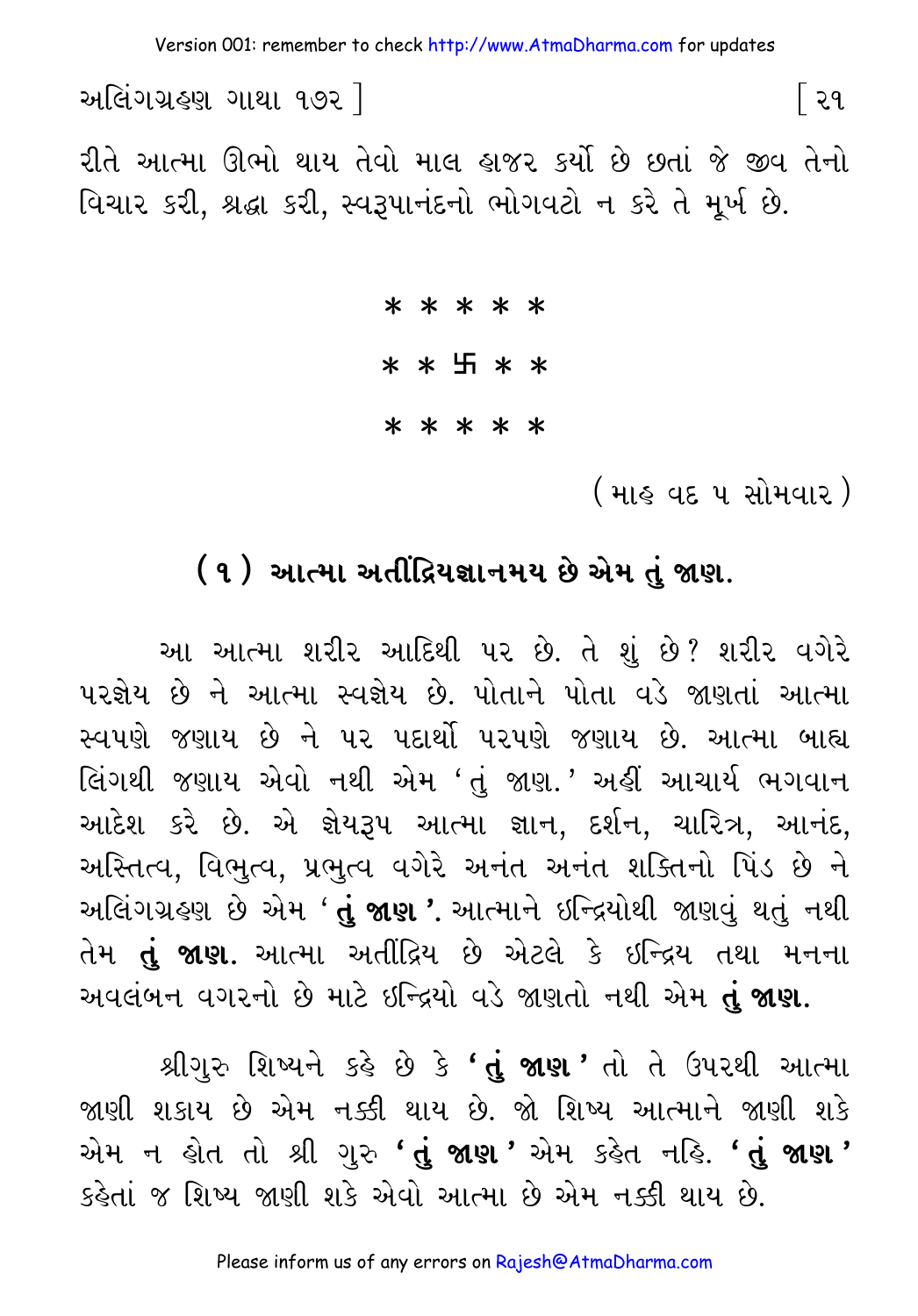∫ પ્રવચનસાર પ્રવચનો

# આત્મામાં જેનો અભાવ છે તેવી ઇંદિયો વડે કેવી રીતે જાણે ?

આ આત્મા સચ્ચિદાનંદ સ્વરૂપ છે. તે ઇન્દ્રિયોથી જાણતો નથી એમ **તું જાણ.** આત્મામાં ઇન્દ્રિયોનો અભાવ છે. જે પદાર્થમાં જેનો અભાવ ક્ષેય તેનાથી તે કામ કરે એમ બની શકે નહિ. ભગવાન આત્મામાં ઇન્દ્રિયોનો અભાવ છે ને અભાવ વડે આત્માને જાણે તો સસલાનાં શિંગડા વડે કોઈને દુઃખ થાય તેના જેવું બને. સસલાનાં શિંગડાં જગતમાં છે જ નહિ તો પછી તે સુખદુઃખનું કારણ કેમ હોઈ શકે? ન જ હોય. તેમ આત્મામાં ઇન્દ્રિયોનો અભાવ છે તો પછી તે અભાવરૂપ ઇન્દ્રિયો વડે આત્મા જાણે એમ કેમ બને? ન જ જાણે. માટે આત્મા અતીન્દ્રિય સ્વભાવવાળો છે એમ **તું જાણ**. આનું નામ સમ્યગ્દર્શન ને ધર્મ છે.

# ( ૨ ) આત્મા ઇંદ્રિયપ્રત્યક્ષનો વિષય નથી એમ તું જાણ.

આત્મા એવો છે કે તે ઈંદ્રિયો વડે જણાતો નથી એમ તું જાણ. ઈંદ્રિયો તેનામાં છે જ નહિ. જે વસ્તુ જેનામાં ન હોય તેનાથી તે જણાય એવું કદી બને નહિ. આત્મામાં ઇંદ્રિયો જ નથી માટે તે ઇંદ્રિયપ્રત્યક્ષનો વિષય નથી. તે તો પોતાથી જણાય તેવો છે એમ તું જાણ.

# ( ૩ ) આત્મા ઈન્દ્રિયપ્રત્યક્ષપૂર્વક અનુમાનનો વિષય નથી એમ તં જાણ.

શરીર હાલેચાલે છે, વાણી બોલાય છે માટે આત્મા છે એમ ઇંદ્રિયના પ્રત્યક્ષપૂર્વક અનુમાન કરી શકાય એવો આત્મા નથી. આત્મામાં ઇંદ્રિયો જ નથી તેથી ઇંદ્રિયપ્રત્યક્ષ અનુમાનથી આત્મા જાણી શકાતો નથી એમ **તું જાણ.** 

૨૨ ]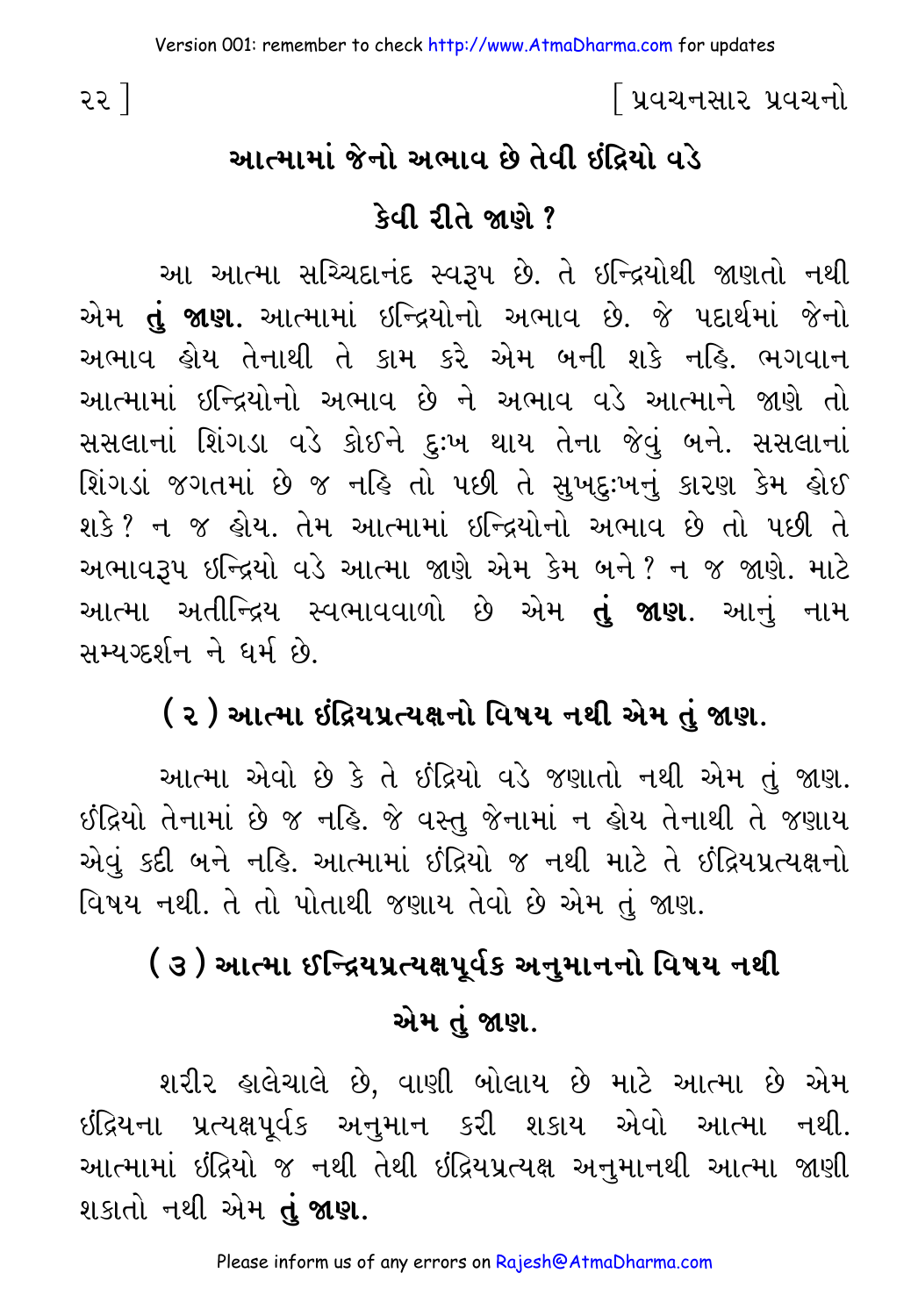અલિંગગ્રહણ ગાથા ૧૭૨ 1

જેમ ધુમાડાથી અગ્નિનું અનુમાન થાય છે તેમ ઇંદ્રિયગમ્ય કોઈ પણ ચિહ્નથી આત્મા જણાતો નથી પણ સ્વસંવેદન જ્ઞાનથી જણાય એવો છે તેમ તું જાણ. " તું જાણ " માંથી " શિષ્ય આત્માને જાણી શકે એવો છે" એવો અર્થ નક્કી થાય છે. હીરાના વેપારીને હીરાની દુકાન શરૂ કરતી વખતે ખ્યાલમાં છે કે હીરાના ગ્રાહક દુનીયામાં છે. તે ગ્રાહકો મારે ત્યાં હીરા લેવા આવશે એમ તેને ખાતરી છે. પણ હં હીરાની દુકાન તો નાખું છું પણ કોઈ ગ્રાહક હીરા લેવા નહીં આવે તો ? એવી શંકા તેને થતી નથી. તેમ અહીં આચાર્ય ભગવાને " $\dot{\mathbf{d}}$ **જાણ"** એમ કહ્યું છે તો તેમને ખાતરી છે કે કું કુકું છું તેવો આત્મા જાણનારા જીવો છે જ. પાછળના જીવો આવો આત્મા−હું કહું છું તેવો− નહિ જાણે તો ? એવી તેમને શંકા જ નથી. આ વાત ઘણી ઝીણી છે ને આકરી છે માટે ન જણાય એવું કાંઈ છે નહિ પણ તું જાણી શકીશ જ એમ તં ભરોસો લાવ.

આત્મા સ્વતત્ત્વ છે તે પરતત્ત્વ વડે જાણતો નથી, પરતત્ત્વ વડે જણાતો નથી, તેમ જ પરતત્ત્વના અનુમાન દ્વારા પણ જણાતો નથી પણ સ્વતત્ત્વથી જ જાણે છે ને જણાય છે એમ તં જાણ.

#### $* * *$

# ( ૪ ) કેવળ અનુમાનથી જ જણાય તેવો આત્મા નથી એમ તં જાણ.

બીજા જીવો કેવળ અનુમાન કરે ને આત્મા જણાય–એવો આત્મા નથી. બીજાઓ કેવળ અનુમાનજ્ઞાનથી નક્કી કરે કે આ આત્મા આવો છે તો તે આત્માનું જ્ઞાન સાચું નથી. રાગરહિત જ્ઞાનાનંદ શુદ્ધ ચૈતન્ય છું તેના ભાન દ્વારા-સ્વસંવેદન જ્ઞાન દ્વારા આત્મા જણાય એવો છે.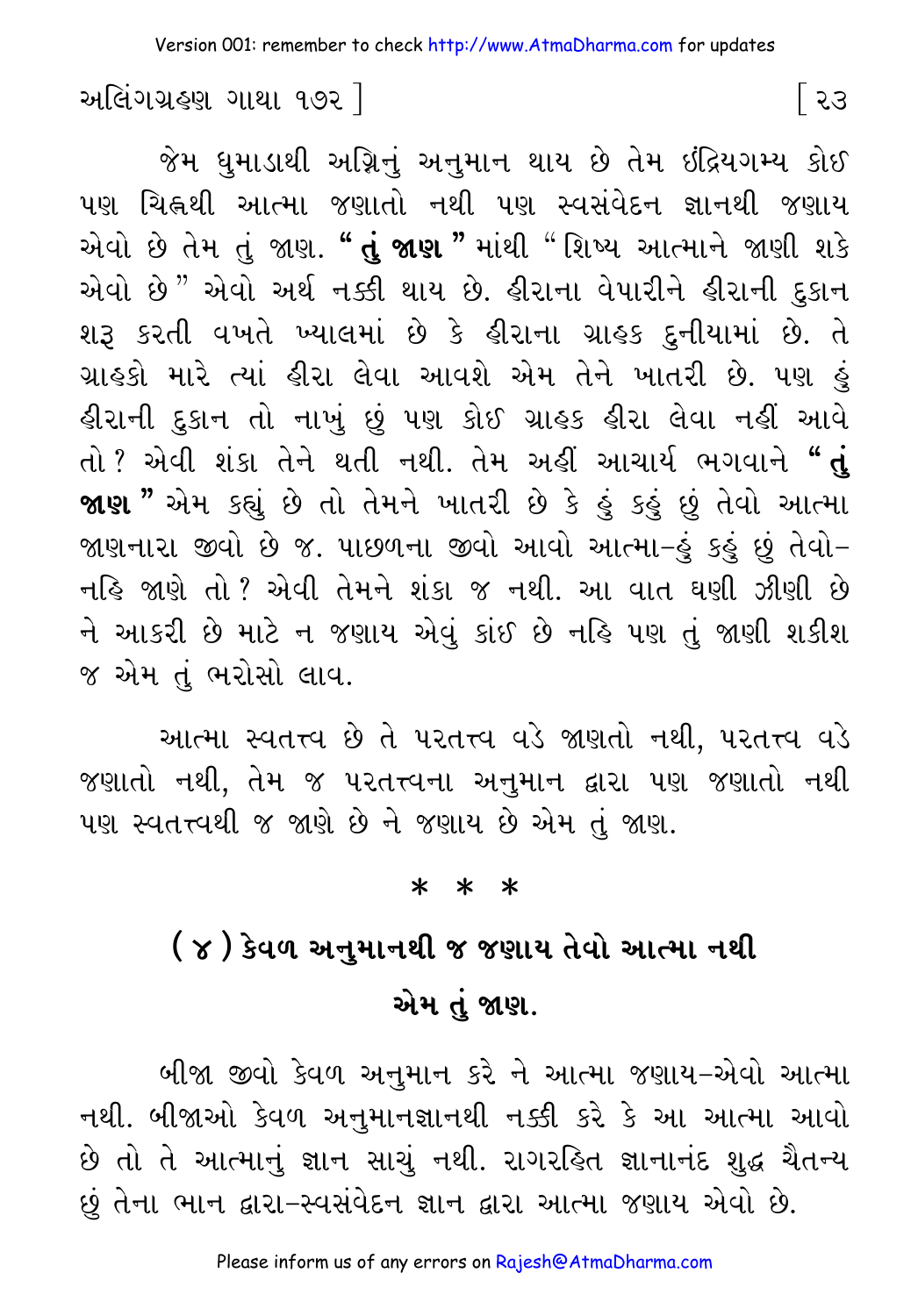# | પ્રવચનસાર પ્રવચનો

### પંચપરમેષ્ઠી ભગવાન એકલા અનુમાનથી જણાય તેવા નથી.

બીજા જીવો એકલું અનુમાન કરે ને કહે કે આ વીતરાગદેવ છે, આ નિર્ગ્રંથ ગુરુ છે તો તેવી રીતે પારખવું બની શકે નહિ એમ તું જાણ. સર્વજ્ઞ દેવાધિદેવ, અર્કંત તથા સિદ્ધ અને આચાર્ય, ઉપાધ્યાય, મુનિ વગેરેના આત્માને જાણવા હોય તો એકલા અનુમાન વડે જાણી શકાય એવા તે આત્મા જ નથી

ઙીરાની દુકાને બે પૈસા લઈને જાય તો ઙીરા−માણેક મળે નઙિ. વળી કોઈ ભિખારી ભીખ માગે તો તેને લાડવાનો ભૂકો મળે પણ મિઠાઈનું આખું ચોસલું મળે નહિ. આખું ચોસલું માગવાની તેનામાં કિંમત પણ ક્ષેતી નથી તેમ જ ઘરની રિદ્ધિ-સિદ્ધિ, ક્રીરા વગેરે અમોને બતાવજો એવું કહેવાની હિંમત પણ તેનામાં હોતી નથી. તેવી રીતે કેવળ અનુમાનજ્ઞાન ભિખારી જેવું છે, તે વડે હીરા સમાન પંચપરમેષ્ઠીના આત્માઓ પારખી શકાય એમ નથી. જેમ ભિખારીમાં ' હીરા બતાવજો ' એમ કહેવાની હિંમત જ નથી તેમ અનુમાનજ્ઞાનમાં પંચપરમેષ્ઠીના આત્મા પારખે તેવી તાકાત જ નથી. પોતાનો આત્મા શુદ્ધસ્વભાવી છે તેનાં શ્રદ્ધા-જ્ઞાન તથા રાગરહિત અંશે સ્વસંવેદન જે જીવમાં નથી તે જીવ એકલા અનુમાનજ્ઞાનથી તે પંચ પરમેષ્ઠીના આત્માઓ જાણી શકે નહિ. સ્વસંવેદન જ્ઞાન વિનાના મિથ્યાદષ્ટિઓ ભલે શાસ્ત્રના ઘણા ઘણા જાણકાર હોય ને તે જ્ઞાનથી એકલું અનુમાન કરે કે અર્કંત આવા કોવા જોઈએ ને મુનિ આવા કોવા જોઈએ તો તેમનું તે બધું અનુમાનજ્ઞાન જ્ઞાન જ નથી. તેનાથી પંચપરમેષ્ઠી ઓળખાય તેવા તે આત્મા નથી એમ તું જાણ.

### પંચપરમેષ્ઠી ભગવાન સ્વસંવેદન જ્ઞાનથી જણાય તેવા છે.

એકલા અનુમાનથી પંચપરમેષ્ઠી જણાય એવા નથી તો કયા જ્ઞાનથી જણાય એવા તે આત્મા છે? તો કહે છે કે ભાઈ.

२४ ]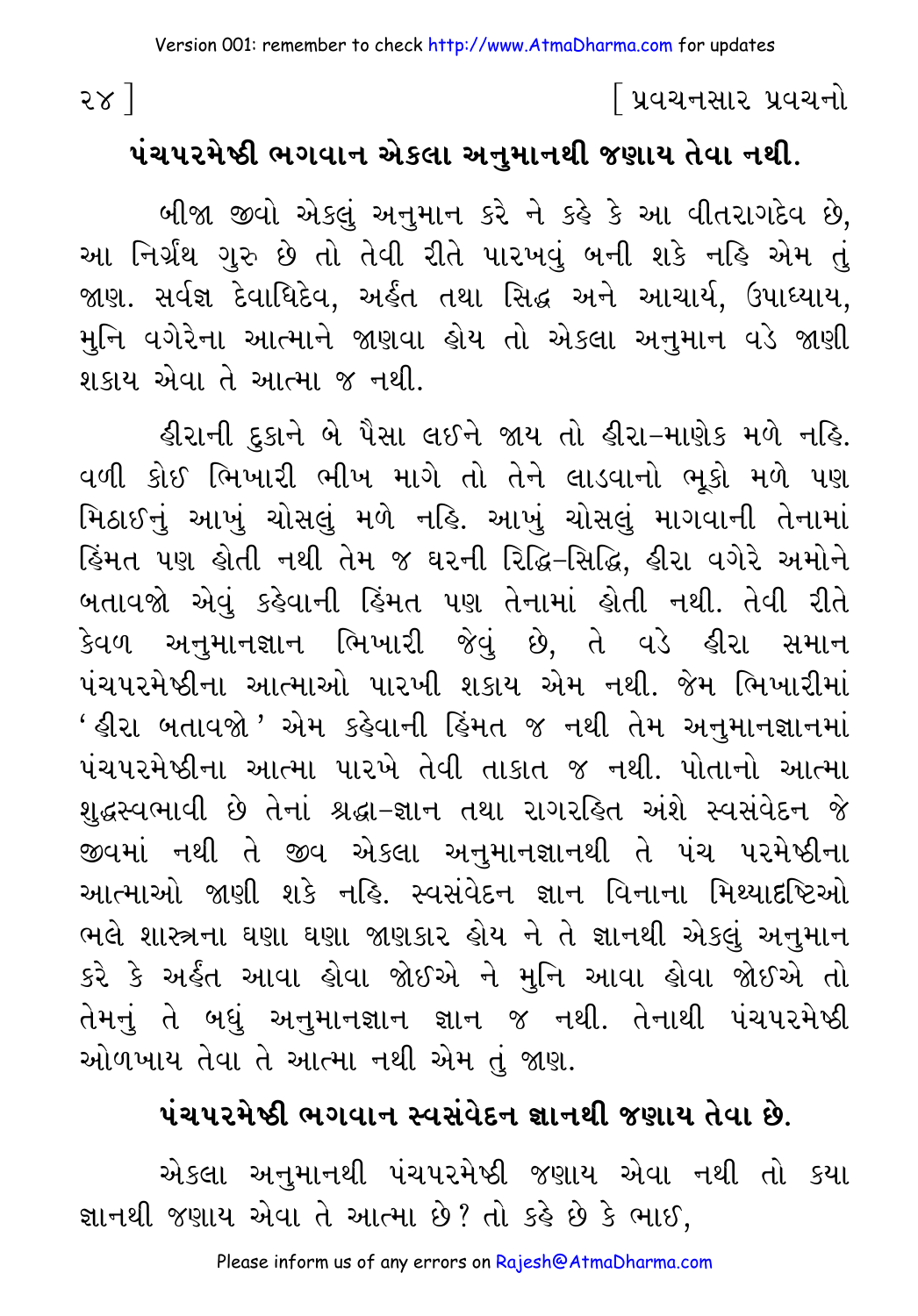િરપ

અલિંગગ્રહણ ગાથા ૧૭૨ ]

તારે પંચપરમેષ્ઠીના આત્માને જાણવા હોય તો પ્રથમ તો તારામાં સ્વસંવેદન જ્ઞાન પ્રગટ કર તો તે જ્ઞાનથી તેઓ જણાય એવા છે. આત્મા શરીર તથા ઈન્દ્રિય વિનાનો છે. રાગ રહિત છે. ૫૨ પદાર્થો તથા મનના અવલંબન વિનાનો છે તેવા પોતાના આત્માની શ્રદ્ધા ને ज्ञान ६२.

- તેવા સ્વસંવેદન સહિતના જ્ઞાનને લંબાવીને અનુમાન કર કે મારૂં  $\mathbf{q}$ જ્ઞાન અંશે પ્રત્યક્ષ ઊઘડયં છે તો અંશ પ્રત્યક્ષ વધીને એક સમયમાં ત્રણ કાળ ત્રણ લોકને જાણી શકે એવું સંપૂર્ણ પ્રત્યક્ષ જ્ઞાન થઈ શકશે એવી ખાતરી તને થઈ તો તે ઉપરથી અનુમાન કર કે એવા સંપૂર્ણ પ્રત્યક્ષ જ્ઞાનને પામેલા અર્લ્ડતને સિદ્ધ લેવા જોઈએ અને તેમની સર્વજ્ઞદશા સંપર્ણ રાગરહિત અને મનના અવલંબન રહિત હોવી જોઈએ. વળી તે સર્વજ્ઞદશા એક સમયમાં ત્રણ કાળ-ત્રણ લોકને જાણવારૂપ હોવી જોઈએ.
- વળી જેમ અંશે સ્વસંવેદન જ્ઞાન મને થયું છે તેમ આત્મા ર.. રાગરહિત શહ્ન. નિરાવલંબી તત્ત્વ છે તેનો આશ્રય કરીને પોતામાં પણ સ્વસંવેદન જ્ઞાન અંશે પ્રગટ કરનારા બીજા સાધક જીવો પણ મારી માફક લેવા જોઈએ. જે અંશે સાધી રહ્યા છે ને પછી પરિપૂર્ણ દશા પ્રગટ કરવાના તે સાધક જીવો આચાર્ય, ઉપાધ્યાય ને મુનિ છે.

આવી રીતે આત્માના સ્વસંવેદન જ્ઞાનને લંબાવીને નિર્ણય કરે કે પંચપરમેષ્ઠીમાં પરા સર્વજ્ઞ કેવા હોય ને અધરા જ્ઞાની કેવા હોય તો તેનો નિર્ણય સાચો છે ને તે જ્ઞાનમાં પંચપરમેષ્ઠી જણાય એમ છે. મિથ્યાદષ્ટિના સ્વસંવેદન વિનાના એકલા અનુમાન જ્ઞાનમાં તે પંચ परमेष्ठीना આત્મા જણાય એમ નથી તેથી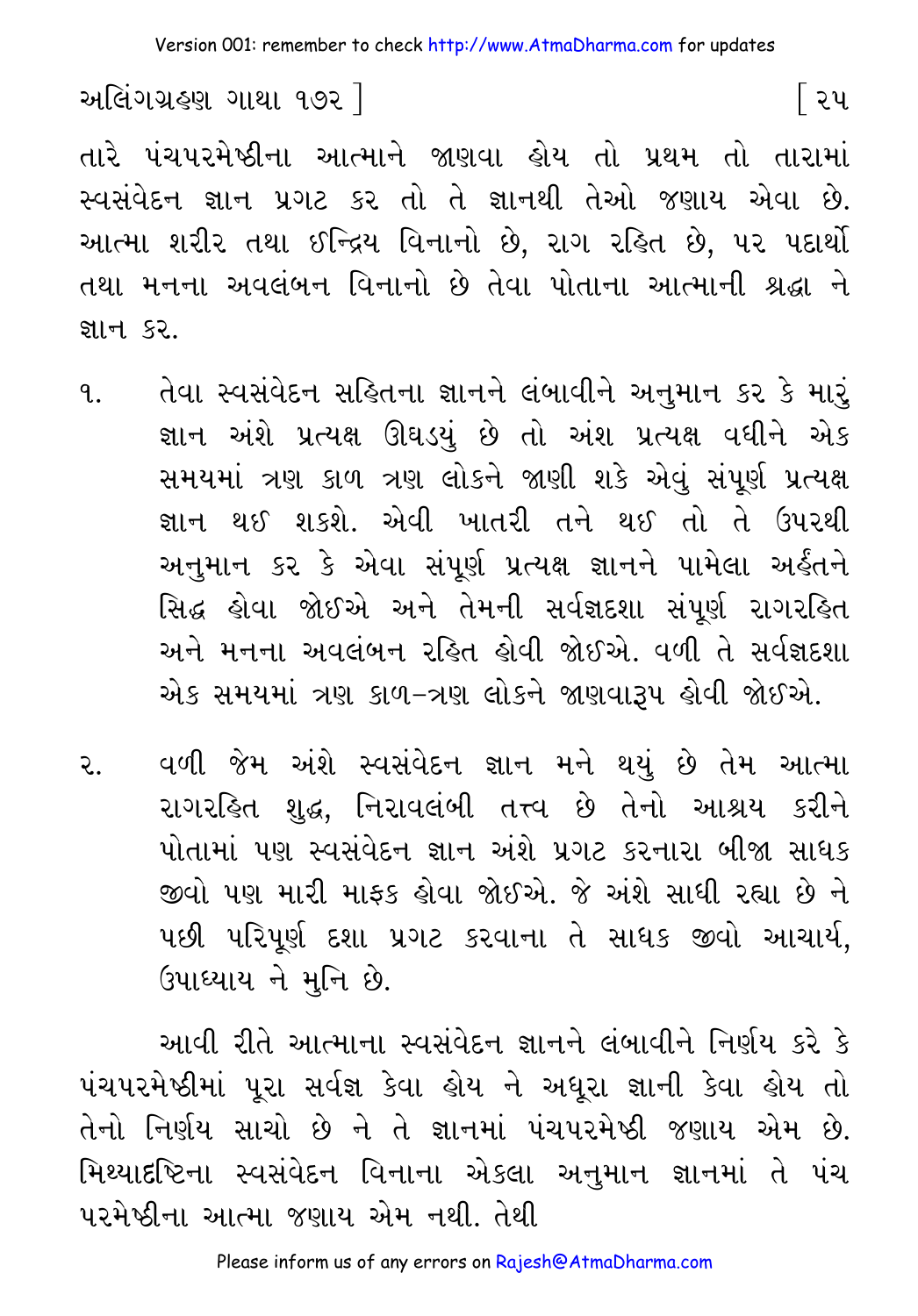∫ પ્રવચનસાર પ્રવચનો

ર૬ ]

એકલા અનુમાન જ્ઞાનને લિંગમાં નાખી તે લિંગથી બીજા આત્માઓ ગ્રહણ થઈ શકે એવા નથી (જણાય એવા નથી) એવો અલિંગ ગ્રહણનો અર્થ, હે શિષ્ય ! તું જાણ.

# સ્વસંવેદન વગરનું માત્ર અનુમાન તે પ્રમાણજ્ઞાન નથી પણ મિથ્યાજ્ઞાન છે.

- એક પદાર્થની અંદર વર્તમાન પર્યાયમાં પોતાની યોગ્યતાના 9. કારણે કાર્ય થાય છે ત્યારે બીજી સંયોગી ચીજને નિમિત્ત કહેવાય છે. ઉપાદાનમાં કાર્ય ન થાય તો બીજી ચીજને નિમિત્ત પણ કહેવાતં નથી. એટલે કે ઉપાદાનમાં કાર્ય થયા વગર બીજી સંયોગી ચીજમાં નિમિત્તપણાનો આરોપ જ આવતો નથી.
- જીવ પોતાના શુદ્ધસ્વભાવના આશ્રયે સમ્યગ્દર્શન–જ્ઞાન–ચારિત્રની ૨. નિશ્ચયપર્યાય પ્રગટ કરે તો દેવ-શાસ્ત્ર-ગુરુ પ્રત્યેના શુભરાગને વ્યવહારનો આરોપ આપવામાં આવે છે. પોતામાં નિશ્ચય નિર્મળ પર્યાય પ્રગટ ન કરે તો પૂર્વના રાગને વ્યવહાર નામ પણ આપી શકાતું નથી, એટલે કે નિશ્વય વગર એકલો વ્યવહાર હોતો જ નથી.

### તે ન્યાયે

જીવ પોતાના શુદ્ધ સ્વભાવના આશ્રયે સ્વસંવેદન જ્ઞાન પ્રગટ કરે  $\mathcal{S}$ . તો તે સ્વસંવેદન સહિતના અનુમાન જ્ઞાનને અનુમાન જ્ઞાન પ્રમાણ કહેવામાં આવે છે. પોતામાં સ્વસંવેદન જ્ઞાન પ્રગટ ન કરે તો એકલ અનુમાન તે પ્રમાણ જ્ઞાન કહેવાતું નથી પણ તે મિથ્યાજ્ઞાન છે.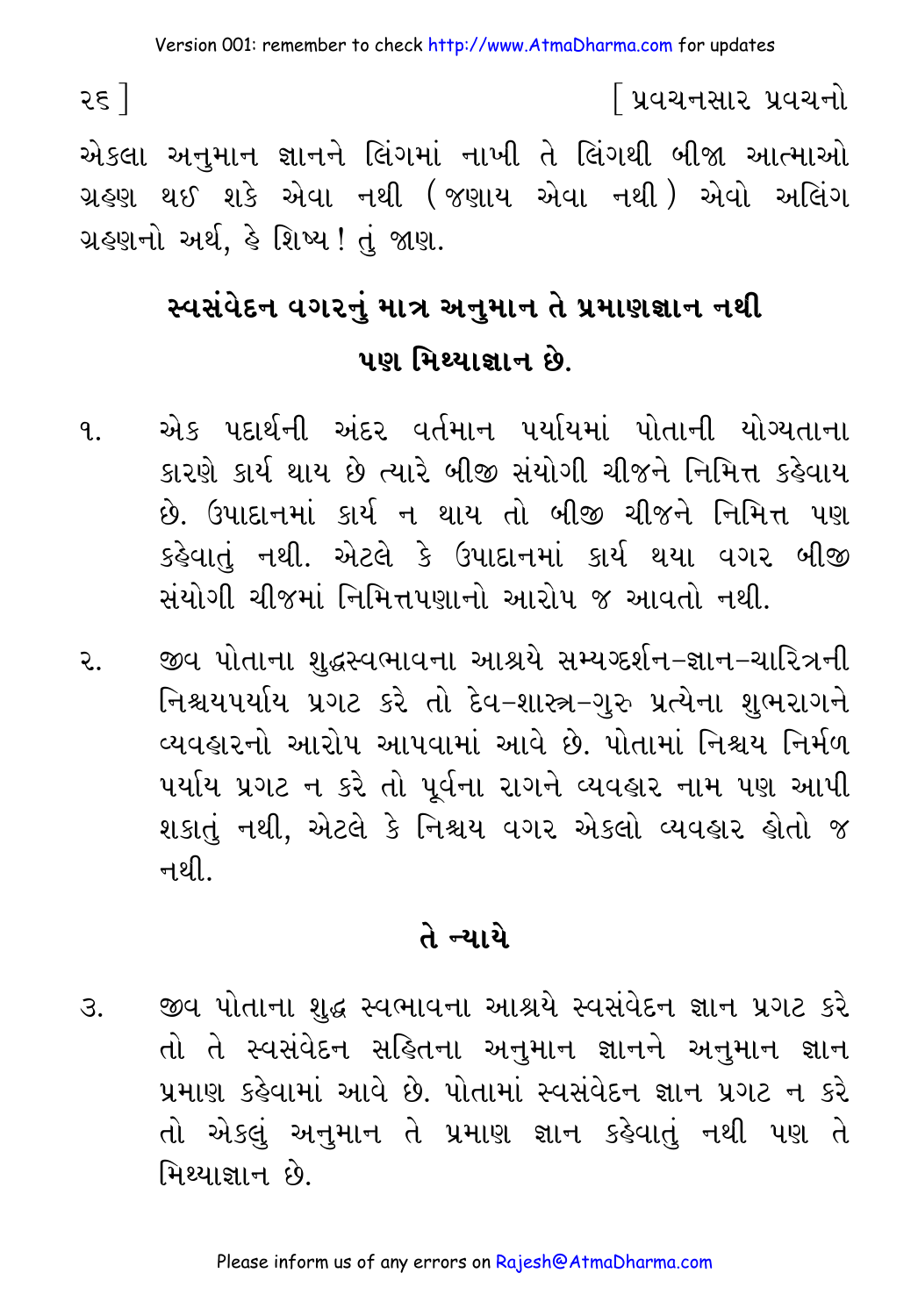અલિંગગ્રહણ ગાથા ૧૭૨ ]

ભાવ-નમસ્કારનું સ્વરૂપ ને તેનું ફળ

પંચ પરમેષ્ઠીના આત્મા તારા એકલા અનુમાન જ્ઞાનથી જણાય એવા નથી એમ તું જાણ. તારે પંચ પરમેષ્ઠીને જાણવા હોય ને તેમને ભાવ નમસ્કાર કરવા હોય તો જેવી રીતે મુનિઓ સમ્યક શ્રદ્ધા-જ્ઞાનપૂર્વક સ્થિરતામાં આગળ વધી રહ્યા છે ને અર્લત, સિદ્ધ પૂર્ણ પરમાત્મા થઈ ગયા છે તેવી રીતે તારામાં શ્રદ્ધા-જ્ઞાન કરી સ્વસંવેદન પ્રગટ કર, તો તે જ્ઞાનપૂર્વક અનુમાન કરી શકીશ કે સર્વજ્ઞ ભગવાન સંપૂર્ણ દશાને પામ્યા છે. પુણ્ય, વ્યવહાર ને વિકલ્પની એકતા વિનાનું ને જ્ઞાતાદષ્ટા શુદ્ધ સ્વભાવ સાથેની એકતાવાળું જ્ઞાન તે જ્ઞાન જ યથાર્થ છે એમ તું જાણ. આવું સ્વસંવેદન જ્ઞાન થયા પછી યથાર્થ અનુમાન થાય છે કે સર્વજ્ઞ પૂર્ણ પદને પામી ગયા, સાધકો અંશે સાધી રહ્યા છે ને આગળ વધીને પૂર્ણ પદ લેશે. આમ પંચપરમેષ્ઠી કે જે પર આત્માઓ છે તેનો આવો પ્રમેય-ધર્મ છે એમ તું જાણ.

પંચ પરમેષ્ઠીનો પ્રમેય-ધર્મ આવો છે એમ જે જીવ જાણે છે તેણે પંચપરમેષ્ઠીને યથાર્થ ઓળખ્યા છે ને તેણે જ સાચા ભાવનમસ્કાર કર્યા કહેવાય છે.

કોઈ કહે કે આટલો બધો વિસ્તાર જાણવા જતાં અમારી માનેલી <u>બધી ક્રિયા ઊડી જાય છે.</u>

**સમાધાનઃ** ભાઈ, તારે શાંતિ ને સુખ જોઈએ છે ને ? ધર્મ કરવો છે ને ? ધર્મ કહો, શાંતિ કહો, સુખ કહો–એ બધું એક જ છે. તે શાંતિ સત્ય વસ્તુના શરણે મળે છે પણ અસત્ય વસ્તુના શરણે મળતી નથી. માટે વસ્તુ જેમ છે તેમ સત્ય જાણ ને સ્વસંવેદન જ્ઞાન દ્વારા તારા શુદ્ધ આત્માનો અનભવ કર. તે જ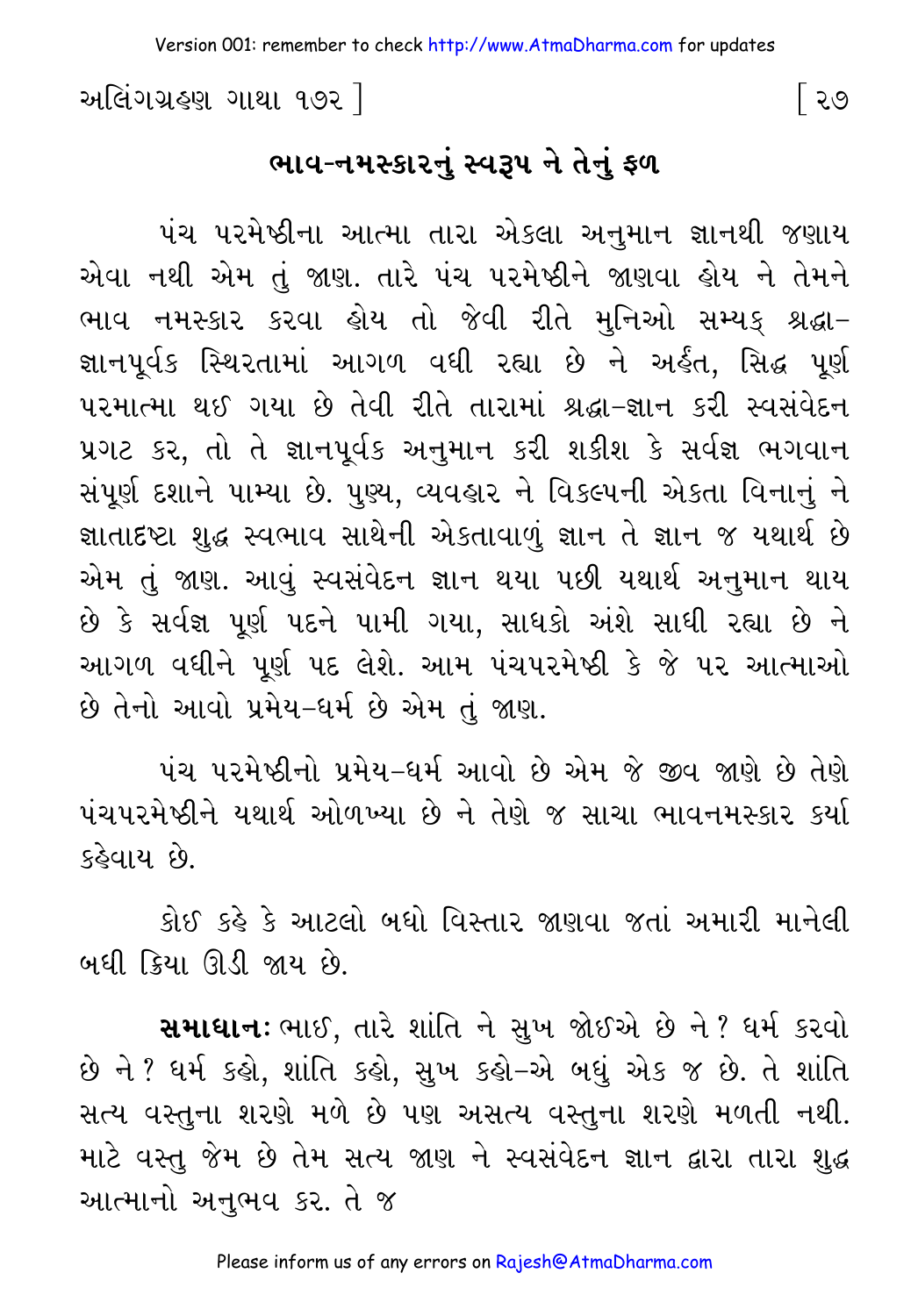∫ પ્રવચનસાર પ્રવચનો

શાંતિનું કારણ છે ને તે જ વધીને પરિપૂર્ણ કેવળજ્ઞાન થતાં સંપૂર્ણ સુખ ને શાંતિ પ્રગટ થશે. આ જ ધાર્મિક ક્રિયા છે.

#### $* * *$

# ( ૫ ) આત્મા કેવળ અનુમાન કરનારો જ નથી એમ તં જાણ

ચોથા બોલમાં એમ કહ્યું હતું કે બીજાઓ તારા આત્માને અથવા પંચપરમેષ્ઠીના આત્માને કેવળ અનુમાન વડે જાણવા જાય તો તે જણાય એવા નથી. હવે અહીં પાંચમા બોલમાં કહે છે કે તું પોતે કેવો છે? તું કેવળ અનુમાન કરનારો જ નથી. આત્મા માત્ર અનુમાન કરનારો હોય તો અનુમાન રહિત પ્રત્યક્ષ કેવળજ્ઞાન પ્રગટ કરવાનો અવસર રહેતો નથી જેવી રીતે પુણ્ય-પાપના ભાવને જ માત્ર કરનારો ને તેને જ સર્વસ્વ માનવાવાળો જે છે તે આત્મા કહેવાતો નથી તેમ એકલું અનુમાન જ્ઞાન કરનારને આત્મા જ કહેતા નથી. તે ઉપરથી ન્યાયોઃ-

- આત્મા સદાય એકલું અનુમાન કરનારો હોય તો અનુમાનનો ٩. અભાવ કરી સંપૂર્ણ પ્રત્યક્ષ કેવળજ્ઞાન પ્રગટાવવાનો અવસર કદી રહેતો નથી ને સર્વજ્ઞ દશા રહેતી નથી; પણ તેમ બની શકે નહિ માટે આત્મા કેવળ અનુમાન કરનારો નથી.
- વળી આત્માની વર્તમાન પર્યાયમાં પ્રગટ એકલું પ્રત્યક્ષ જ્ઞાન ર. હોય તો વર્તમાનમાં જે જ્ઞાનની હીનતા છદ્મસ્થને દેખાય છે તે લેવી ન જોઈએ પણ જ્ઞાનની લીનતા વર્તમાનમાં દેખાય છે માટે એકલું પ્રત્યક્ષ જ્ઞાન છદ્મસ્થને વર્તમાન પર્યાયમાં નથી એમ નક્કી થાય છે. માટે એવી કોઈ દશા લેવી જોઈએ કે જેમાં અંશે પ્રત્યક્ષ ને અંશે પરોક્ષ જ્ઞાન હોઈ શકે ને તે સાધકદશા છે.

Please inform us of any errors on Rajesh@AtmaDharma.com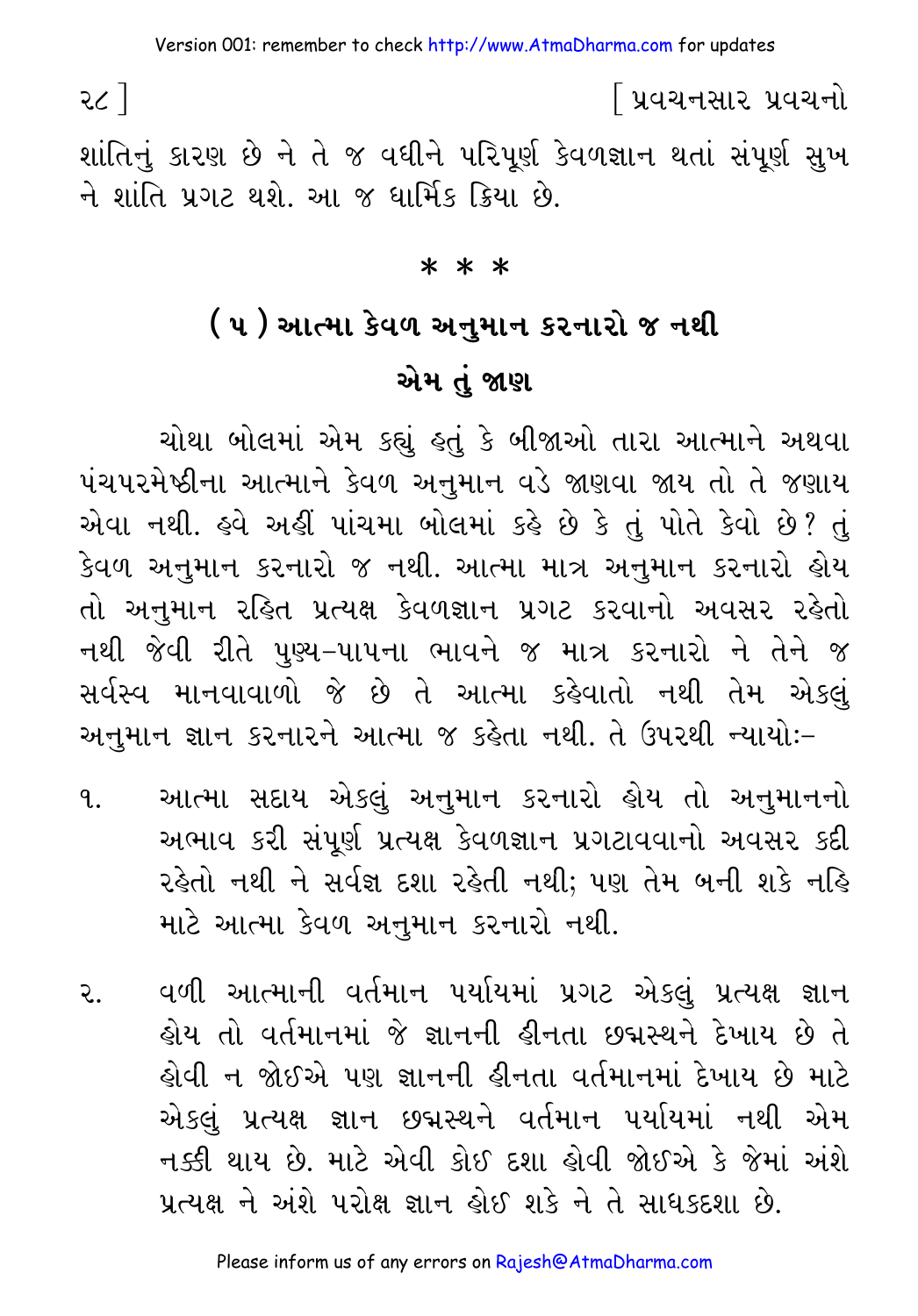અલિંગગ્રહણ ગાથા ૧૭૨ ]

- વળી સાધકદશામાં અંશે પ્રત્યક્ષ ને અંશે પરોક્ષ જ્ઞાન ન લોય તો  $\mathcal{E}$ . અંશ પ્રત્યક્ષજ્ઞાન વધીને સંપૂર્ણ પ્રત્યક્ષ કદી થઈ શકે નહિ ને પરોક્ષનો અભાવ થઈ શકે નહિ માટે સાધકદશામાં અંશે પ્રત્યક્ષ જ્ઞાન છે. એમ નક્કી થાય છે.
- ૪. જેવી રીતે સાધકદશામાં સમ્યગ્દર્શન–જ્ઞાન–ચારિત્રની નિર્મળ પર્યાય અંશે ઊઘડેલી છે તે વખતે દેવ શાસ્ત્ર ગુરુ આદિ તરફનો રાગરૂપી વ્યવહાર જોડે હોય છે.

#### તે ન્યાયે

સાધકદશામાં પોતાના સ્વભાવનાં શ્રદ્ધા-જ્ઞાન સહિત સ્વસંવેદન અંશે પ્રત્યક્ષ જ્ઞાન પર્યાયમાં પ્રગટ હોય છે ત્યારે અનુમાન જ્ઞાન પણ અંશે પરોક્ષ તે જ પર્યાયમાં સાથે રહેલું છે.

વળી, જેવી રીતે વિશેષ પુરુષાર્થ થતાં દર્શન–જ્ઞાન–ચારિત્રની  $y_{\perp}$ સંપૂર્ણ નિર્મળ પર્યાય પ્રગટે છે ત્યારે દેવશાસ્ત્રગુરુ તરફના શુભરાગરૂપી વ્યવહારનો સર્વથા અભાવ થાય છે ને નિશ્ચય એકલો રહે છે.

### તે ન્યાયે

સાધક દશામાં જ્ઞાનસ્વભાવી આત્મામાં સંપૂર્ણ એકાગ્રતા થતાં સંપૂર્ણ પ્રત્યક્ષ કેવળજ્ઞાન પ્રગટે છે તે વખતે પરોક્ષ જ્ઞાનનો સર્વથા અભાવ થાય છે. ને સકલ પ્રત્યક્ષ પ્રત્યક્ષ કેવળજ્ઞાન એકલું રહે છે.

આ બોલમાં અલિંગગ્રહણનો અર્થ. અ=નહિ, લિંગ=કેવળ અનુમાન માત્ર, ગ્રહણ=જાણવું. તું કેવળ અનુમાતા માત્ર નથી. ઉપર કહ્યું તેમ અનુમાન માત્ર હોય તો કદી કેવળજ્ઞાન થાય નહિ માટે સાધક દશામાં સ્વસંવેદન સહિતનું અનુમાન છે. તારૂં જ્ઞાન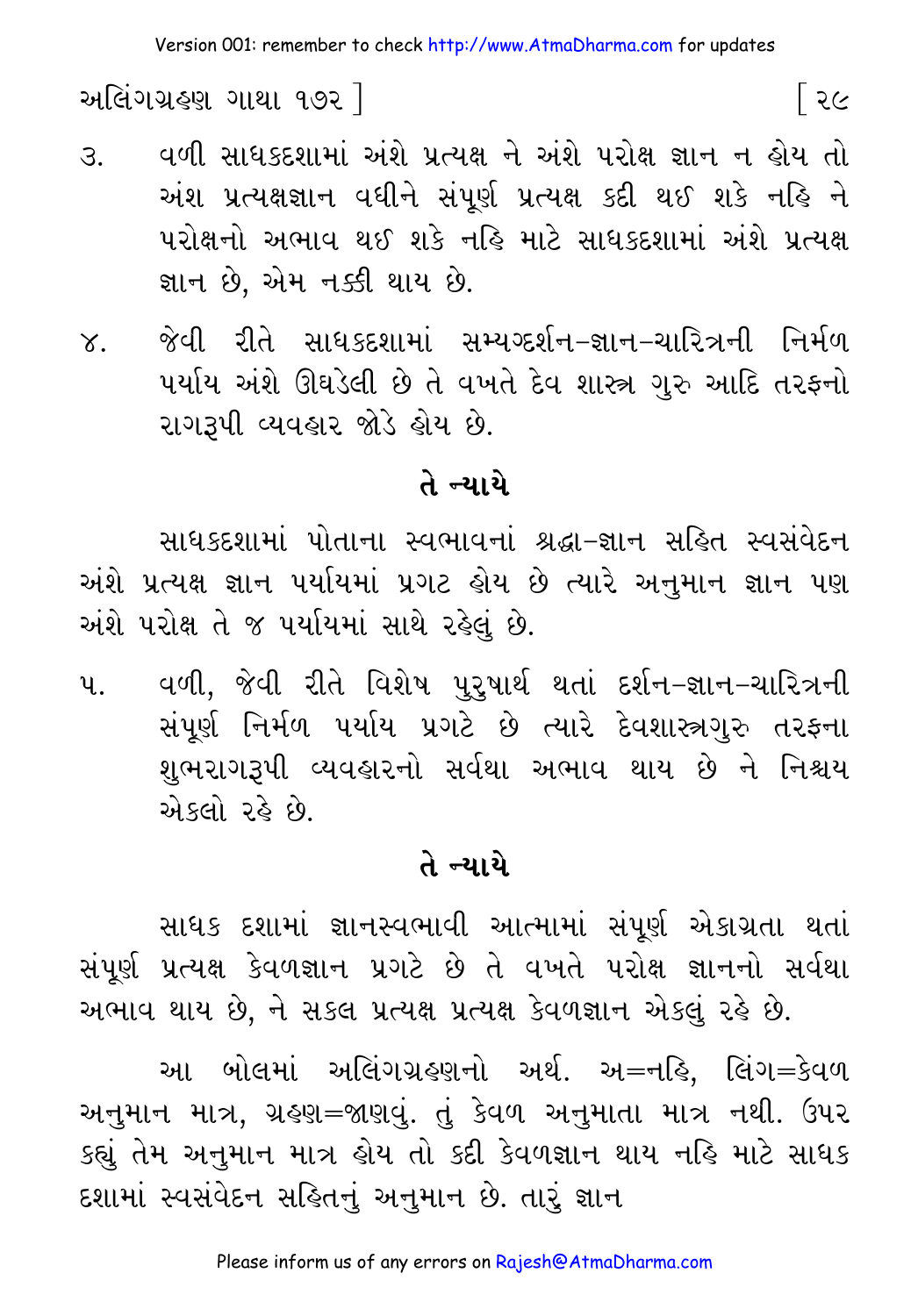સ્વ કે પરને જાણવામાં સ્વસંવેદન સહિત કામ ન કરે તો તારું જાણવું યથાર્થ થતું નથી. વળી તારો આત્મા જ્ઞાતા ઉપરાંત જ્ઞેય પણ છે. તે એકલો અનુમાન કરનારો નથી, પણ સ્વ તથા પર એવા સમસ્ત જગતના જડ તથા ચેતન બધા પદાર્થને સ્વસંવેદન જ્ઞાનપૂર્વક જાણે એવો તે જ્ઞેય આત્માનો સ્વભાવ છે એમ તું જાણ.

## " તું જાણ " નું ૨ઙસ્ય

શ્રી કુંદકુંદાચાર્ય ભગવાને તેમની ગાથામાં "जाण" એમ કહ્યું. પાછળથી શ્રી અમૃતચંદ્રાચાર્યે આટલો બધો વિસ્તાર કરી 'અલિંગગ્રહણ' ના વીસ બોલથી જુદા જુદા ભાવ સમજાવી આત્માને આવો જાણ એમ કહ્યું. તે મુનિઓ પાંચમા આરાના છે. પાંચમો આરો કઠણ છે માટે આ શબ્દો ચોથા આરાના જીવો માટે હશે ?–કે ના. આ પાઠ તથા ટીકા પાંચમા આરાના જીવો નહિ સમજી શકે એમ જો હોત તો "તું જાણ " એમ આદેશ કરત ? ભાઈ, પાંચમા આરાના જીવો માટે જ ટીકા કરી છે ને જીવો સમજી શકશે જ એવી તેમને ખાતરી છે. સહજ યોગ બની ગયો છે. જ્ઞાની પુરુષો "તું જાણ" કહે ને આદેશ આપે ત્યારે તેમના રહસ્યને જાણનાર ન હોય એમ બની શકે જ નહિ. સમજાવનાર ને સમજનાર બન્નેને નિમિત્તનૈમિત્તિક સંબંધ છે. આચાર્યે "તું જાણ " એમ કહ્યું છે માટે હું મારા આત્માને જાણી શકીશ, એમાં કોઈ કાળ નડશે નહિ-એમ વિચારી આત્માનું સ્વરૂપ યથાર્થ સમજવા ૫૨૫ાર્થ કરવો જોઈએ.

જેમ પુણ્ય–પાપથી લાભ થાય છે તેમ માનનાર જીવ આત્માને જાણતો નથી તેમ ઇંદ્રિયોથી જ્ઞાન થાય ને અનુમાતામાત્ર આત્મા છે તેમ માનનાર જીવ પણ આત્માને જાણતો નથી. જીવનું સ્વરૂપ યથાર્થ જાણે તો ધર્મ થાય.

 $30<sup>1</sup>$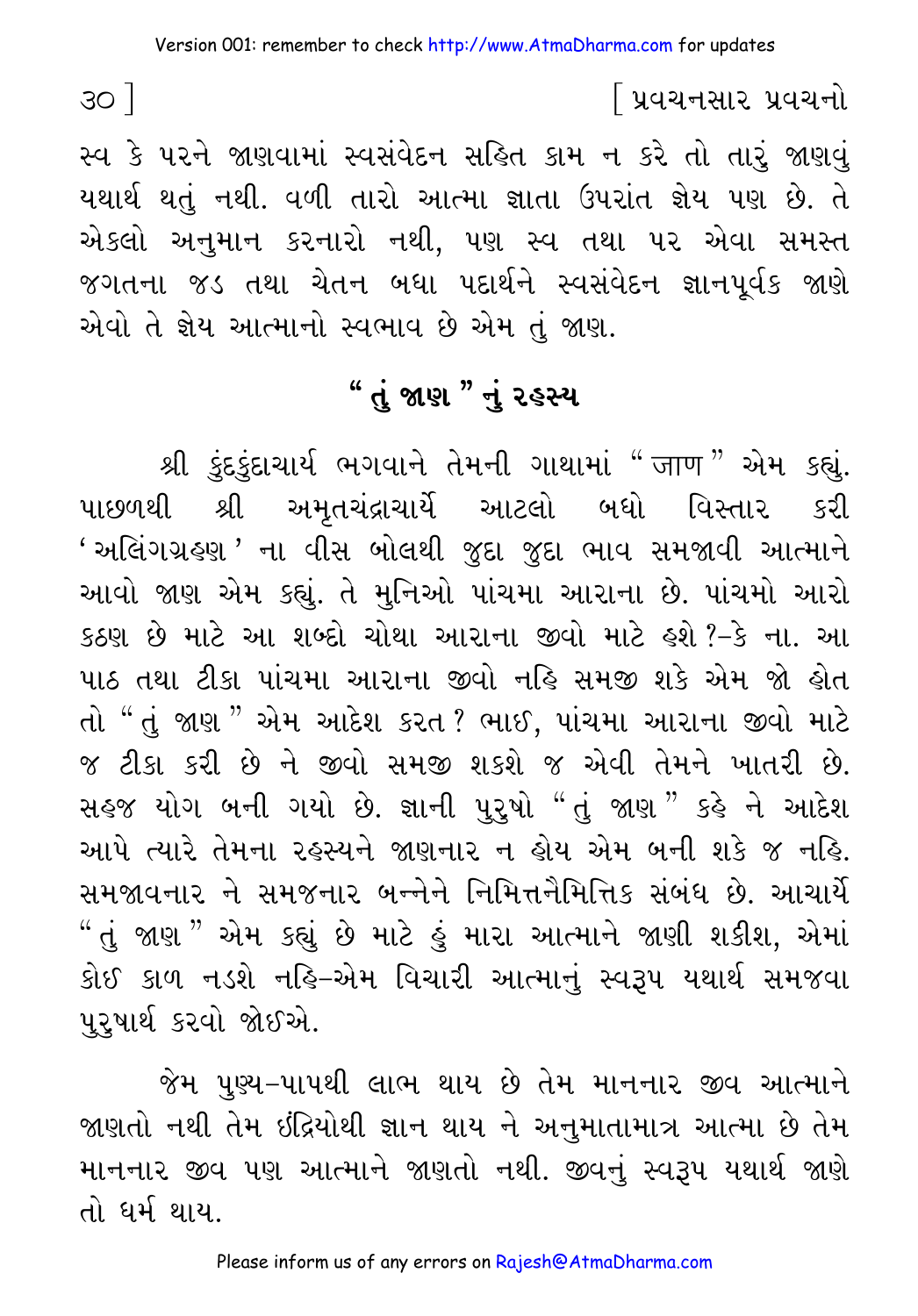Version 001: remember to check http://www.AtmaDharma.com for updates

અલિંગગ્રહણ ગાથા ૧૭૨ ] િ 34

આ પાંચ બોલ થયા. તેમાં નાસ્તિથી વાત કરી છે. હવે છક્રા બોલમાં અસ્તિથી વાત કરે છે.

#### ( ૬ ) આત્મા પ્રત્યક્ષ જ્ઞાતા છે એમ તું જાણ.

આત્મા કોઈ બાહ્ય ચિહ્ન તથા અનુમાન વગેરે જે પાંચ લિંગ ઉપર કહ્યાં તે લિંગ દ્વારા જણાય તેવો નથી, પણ સ્વભાવ વડે જણાય એવો છે. આત્મા સ્વભાવ વડે જણાય એવો છે એમ કહેતાં જ તે પરોક્ષ અનુમાનમાત્રથી જણાય એવો નથી, તેમ જ ઇંદ્રિયો ને મનના અવલંબનથી જણાય એવો નથી-એમ નાસ્તિથી આવી જાય છે. અહીં તો અસ્તિથી આ બોલ કહ્યો છે.

# પરોક્ષતા હોવા છતાં આત્મા પ્રત્યક્ષ જ્ઞાતા છે એમ કેમ કહ્યું ?

અહીં તો સાધકદશાની વાત છે. કેવળીને સમજવાનું બાકી હોતું નથી કારણ કે તેઓ તો સંપૂર્ણ પ્રત્યક્ષ જ્ઞાતા થઈ ગયા છે. ત્યારે અહીં આ બોલમાં પ્રત્યક્ષ જ્ઞાતા છે એવા ભાવની પ્રાપ્તિ થાય છે એમ કહ્યું છે. તેનો શં અર્થ છે? પ્રત્યક્ષ જ્ઞાતા તો કેવળી હોય છે છતાં અહીં પ્રત્યક્ષ જ્ઞાતા કહેલ છે કારણ કે સાધક જીવ પોતાના આત્માને પ્રત્યક્ષ જ્ઞાતા માને છે. સાધકને પરોક્ષતા અંશે છે તેની અહીં ગૌણતા છે. મુખ્યતા પ્રત્યક્ષની છે. રાગરહિત તથા મનના અવલંબન રહિત, પ્રત્યક્ષ જ્ઞાતા પોતાના આત્માને જે માને નહિ તેને ધર્મ કદી થાય નહિ.

અહીં કહ્યું કે આત્મા ઇંદ્રિયોથી સ્વ–પરને જાણતો નથી, આત્મા ઇંદ્રિયો વડે જણાતો નથી, આત્મા ઇંદ્રિયગમ્ય ચિહ્નથી જણાતો નથી, આત્મા કેવળ અનુમાન જ્ઞાનથી જણાતો નથી ને આત્મા કેવળ અનુમાન જ્ઞાનથી સ્વ-૫૨ને જાણતો નથી. આ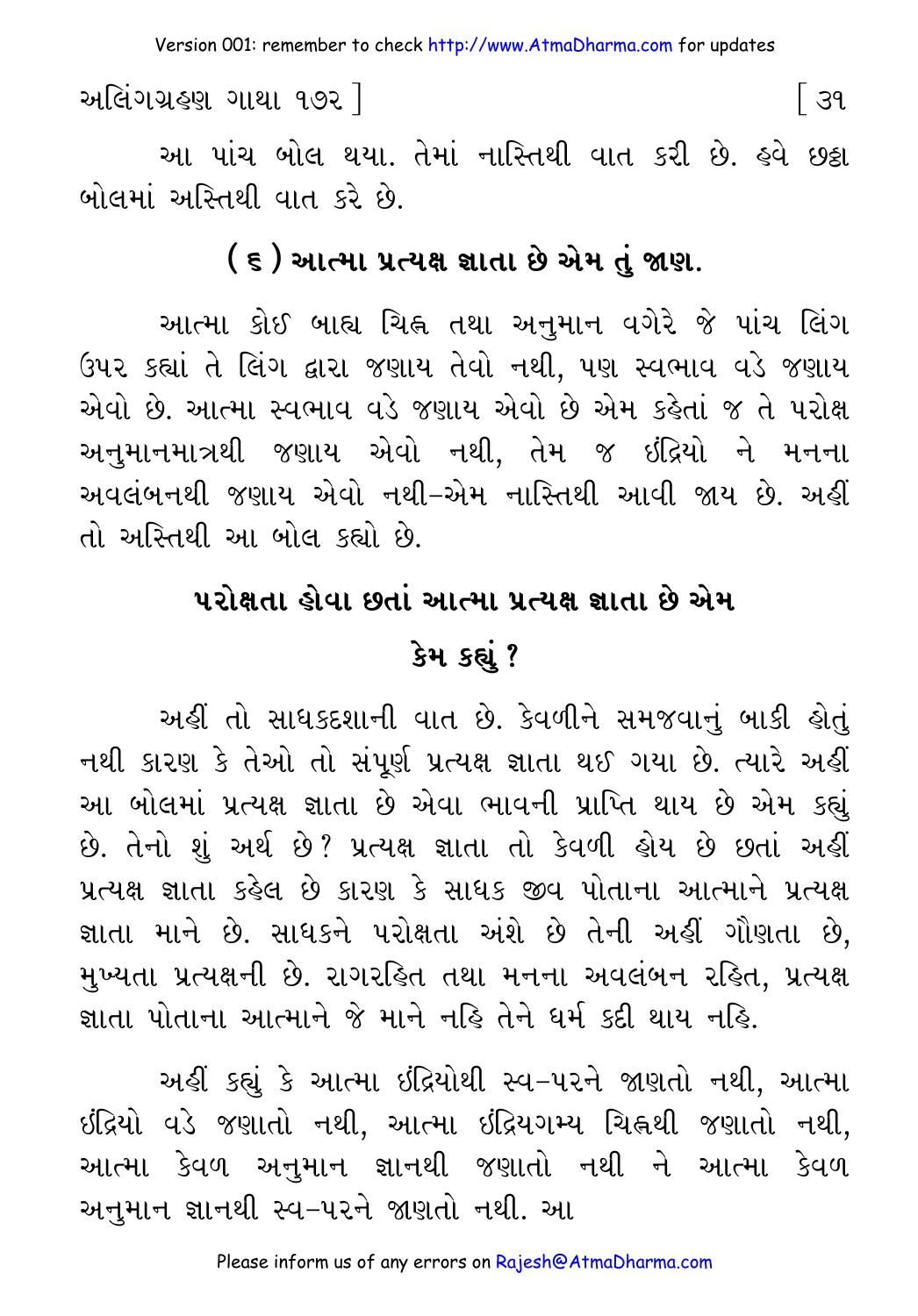$35$ ]

િ પ્રવચનસાર પ્રવચનો

પાંચ લિંગ દ્વારા આત્મા જણાતો નથી તેથી આત્મા પ્રત્યક્ષ જ્ઞાતા છે એવા ભાવની પ્રાપ્તિ થાય છે.

#### આત્મા પ્રત્યક્ષ જ્ઞાતા છે તેવાં શ્રદ્ધા-જ્ઞાનનું ફળ કેવળજ્ઞાન

જેમ કોઈ જીવ રાગને પોતાનું સ્વરૂપ માને તો તે કદી રાગ રહિત થઈ શકે નહિ, પણ રાગ હોવા છતાં તે જ વખતે પોતાનું ત્રિકાળી સ્વરૂપ રાગ રહિત છે એમ જો શ્રદ્ધા-જ્ઞાન કરે તો અંશે વીતરાગતા પ્રગટ થાય ને પછી સ્થિરતા વધતાં પરિપૂર્ણ વીતરાગ દશા પ્રગટ થાય.

#### તે ન્યાયે

પરોક્ષ જ્ઞાન આત્માનો સ્વભાવ લોય તો કદી પરોક્ષ રહિત થઈ શકે નહિ, કારણ કે જે ચીજ પોતાની કાયમની હોય તે તેનાથી કદી જાુદી ૫ડી શકે નહિ. ૫ણ ૫રોક્ષ જ્ઞાનનો અભાવ કરી સંપૂર્ણ પ્રત્યક્ષ ज्ञान પ્રગટ કરીને અનેક જીવો સર્વજ્ઞ થઈ ગયા છે માટે પરોક્ષ જ્ઞાન તે આત્માનો ત્રિકાળી સ્વભાવ નથી એમ નક્કી થાય છે. માટે ઉપર કહ્યાં તે પાંચ લિંગથી આત્મા જણાય એવો નથી. તો આત્મા કેવો છે? આત્મા પ્રત્યક્ષ જ્ઞાતા છે. વર્તમાનમાં પરોક્ષ જ્ઞાન હોવા છતાં પ્રત્યક્ષ જ્ઞાતા મારો સ્વભાવ છે એમ શ્રદ્ધા-જ્ઞાન કરે તો પોતામાં અંશે પ્રત્યક્ષ જ્ઞાન પગટ થાય ને વિશેષ વધીને કેવળજ્ઞાન પ્રાપ્ત કરે

## ક્રિયાનું સ્વરૂપ

પ્રશ્ન: આટલું સમજ્યા પછી પૌષધ, પ્રતિ*ક્ર*મણ વગેરેની ક્રિયા કરવી તો ખરીને ?

**ઉત્તર:** ભાઈ, શરીરની ક્રિયા તો આત્મા કદી કરી શકતો નથી. ભક્તિ વગેરેનો શુભભાવ તે પુણ્ય આસ્રવ છે, તે વિકારી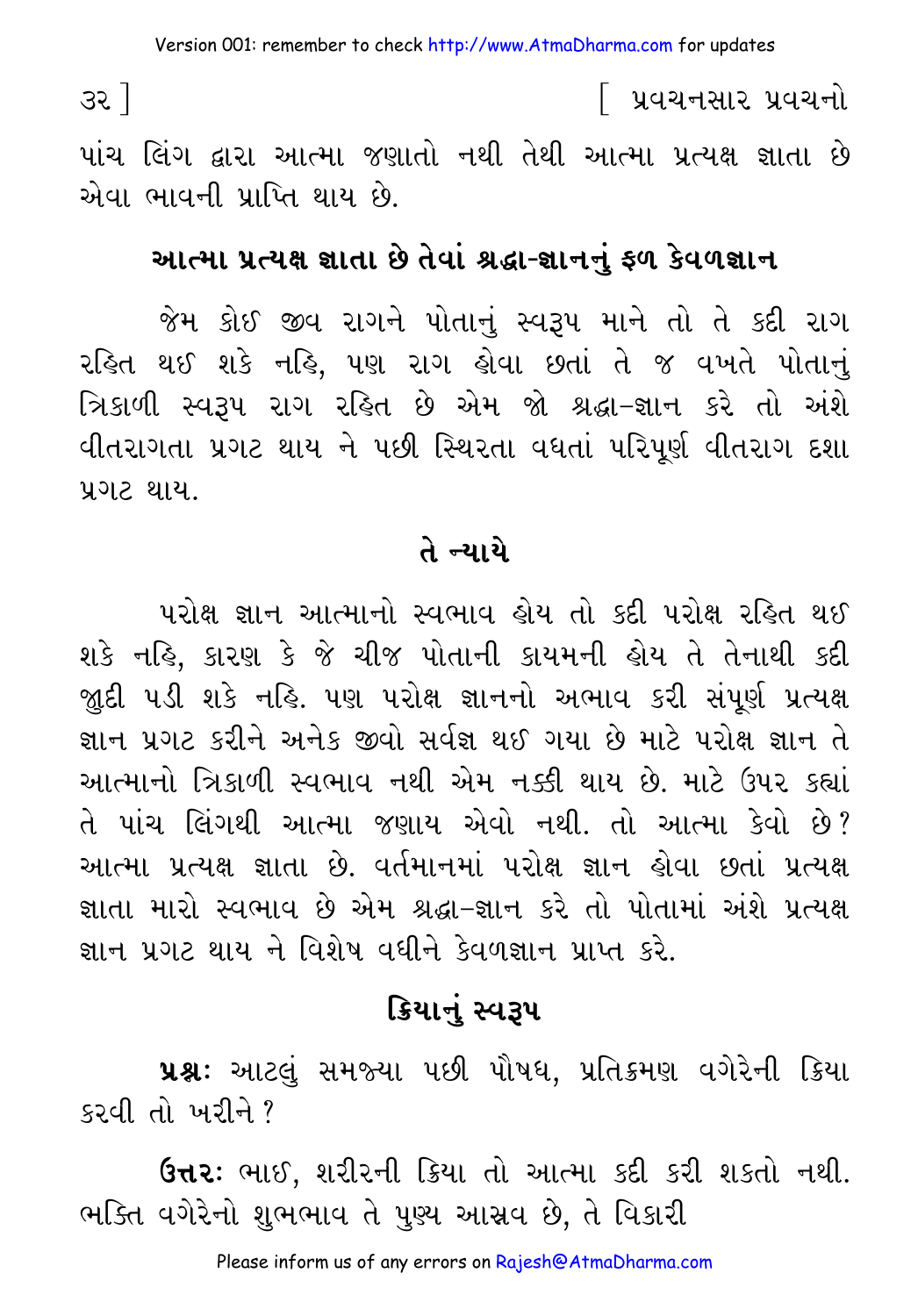અલિંગગ્રહણ ગાથા ૧૭૨ ]

ક્રિયા છે, વિભાવભાવ છે. જે સ્વભાવથી વિરૃદ્ધ ભાવ છે તે સ્વભાવને કેવી રીતે મદદ કરે ? ન જ કરે. અશુભથી બચવા માટે શુભભાવ આવે તે જાદી વાત છે પણ તેનાથી ધર્મ માનવો અથવા ધર્મમાં મદદગાર થશે તેમ માનવું મિથ્યા છે. આત્મા પ્રત્યક્ષ જ્ઞાતાદષ્ટા છે એવાં પ્રથમ શ્રદ્ધાજ્ઞાન કરવાં તે પ્રથમ ધાર્મિક ક્રિયા છે ને પછી તેમાં એકાગ્રતા કરી પ્રત્યક્ષ કેવળજ્ઞાન પ્રગટ કરવું તે મોક્ષની ક્રિયા છે.

## સાચી શ્રદ્ધાના ફળરૂપી કેવળજ્ઞાન એકલું રહે છે.

અહીં તો પ્રત્યક્ષ જ્ઞાતાસ્વભાવની શ્રદ્ધા કરવાની વાત છે. વળી જેમ સાધકદશા પરી થતાં એકલો નિશ્ચય રહે છે ને વ્યવહારનો એટલે રાગનો અભાવ થાય છે, પણ એકલો વ્યવહાર રહે તેમ કદી બનતું નથી, તેવી રીતે એકલું અનુમાન જ્ઞાન રહે એમ બને નહિ, પણ આત્મા પ્રત્યક્ષજ્ઞાતા છે તેમાં સંપૂર્ણ એકાગ્ર થતાં સર્વ પ્રત્યક્ષ જ્ઞાન પ્રગટ થાય છે ને તે એકલું સર્વદા રહે તેમ બની શકે પણ પરોક્ષ જ્ઞાનનો તો સર્વથા અભાવ થઈ જાય છે. આ પ્રમાણે આત્મા પ્રત્યક્ષ જ્ઞાતા છે એવા અર્થની પ્રાપ્તિ થાય છે. તે અર્થનો ભાવ પોતામાં જે જીવ ઉતારે તે જીવ પર્યાયમાં પ્રત્યક્ષ જ્ઞાતા થઈ શકે છે.

us: આવા ભાવની પ્રાપ્તિ કોને થાય ? ભગવાનને ?

ઉત્તર: ભગવાનને તો પ્રાપ્તિ થઈ ચૂકી છે તેમને કાંઈ કરવાનું રહેતું નથી અને જેને પ્રત્યક્ષ જ્ઞાન અંશે પણ નથી તે તો મિથ્યાદષ્ટિ છે. તેને અહીં આત્મા ગણ્યો નથી. તેને તો ખબર પણ નથી કે મારામાં આવી ઋદ્ધિઓ ભરેલી છે. પણ સાધક જીવો વિચાર કરે છે કે મારો આત્મા રાગ રહિત સ્વસંવેદન પ્રત્યક્ષ જ્ઞાતા છે. દેહ. મન. વાણી. દેવ– શાસ્ત્ર-ગુરુ તથા શુભરાગ વગેરે કોઈની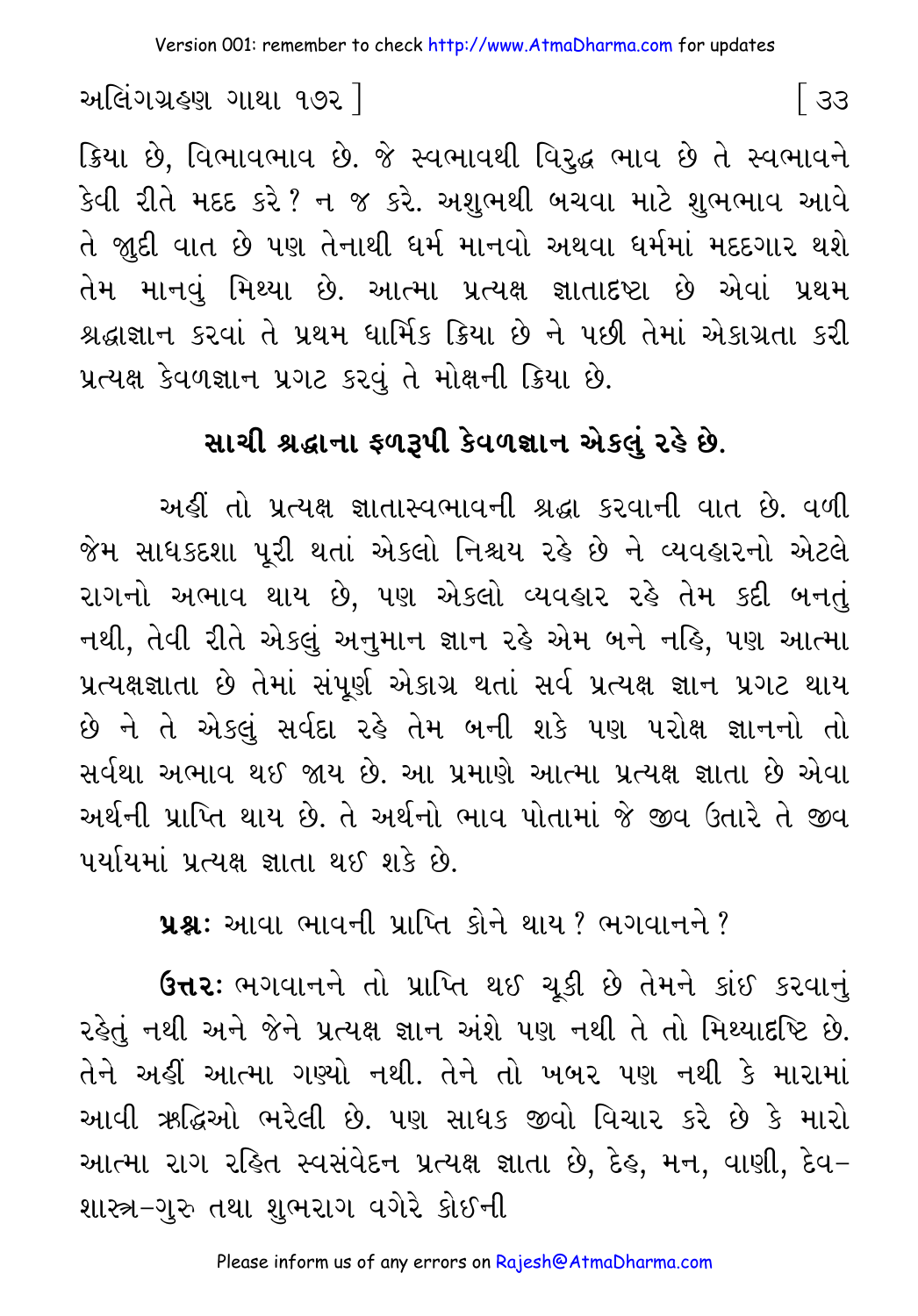પણ અપેક્ષા રાખતો નથી. એકલા પોતાના આત્માની જ અપેક્ષા રાખે છે. તેના જ્ઞાન માટે કોઈ બહારનાં લિંગોની જરૂર નથી. એકલો પ્રત્યક્ષ જ્ઞાતા સ્વરૂપ છે એમ શ્રદ્ધા-જ્ઞાન કરી ધર્મદશાને પામે છે. આવી રીતે ધર્મી જીવ "અલિંગગ્રહણ " શબ્દ તે વાચક તેમાંથી વાચ્ય તે ભાવ આવા પ્રકારનો કાઢે છે.

આચાર્ય ભગવાન પણ શિષ્યને એ જ ભાવ કરે છે કે રે શિષ્ય ! તારો આત્મા પ્રત્યક્ષ જ્ઞાતા છે એવું તારૂં સ્વજ્ઞેય છે એમ તું જાણ.

# ( ૭ ) ઉપયોગને જ્ઞેય પદાર્થોનું અવલંબન નથી એમ તું જાણ.

પહેલા પાંચ બોલમાં દ્રવ્યની (આત્માની) નાસ્તિથી વાત કરી <u>હતી. આત્મા કોઈ બાહ્ય ચિહ્નથી જણાય એવો નથી એમ નાસ્તિથી</u> આત્મદ્રવ્યની વાત કરેલ. છક્રા બોલમાં આત્મદ્રવ્યની અસ્તિથી વાત કરેલ હતી. હવે સાતમા બોલમાં આત્માના જ્ઞાનગુણની પર્યાય જે ઉપયોગ છે તેની વાત કરે છે

અહીં લિંગ એટલે ઉપયોગ કહેલ છે. જેને લિંગ વડે એટલે કે ઉપયોગ નામના લક્ષણ વડે ગ્રહણ એટલે કે જ્ઞેય પદાર્થોનું આલંબન નથી તે અલિંગગ્રહણ છે. આ રીતે આત્માને બાહ્ય પદાર્થોના આલંબનવાળું જ્ઞાન નથી એવા અર્થની પ્રાપ્તિ થાય છે.

કોઈ પ્રશ્ન કરે કે દેવ-શાસ્ત્ર-ગુરુ વગેરે જ્ઞેયોનું અવલંબન નથી તો મંદિરો તથા પંચકલ્યાણક વગેરે શા માટે કરાવ્યાં ?

# ઘર્મી જીવ સ્વભાવનું અવલંબન લ્યે છે ને સ્વભાવનું બહુમાન કરે છે.

**સમાધાનઃ** સાધક જીવને અશુભથી બચવા માટે શુભરાગ આવે છે ત્યારે કેવાં નિમિત્તો હોય છે તેનું જ્ઞાન કરાવ્યું છે પણ

 $38$ ]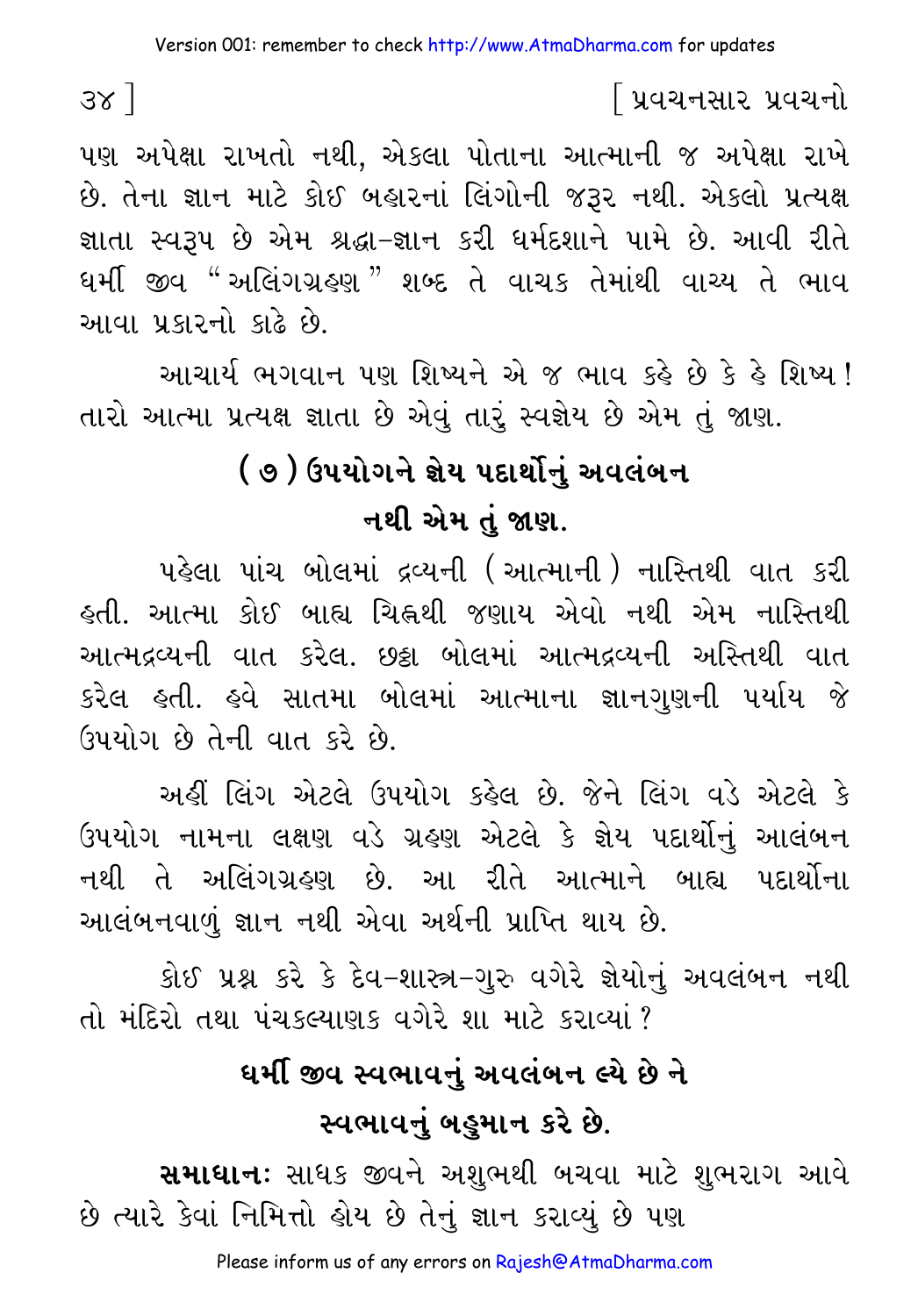અલિંગગ્રહણ ગાથા ૧૭૨ ]

તેથી તેનું જ્ઞાન દેવ, ગુરુ કે મંદિરોને અવલંબે છે એવો એનો અર્થ નથી. દેવ-શાસ્ત્ર-ગુરુથી જ્ઞાન થતું નથી કારણ કે તે તો ૫૨ જ્ઞેયો છે. એટલે ધર્મી જીવ તેને અવલંબતો જ નથી.

વળી તે દેવ. શાસ્ત્ર-ગુરુને નિશ્ચયથી વંદન કરતો જ નથી પણ પોતાના સ્વભાવને વંદન કરે છે. વિકલ્પ ઊઠે ત્યારે દેવ, ગુરુ તરફ લક્ષ જાય છે છતાં તે વખતે પણ પોતાના સ્વભાવનું બહુમાન ખસતું નથી.

અત્યારે સત્ની વાત દુર્લભ થઈ ૫ડી છે. વાત સાચી બહાર આવે છે ત્યારે સમજવાવાળા અને વિરોધ કરનારા એમ બન્ને પ્રકારો હોય છે. અત્યારની શું વાત કરવી, પણ ઋષભદેવ ભગવાનની વાણી નીકળી તે પહેલાં જાગલીઆંને એક દેવગતિ જ થતી હતી. એવા જ પરિણામવાળા જીવો હતા. પણ જ્યાં ઋષભદેવ ભગવાનની વાણી નીકળી ને કાને પડી ત્યાં ચારે ગતિ શરૂ થઈ ગઈ. ૨૪ દંડકમાં તથા સિદ્ધગતિમાં જનારા થઈ ગયા, કોઈ સિદ્ધગતિમાં જનારા થયા, કોઈ સાધક થયા ને કોઈ નરક-નિગોદમાં જનારા પણ થયા. વાણીને લીધે તેમ થયું નથી. સૌ સૌની યોગ્યતા મુજબ થયા છે. ભગવાન વખતે આવું થાય તો અત્યારે આવું થાય તેમાં નવાઈ નથી.

## ઉપયોગ પરનં આલંબન લેતો નથી.

અહીં ઉપયોગની વાત ચાલે છે. ઉપયોગ ચૈતન્યનું એંધાણ અથવા ચિહ્ન છે. ઉપયોગ આત્માને અવલંબે છે. આત્મદ્રવ્ય પણ જ્ઞેય છે. ગુણ જ્ઞેય છે ને પર્યાય પણ જ્ઞેય છે. ઉપયોગ પણ જ્ઞેય છે. ઉપયોગનો સ્વભાવ જાણવા–દેખવાનો છે, તે પર જ્ઞેયોને અવલંબતો નથી, કારણ કે પર જ્ઞેયોમાં ઉપયોગ નથી. જે જેનામાં ન હોય તેનું

િ ૩૫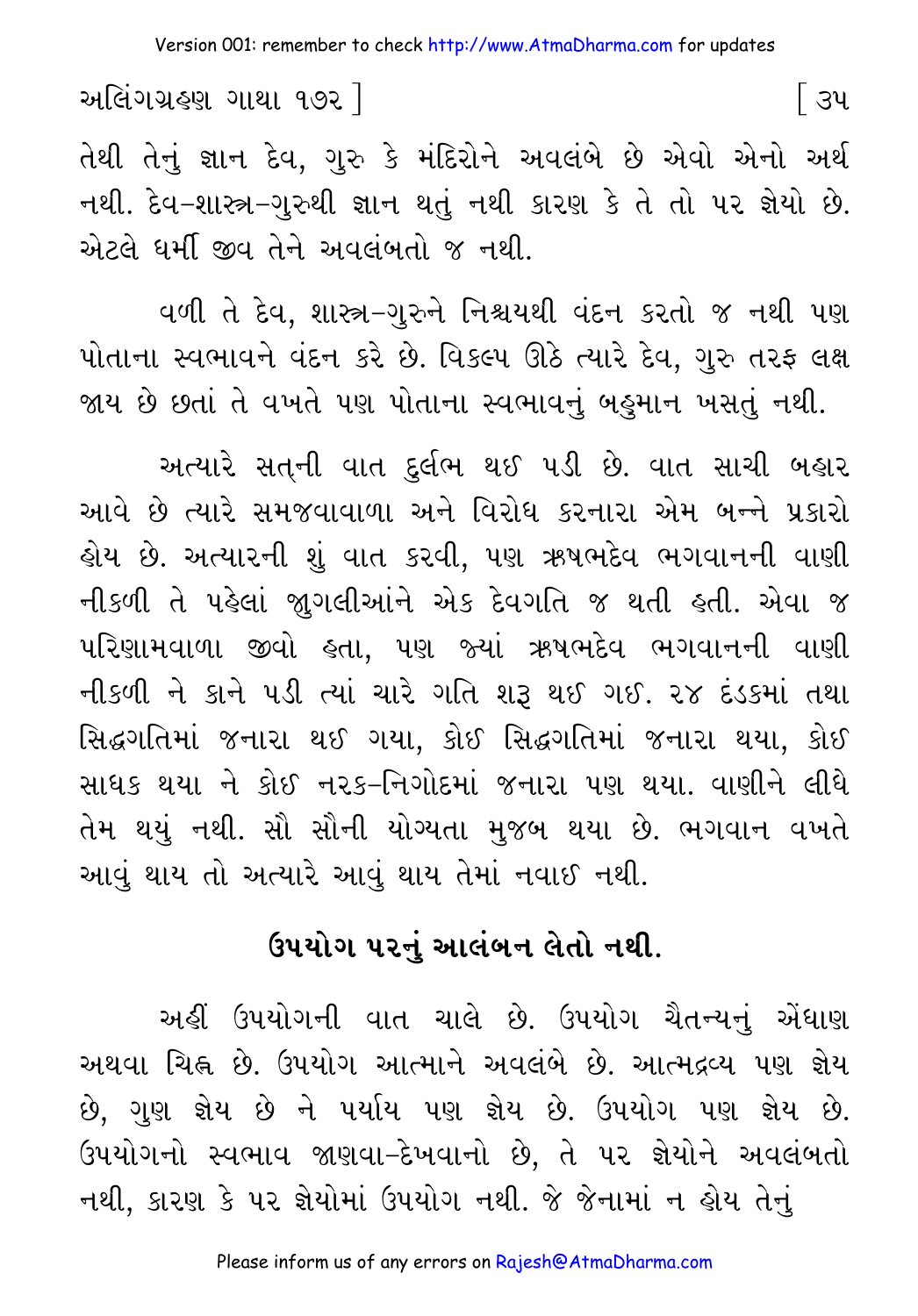$35$ ]

∫ પ્રવચનસાર પ્રવચનો

અવલંબન તે કેવી રીતે લ્યે? પર જ્ઞેયોમાં કોઈમાં જાણવા-દેખવાનો સ્વભાવ એટલે કે ઉપયોગ નથી માટે ઉપયોગ પરનું અવલંબન લ્યે તેવો ઉપયોગનો સ્વભાવ નથી.

ઙવે અહીં કોઈ કહે કે અમો તો વ્રતધારી છીએ, પડિમાધારી છીએ, ઉપદેશક છીએ એથી અમોને આ સાંભળવાની જરૂર લાગતી નથી કારણ કે અમોએ જે માન્યું છે તેમાં અમોને ભૂલ દેખાતી નથી.

#### મારામાં ભૂલ નથી એમ માનનાર કદીપણ

#### ભલ રહિત થતો નથી.

સમાઘાન : મારામાં હીણાપણું છે એમ જે જાણે તેને હીણાપણું ટાળી અધિક થવાનો પ્રસંગ રહે. પણ હીણપ જ નથી એમ કહે તો ડીણપ ટાળવી રહેતી નથી. સંસારી જીવોને. વીતરાગ ન થાય ત્યાં સુધી, ભુલ હોય ખરી, ને ભુલ પોતામાં છે એમ કબુલે તો ભુલ ટાળી શકે પણ મારામાં ભૂલ જ નથી, હું તો ભૂલરહિત છું એમ બાહ્ય ક્રિયાકાંડના અભિમાનમાં માને તો ભલથી છુટવાનો પ્રસંગ રહેતો નથી એટલે કે તેનો સંસાર ટળતો નથી માટે જીવે પોતાની ભૂલ ક્યાં છે તે જાણી, તેની કબુલાત કરી તેને ટાળવાનો પ્રયત્ન કરવો જોઈએ.

અહીં ઉપયોગનું લક્ષણ જાણવું-દેખવું તે છે ને તે લક્ષણ લક્ષ્યને એટલે કે આત્માને જણાવે છે એમ કહ્યું છે.

કોઈ પ્રશ્ન કરે કે ઉપયોગ તો આત્મામાં પર તરફનો અનાદિનો છે પણ તે ક્યારે સુધરે? શુભરાગના અવલંબને અથવા દેવ-શાસ્ત્ર-ગુરુના અવલંબને સુધરે ખરો કે નહિ?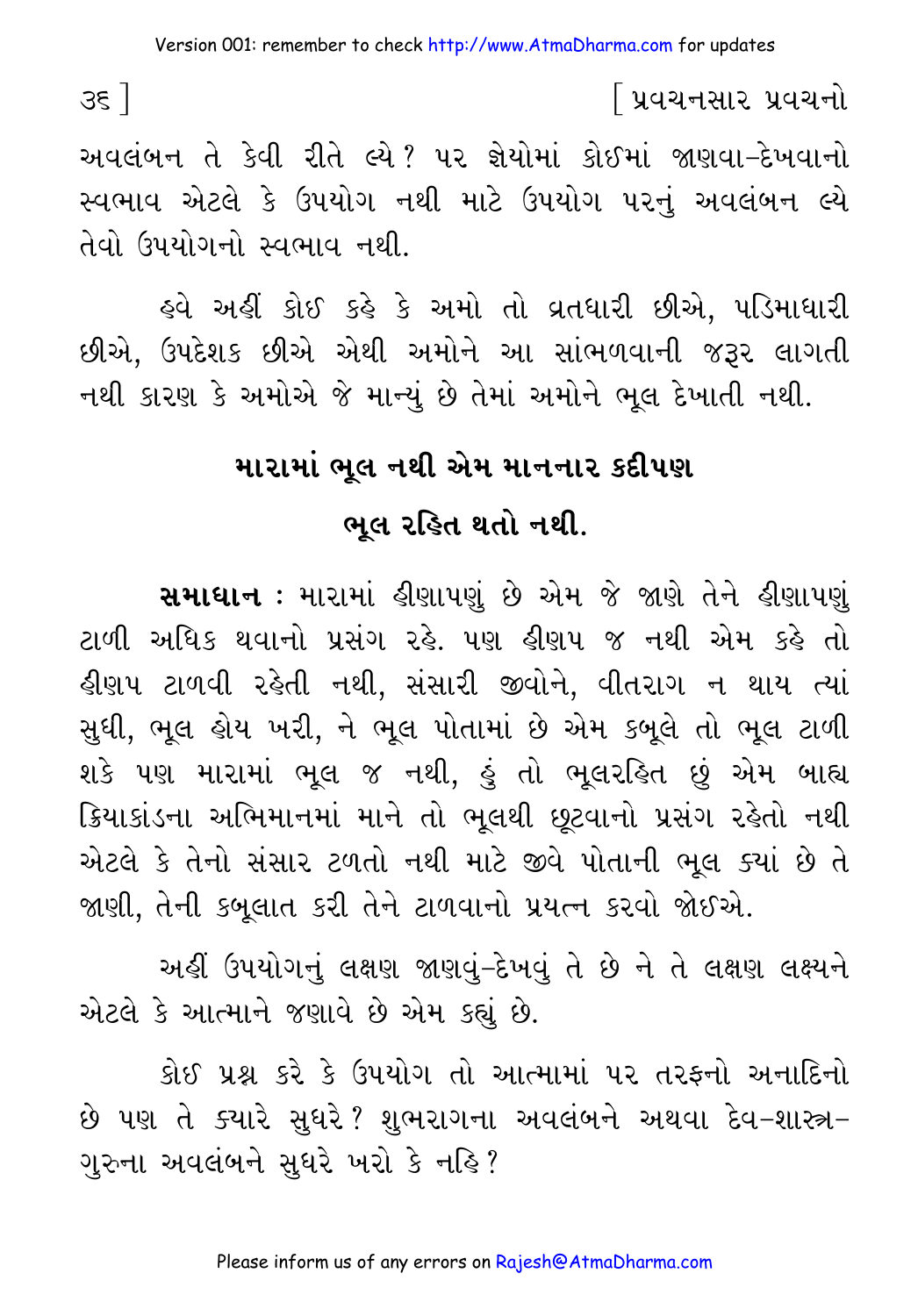અલિંગગ્રહણ ગાથા ૧૭૨ ી

િ ૩૭

#### ઉપયોગની પર્યાય અકારણીય છે

**સમાધાન :** શુભરાગના અવલંબને અથવા દેવ–શાસ્ત્ર–ગુરુના અવલંબને ઉપયોગ સુધરે એમ માનવું તે ભ્રમ છે. ઉપયોગ તો એકલા આત્માનું અવલંબન લ્યે છે. જેમ આત્મદ્રવ્ય અકારણીય છે. તેના ગણ અકારણીય છે, તેને કોઈ કારણ નથી તેમ પર્યાય પણ અકારણીય છે. ઉપયોગ તે જ્ઞાન ગુણની પર્યાય છે, તેને માટે કોઈ કારણ નથી. તે ઉપયોગની પર્યાયને દેવ-શાસ્ત્ર-ગુરુ અથવા શભરાગનું કારણ આપીએ તો તે સુધરી જાય એમ કદી બનતું નથી. ઉપયોગરૂપ પર્યાય પણ અકારણીય છે, માટે પોતાના શુદ્ધ આત્માનું અવલંબન લ્યે તો તે ઉપયોગ સઘરે છે.

#### જ્ઞાન જ્ઞેયોથી સ્વતંત્ર છે.

આત્માને પર જ્ઞેયોનું અવલંબન તો નથી જ પણ તેની જ્ઞાનપર્યાય જે ઉપયોગ તેને પણ જ્ઞેયોનું અવલંબન નથી. ઉપયોગનો સ્વભાવ જાણવા-દેખવાનો છે, તે જ્ઞેયોને લીધે જાણતો નથી. ઉપયોગનું આવું સ્વરૂપ છે-એમ તે જ્ઞેયને તું જાણ. ઉપયોગ અકારણીય છે એમ જાણ. ઉપયોગમાં ૫૨ જ્ઞેયનો અભાવ છે તો તેનું આલંબન કેવી રીતે લોય ? ન જ લોય. પણ વ્યવહારનું કથન આવે ત્યાં જીવો અજ્ઞાનના કારણે ભૂલ કરી બેસે છે.

અહીં કોઈ પ્રશ્ન કરે કે જ્ઞાન જ્ઞેયોને અવલંબે છે ને ?

**સમાધાન**: જ્યારે જ્ઞાનની પર્યાય પ્રગટે છે ત્યારે જ્ઞેયો હોય છે એમ નિમિત્તનું જ્ઞાન કરાવ્યું છે, પણ

જગતમાં અનંત જ્ઞેયો છે તેને અવલંબીને જ્ઞાન થાય છે એવં  $\mathbf{q}$ જ્ઞાન પરાધીન નથી.

Please inform us of any errors on Rajesh@AtmaDharma.com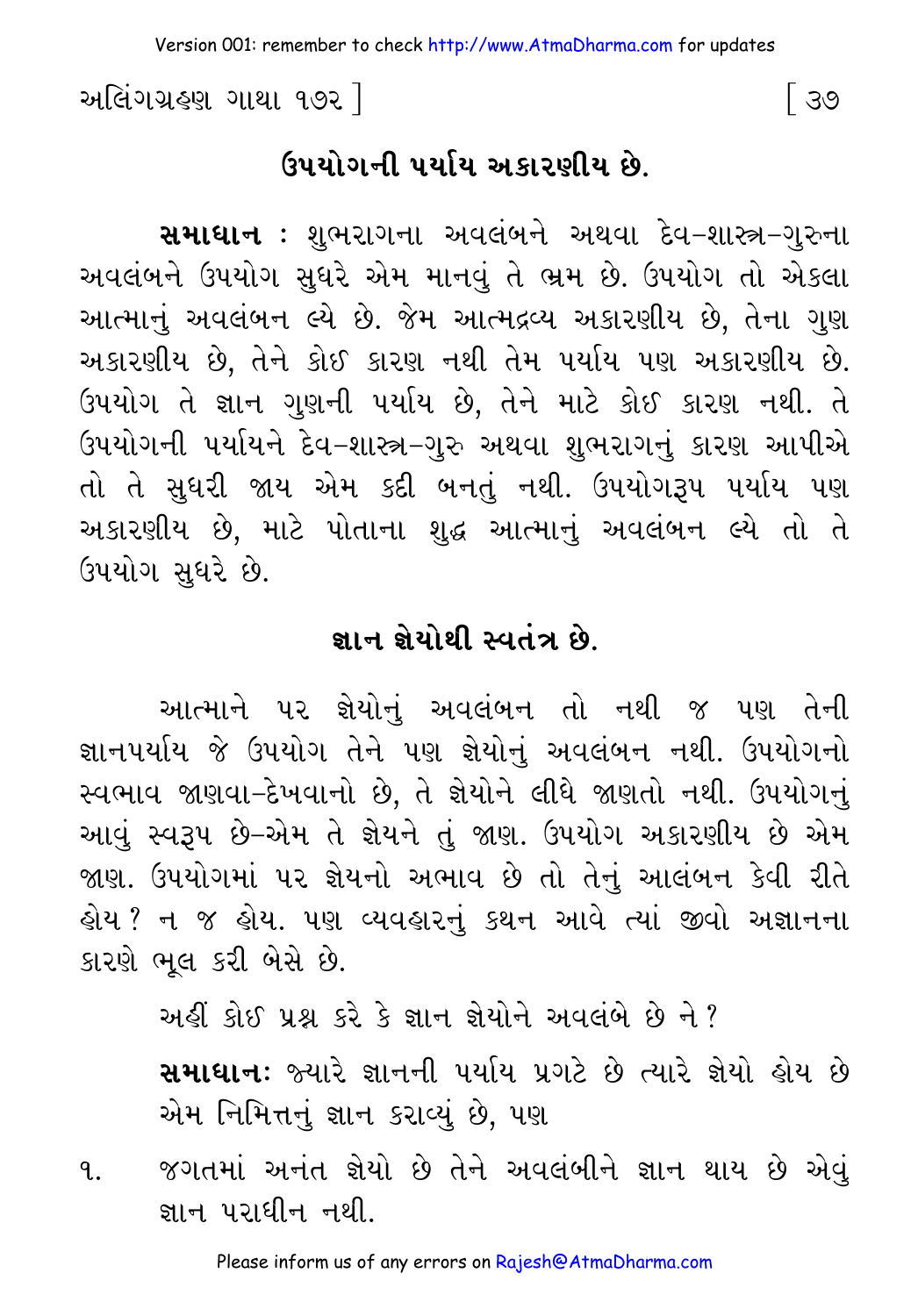$3c$ ]

િપ્રવચનસાર પ્રવચનો

- જીવ વર્તમાનમાં જ્ઞાન કરે છે માટે જ્ઞેયોને આવવું ૫ડે છે. એમ ર. પણ નથી, બન્ને સ્વતંત્ર છે. વળી
- તે જ્ઞેયોનો આધાર ઉપયોગ લ્યે તો ઉપયોગ સુધરે એમ પણ З. નથી કારણ જ્ઞાન જ્ઞેયોનો આધાર કદી લેતું નથી. તેમ જ
- પરજ્ઞેયો જગતમાં અનંતાં છે માટે ઉપયોગ પરને જાણવાનું કામ  $\mathsf{X}_{\cdot}$ કરે છે એમ પણ નથી. કારણ ઉપયોગનો સ્વભાવ સ્વ−પર બન્નેને જાણવાનો છે. ૫૨ છે માટે નહિ.

ઉપયોગ સ્વતંત્ર પોતાના આત્માના આધારે કામ કરે છે.

#### એકાંત પરલક્ષી જ્ઞાન તે જ્ઞાન જ નથી

પર પદાર્થને જ માત્ર લક્ષમાં લઈ, પરના અવલંબને પ્રગટ થતું જ્ઞાન તે જ્ઞાન જ નથી. નિમિત્તોના અવલંબનવાળું, મનના અવલંબનવાળું, ઇંદ્રિયોના અવલંબનવાળું, પંચપરમેષ્ઠીના અવલંબનવાળું, શાસ્ત્રના અવલંબનવાળું-એવા એકલા પરલક્ષી જ્ઞાનને જ્ઞાન જ કહ્યું નથી, પણ તેને મિથ્યાજ્ઞાન કહ્યું છે; તેને અહીં ઉપયોગમાં લીધેલ નથી.

### સાધકદશામાં વ્યવહાર અને નિમિત્તનું સ્વરૂપ

શુદ્ધ આત્મા જ્ઞાતાદષ્ટા છે, તેનાં શ્રદ્ધા-જ્ઞાન કરીને જે જ્ઞાન સ્વ તરફ વળે છે તેને જ અહીં જ્ઞાન કહેલ છે. સમ્યગ્દષ્ટિ જીવોને પરિપૂર્ણ વીતરાગદશા ન થાય ત્યાંસુધી શુભરાગ આવે છે ને સાચા દેવ−શાસ્ત્ર− ગુરુને માનવાનો વિકલ્પ ઊઠે છે. રાગની ભૂમિકા હોવાથી પર તરફ લક્ષ જાય છે. પણ દેવ-શાસ્ત્ર-ગુરુ છે માટે પર તરફ લક્ષ જાય છે એમ ધર્મી જીવ માનતા નથી. સાધકદશામાં નિશ્ચય સાથે વ્યવહાર હોય છે ખરો ને તે વખતે સાચા દેવશાસ્ત્રગુરુનું લક્ષ હોય પણ કુદેવ-કુગુરુ-કુશાસ્ત્રને માનવાનું લક્ષ ન જ હોય.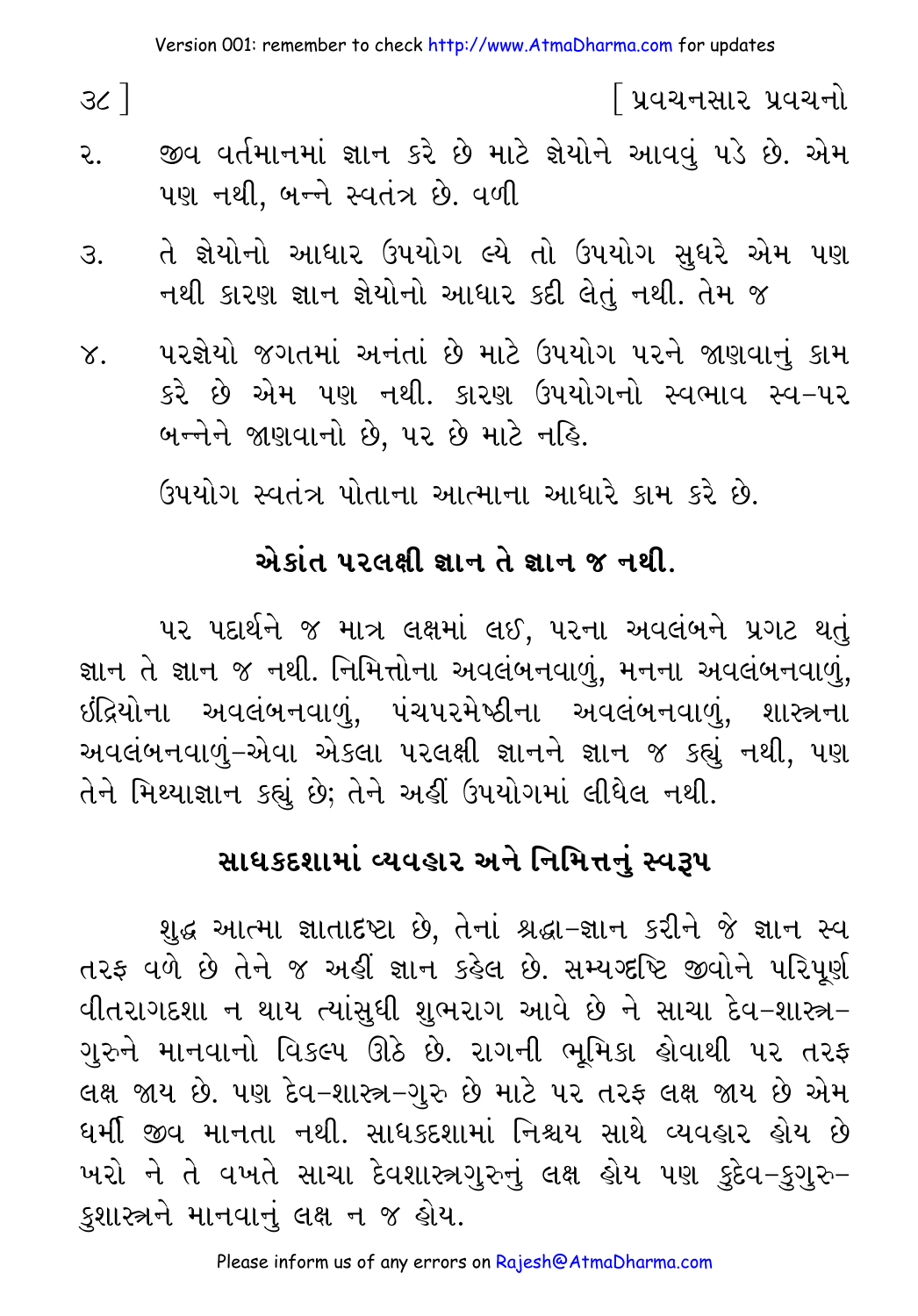અલિંગગ્રહણ ગાથા ૧૭૨ ]  $\sqrt{3}$ 

સાચા દેવશાસ્ત્રગુરુ છે માટે શુભરાગ થાય છે–એમ નથી પણ નિશ્ચયના ભાન સહિતના જીવોને રાગવાળી દશામાં થતા રાગનો તથા સાચા દેવશાસ્ત્રગુરુનો નિમિત્ત−નૈમિત્તિક સંબંધ બતાવ્યો છે.

**પ્રશ્નઃ** સાચા દેવશાસ્ત્રગુરુને માનવાનો શુભરાગરૂપ વ્યવહાર પણ બંધનું કારણ છે ને કુદેવ વગેરેને માનવાનો અશુભરાગરૂપ વ્યવહાર પણ બંધનું કારણ છે તો બન્ને વ્યવહારમાં કાંઈ ફરક રહેશે નહિ.

## શુભરાગ તથા સત્ દેવશાસ્ત્રગુરુને નિમિત્તિનૈમિત્તિક સંબંધ છે.

**સમાઘાન** : હા, બન્ને પ્રકારના રાગ નિરર્થક જ છે, બન્ને બંધનું કારણ છે. આત્માને એકે રાગથી ધર્મ થતો નથી. જેમ પાણી પાણીના આધારે છે છતાં પાણી ભરવા માટે ગોળો હોય છે પણ કપડામાં કોઈ પાણી ભરતું નથી, એવો ત્યાં નિમિત્તનો મેળ છે. તેમ સાચા દેવશાસ્ત્રગુરુ તરફનો શુભરાગ ને કુદેવ−કુશાસ્ત્ર−કુગુરુ તરફનો અશુભરાગ-બન્ને રાગ ચૈતન્યની જાત માટે નિરર્થક છે, બન્ને બંધનાં કારણ છે; છતાં સાધક જીવને શુભરાગ વખતે સાચા દેવશાસ્ત્રગુરુ જ નિમિત્તરૂપે હોય છે. શુભરાગ થાય છે માટે સાચા દેવ-ગુરુને આવવું પડે છે-એમ નથી ને સાચા દેવ-ગુરુ છે માટે શુભરાગ થયો છે-એમ પણ નથી, છતાં શુભરાગમાં સાચા દેવ-ગુરુ જ નિમિત્ત હોય, બીજા લોય નહિ-એવો મેળ છે.

#### જ્ઞાન ઉપયોગને શભરાગનં અવલંબન નથી.

અહીં તો ખાસ એ કહેવાનું છે કે વિકલ્પવાળી દશામાં રાગ હોવા છતાં ધર્મી જીવના જ્ઞાન ઉપયોગને રાગનું અવલંબન નથી. તે વખતે ૫ણ પોતાનો જ્ઞાતાદષ્ટા સ્વભાવ છે તેને જ તેનો ઉપયોગ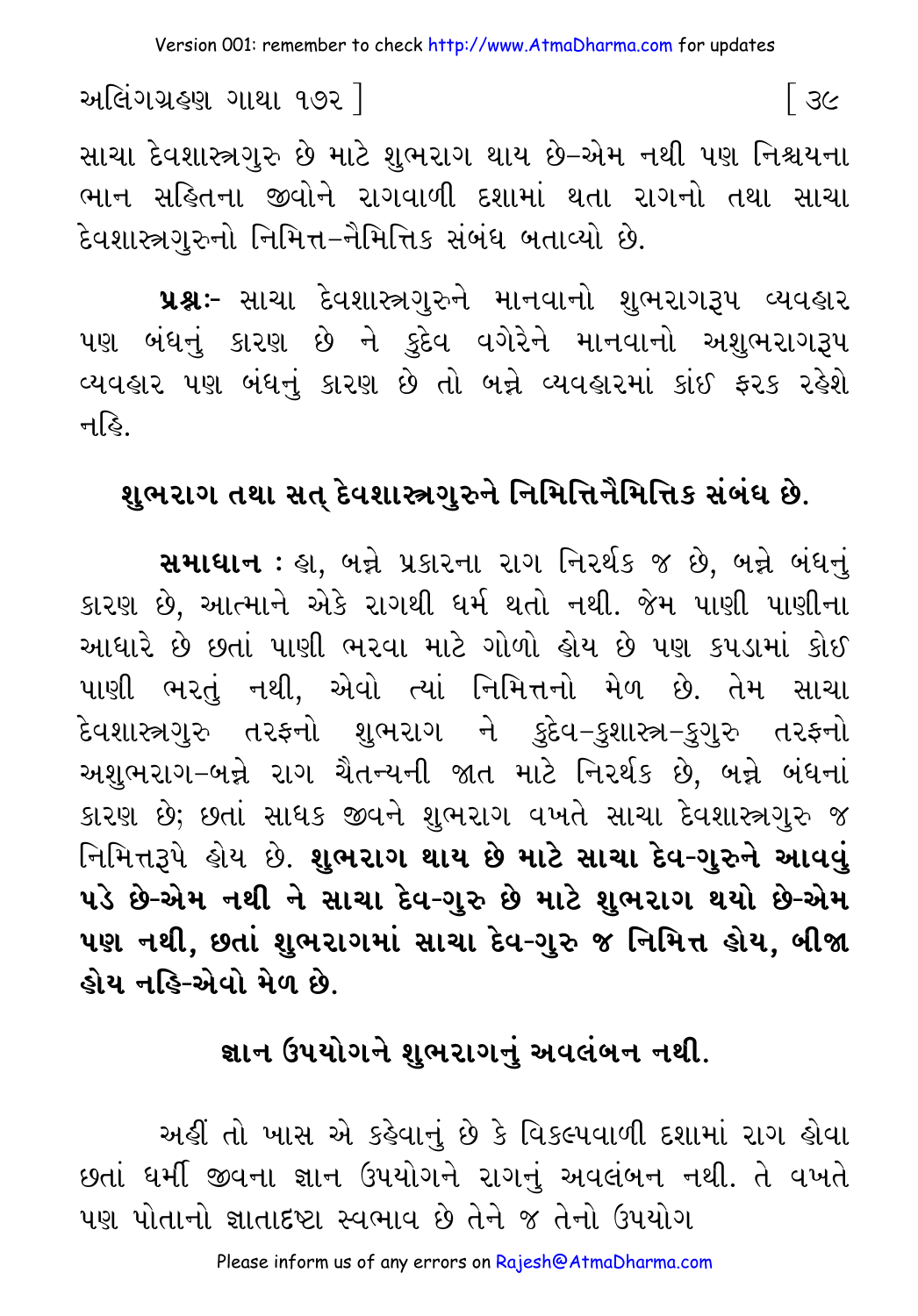$\gamma$ o ]

અવલંબી રહ્યો છે. રાગ પણ જ્ઞેય છે, ને તે જ્ઞેયનો જ્ઞાનમાં સદાકાળ અભાવ છે માટે ઉપયોગ રાગ વિનાનો છે.

## " જ્ઞેયો જ્ઞેયોમાં છે. જ્ઞેયો જ્ઞાન ઉપયોગમાં નથી "

पश्च :- अधां ज़ेयोने अढ़ी नाज्यां ?

**સમાધાનઃ** જ્ઞેયોને કાઢી નાખવાનો પ્રશ્ન જ રહેતો નથી કારણ કે જે વસ્ત કોઈમાં ભળી ગઈ લેય-પ્રવેશી લોય તેને કાઢવાનો પ્રશ્ન રહે પણ જે વસ્તુ જેમાં ન હોય તેને કાઢી નાખવાનો પ્રસંગ જ રહેતો નથી. પંચપરમેષ્ઠી વગેરે પરજ્ઞેયો તેનામાં છે, તેમનો જ્ઞાન ઉપયોગમાં અભાવ છે. શુભરાગ પણ જ્ઞેય છે, તે શુભરાગનો પણ જ્ઞાન ઉપયોગમાં અભાવ છે. ઉપયોગ સ્વ આત્માનો છે, તેને આત્મામાં રાખ્યો છે એમ કહી શકાય.

એટલે આ બોલમાં અલિંગગ્રહણનો અર્થ એ થયો કે અ=નહિ, લિંગ-ઉપયોગ, ગ્રહણ-જ્ઞેય પદાર્થોનું આલંબન. ઉપયોગને જ્ઞેય પદાર્થોનું આલંબન નથી એવો "અલિંગગ્રહણ " નો અર્થ અહીં થાય છે.

જે ઉપયોગને જ્ઞેય પદાર્થીનું આલંબન નથી પણ સ્વનું આલંબન છે એવા ઉપયોગ લક્ષણવાળો તારો આત્મા છે એમ તારા સ્વજ્ઞેયને તું જાણ. આ રીતે તારા આત્માને બાહ્ય પદાર્થોના આલંબનવાળું જ્ઞાન નથી પણ સ્વભાવના આલંબનવાળું જ્ઞાન છે–એમ તારા આત્મારૂપ સ્વજ્ઞેયને તું જાણ.

# ( ૮ ) આત્મા ઉપયોગને બહારથી લાવતો નથી એમ તું જાણ

જે લિંગને એટલે કે ઉપયોગ નામના લક્ષણને ગ્રહણ કરતો નથી એટલે કે પોતે ( ક્યાંય બહારથી ) લાવતો નથી. તે અલિંગગ્રહણ છે.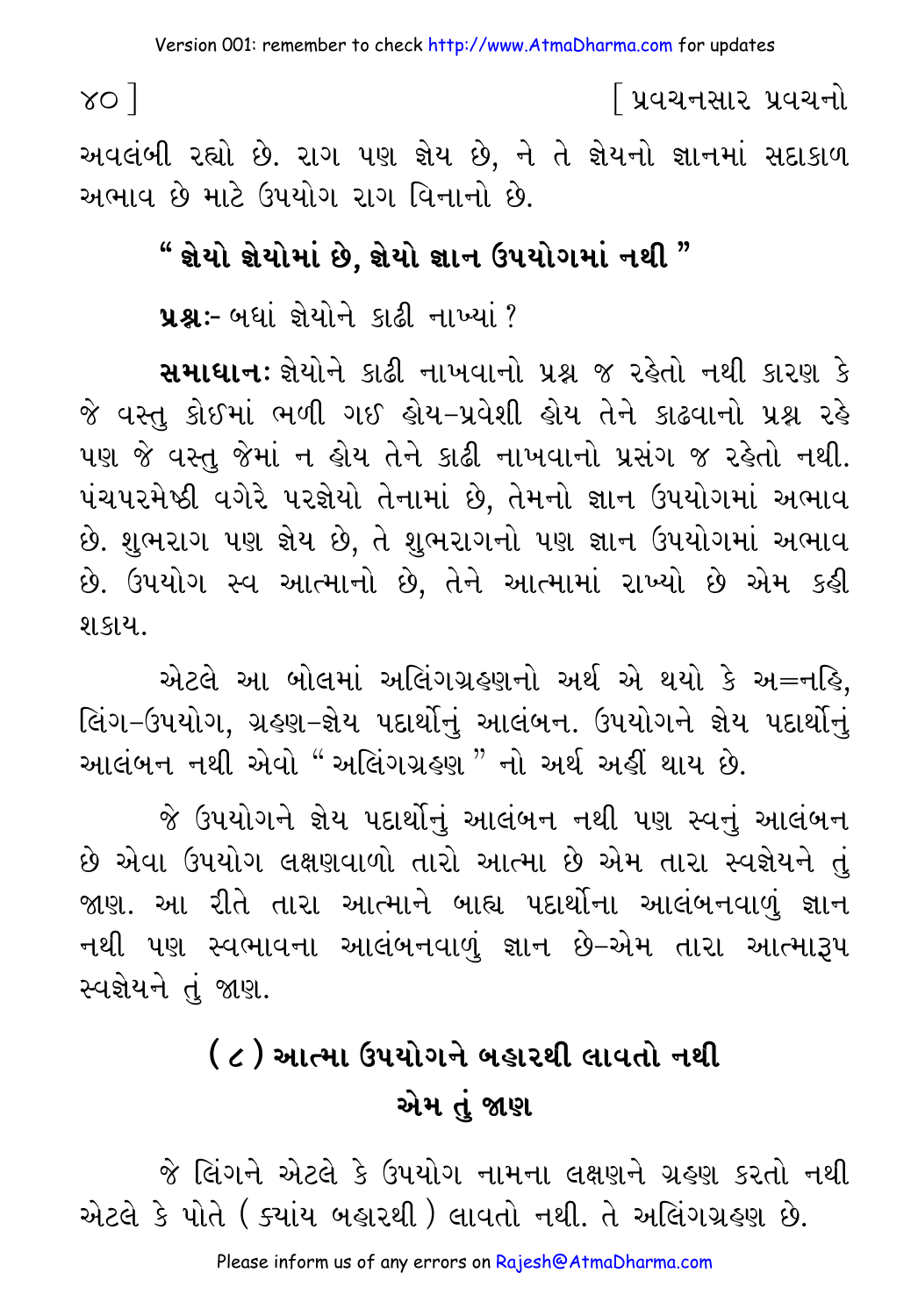Version 001: remember to check http://www.AtmaDharma.com for updates

અલિંગગ્રહણ ગાથા ૧૭૨ 1  $\lceil 8d \rceil$ આ રીતે આત્મા જે ક્યાંયથી લવાતું નથી એવા જ્ઞાનવાળો છે એવા અર્થની પ્રાપ્તિ થાય છે.

ઢવે આ બોલમાં ઉપયોગ બહારથી લવાતો નથી એમ કહે છે અનાદિથી મિથ્યાદષ્ટિનો ઉપયોગ પર તરફ ક્રતો, તે કવે પોતે કાંઈ સત્સમાગમ કરે, વાણી સાંભળે વગેરે શુભભાવ કરે તો ઉપયોગ સુધરે ખરો કે નહિ? કે–ના. ઉપયોગ ક્યાંય બહારથી લવાતો નથી, તે ક્રમસર અંતરમાંથી પ્રગટે છે; બહારના કોઈ કારણમાંથી પ્રગટતો નથી, માટે અકારણીય છે.

આમ આત્માના ઉપયોગને યથાર્થ શ્રદ્ધવો-જાણવો તે ધર્મનં કારણ છે.

( માહ સુદ ૬ મંગળવાર )

#### જ્ઞાનોપયોગ નિરાવલંબી છે એમ તું જાણ......

- આત્મા દ્રવ્ય છે, તે પોતે ઇંદ્રિયોથી સ્વ તથા પરને જાણે તેવું  $9.1$ તેનું સ્વરૂપ નથી.
- આત્મા પોતે ઇંદ્રિયોથી જણાય તેવું તેનું સ્વરૂપ નથી. २.
- ધમાડાથી અગ્નિ જણાય તેમ આત્મા ઇંદ્રિયોના અનમાનથી  $\mathcal{S}_{\cdot}$ જણાય તેવો તેનો સ્વભાવ નથી.
- બીજાઓ વડે આત્મા કેવળ અનુમાનથી જણાય તેવો તે પ્રમેય  $X_{-}$ પદાર્થ નથી. બીજા જીવો રાગરહિત સ્વસંવેદન જ્ઞાન વડે આત્માને જાણે તો તે જાણી શકાય.
- પોતે બીજા આત્માને કેવળ અનુમાનથી જાણે તેવો પોતાનો  $\mathbf{u}$ . સ્વભાવ નથી, તે સ્વસંવેદનથી જાણી શકે છે.
- આત્મા પ્રત્યક્ષ જ્ઞાતા છે. ૫૨ પદાર્થની અપેક્ષા વિનાનો.  $\xi$ . Please inform us of any errors on Rajesh@AtmaDharma.com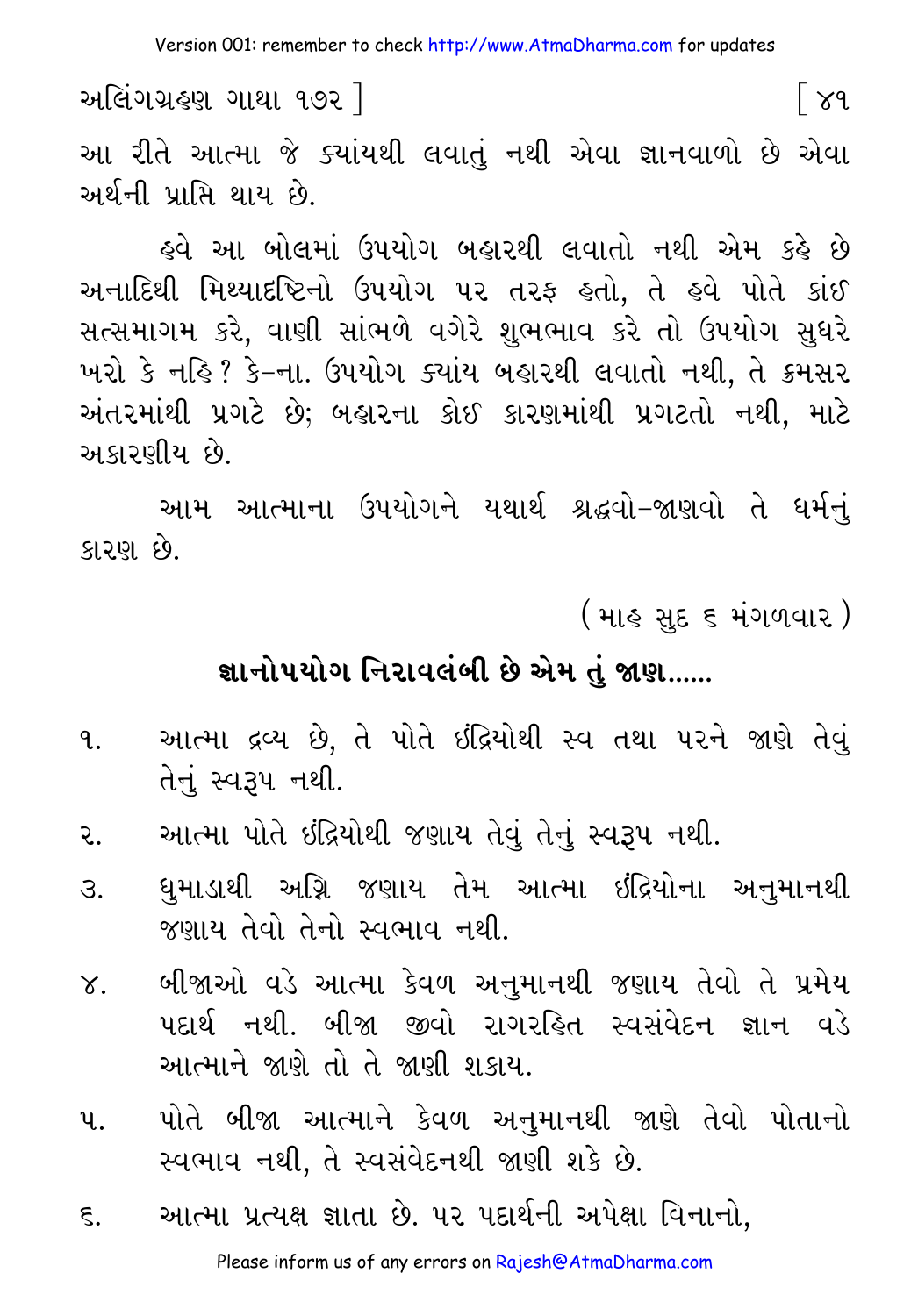$x3$ ]

∫ પ્રવચનસાર પ્રવચનો

ઇંદ્રિય તથા મનના અવલંબન વિનાનો પોતે પોતાને પ્રત્યક્ષ જાણે તેવો જ્ઞાતાસ્વભાવ છે.

છ બોલમાં દ્રવ્યની વાત કરી છે. સાતમામાં જ્ઞાન ઉપયોગની ৩. વાત કરે છે. ઉપયોગ પણ જ્ઞેય છે. તે જ્ઞેયનો સ્વભાવ કેવો છે  $-:\!63$   $68$   $-$ 

પ્રથમ જ્ઞાન ઓછું હતું ને પછી વધ્યું તો તે નિમિત્તો તથા બાહ્ય પદાર્થી હતા માટે વધ્યું ? અથવા તે પદાર્થીનું અવલંબન લેતો હશે ? તો કર્લ્ડ કે ના. તે ઉપયોગ પર પદાર્થનું અવલંબન લેતો નથી. તેમ જ્ઞાનમાં જે જ્ઞેયો નિમિત્ત થાય છે તે જ્ઞેયોના અવલંબને જ્ઞાન થતું નથી; તે જ્ઞાન પોતાના જ્ઞાતાદષ્ટા સ્વભાવના જ અવલંબને થાય છે.

# ( ૮ ) જ્ઞાન ઉપયોગની વૃદ્ધિ બહારમાંથી આવતી નથી એમ તં જાણ.

જે લિંગને એટલે કે ઉપયોગ નામના લક્ષણને ગ્રહણ કરતો નથી એટલે કે પોતે ( ક્યાંય બહારથી ) લાવતો નથી તે અલિંગગ્રહણ છે. આ રીતે આત્મા જે ક્યાંયથી લવાતું નથી એવા જ્ઞાનવાળો છે એવા અર્થની પ્રાપ્તિ થાય છે.

પ્રથમ જ્ઞાનની પર્યાયમાં હીણપ હતી, પછી બીજે સમયે જ્ઞાનનો વધારો થાય છે તે વધારો બહારથી આવ્યો? સાતમા બોલમાં કહ્યું કે જ્ઞાન ઉપયોગને દેવશાસ્ત્રગુરુનું અવલંબન નથી તો તેના આશ્રય વિના આ વધ્યું કેવી રીતે ?

> ભાઈ, તે બહારથી આવતું નથી, અંતરતત્ત્વમાંથી આવે છે. હવે આઠમા બોલમાં કહે છે કે જ્ઞાન પરમાંથી લવાતું નથી.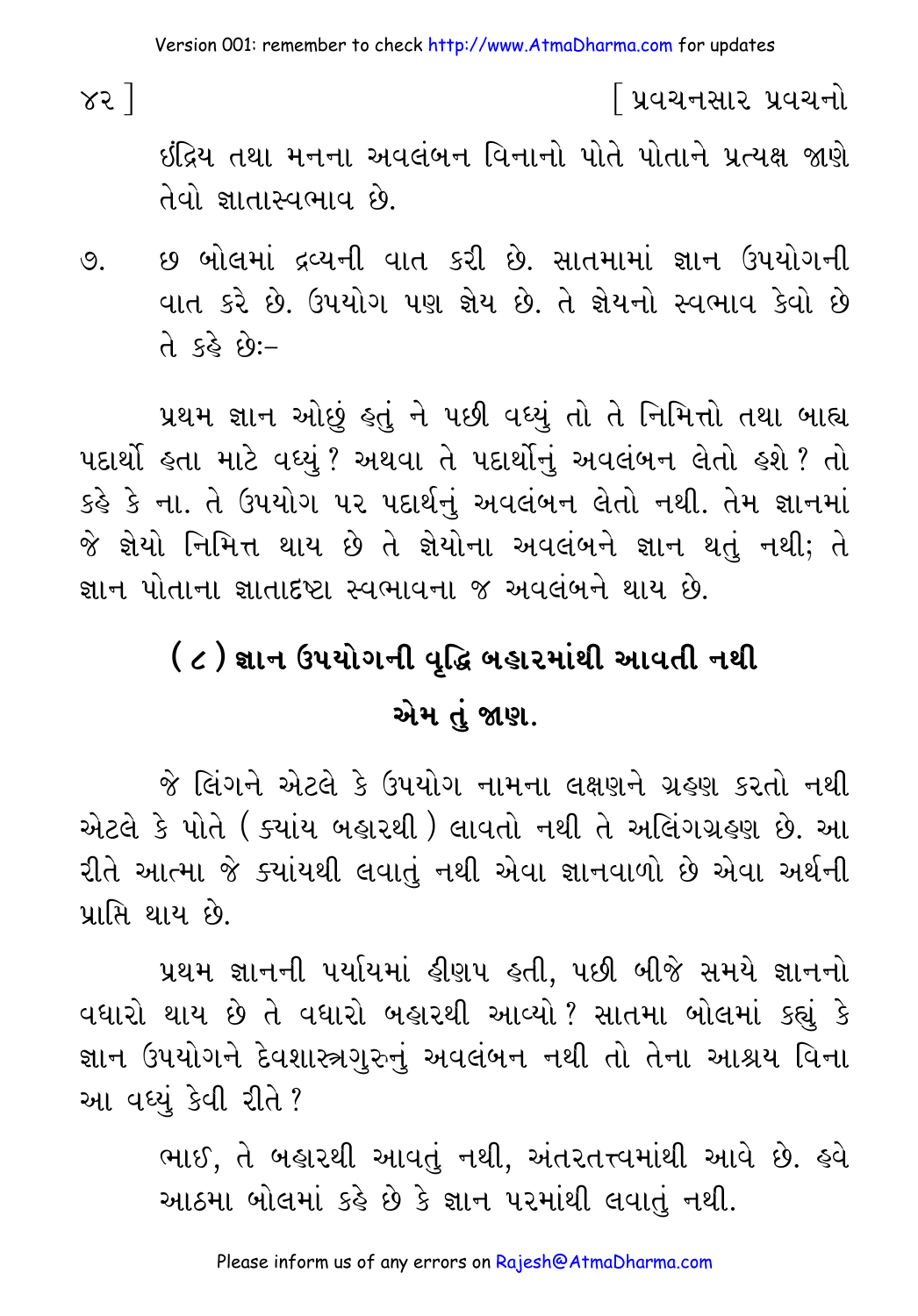Version 001: remember to check http://www.AtmaDharma.com for updates

અલિંગગ્રહણ ગાથા ૧૭૨ ]

જે જ્ઞાનનો વ્યાપાર જ્ઞાતાદષ્ટા શુદ્ધ સ્વભાવનું અવલંબન છોડી નિમિત્તનું લક્ષ કરે તેને જ્ઞાન ઉપયોગ જ કહેતા નથી. જેવી રીતે ઇંદ્રિયોથી જાણે તે આત્મા કહેવાતો નથી તેમ જે ઉપયોગ પરનું અવલંબન લ્યે તેને ઉપયોગ કહેતા નથી.

અજ્ઞાની દલીલ કરે છે કે દ્રવ્ય-ગુણ તો ત્રિકાળ શુદ્ધ એકરૂપ છે. તેને અવલંબન ન હોય એમ કહો તો તો ઠીક છે પણ એક પછી એક થતી પર્યાયોમાં એકરૂપતા રહેતી નથી ને જ્ઞાનની વિશેષ વિશેષ નિર્મળતા અનેક પ્રકારની થાય છે તે જ્ઞેયોના આધારે થતી હશે ને? મન તથા શુભરાગનું અવલંબન છે માટે શુદ્ધતા વધીને?-કે ના. તે નિર્મળતાની વૃદ્ધિ પર પદાર્થોમાંથી કે શુભ રાગમાંથી આવતી નથી. તે પોતાના શુદ્ધ દ્રવ્ય સ્વભાવમાંથી જ આવે છે, અંતર પરિણમનની એકાગ્રતા વધતાં બહારમાં પ્રગટ દેખાય છે.

## જ્ઞાનના વૈભવનું કારણ પૂર્વ આચાર્યોની પરંપરા કેમ કહ્યું ?

**પ્રશ્નઃ**- જો નિર્મળતા અંતરથી પ્રગટે છે એમ કહો તો કુંદ-કુંદાચાર્ય ભગવાને સમયસાર ગાથા ૫માં કહેલ છે કે અમારા સ્વસંવેદન જ્ઞાનનો જન્મ પૂર્વાચાર્યોના અનુગ્રહપૂર્વક ઉપદેશથી થયેલો છે ને આચાર્યોની પરંપરાથી આ વૈભવ અમોને મળેલ છે એમ કેમ કહ્યું ?

**સમાધાન :** જ્યારે કોઈપણ જ્ઞાની પોતાના જ્ઞાનસ્વભાવી ચેતનના આશ્રયે પોતાના જ્ઞાનની અત્રૂટ ધારા ટકાવી રાખે છે ત્યારે પોતાના જ્ઞાનમાં નિમિત્તરૂપે થતા પૂર્વ આચાર્યો કેવા છે તે નિમિત્તોનું જ્ઞાન કરાવે છે. દરેક આત્મા પોતે પોતાનો જ્ઞાનપ્રવાહ ઉત્તરોત્તર ટકાવી રાખે છે ત્યારે કયા કયા નિમિત્તો હતાં તેનું જ્ઞાન કરાવે છે. જેમ જ્ઞાનીઓની પરંપરામાં ઉત્તરોત્તર જ્ઞાન ટકાવી રાખવામાં સંધિ છે તેમ તેનાં નિમિત્તોની પરંપરામાં ઉત્તરોત્તર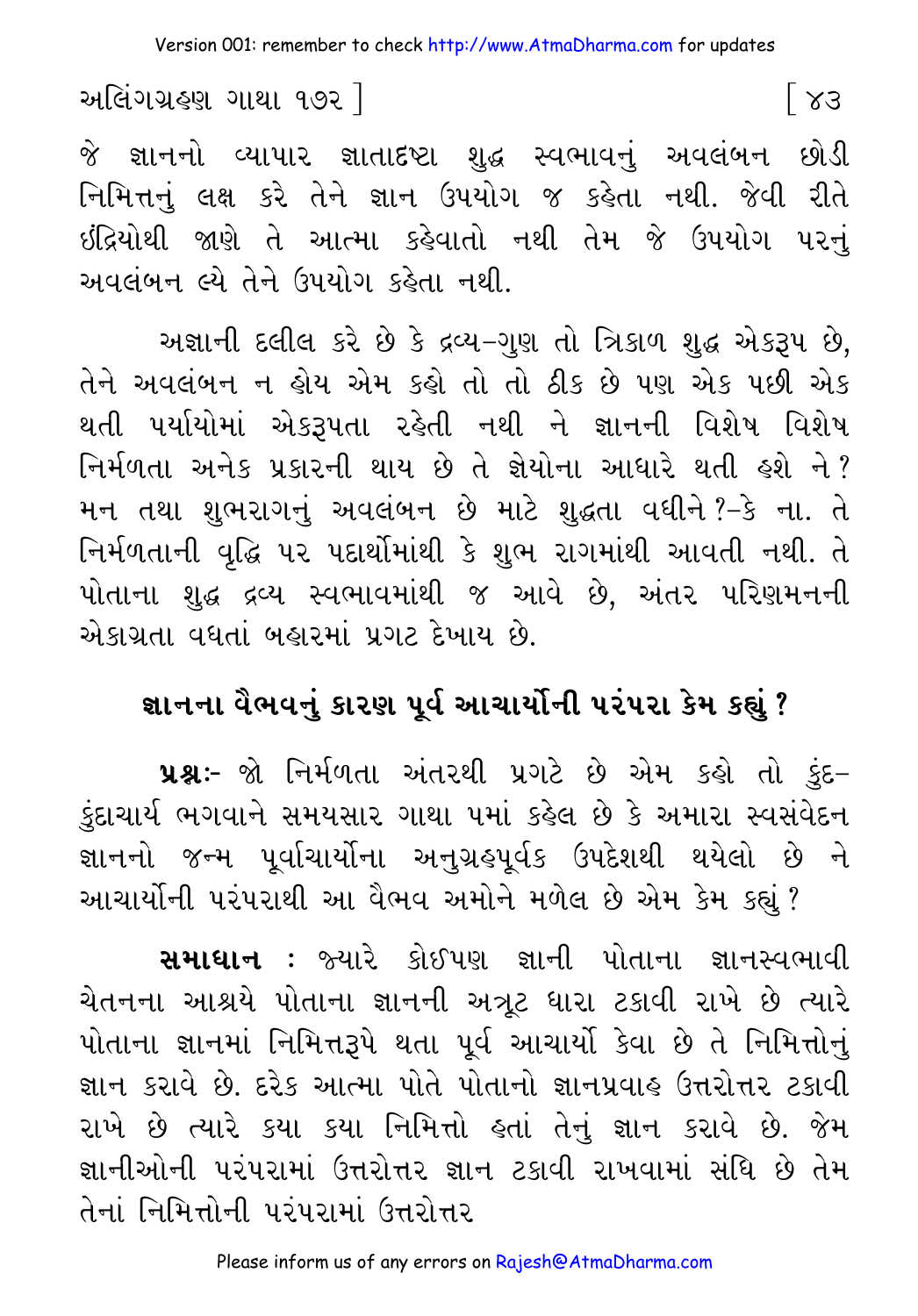Version 001: remember to check http://www.AtmaDharma.com for updates

િપ્રવચનસાર પ્રવચનો

સંધિ બતાવી નિમિત્તનેમિત્તિક સંબંધની વાત કરી છે.

 $88<sub>1</sub>$ 

#### જ્ઞાન ઉપયોગની એકાએક વૃદ્ધિનું કારણ કોણ ?

ગૌતમ ગણધર પ્રભુ પાસે ગયા, તેમને પહેલાં જ્ઞાન ઘણું ઓછું કુતું ને ભગવાનના સમવસરણમાં ગયા, ભગવાનની વાણી સાંભળીન<mark>ે</mark> બાર અંગ ને ચૌદ પૂર્વનું જ્ઞાન થયું. પૂર્વે મતિ-શ્રુત જ્ઞાન હતાં ને થોડા સમયમાં ચાર જ્ઞાનના ધણી થઈ ગયા તો આટલું બધું જ્ઞાન ક્યાંથી આવ્યું ? ભગવાનની વાણીમાંથી આવ્યું ? નિમિત્ત ઉપર લક્ષ કર્યું માટે આવ્યં ?

કોઈ જીવને સામાન્ય મતિ–શ્રુતજ્ઞાન હોય ને પછી બે ઘડીમાં પુરુષાર્થ કરી એકાગ્ર થઈને કેવળજ્ઞાન પ્રગટ કરે છે તો આટલો બધો  $qq|q$ 

અહીં પણ સાંભળતા પહેલાં જ્ઞાન ઓછં હોય છે ને શબ્દો ને વાણી કાને પડયા પછી જ્ઞાન વધે છે તે વધારો વાણીમાંથી આવતો હશે?

અજ્ઞાની કહે છે કે બધા આત્મામાં દ્રવ્ય-ગુણ તો અનાદિઅનંત શુદ્ધ પરિપૂર્ણ ભર્યા છે ને પર્યાયમાં પ્રગટતાનો વધારો દેખાય છે તે નિમિત્ત આવે ત્યારે વધે છે ને નિમિત્ત ન આવે તો વધતું નથી.

જ્ઞાની પુરૂષો કહે છે કે ના. તે વધારો બાહ્ય કોઈ પદાર્થોમાંથી અથવા શુભ રાગમાંથી આવતો નથી. અંતરમાં જ્ઞાન શક્તિનો ભંડાર પડયો છે તેમાંથી પોતાના પુરૂષાર્થ વડે તે પ્રગટ થાય છે.

# જ્ઞાનની ભરતીનાં મોજાં ચૈતન્યસમુદ્રના મધ્યબિંદમાંથી ઊછળે છે. " પ્રવચન સમુદ્ર બિંદુમાં, ઊલટી આવે જેમ, પૂર્વ ચૌદની લબ્ધિનું, ઉદાહરણ પણ તેમ. " ( શ્રીમદ રાજચંદ્ર )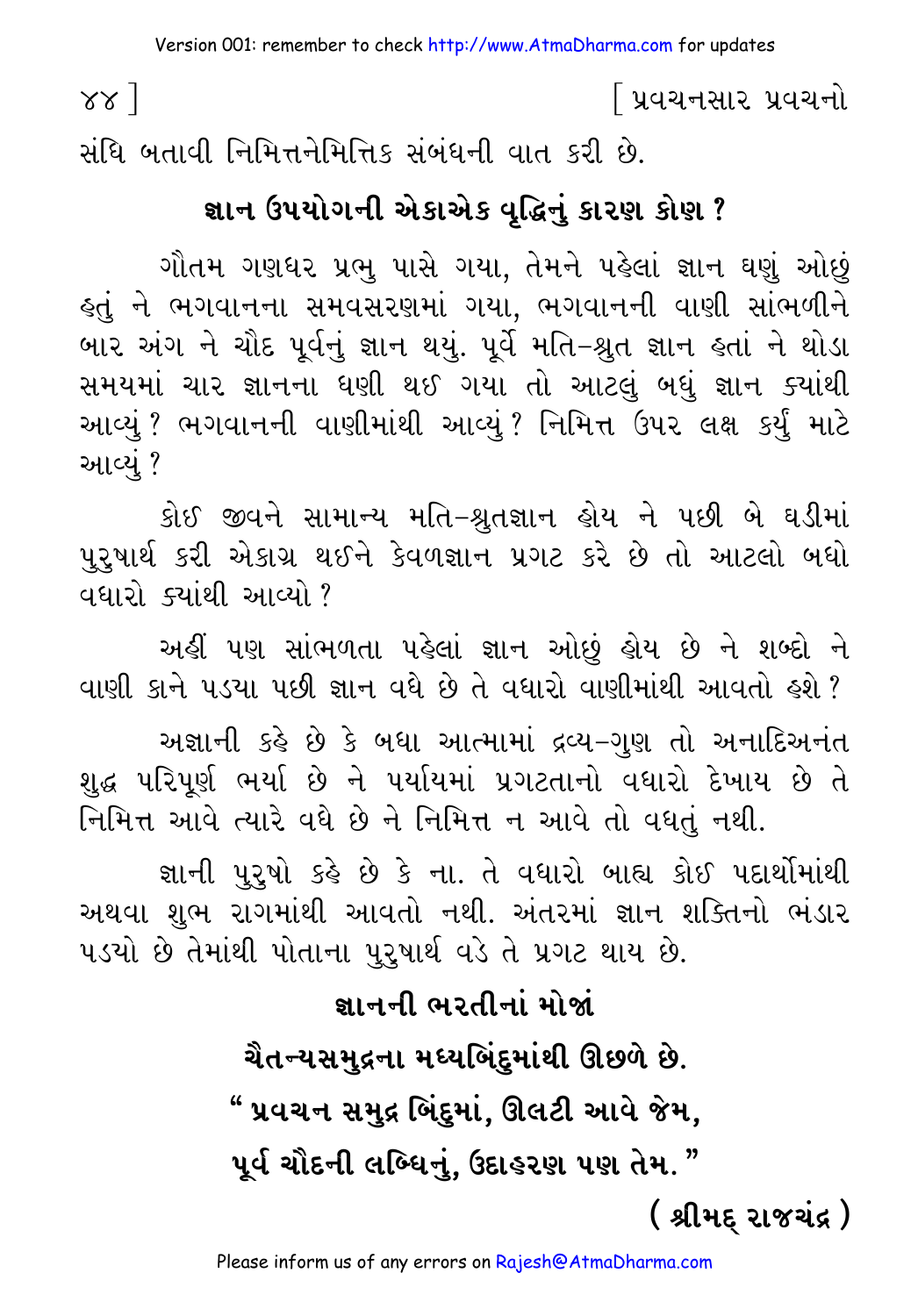અલિંગગ્રહણ ગાથા ૧૭૨ ]

સમદ્રની અંદર ભરતી આવે છે, તેનું કારણ શું છે? ઉપરથી ખૂબ વરસાદ પડયો માટે ભરતી આવી ? નદીઓ ઘણી આવીને સમુદ્રમાં ભળી માટે સમુદ્ર ઉછળ્યો છે? તો કે ના. ગમે તેટલી નદીઓ ભળી હોય ને ગમે તેટલો વરસાદ પડયો હોય તોપણ સમુદ્રની તે ભરતીને બહારના પાણીનું અવલંબન નથી. તે ભરતી તો સમુદ્રના મધ્ય બિંદમાંથી આવે છે.

### તે ન્યાયે

આ ચૈતન્ય સ્વભાવના મધ્યબિંદ્માંથી જ્ઞાનની ભરતી ઊછળે છે. આત્મા શુદ્ધ ચિદાનંદ સ્વરૂપ છે તેમાં એકાગ્રતા કરતાં જે શક્તિઓ અંતર ૫ડી છે તેમાંથી તે પ્રગટ થાય છે. કોઈ બાહ્ય વાણી, ભગવાન કે ગુરુ પ્રત્યેના શુભ રાગમાંથી તે વધારો આવતો નથી. તેને રાગ તથા શ્રવણનો આધાર નથી. તે જ્ઞાનનાં મોજા અંતર શક્તિ સ્વભાવ ચૈતન્ય સમુદ્રમાંથી ઊછળીને પ્રગટ થાય છે.

# જ્ઞાનની વૃદ્ધિ વખતે બાહ્ય પદાર્થો ઉપર માત્ર ઉપચાર કરવામાં આવે છે.

કોઈ કહે કે શાસ્ત્રો વાંચ્યા માટે જ્ઞાનની વૃદ્ધિ થઈ. વળી શાસ્ત્રમાં પણ લખાણ આવે કે શિષ્ય વિનયથી ભણે તો જ્ઞાનની વૃદ્ધિ થાય. ગુરુગમે ભણે તો જ્ઞાન વધે. વળી કુંદુકુંદાચાર્ય ભગવાન પણ કહે છે કે ગુરુની કૃપાથી અમોને આ જ્ઞાનવૈભવ મળ્યો છે. આ બધા કથનો વ્યવહારનાં છે. પોતાના કારણે શદ્ધ સ્વભાવમાંથી જ્ઞાનની વૃદ્ધિ કરે છે ત્યારે ગુરુ, શાસ્ત્ર આદિને નિમિત્ત કહી ઉપચાર કરે છે. તે બાહ્ય નિમિત્ત માત્ર છે. ખરેખર તો તે બધું જ્ઞાન અંતરથી પ્રગટ થાય છે.

કોઈ પ્રશ્ન કરે કે જ્ઞાન અંતરથી પ્રગટ થાય છે તો આ મંદિર, પ્રતિમાજી, સમયસાર વગેરેનું અવલંબન કેમ છે?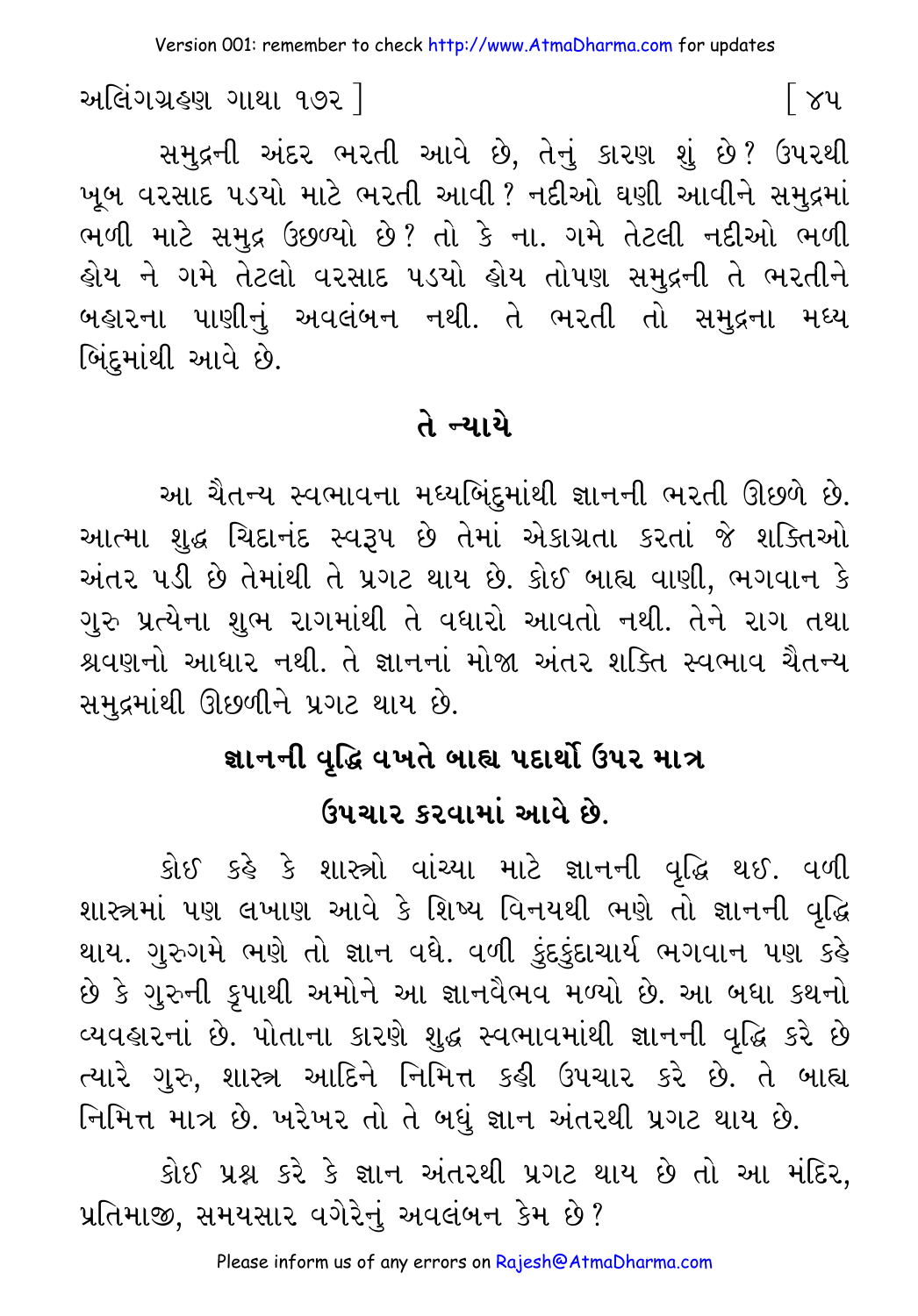$x \in 1$ 

ભાઈ, એ બધી ચીજો આત્માના કારણે આવી નથી ને આત્માને તેનું અવલંબન નથી. જીવને શુભરાગ હોય ત્યારે તે પદાર્થો ઉપર લક્ષ જાય છે. પોતે જ્ઞાનની વૃદ્ધિ કરે છે ત્યારે તે પદાર્થોને નિમિત્ત કહેવાય છે.

### ઉપયોગનું સ્વરૂપ

જેવી રીતે જે આત્મા ઇંદ્રિયોથી જાણવાનું કામ કરે છે તેને આત્મા કહેવાતો નથી. તેમ જ જે આત્મા પોતાને પણ્ય-પાપવાળો માને તેને આત્મા કહેવાતો નથી; તેવી રીતે જે ઉપયોગ પોતાના જ્ઞાતાદષ્ટા શુદ્ધસ્વભાવનું અવલંબન છોડી, પરનું એટલે દેવ-શાસ્ત્ર-ગુરુ વગેરે બાહ્ય નિમિત્તોનું, વાણીનું અથવા શુભરાગનું અવલંબન લે છે તેને અહીં ઉપયોગ જ કહ્યો નથી.

જે આત્મા ઇંદ્રિયોનું લક્ષ છોડી અતીન્દ્રિય સ્વભાવનું લક્ષ કરે છે, વળી, જે પોતાને પુણ્ય-પાપ રહિત શુદ્ધ જાણે છે તે જ આત્મા છે તેવી રીતે દેવ, શાસ્ત્ર, ગુરુ, વાણી તથા શુભ રાગ તથા અનંતા પર પદાર્થોનું અવલંબન છોડી પોતાના જ્ઞાનસ્વભાવમાં જે ઉપયોગ એકાગ્ર થાય તેને જ ઉપયોગ કહેવામાં આવે છે.

અહીં આઠમા બોલમાં એમ કહ્યું કે અ=નહિ, લિંગ=ઉપયોગ, ગ્રહણ=બહારથી લાવવું, એટલે જ્ઞાન ઉપયોગની વૃદ્ધિ ક્યાંય બહારથી થતી નથી એમ ઉપયોગરૂપ જે જ્ઞેય તેનો સ્વભાવ તું જાણ તેથી આત્મા ક્યાંય બહારથી જ્ઞાન લાવતો નથી એમ તારા સ્વજ્ઞેયને જાણ.

# ( ૯ ) તારો જ્ઞાન-ઉપયોગ કોઈ હરી શકતો નથી એમ તું જાણ.

લિંગનું એટલે કે ઉપયોગ નામના લક્ષણનું ગ્રહણ એટલે કે પરથી હરણ થઈ શકતું નથી (બીજાથી લઈ જઈ શકાતું નથી) તે અલિંગ–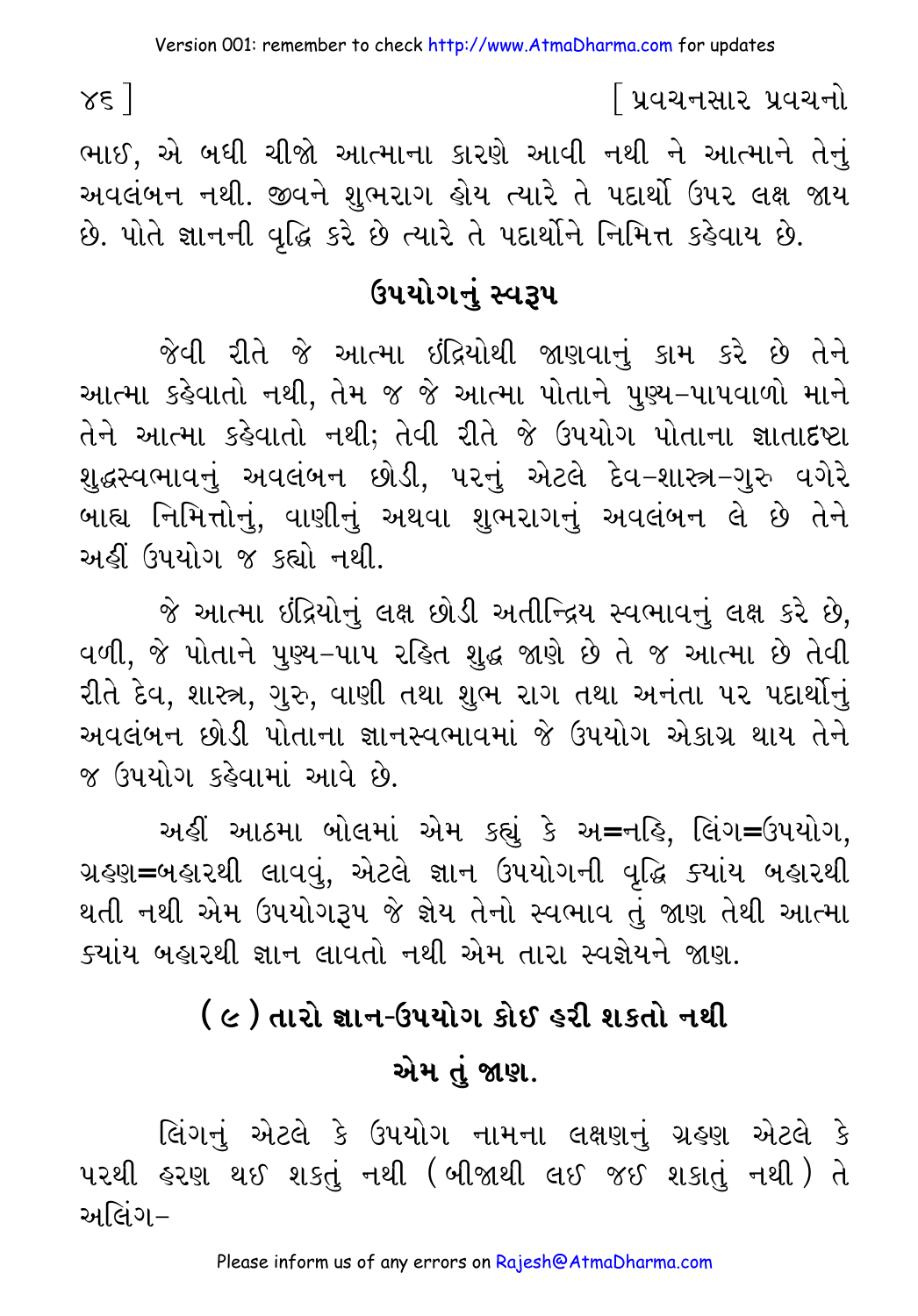Version 001: remember to check http://www.AtmaDharma.com for updates

અલિંગગ્રહણ ગાથા ૧૭૨ 1 [ ୪७ ગ્રહણ છે; આ રીતે આત્માનું જ્ઞાન હરી શકાતું નથી એવા અર્થની પ્રાપ્તિ થાય છે.

#### અજ્ઞાનીની ઉપયોગ સંબંધી ભ્રમણા

અજ્ઞાની માને છે કે ઘરમાં છોકરાએ ખખડાટ કર્યો માટે મારં જ્ઞાન ખસી ગયું, શરીર રોગવાળું થયું તેથી જ્ઞાન ઘટી ગયું, ઘ્યાનમાં બેઠો હતો ત્યાં તલવારથી શરીરને કોઈ મારવા આવતાં મારો ઉપયોગ હીણો થઈ ગયો; અમારે તો ઘણું ધ્યાન કરવું હતું પણ ભાઈ, શું કરીએ, બૈરાં-છોકરાં કોલાહલ કરે છે ને છોકરાંઓ વાજાં વગાડે છે તેથી અમારો ઉપયોગ ખસી જાય છે. પરિષહો આવે છે ત્યારે અમારો ઉપયોગ કામ કરતો નથી. સાત્ત્વિક ખોરાક લેવાય ત્યાંસધી ઉપયોગ સારો રહે પણ હલકો ખોરાક ખવાય ત્યાં ઉપયોગ ખરાબ થઈ જાય છે. કાનમાં કીડા ખરે તેવી ગાળો સાંભળવાથી ઉપયોગ ખસી જાય, શરીરનું સંઘયણ મજબુત હોય તો ઉપયોગ સારૂં કામ કરે-આવી રીતે અનેક પ્રકારની ઉપયોગ સંબંધી ભ્રમણા અજ્ઞાની સેવે છે.

## ઉપયોગરૂપી ધન કોઈ હરી શકતું નથી.

આ બધી અજ્ઞાનીની ભ્રમણા છે. બહારના પદાર્થો જડ અથવા ચેતનનો આત્મામાં અત્યંત અભાવ છે. તે આત્માના ઉપયોગને કેવી રીતે હણી શકે? ન જ હણી શકે. અનુકૂળ સંયોગોથી જ્ઞાન ઉપયોગ વધે અને પ્રતિકુળ સંયોગોથી ઘટે, વળી જડકર્મ મંદ પડે તો ઉપયોગ વધે અને કર્મનો ઉદય આકરો આવે તો ઉપયોગ હીણો પડી જાય એવું ઉપયોગનું સ્વરૂપ છે જ નહિ.

લોકોમાં કહેવાય છે કે ચોરો કોઈની અમુક ચીજો લુંટી ગયા– ફરી ગયા, તેમ આ ઉપયોગરૂપ ધન કોઈ લુંટી લેતું ફશે? તો કે ના. જ્ઞાન-ઉપયોગરૂપી ધન કોઈથી હરાતું નથી કે કોઈથી લુંટાતું નથી.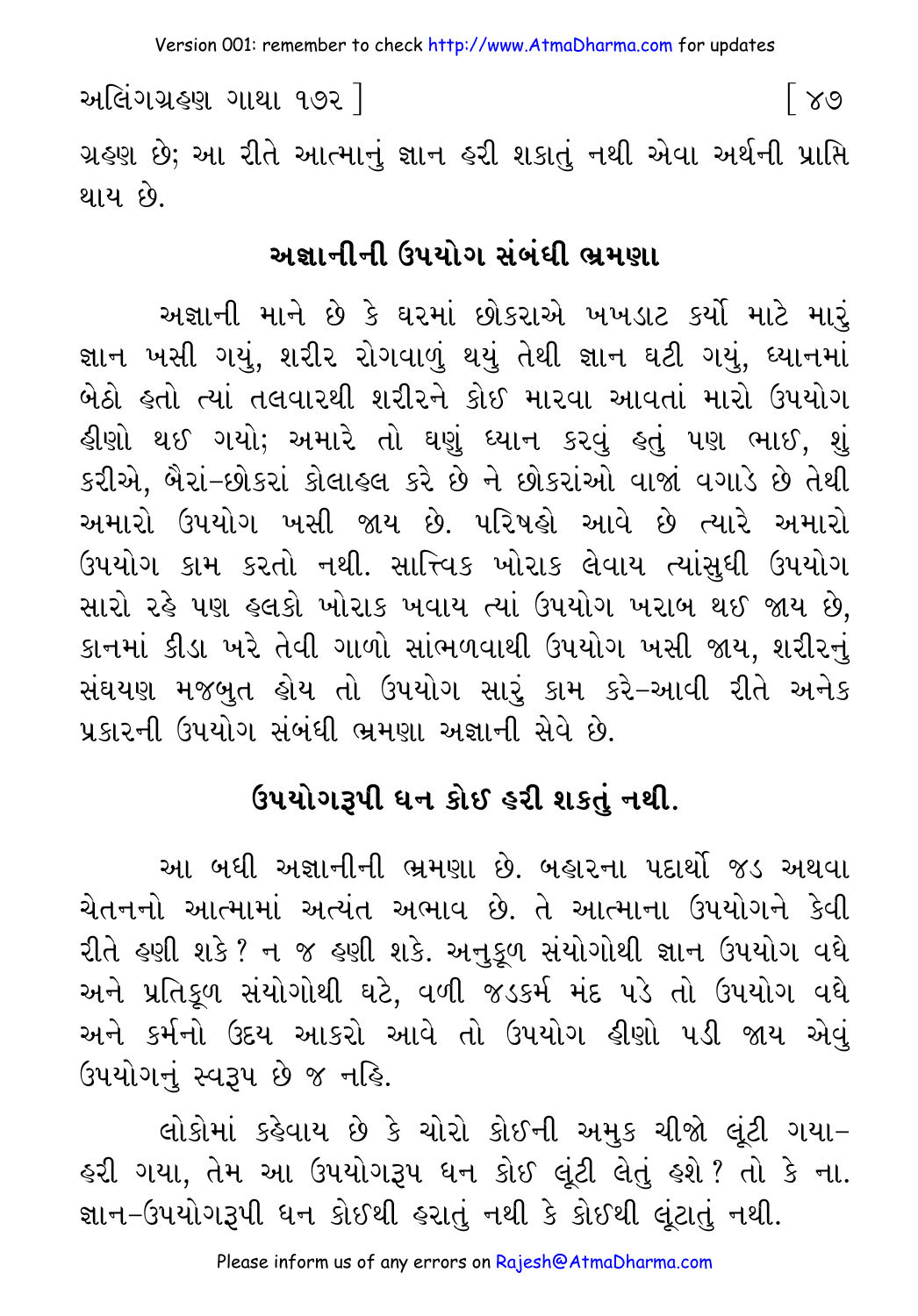#### અપ્રતિહ્ત ઉપયોગ.

જ્ઞાન-ઉપયોગ પરથી હણાય એવું તો સ્વરૂપ છે જ નહિ કારણ કે પર પદાર્થો જ્ઞાનને કાંઈ પણ કરી શકવા સમર્થ નથી. પણ જે જ્ઞાનનો ઉપયોગ પોતાની પર્યાયની નબળાઈથી થતા રાગને કારણે <u>ઢીણો પડે છે તે વાત પણ અહીં લીધી નથી અને તેને ઉપયોગ જ કહ્યો</u> નથી. કારણ કે જે ઉપયોગ ચૈતન્ય-સ્વભાવના આશ્રયે કામ કરે ને તેનું જ અવલંબન લ્યે છે તે ઉપયોગમાં રાગ જ નથી, પછી તે હીણો કેમ પડે ? સ્વના અવલંબનપૂર્વકનો ઉપયોગ આત્મામાં એકાકાર થાય છે તેને જ અહીં ઉપયોગ કહ્યો છે. જે ઉપયોગ પર પદાર્થોથી પણ હરાય નહિ તે સ્વથી કેમ હરાય? જે ઉપયોગ પાછો પડે છે તેને અહીં ઉપયોગ ગણ્યો *જ* નથી પણ **ચૈતન્યના આશ્રયે એકાકાર થઈ વૃદ્ધિ પામે છે તેવા** અપ્રતિહ્ન ઉપયોગને જ ઉપયોગ કહ્યો છે.

### નિમિત્તોમાં તથા રાગમાં અટકે તે ઉપયોગ જ નથી.

જે જીવ પોતાનું સ્વરૂપ સમજતો નથી તે અનાત્મા છે. જે ઉપયોગ સ્વદવ્યનો આશ્રય ન કરે ને પરમાં ભમ્યા કરે તેને ઉપયોગ જ કહેતા નથી. જેમ આત્મા અનાદિઅનંત છે, તે કોઈના કારણે છે જ નહિ તેમ ઉપયોગ પણ બહારના કારણે લવાય કે વૃદ્ધિ થાય કે ઘટાડો થાય તેવું તેનું સ્વરૂપ છે જ નહિ. ઉપયોગ પોતાના દ્રવ્યનો આશ્રય છોડે નહિ ને પરનો આશ્રય લ્યે નહિ, તે જ ઉપયોગ છે. દ્રવ્યનો આશ્રય છોડે નહિ એટલે સ્વભાવમાં એકાકાર થતાં વૃદ્ધિ જ પામે ને પરનો આશ્રય કરે નહિ એટલે કોઈ દિવસ હરાય નહિ–એવું ઉપયોગનું સ્વરૂપ છે. નિમિત્તો તથા રાગમાં અટકે તે ઉપયોગ જ નથી.

 $\chi$  $\sim$   $\sim$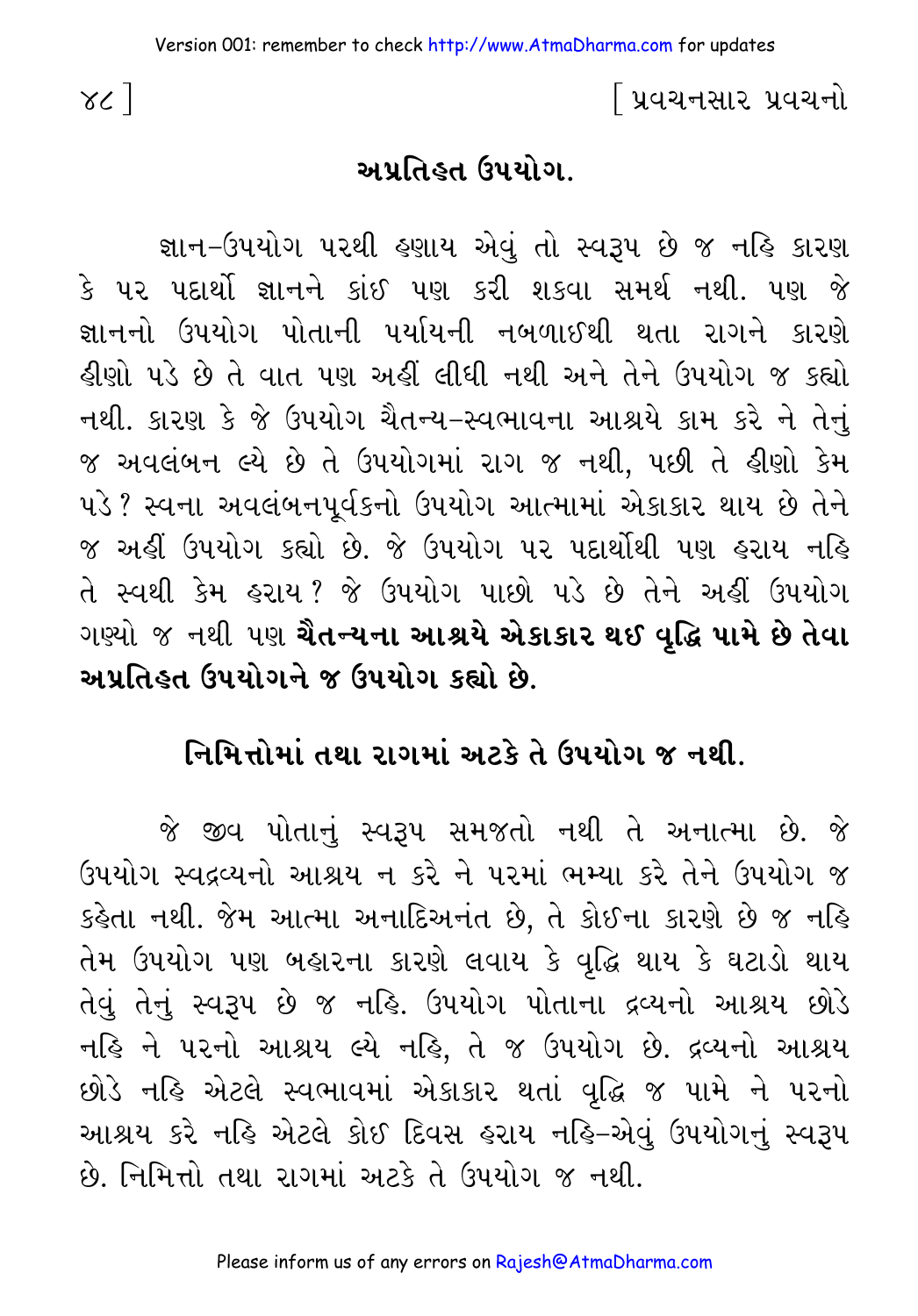અલિંગગ્રહણ ગાથા ૧૭૨ ]  $\lceil \ \times c$ 

#### <u> ઉપયોગ પર્યાય છે. ' છે ' તેને કોણ હરી શકે ?</u>

આ જગતમાં દ્રવ્ય–ગુણ–પર્યાય ત્રણ વસ્તુ છે. જેમ દ્રવ્ય જ્ઞેય છે, ગુણ જ્ઞેય છે તેમ પર્યાય પણ જ્ઞેય છે. ઉપયોગ તે જ્ઞાનગુણની પર્યાય છે, તથા તે જ્ઞેય પણ છે. અહીં જ્ઞેય અધિકાર છે. ૫ર્યાય જ્ઞેય કેવો હોય તેની વાત કરે છે. સાતમા બોલમાં કહેલ હતું કે જ્ઞાનપર્યાયને પરનું અવલંબન નથી

જ્ઞેય પદાર્થ-ઉપયોગ જે 'છે, છે, છે, ' તેને પરનું અવલંબન કેમ હોય ? વળી જ્ઞેય પદાર્થ-ઉપયોગ જે 'છે, છે, છે, છે, ' તેને બહારથી કેમ લવાય? વળી જ્ઞેય પદાર્થ-ઉપયોગ જે 'છે, છે, છે, તેને કોઈ બીજો કેમ હરી શકે?

એટલે જે ઉપયોગ છે તેને પરનું અવલંબન લોઈ શકે નહિ એમ સાતમા બોલમાં કહ્યું, તેને બહારથી લવાતો નથી એમ આઠમા બોલમાં કહ્યું, તેને કોઈ હરણ કરી શકતો નથી એમ નવમા બોલમાં કહ્યું. જેમ દ્રવ્ય છે, ગુણ છે, તેમ પર્યાય પણ "છે" તો પછી જ્ઞાન ઉપયોગરૂપ ૫ર્યાય જે 'છે' તેને કોણ કરી જાય? કોઈ કરી જાય એમ કક્રો તો ' છે ' રહેતું નથી, ' છે ' ની શ્રદ્ધા રહેતી નથી. માટે પર્યાય ' છે ' એમ સ્વીકારનારને કોઈ હરી જાય એવી શંકા પડે જ નહિ.

## પંચમકાળ અથવા પ્રતિકુળતા જ્ઞાનઉપયોગને હરી શકતાં નથી.

તે જ્ઞેય પર્યાયનો સ્વભાવ એવો છે કે તે નિમિત્ત કે બહારથી લવાતો નથી, તે સ્વનો આશ્રય છોડતો નથી ને કોઈ હરી જાય તેવો નથી. જ્ઞાનનું કામ શું ? જ્ઞેયોનું અવલંબન લ્યે તે જ્ઞાનનું કામ નથી, જ્ઞાન બહારથી વૃદ્ધિ પામે એવું જ્ઞાનનું કામ નથી, કોઈથી હીણું પડી જાય એવું તે જ્ઞાન નથી. એવો તે જ્ઞેયનો સ્વભાવ છે.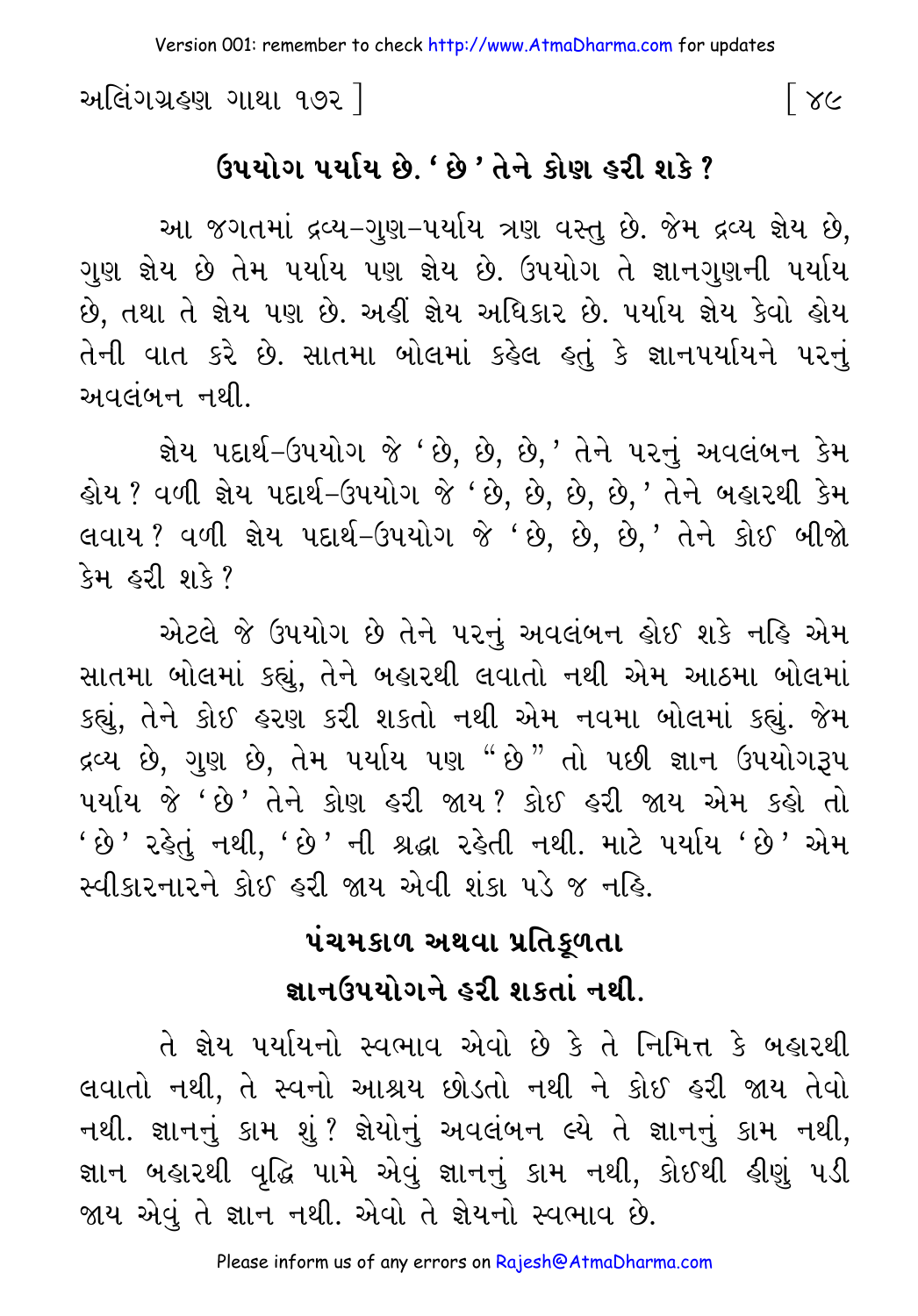જગતમાં જીવો કહે છે કે ભાઈ, આ પંચમકાળમાં અવતાર થયા ને કાળના કારણે ઉપયોગ ઢીણો થઈ ગયો. પણ તે વાત મિથ્યા છે. ઉપયોગ હીણો થાય તેવું ઉપયોગનું સ્વરૂપ જ નથી. સંસારમાં લક્ષ્મી જતાં તથા પ્રતિકળતા આવતાં અજ્ઞાની જીવો માને છે કે અમારી આબરૂ લ્ણાઈ ગઈ, પણ ભાઈ, તેમાં શું લ્ણાયું ? અનુકૂળ સંયોગો તથા લક્ષ્મી કતી તો મારી આબરૂ કતી ને પ્રતિકળતા આવતાં મારી આબરૂ *ક*ણાઈ ગઈ-તે તો તેં બધી કલ્પના નવી ઊભી કરી છે. જ્ઞાન પર્યાય પ્રતિકળ સંયોગોથી હણાઈ જાય તેવો તેનો સ્વભાવ જ નથી.

વળી, કોઈ જીવ અગિયારમા ગુણસ્થાનેથી ૫ડી જાય ને ક્રમશઃ તે નિગોદમાં જાય તેવા જીવના જ્ઞાન–ઉપયોગને ઉપયોગ જ કહેવાતો નથી. આત્મામાં જે ઉપયોગ જાય તેને જ ઉપયોગ કઢીએ છીએ. જે પરમાં રહે કે રાગમાં રહે તેને ઉપયોગ જ કહ્યો નથી. પરથી હણાય નહિ, જે સ્વથી પાછો પડે નહિ પણ સ્વમાં એકાકાર રહે તે જ ઉપયોગનો સ્વભાવ છે.

આ બોલમાં અલિંગગ્રહણનો અર્થ: અ=નહિ, લિંગ=ઉપયોગ, ગ્રહણ=પરથી હરાઈ જવું તે, એટલે ઉપયોગ પરથી હરી જઈ શકાતો નથી. આ રીતે આત્માનું જ્ઞાન હરી જઈ શકાતું નથી એવું ઉપયોગનું સ્વરૂપ છે. ઉપયોગ પણ એક જ્ઞેય છે. તારા ઉપયોગરૂપી પર્યાયને-જ્ઞેયને હે શિષ્ય ! તું આમ જાણ.

# ( ૧૦ ) તારા જ્ઞાન ઉપયોગમાં કોઈ મલિનતા નથી એમ તું જાણ.

જેને લિંગમાં એટલે કે ઉપયોગ નામના લક્ષણમાં ગ્રહણ એટલે કે સૂર્યની માફક ઉપરાગ ( –મલિનતા, વિકાર ) નથી તે અલિંગગ્રહણ

 $40<sub>1</sub>$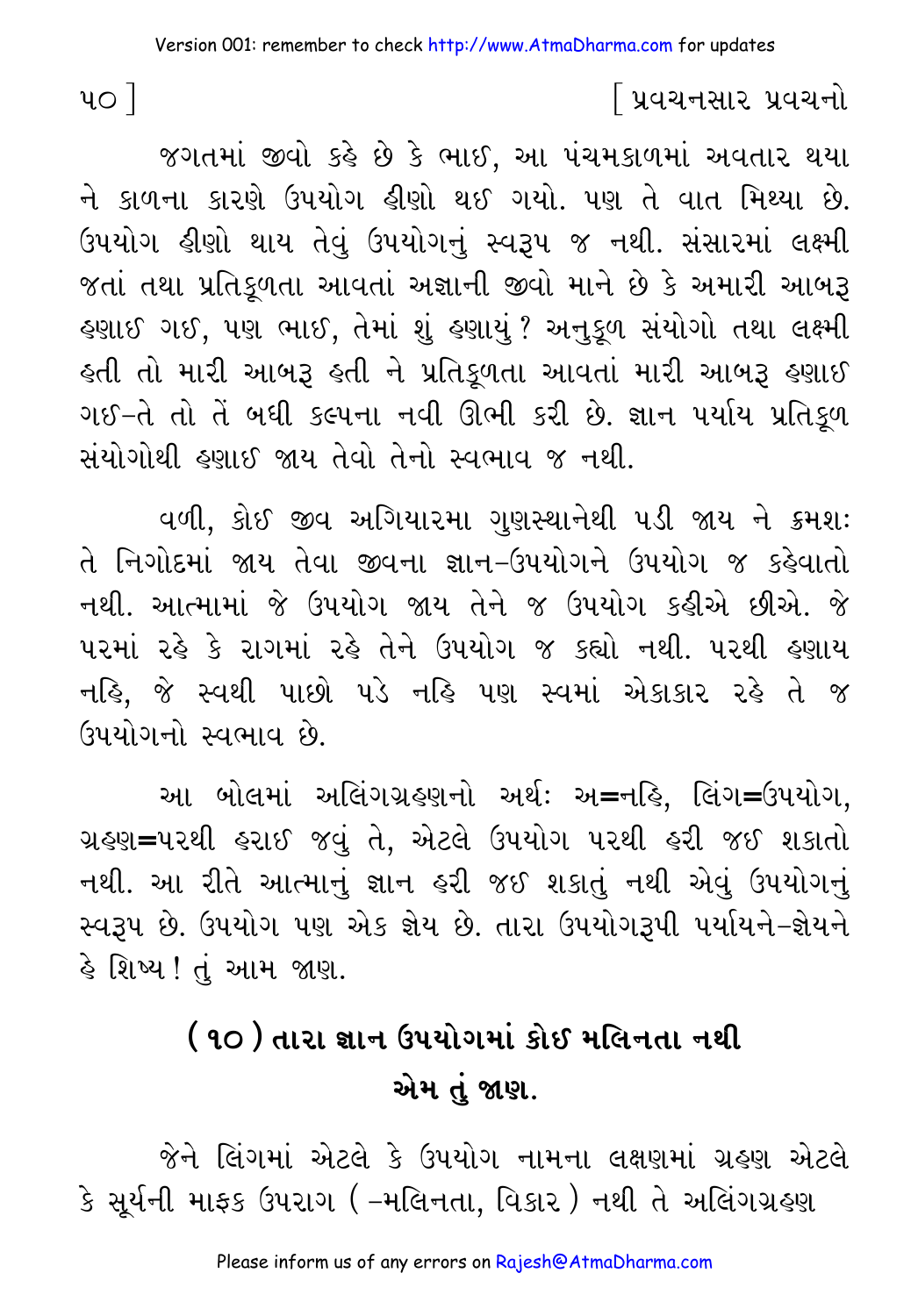Version 001: remember to check http://www.AtmaDharma.com for updates

અલિંગગ્રહણ ગાથા ૧૭૨ ]  $\lceil$  49. છે. આ રીતે આત્મા શદ્ધપયોગસ્વભાવી છે એવા અર્થની પ્રાપ્તિ થાય છે.

દ્રવ્ય-ગુણ તો અનાદિઅનંત શુદ્ધ છે પરંતુ ઉપયોગની અંદર પણ મલિનતા નથી એમ આ બોલમાં કહે છે. ચંદ્ર કલંકવાળો કહેવાય છે પણ સુર્યમાં કોઈ ડાધ નથી. સુર્યમાં જેમ કોઈપણ પ્રકારની મલિનતા નથી તેમ ઉપયોગ પણ સૂર્યની જેમ કલંકરહિત છે.

#### સ્વ-સ્વરૂપનાં ગાણાં એ જ ભગવાનનાં ગાણાં છે.

ચંદ્રની અંદર જે હરણનો આકાર દેખાય છે તે ઉપરથી પદ્મનંદિઆચાર્ય ભગવાન અલંકાર કરી ભગવાનનાં ગુણગ્રામ કરે છે કે હે ભગવાન! હે નાથ! ચંદ્રલોકમાં તારાં ગુણગ્રામ દેવીઓ સિતારથી ગાઈ રહી છે, તે એટલાં સુંદર ને ભક્તિવાળાં છે કે તે સાંભળવાને હરણિયાં પણ ચંદ્રલોકમાં જાય છે. દેવીઓ, અપ્સરાઓ, દેવો બધાં તારાં ગુણગ્રામ કરે છે ને ત્રિછાલોકમાંથી લ્રગણિયાં ત્યાં ગયાં તો અમો નિર્ગ્રંથ મુનિઓ આ સ્વરૂપનાં ગાણાં ગાઈએ છીએ તે તારાં જ ગાણાં છે કેમ કે તારા સ્વરૂપમાં અને અમારા સ્વરૂપમાં નિશ્ચયથી કાંઈ ફેર નથી.

#### ઉપયોગ કેવો છે?

અહીં શુદ્ધોપયોગની વાત ચાલે છે. શુદ્ધોપયોગમાં વિકાર જ નથી. પર લક્ષે જે ઉપયોગ વધે તથા પરમાં અટકીને જે ઉપયોગ હણાય તેને અહીં ઉપયોગ જ કહ્યો નથી. દયા, દાન, કામ, ક્રોધ ભાવ તે આત્મા નથી, અનાત્મા છે, અધર્મભાવ છે, તે ધર્મભાવ નથી. તેવા અશુદ્ધોપયોગને ઉપયોગ જ કહ્યો નથી. અજ્ઞાની માને કે મલિનતા મારા ઉપયોગમાં છે; તો તે ભ્રાંતિ છે.

જેમ દ્રવ્ય શુદ્ધ છે, ગુણો શુદ્ધ છે તેમ જ્ઞાનની પર્યાય પણ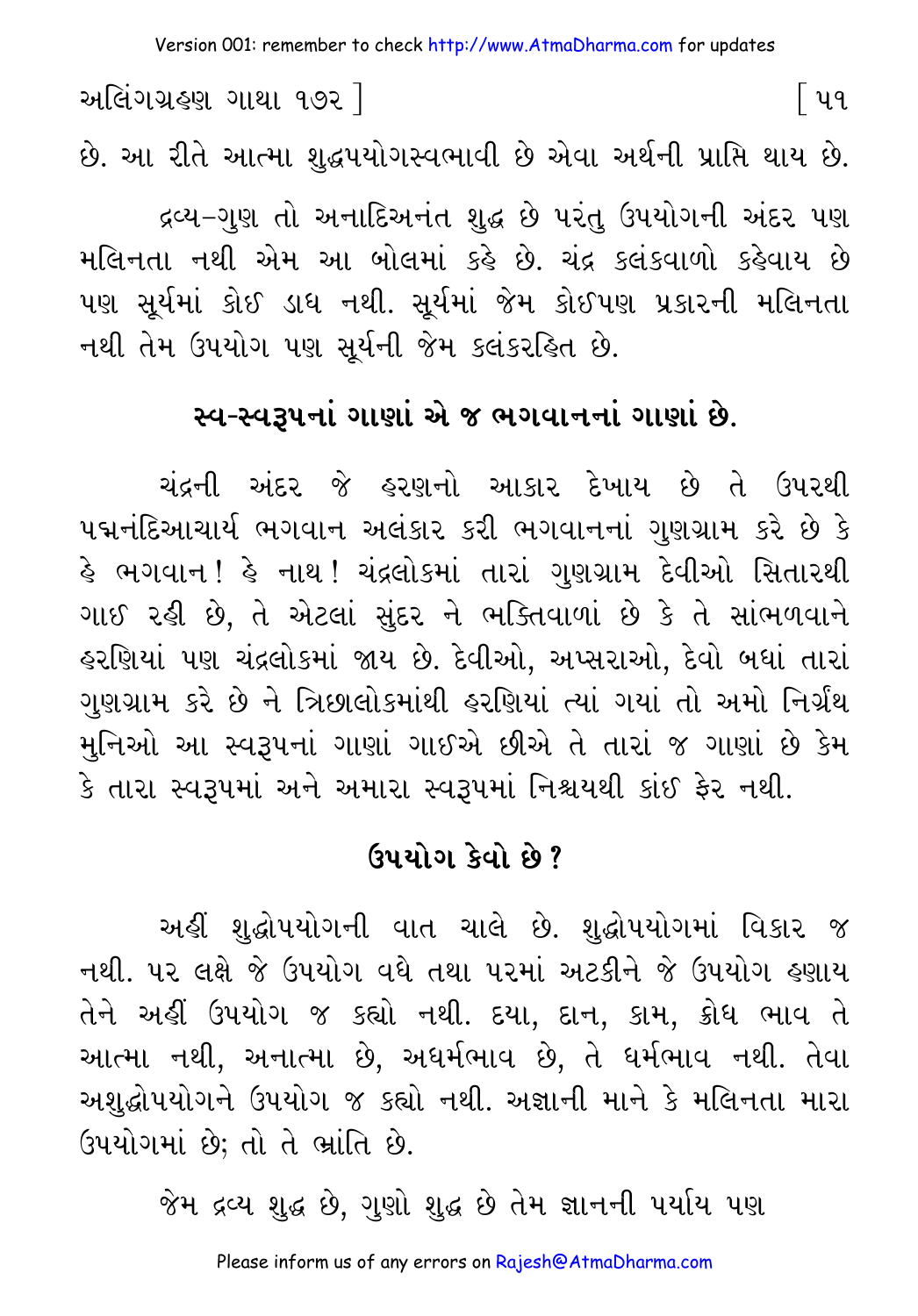પર 1

∫ પ્રવચનસાર પ્રવચનો

શુદ્ધ છે એમ કહેવું છે. પોતાનો જ્ઞાતાદષ્ટાસ્વભાવ શુદ્ધ છે તેમાં જે ૫ર્યાય એકાકાર થાય છે તે ૫ર્યાયને જ ઉપયોગ કહેલ છે ને શદ્ધોપયોગસ્વભાવી આત્માને જ આત્મા કહેલ છે.

जानीने वर्तमानमां राग नललाઈना કારણે છે. તે તરફના અશદ્ધ ઉપયોગને પણ અહીં ઉપયોગમાં ગણેલ નથી. શદ્ધ સ્વભાવ સન્મુખ રહેતાં શુદ્ધતા થાય છે તે શુદ્ધતાને જ ઉપયોગ કહ્યો છે.

અહીં અલિંગગ્રહણનો અર્થ: અ=નહિ, લિંગ=ઉપયોગ, ગ્રહણ=મલિનતા. એટલે જેમાં મલિનતા નથી તેવો ઉપયોગ જેનું લક્ષણ છે એવો શુદ્ધ ઉપયોગસ્વભાવી આત્મા તારો છે એમ તારા સ્વજ્ઞેયને તું જાણ.

# ( ૧૧ ) ઉપયોગ દવ્યકર્મને ગ્રહણ કરતો નથી એમ તં જાણ.

લિંગ દ્વારા એટલે કે ઉપયોગ નામના લક્ષણ દ્વારા ગ્રહણ એટલે કે પૌદ્દગલિક કર્મનું ગ્રહવું જેને નથી તે અલિંગગ્રહણ છે. આ રીતે આત્મા દ્રવ્ય-કર્મથી અસંયુક્ત (અસંબદ્ધ ) છે એવા અર્થની પ્રાપ્તિ થાય છે.

ઉપયોગ દ્રવ્યકર્મને ગ્રહતો તો નથી પણ દ્રવ્યકર્મના આવવામાં નિમિત્ત પણ થતો નથી, એમ અહીં કહેવું છે.

# શુદ્ધોપયોગને જડકર્મ સાથે નિમિત્તનૈમિત્તિક સંબંધ પણ નથી.

અહીં કોઈ પ્રશ્ન કરે કે શાસ્ત્રમાં લખાણ તો આવે છે કે કપાયથી સ્થિતિબંધ તથા અનુભાગબંધ ૫ડે છે ને યોગથી પ્રકુતિબંધ તથા પ્રદેશબંધ પડે છે, તેથી જડકર્મોનું આવવું થાય છે, ને અહીં કહો છો કે ઉપયોગ દ્રવ્યકર્મમાં નિમિત્ત પણ નથી તો તેનો શું ખુલાસો છે?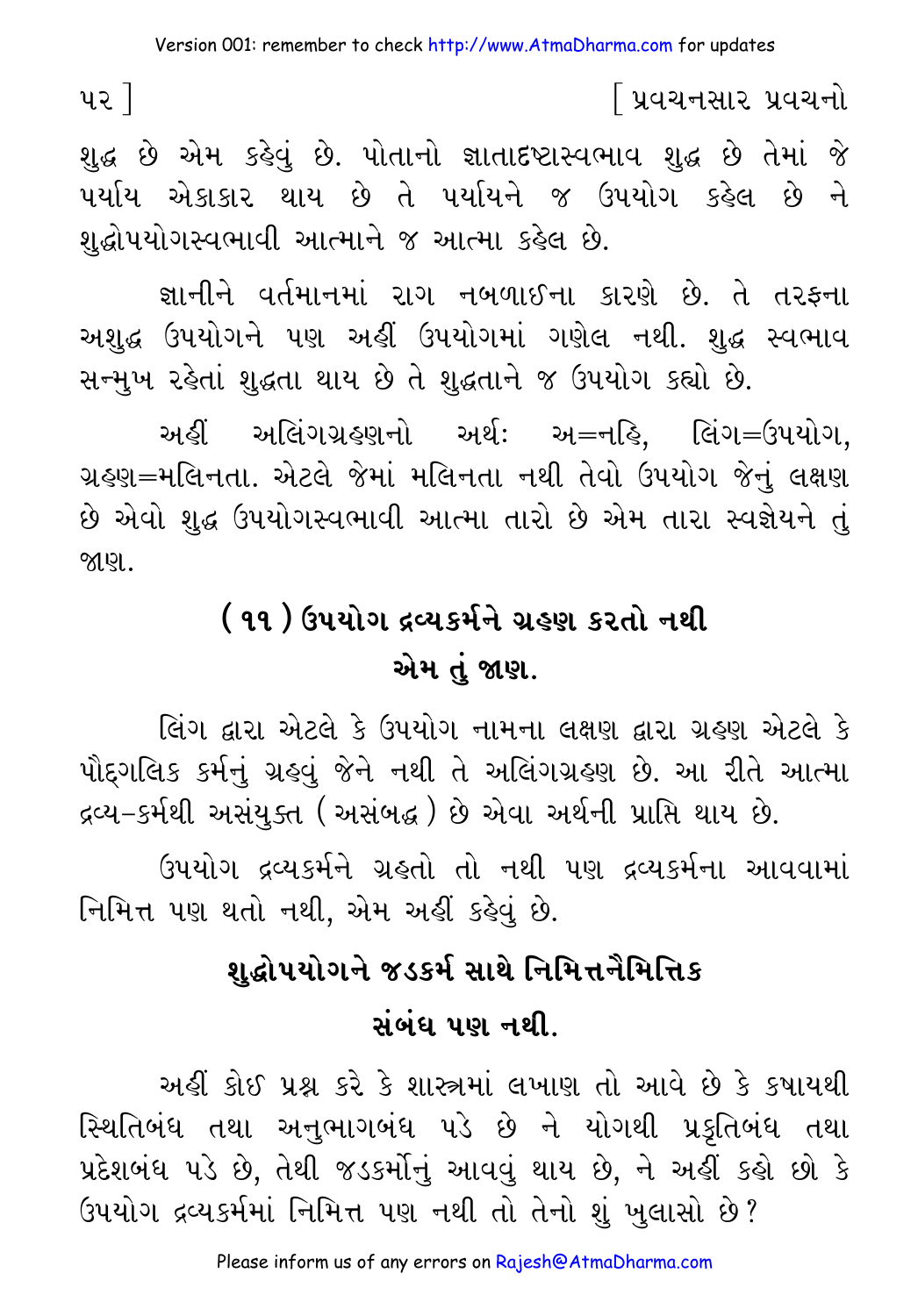અલિંગગ્રહણ ગાથા ૧૭૨ ]

**સમાધાન :** ભાઈ, યોગને કષાયની વિકારી પર્યાયને આત્મા જ કહેતા નથી. મલિનતા ઉપયોગમાં છે જ નહિ, એમ દશમા બોલમાં કહ્યું છે. જ્યારે મલિનતા જ ઉપયોગમાં નથી તો પછી તેના નિમિત્તે આવતાં દ્રવ્યકર્મને ઉપયોગ કેવી રીતે ગ્રહણ કરે અથવા દ્રવ્યકર્મમાં ઉપયોગ નિમિત્ત પણ કેવી રીતે થાય ? એટલે કે ગ્રહણ પણ ન કરે તેમ નિમિત્ત પણ ન થાય. જડકર્મોનું જે આત્માના એકક્ષેત્રે, તેના પોતાના કારણે, આવવું થાય છે તેમાં મલિનતા નિમિત્તરૂપે હોય છે પણ જ્યાં ઉપયોગમાં મલિનતા જ નથી ત્યાં મલિનતા તથા જડકર્મનો જે નિમિત્તનૈમિત્તિક સંબંધ છે તે નિમિત્તનૈમિત્તિક સંબંધ પણ ઉપયોગમાં રહ્યો નહિ. અહીં નિમિત્તનૈમિત્તિક સંબંધ ઉડાવી દીધો છે. શદ્ધ ઉપયોગમાં એવો નિમિત્તનૈમિત્તિક સંબંધ છે જ નહિ.

આત્મા સામાન્ય દ્રવ્ય તથા ગુણો જડકર્મને ગ્રહણ કરતા નથી તેમ જ શુદ્ધ ઉપયોગ પણ કર્મને ગ્રહણ કરતો નથી. અહીં ગ્રહણ કરવાની વાત તો નથી પણ દ્રવ્યકર્મ એના કારણે આવે તેમાં નિમિત્ત દ્રવ્ય−ગુણ તો નથી પરંતુ શુદ્ધ ઉપયોગ પણ નિમિત્ત નથી.

અહીં કોઈ પ્રશ્ન કરે કે શાસ્ત્રમાં લખાણ છે કે:-

## " જીવ વિર્યની સ્ફરણા ગ્રહણ કરે જડધપ "

ત્યાં તો કહ્યું છે કે જીવના ઊંધા વીર્યની સ્ફરણાથી આત્મા જડ કર્મ ગ્રહણ કરે છે ને આપ તો ના પાડો છો તો તેનો શું ખુલાસો છે?

**સમાધાન** : ત્યાં જીવની વિકારી પર્યાય સાબિત કરવી છે. જીવ પોતે ઊંઘો પુરૂષાર્થ કરે છે ત્યારે જડકર્મની સાથે તેનો નિમિત્ત-નૈમિત્તિક સંબંધ છે. ત્યાં પણ જીવની વિકારી પર્યાય કર્મને ગ્રહે છે અથવા અડે છે અથવા ખેંચી લાવે છે એમ કહેવું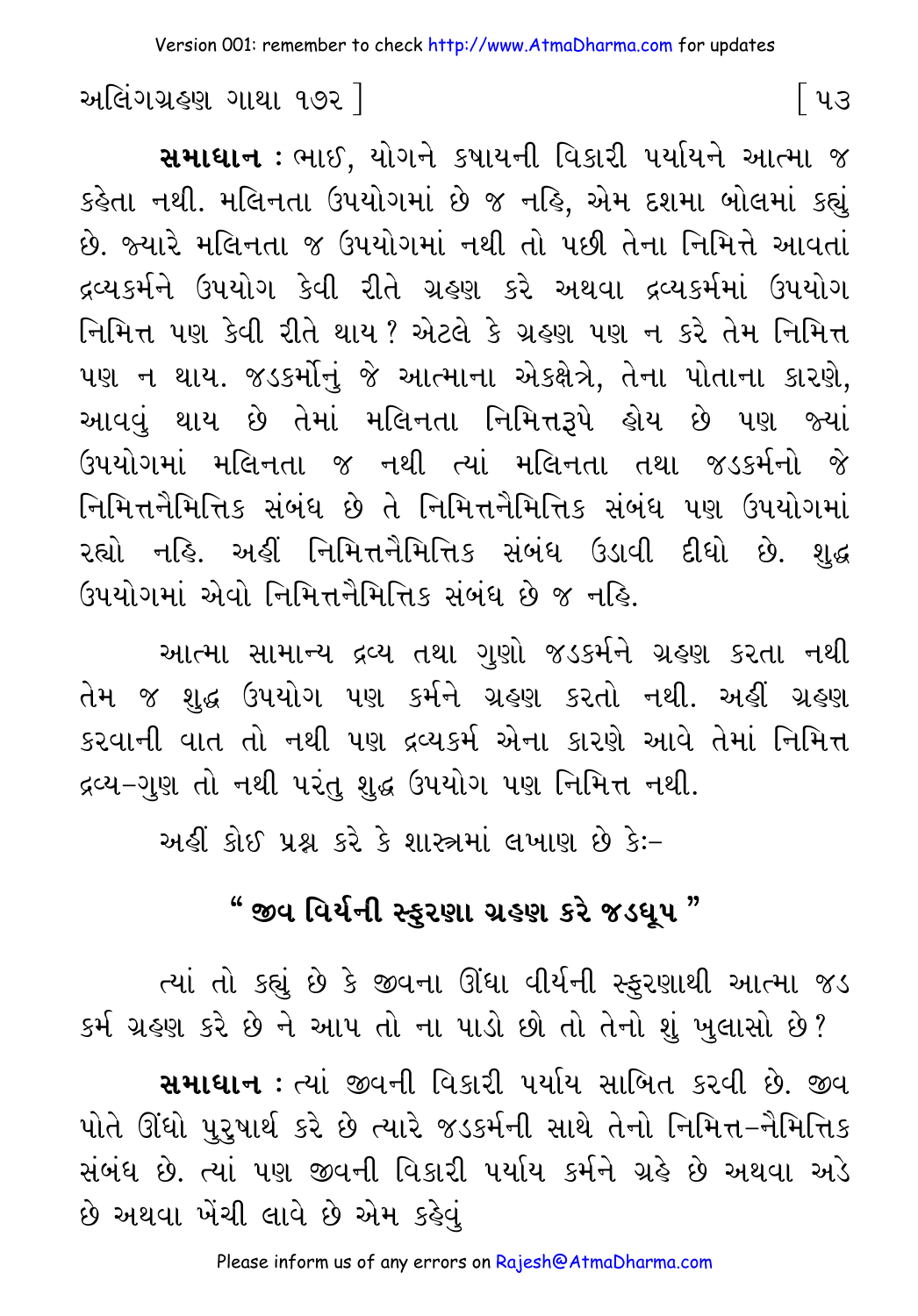નથી પણ અશુદ્ધ ઉપાદાનને તથા જડકર્મને નિમિત્તનૈમિત્તિક સંબંધ બતાવવો છે. અહીં આપણે વાત શદ્ધ ઉપયોગની ચાલે છે ને શદ્ધ ઉપયોગમાં મલિનતાનો અભાવ છે તેથી તે કર્મને ગ્રહતો નથી અથવા તેની સાથે નિમિત્તનૈમિત્તિક સંબંધ નથી એમ કહેવામાં આવ્યું છે.

#### સાધક જીવને સમયે સમયે

#### શુદ્ધોપયોગની જ મુખ્યતા વર્તે છે.

આવી રીતે શહુ, દ્રવ્ય, શહુ ગુણો તથા શહુ ઉપયોગ થઈને આખો આત્મા છે. નિમિત્તનૈમિત્તિક સંબંધવાળી પર્યાયને અનાત્મા કહેલ છે, તે આત્મા જ નથી. ગોમ્મટસારમાં લખાણ તો ઘણાં આવે કે ચોથે ગુણસ્થાને જીવને આટલી પ્રકૃતિનો બંધ પડે છે ને છકે ગુણસ્થાને આટલી પ્રકૃતિનો બંધ પડે છે. તે બધાં લખાણો અશુદ્ધ ઉપાદાન સાથેનો જડકર્મનો નિમિત્તનૈમિત્તિક સંબંધ તે તે ભુમિકાએ કેવો છે તે બતાવે છે પણ તે ભૂમિકામાં રહેલા શુદ્ધ ઉપયોગને જડકર્મ સાથે બિલફુલ સંબંધ નથી. સાધકદશામાં મલિનતા અલ્પ છે પણ તેને ગૌણ કરીને શુદ્ધ ઉપયોગ જે સ્વભાવ તરફ વળેલો છે તેને મુખ્ય ગણી મલિનતાને અનાત્મા કહેલ છે. આ સાધકની વાત છે. **સાધક જીવને સમયે સમયે કું જ્ઞાતાદષ્ટા શુદ્ધ** સ્વભાવી છું તે તરફનાવલણની જ મુખ્યતા વર્તે છે. ને દયા દાન વગેરે શુભાશુભ ભાવોની પર્યાય કે જેમાં દ્રવ્યકર્મ નિમિત્ત થાય છે તેને તે ગૌણ **કરે છે. તેની મુખ્યતા કરતો નથી**. મલિનતાવાળી પર્યાયને એક સમય પણ મુખ્ય કરે તો તે સાધક રહેતો નથી પણ મિથ્યાદષ્ટિ થઈ જાય છે. સાધકને હરહંમેશ શુદ્ધ જ્ઞાતા તરફ વળેલી પર્યાય જે સ્વભાવ સાથે અભેદ થાય છે તેની મુખ્યતા કોય છે. તે મુખ્યતાની અપેક્ષાએ તે ઉપયોગને દ્રવ્યકર્મનું ગ્રહવું થતું નથી એમ કહ્યું છે.

 $yz$ ]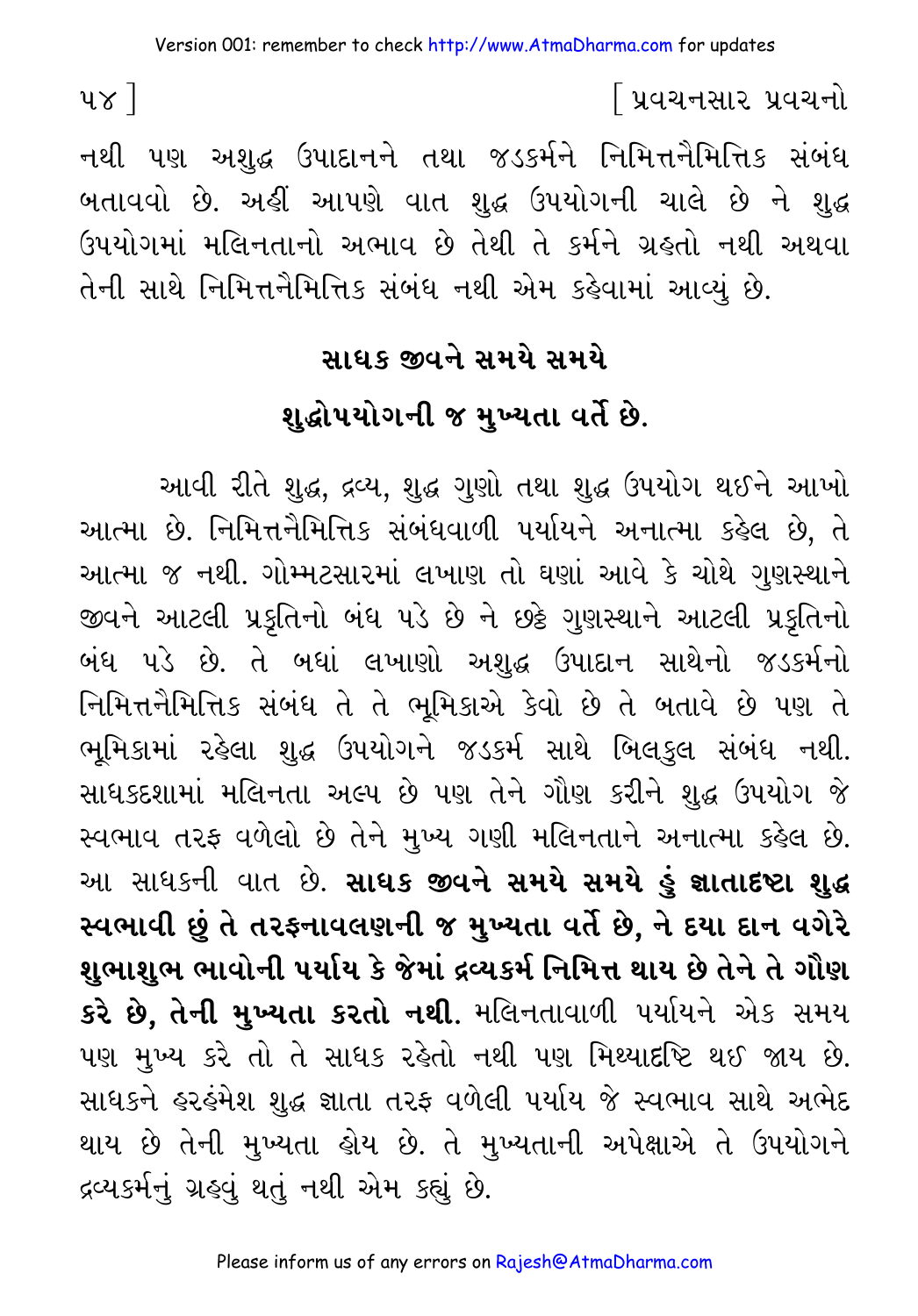Version 001: remember to check<http://www.AtmaDharma.com>for updates

અલિંગગ્રહણ ગાથા ૧૭૨ | સ્વાસ્થા કરવા માટે આ બિપ

## **\_pyog te lÙ` ne AaTma te l"y** <u>એમ લક્ષણ-લક્ષ્ય ઉપરથી પાંચ બોલનો સાર.</u>

આત્મા દ્રવ્ય છે ને ઉપયોગ તેની પર્યાય છે અથવા આત્મા તે લક્ષ્ય છે ને ઉપયોગ તેનું લક્ષણ છે. લક્ષણ વિના લક્ષ્ય હોઈ શકે નહિ ને લક્ષ્ય વિના લક્ષણ ક્ષેઈ શકે નહિ. આત્મા તે ઓળખવા યોગ્ય પદાર્થ લક્ષ્ય છે ને ઉપયોગ તેનું લક્ષણ છે કે જેનાથી આત્મા ઓળખી શકાય છે.

- ૧. સાતમા બોલમાં ઉપયોગ નામનું લક્ષણ, લક્ષ્ય એવા આત્માને જ અવલંબે છે તેથી તેને પરપદાર્થોનું અવલંબન નથી.
- ૨. આઠમા બોલમાં ઉપયોગ નામનું લક્ષણ, લક્ષ્ય એવા આત્મામાંથી આવે છે માટે જ્ઞાન પરપદાર્થોમાંથી આવતું નથી.
- ૩. નવમા બોલમાં ઉપયોગ નામનું લક્ષણ, લક્ષ્ય એવા આત્માને જ આશ્રયે છે તેથી જ્ઞાન પરથી હરી જઈ શકાતું નથી.
- ૪. દસમા બોલમાં ઉપયોગ નામનું લક્ષણ, લક્ષ્ય એવા આત્મામાં જ એકાગ્ર થાય છે. ૫૨ પદાર્થોમાં એકાગ્ર થતું નથી તેથી તેમાં મલિનતા નથી.
- પ. અગિયારમા બોલમાં ઉપયોગ નામનં લક્ષણ. લક્ષ્ય એવા આત્માને જ ગ્રહે છે પણ પર પદાર્થો, કર્મ વગેરેને ગ્રહતું નથી, તેથી તે અસંયુક્ત છે.

એ રીતે અગિયારમા બોલમાં અલિંગગ્રહણનો અર્થ: અ=નહિ, લિંગ=ઉપયોગ, ગ્રહણ=પૌદગલિક કર્મનું ગ્રહવું. એટલે કે ઉપયોગને પૌદ્દગલિક કર્મનું ગ્રહવું થતું નથી તેથી આત્મા દ્રવ્યકર્મથી અસંયુક્ત છે. આવી રીતે પોતાનો જ્ઞાન–ઉપયોગ પણ જ્ઞેય છે. તે જ્ઞેય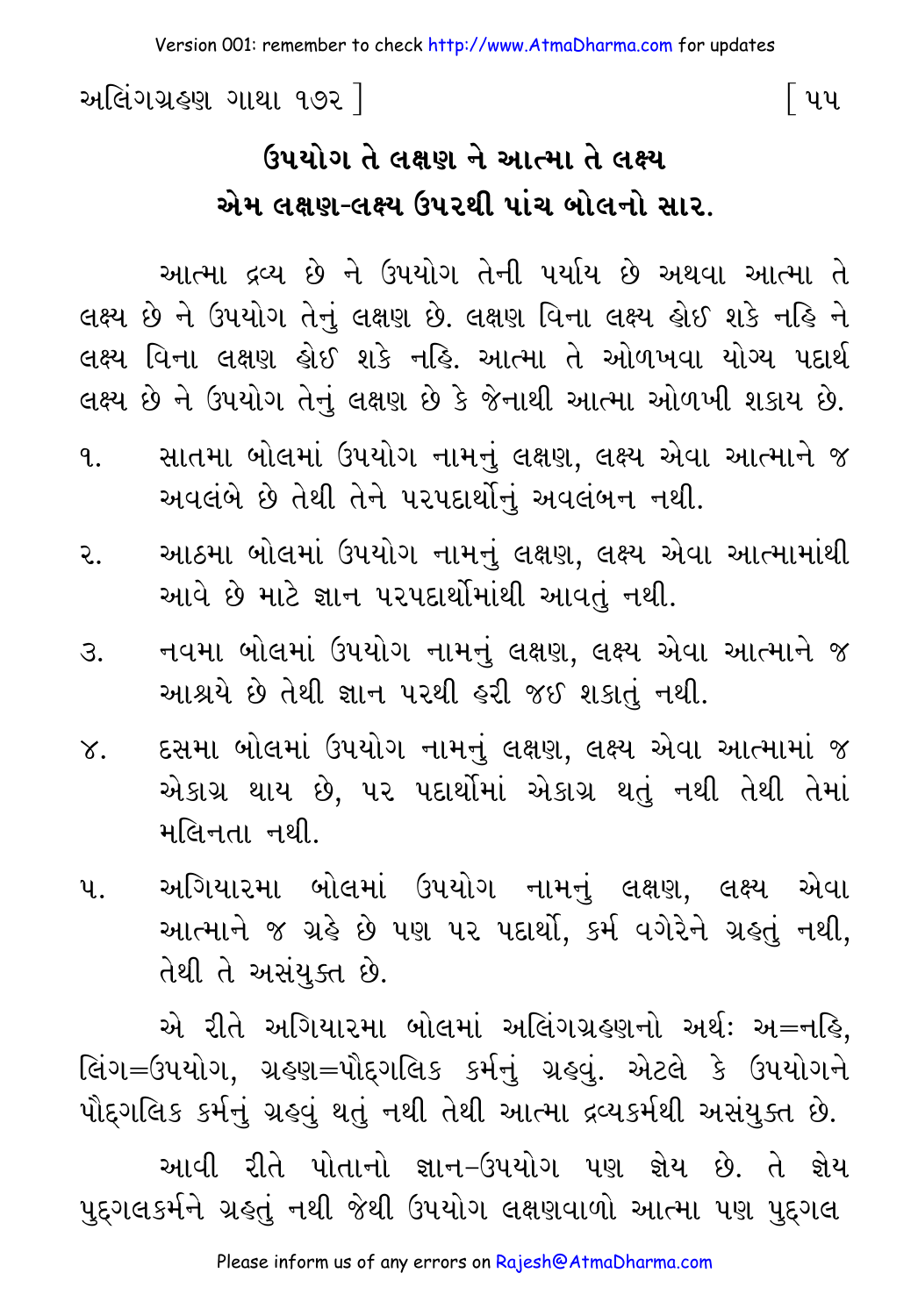$\nu$ ε $\overline{a}$ ∫ પ્રવચનસાર પ્રવચનો કર્મને ગ્રહતો નથી-તેવા તારા સ્વજ્ઞેયને જેમ છે તેમ તું જાણ એમ આચાર્ય ભગવાન આદેશ આપે છે.

આ પ્રમાણે જ્ઞેય જેમ છે તેમ યથાર્થ જાણવું તે સમ્યગ્દર્શન ને સમ્યગ્જ્ઞાનનું કારણ છે, ને તેથી ધર્મ અને શાંતિ થાય છે.

#### \* \* \* \*

( માહ વદ ૭ બુધવાર )

આ આત્મા છે તેનો જે ઉપયોગ અર્થાત જ્ઞાનનો વ્યાપાર છે તેમાં પૌદગલિક કર્મનું ગ્રહવું નથી. સ્વસન્મુખ ઉપયોગને અહીં ઉપયોગ કહે છે. ૫૨ સન્મખ દૃષ્ટિ કરે તેને પુણ્ય-પાપના પરિણામ થાય છે. પુણ્ય-પાપના પરિણામ તે આત્મા નથી પણ આસ્રવ છે-વિકાર છે. તે આત્માનો સ્વભાવ નથી. આત્મા ઉપયોગલક્ષણ દ્વારા કર્મને ગ્રહતો નથી. જે સ્વસન્મખતા છોડતો નથી તેને ઉપયોગ કહે છે.

### ( ૭ ) જ્ઞાન ઉપયોગને ૫૨નું આલંબન નથી.

સાતમા બોલમાં કહ્યું કતું કે જ્ઞાનઉપયોગને જ્ઞેયોનું આલંબન નથી. ઉપયોગને સ્વજ્ઞેય આત્મપદાર્થનું અવલંબન છે. સ્વમાં પરજ્ઞેયોનો અભાવ છે. જેમાં જેનો અભાવ છે તેનું આલંબન હોઈ શકે નહિ. માટે આત્માને તે જ્ઞેયોનું આલંબન નથી. સ્વનું આલંબન કરે તેને ઉપયોગ કહે છે ને જે જ્ઞાન ૫૨ ૫દાર્થનું આલંબન લ્યે તેને ઉપયોગ કહેતા નથી.

### ( ૮ ) જ્ઞાન ઉપયોગ બહારથી લવાતો નથી.

આઠમા બોલમાં કહ્યું હતું કે ઉપયોગ પર પદાર્થમાંથી લાવી શકાતો નથી. પર પદાર્થ તરફ વળેલા ઉપયોગને ઉપયોગ જ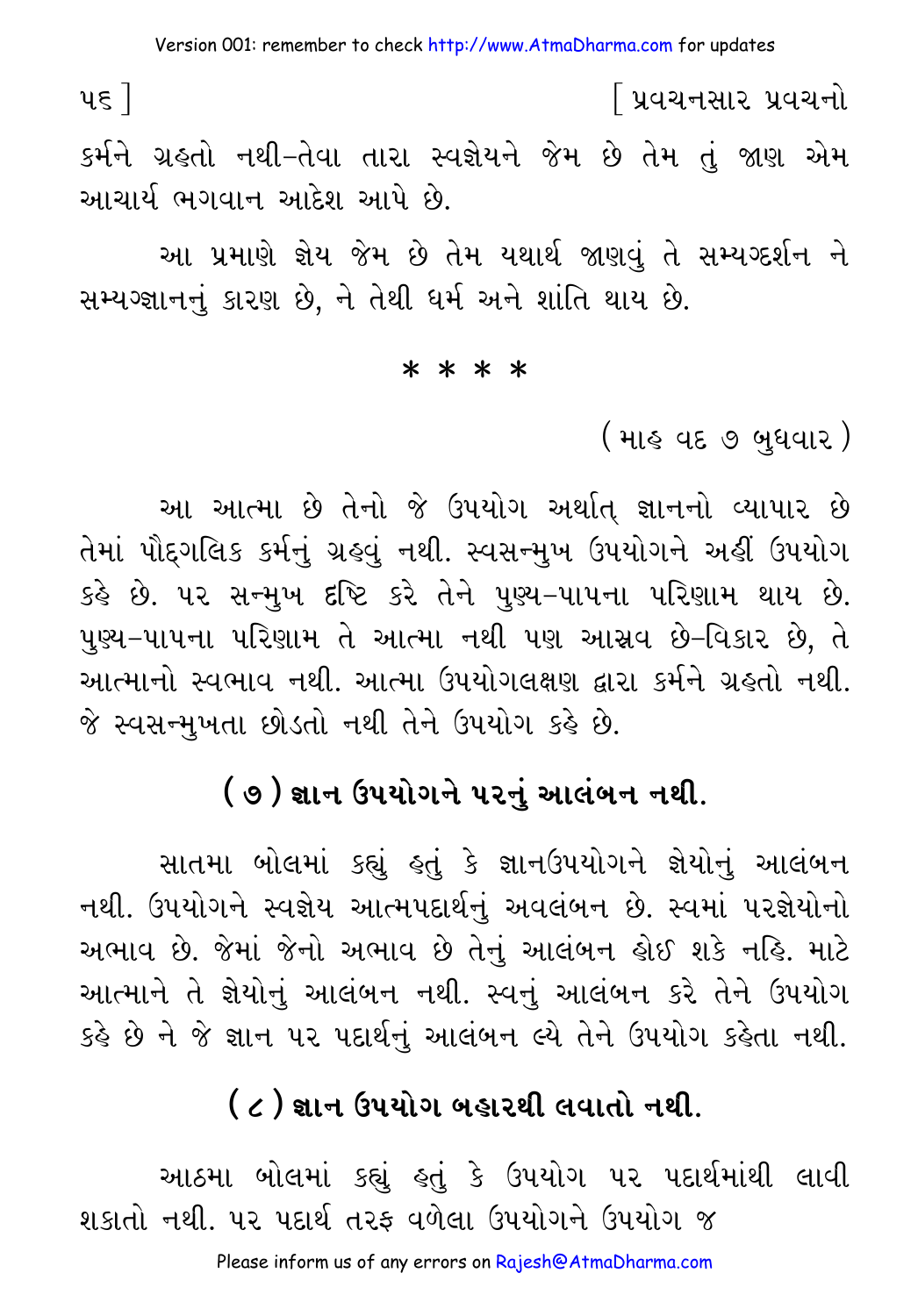િપ૭

અલિંગગ્રહણ ગાથા ૧૭૨ ]

કહેતા નથી, તે આત્મા જ નથી. જે આત્મતત્ત્વ તરફ વળે છે તે જ ઉપયોગ છે ને તે જ 'આત્મા છે. આત્મામાં ૫૨ પદાર્થી તથા પુણ્ય-પાપનો અભાવ છે માટે ઉપયોગ પુણ્ય–પાપ તથા પર પદાર્થોમાંથી લાવી શકાતો નથી.

## ( ૯ ) જ્ઞાન-ઉપયોગ હરણ થઈ શકતો નથી.

નવમા બોલમાં કહ્યું હતું કે સ્વસન્મુખ રહીને જે કામ કરે તે ઉપયોગ છે. જ્ઞાન આત્માનું છે માટે તેને કોઈ બીજી ચીજ હરણ કરે તેમ બની શકે નહિ. બીજી ચીજનો આત્મામાં અભાવ છે માટે જ્ઞાન ઙરી શકાતું નથી. એવા ઉપયોગ લક્ષણવાળો તારો આત્મા છે એમ તું જાણ.

# ( ૧૦ ) જ્ઞાન ઉપયોગમાં મલિનતા નથી.

દશમા બોલમાં કહ્યું હતું કે જ્ઞાન ઉપયોગમાં મલિનતા નથી. જે ઉપયોગ સ્વસન્મુખ વળે ને આત્મામાં એકાકાર થાય તેને ઉપયોગ કહે છે. જેનો ઉપયોગ છે તે તો જ્ઞાન, દર્શન, ચારિત્ર વગેરે અનંતગુણોનો પિંડ છે. જ્ઞાન આત્માનું છે છતાં તે જ્ઞાન જો પુણ્ય-પાપનું કામ કરે તો તેને જ્ઞાન કહેતા જ નથી એમ હે શિષ્ય! તું જાણ. જ્ઞાન-ઉપયોગ તારી તરફ વળે તે તારી ચીજ કહેવાય પણ પુણ્ય-પાપ તરફ વળે તે તારી ચીજ કહેવાય નહિ. સ્વ તરફ વળવું તે ધર્મનું કામ છે ને ૫૨ તરફ વળવું તે અધર્મનું કામ છે. સુર્યને મલિનતા નથી તેમ અહીં શુદ્ધોપયોગમાં મલિનતા નથી.

## ( ૧૧ ) જ્ઞાન-ઉપયોગ કર્મને ગ્રહતો નથી.

અગિયારમાં બોલમાં કહ્યું કે ઉપયોગ પોતાનો છે તે પરને કેમ ગ્રહણ કરે? અથવા પરને ગ્રહણ કરવામાં નિમિત્ત પણ કેમ થાય?-ન જ થાય. ૫૨ તરફ વલણ કરી કર્મ થવામાં જે નિમિત્ત થાય તે સ્વનો ઉપયોગ જ નથી પણ જે શ્રદ્ધા, જ્ઞાન, સ્થિરતાનું કામ કરે તે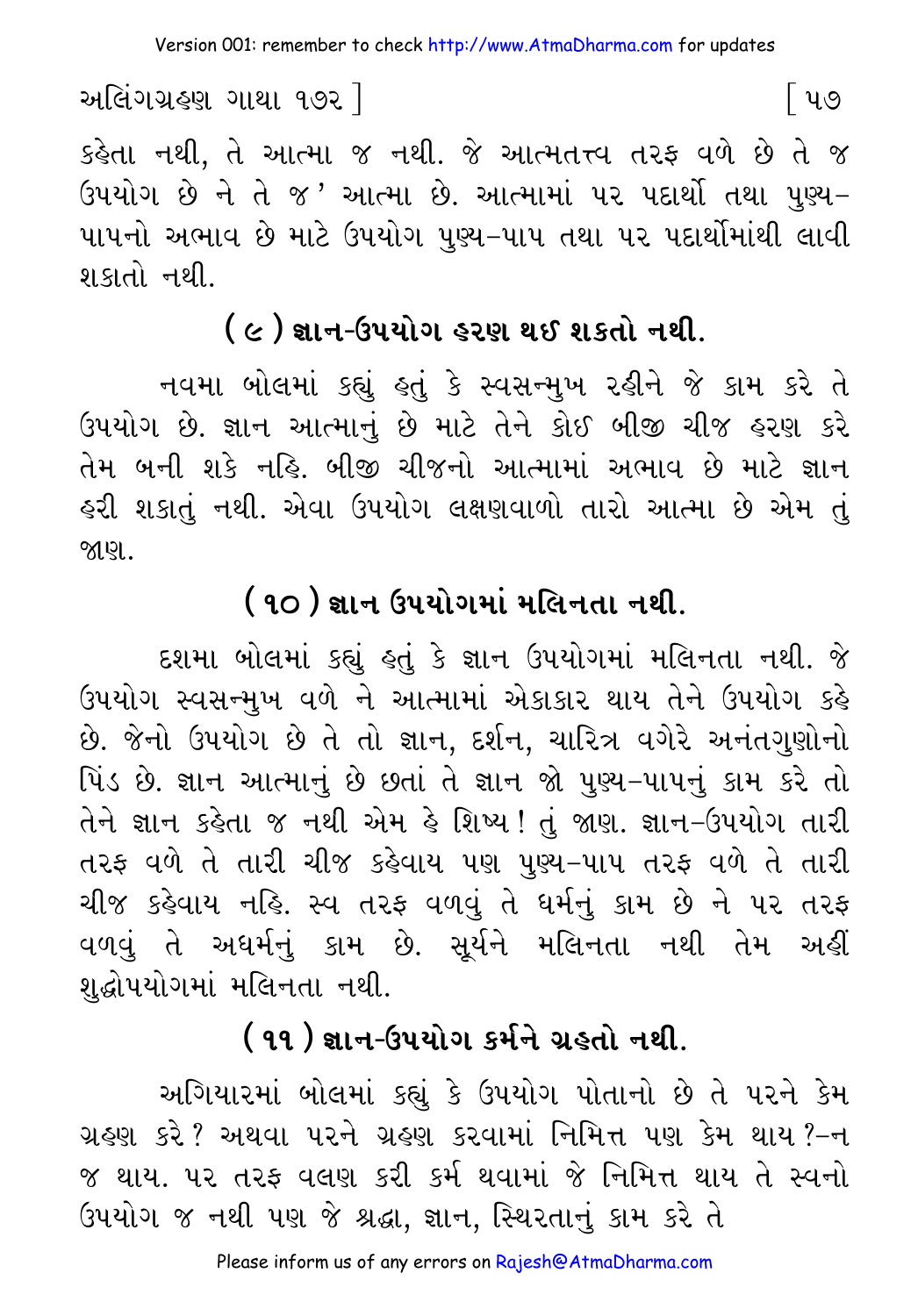$4c$ ]

િપ્રવચનસાર પ્રવચનો

ઉપયોગ છે. ઉપયોગ લક્ષણ દ્વારા આત્મા ઓળખાય છે. સ્વસન્મુખ દશા છોડી મલિન પરિણામરૂપ અધર્મ ઉત્પન્ન કરી કર્મને ગ્રહવામાં નિમિત્ત થાય તેને આત્માનો ઉપયોગ કહેતા નથી. જે ઉપયોગ આત્મામાં એકાકાર થઈ સમ્યગ્દર્શન-જ્ઞાન-ચારિત્રરૂપી ધર્મ ઉત્પન્ન કરે છે તેને આત્માનો ઉપયોગ કહ્યો છે

# ( ૧૨ ) આત્મા વિષયોનો ભોક્તા નથી પણ સ્વનો ભોક્તા છે એમ સ્વજ્ઞેયને તું જાણ.

જેને લિંગો દ્વારા એટલે કે ઈન્દ્રિયો દ્વારા ગ્રહણ એટલે કે વિષયોનો ઉપભોગ નથી તે અલિંગગ્રહણ છે. આ રીતે આત્મા વિષયોનો ઉપભોક્તા નથી એવા અર્થની પ્રાપ્તિ થાય છે.

આત્માચૈતન્ય જ્ઞાતાદષ્ટા સ્વભાવી છે. તેમાં શાંતિ ને આનંદનો સદ્દભાવ છે. ઈન્દ્રિયો, શરીર, લાડવા, રોટલી, દાળ, ભાત, શાક વગેરે પદાર્થો જડ છે તેમાં સ્પર્શ, રસ, ગંધ વર્ણ રહેલાં છે, તે આત્માથી પર છે. ૫૨ પદાર્થોનો આત્મામાં અભાવ છે ને ૫૨ પદાર્થોમાં આત્માનો અભાવ છે. તેથી આત્મા તે ૫૨ પદાર્થોને ભોગવતો નથી. જે વસ્તુનો જેમાં અભાવ હોય તેને તે કેવી રીતે ભોગવે ? આત્માને ઇંદ્રિયો જ નથી કારણ કે ઇંદ્રિયો તો જડ છે તેથી તેના વડે આત્મા વિષયોને ભોગવે છે તે વાત ખોટી છે.

વળી ઇંદિયો તરફ વલણ કરી વિષયો ભોગવવાના ભાવો થાય છે તે આસ્રવ-બંધતત્ત્વ છે, તે આત્મતત્ત્વ નથી. આત્મા વિષયોને ભોગવતો નથી પણ હરખ-શોકને ભોગવે છે. તે હરખ-શોકનો શુદ્ધ જીવતત્ત્વમાં અભાવ છે તેથી તેને આત્મા કહેતા નથી.

# સાધક જીવને સ્વભાવ સન્મુખ દંષ્ટિની મુખ્યતા છે તેથી તે સ્વનો ભોક્તા છે.

અગિયારમા બોલમાં કહ્યું હતું કે વિકારી પરિણામ તે આત્મા

Please inform us of any errors on Rajesh@AtmaDharma.com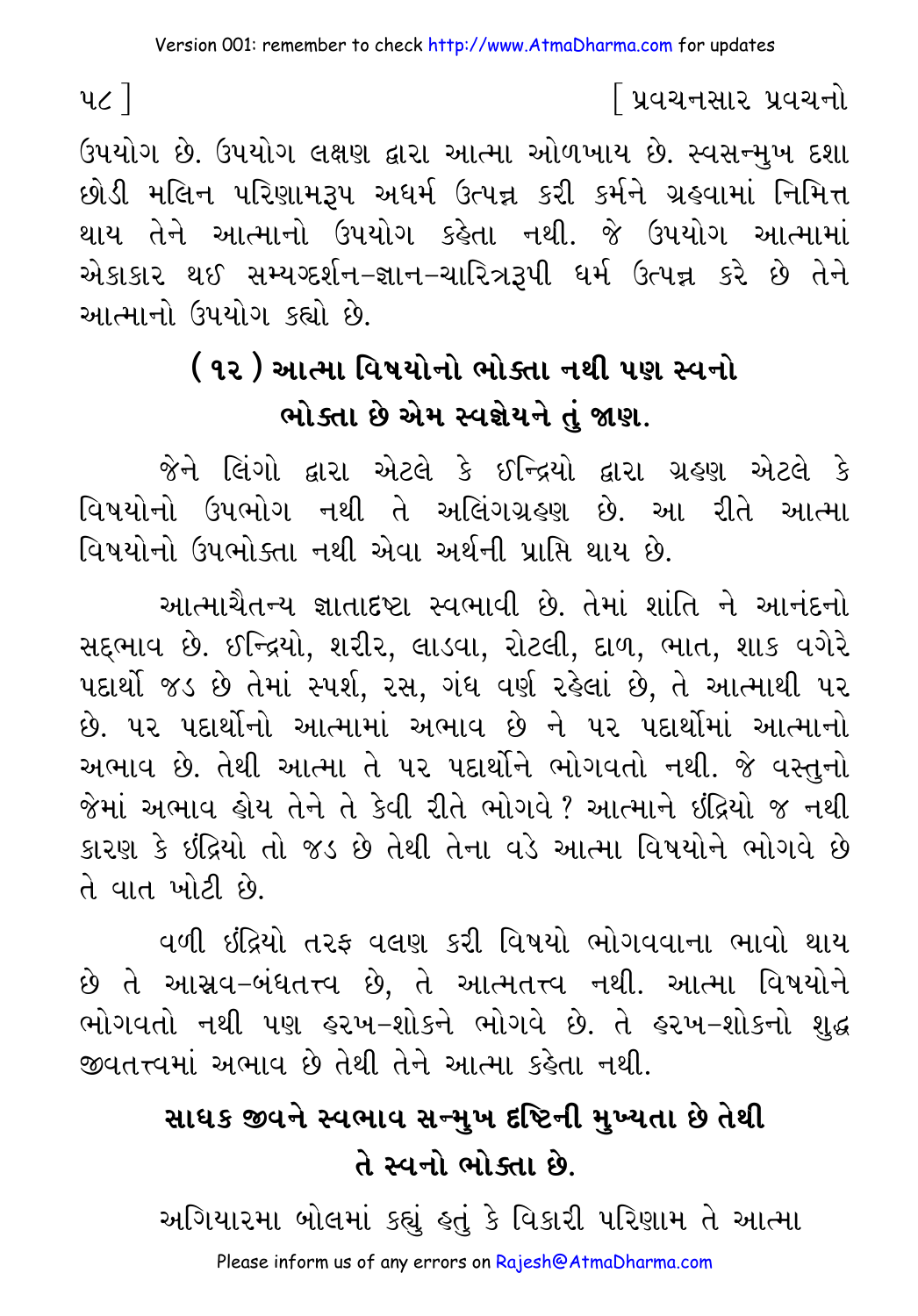િપ૯

અલિંગગ્રહણ ગાથા ૧૭૨ ી

નથી. પણ શ્રદ્ધાજ્ઞાન૩૫ નિર્વિકારી પરિણામ સહિતના આત્માને જ આત્મા કહેવાય છે. તેને દ્રવ્યકર્મનું ગ્રહવું થતું નથી. અસ્થિરતાના રાગદ્વેષ થાય છે તેને ગૌણ કરી સ્વભાવદષ્ટિને મુખ્ય કરી છે. સ્વભાવ તરફ જે વળે છે તેને કર્મબંધ નથી. તે જ ન્યાયે આત્મા જ્ઞાતાદષ્ટા શદ્ધ સ્વભાવી છે. તેમાં શાંતિ, સખ, આનંદ છે. અજ્ઞાની જીવ ઇંદ્રિયો સન્મખ થઈ પર પદાર્થને તો ભોગવતો નથી પણ પરપદાર્થને હું ભોગવું એવો જે ભોક્તાનો વિકારી ભાવ-તે આત્મા કહેવાતો નથી. કારણ કે તે આત્માનું ત્રિકાળી સ્વરૂપ નથી. પરસન્મુખ દૃષ્ટિ છોડી, સ્વસન્મુખ દૃષ્ટિ કરી પોતાના અતીન્દિય આનંદ-જ્ઞાન વગેરેને ભોગવે છે તે જ આત્મા છે. સમ્યગ્દષ્ટિને અલ્પ હાસ્ય, રતિના ભાવ હોવા છતાં તે તરફ દષ્ટિ નથી. પણ સ્વભાવ-સન્મુખ રહી પોતાના જ્ઞાનસુખાદિના ભાવને ભોગવવાની જ દૃષ્ટિ મુખ્યપણે હોય છે. તેથી તે વિકારી ભાવનો ભોક્તા થતો નથી. આવા આત્માને શ્રદ્ધવો તે ધર્મ છે.

# પુણ્યનો ભોગવટો તે ચૈતન્ય શાંત અમૃતરસની મિઠાઈ છોડી. ભિખારીની જેમ એઠ ખાવા સમાન છે.

વળી. શબ્દો તો પુદગલની અવસ્થા છે તેમાં ઠીક-અઠીકપણું નથી; સ્પર્શ, ૨સ, ગંધવાળા રૂપી પદાર્થોમાં અનુકળતા-પ્રતિકળતા છે જ નહિ. અજ્ઞાની જીવ ખાવાપીવાના પદાર્થોમાં ઠીક-અઠીક માની તેને ભોગવવાના ભાવ કરે છે પણ તે તેની ભ્રાંતિ છે. પરવસ્તુને ભોગવવાનો ભાવ તે આત્માનું સ્વરૂપ નથી. લૌકિકમાં પણ ગુહસ્થ હોય તે પોતાના ઘરમાં જે સારી સારી ચીજો હોય તે ખાય છે પણ જે જીવ ભૂકો કે એઠું ખાય તેને ભિખારી કહેવામાં આવે છે. તેમ આત્માની ખાણમાં જ્ઞાન, આનંદ, સુખ વગેરે ચૈતન્ય-શક્તિઓ અખટ ભરી પડી છે, સંયોગ તથા પુણ્ય-પાપની રુચિ છોડીને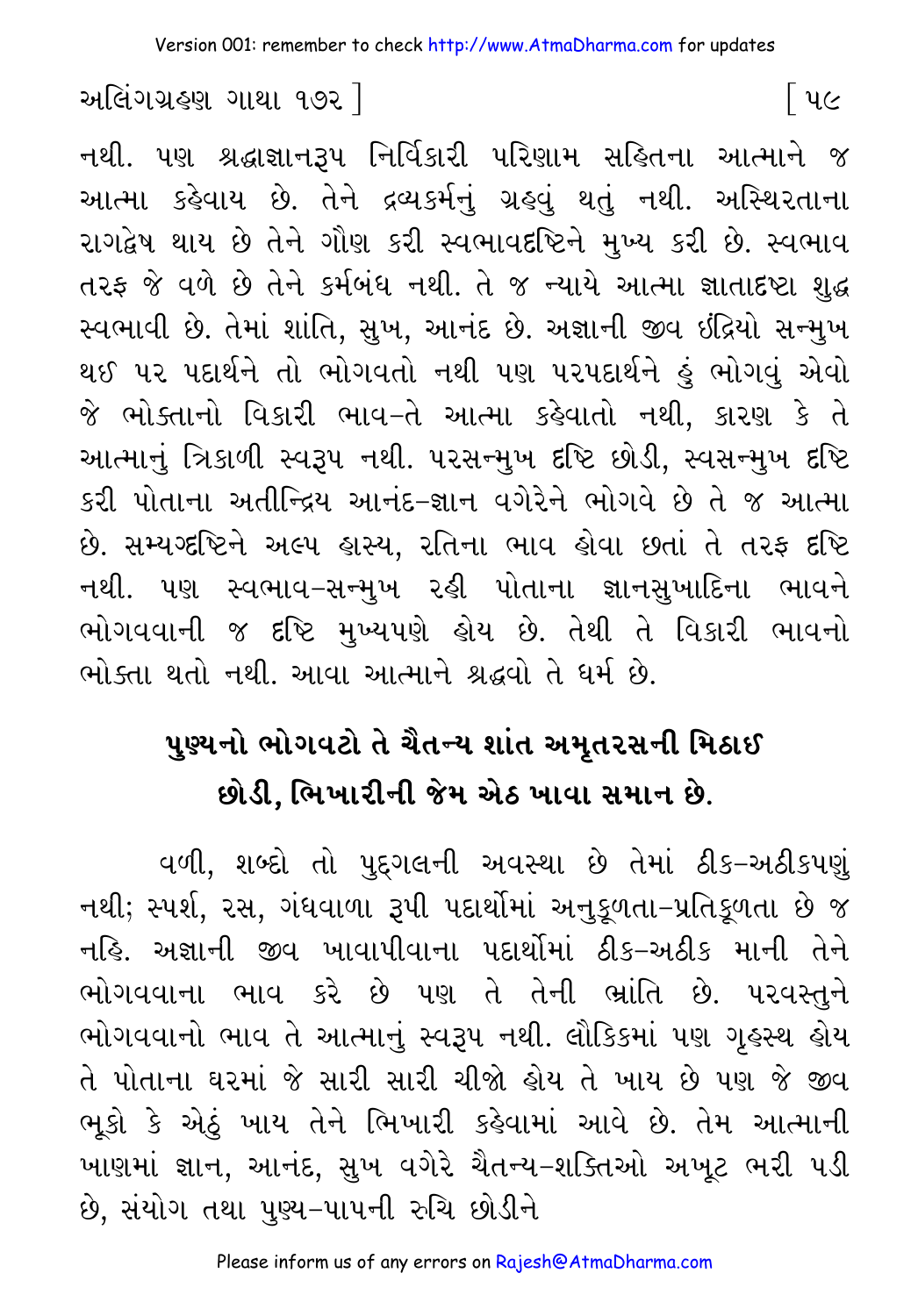સ્વભાવની દૃષ્ટિ કરી. પોતાની ચૈતન્ય-નિધિની ખાણ જે જીવ ખોદે છે તેને તેમાંથી સ્વભાવની નિર્મળ પર્યાયરૂપી તાજી મીઠાઈઓ સમયે સમયે મળે છે ને તેને તે ભોગવે છે. તે ધર્મી જીવ ચૈતન્ય-લક્ષ્મીનો ધણી ધનવાન કહેવાય છે. પણ જે જીવ પોતાના સ્વરૂપને ભોગવવાનું છોડી, શરીરને ભોગવું, ખાવાપીવાના વિકારી ભાવને ભોગવું, દયા-દાનાદિના પરિણામને ભોગવું–એમ પરલક્ષ કરે છે તે જીવ તીવ્ર આકુળતા ભોગવે છે. તે તાજી મિઠાઈઓ છોડીને ભિખારીની જેમ એઠ ખાવા સમાન છે. તે આત્મસ્વરૂપની લક્ષ્મીનો ધણી નથી પણ ભિખારી છે. એટલે કે મિથ્યાદષ્ટિ છે, તેને ધર્મ થતો નથી.

આ બોલમાં અલિંગગ્રહણનો અર્થઃ અ=નહિ, લિંગ=ઇંદ્રિયો દ્વારા, ગ્રહણ=વિષયોનો ઉપભોગ, એટલે કે આત્માને ઇન્દ્રિયો દ્વારા વિષયોનો ઉપભોગ નથી એવા અર્થની પ્રાપ્તિ થાય છે. આ નાસ્તિથી કથન છે. અસ્તિથી આત્મા પોતાના જ્ઞાન, દર્શન, સુખ, વીર્ય વગેરે નિર્મળ પર્યાયોનો ભોક્તા છે-એમ નક્કી થાય છે. આમ આત્મા જે સ્વજ્ઞેય છે તેને જેમ છે તેમ શ્રદ્ધવો તે સમ્યક્ત્વ ને ધર્મનું કારણ છે.

અલ્રો ! મલા સમર્થ અમૃતચંદ્રાચાર્ય દેવે એક અલિંગગ્રલ્ણ શબ્દમાંથી વીસ બોલ કાઢયા છે. બાહ્ય–અભ્યંતર નિર્ગ્રંથ ભાવલિંગી મુનિ છકે-સાતમે ગુણસ્થાને ઝૂલતા હતા. બાહ્ય નગ્ન દિગંબરદશા હતી ને અંતર રાગની ચીકાશના સ્વામીપણા રહિત લૂખી દશા વર્તતી હતી. ચૈતન્યદશામાં આરામ લેતાં લેતાં-ચૈતન્ય બગીચામાં રમતાં રમતાં વીસ બોલ કાઢયા છે.

# ( ૧૩ ) આત્મા જડ પ્રાણોથી જીવતો નથી એમ સ્વજ્ઞેયને તં જાણ.

લિંગ દ્વારા એટલે કે મન અથવા ઇંદ્રિય વગેરે લક્ષણ દ્વારા ગ્રહણ

 $\mathsf{so} \mathsf{I}$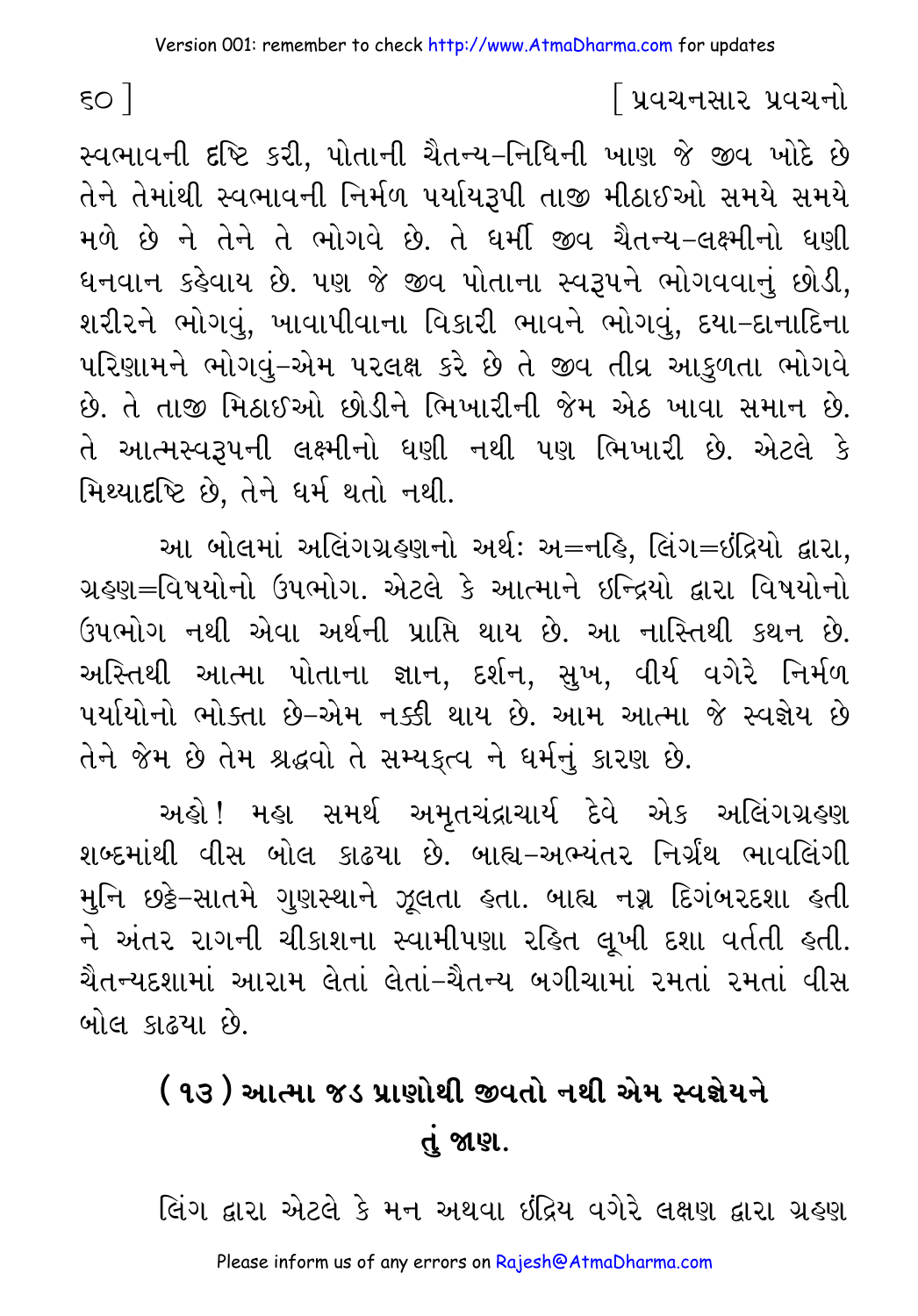િદવ

અલિંગગ્રહણ ગાથા ૧૭૨ ]

એટલે જીવત્વને ધારણ કરી રાખવું જેને નથી તે અલિંગગ્રહણ છે; આ રીતે આત્મા શુક્ર અને આર્તવને અનુવિધાયી (અનુસરીને થનારો) નથી એવા અર્થની પ્રાપ્તિ થાય છે.

પાંચ ઇંદ્રિયો, ત્રણ બલ, શ્વાસોચ્છવાસ અને આયુ–એ દસ પ્રાણ છે, પણ તેનાથી જીવ જીવતો નથી; કારણકે તે દસે પ્રાણો જડ છે, ને આત્મા તો ચૈતન્ય-પ્રાણવાળો છે. જડ પ્રાણનો આત્મામાં અભાવ છે તેથી આત્મા તે જડ પ્રાણથી જીવતો નથી.

#### અજ્ઞાનીની પ્રાણ સંબંધી ભ્રમણા

અજ્ઞાની માને છે કે શ્વાસ ને આયુ ટકે ત્યાંસુધી જીવ જીવે છે, મન વચન કાયા હોય તો ટકે, પાંચ ઇન્દ્રિયો સારી હોય તો જીવ ટકે, વાણી સરખી બોલાતી લોય ત્યાં સુધી જીવ કહેવાય, મન નબળું પડી ગયા પછી જીવથી કામ ઓછું થાય છે; પણ આ બધી ભ્રમણા છે. કારણ કે મન, વચન, કાયા એ બધા જડ પદાર્થો છે, તેનાથી આત્મા જીવતો નથી. વળી અજ્ઞાની માને છે કે:-

> પહેલું સખ તે જાતે નર્યા, બીજાં સખ ઘેર ચાર દીકરા; ત્રીજાં સુખ તે સુકુળની નાર, ચોથું સુખ તે કોઠીએ જાર.

આવી રીતે અજ્ઞાની શરીર, દીકરા, સ્ત્રી તથા અનાજમાં સુખ માને છે, તે મહા ભ્રમણા છે. અહીં તો પાંચ ઇન્દ્રિયો વગેરે જડ પદાર્થોને કાઢી નાખ્યા છે, તેનાથી જીવ જીવતો નથી તો પછી દસ પ્રાણથી પ્રત્યક્ષ જાદાં એવા બાહ્ય પદાર્થો-દીકરા. નાર. અનાજ વગેરે સુખનાં કારણ ક્યાંથી લોઈ શકે? તે સુખનાં કારણ છે જ નહિ. અજ્ઞાનીઓ પૈસાને પણ પ્રાણ માને છે તે બધી સ્થુલ ભ્રમણા છે. દસ પ્રાણ તો અજીવ તત્ત્વ છે. અજીવ તો જીવનું જ્ઞેય છે માટે અજીવ એવા દસ પ્રાણોથી જીવ જીવતો નથી.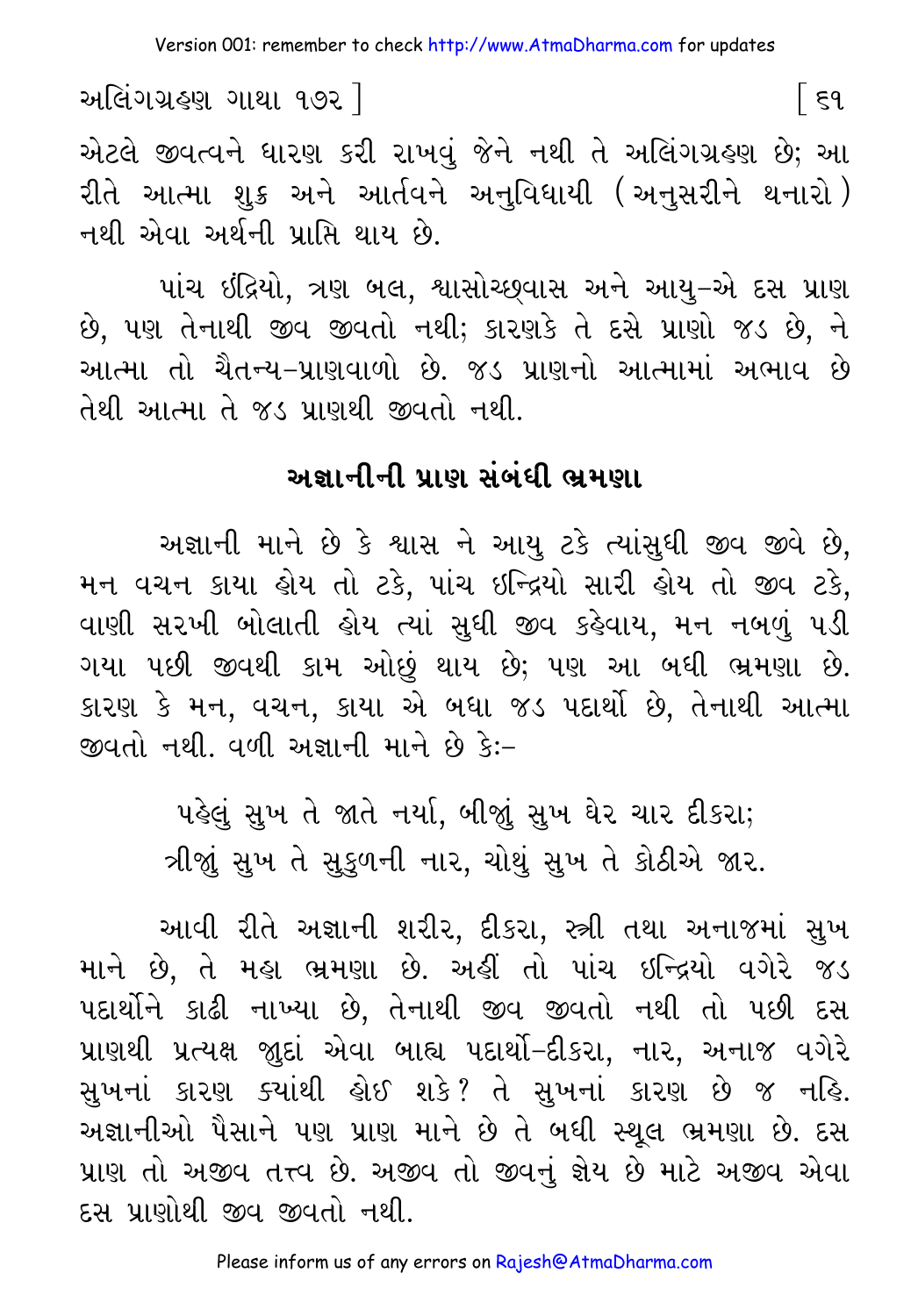#### આત્મા ચેતના-પાણથી જીવે છે

આ રીતે આત્મા માતા-પિતાનાં શુક્ર અને આર્તવને અનુસરીને થનારો નથી ને તે વડે ઊપજતો નથી, આત્મા દસ પ્રાણવાળો નથી વગેરે બધી વાત નાસ્તિથી કરી છે, તો પછી આત્મા કોણ છે? કેવો છે? આત્મા સદાકાળ પોતાના ચેતના-પ્રાણથી જીવે છે ને પોતાના પરમ બોધ અને આનંદને અનુસરીને થનારો છે. અનાદિકાળથી દસ પ્રાણ ઉપર તારી દષ્ટિ છે ને એનાથી જીવ જીવી રહ્યો છે એમ તું માને છે-તે તારી દષ્ટિ છોડ ને ચૈતન્યપ્રાણ સ્વરૂપ છો એવી દષ્ટિ કર.

અહીં અલિંગગ્રહણનો અર્થ: અ=નહિં. લિંગ=ઈન્દ્રિય. મન. ગ્રહણ=જીવત્વને ધારી રાખવં. એટલે કે ઈન્દ્રિય અને મન વગેરે લક્ષણ દ્વારા આત્મા જીવત્વને ધારણ કરતો નથી-એમ ભાવ સમજી સ્વજ્ઞેયનાં યથાર્થ શ્રદ્ધા જ્ઞાન કરવાં તે ધર્મનું કારણ છે.

## (૧૪) આત્મા જડ ઈંદ્રિયોના આકારને ગ્રહણ કરતો નથી એમ સ્વજ્ઞેયને જાણ

લિંગનું એટલે મેહનાકારનું (પુરુષાદિની ઈંદ્રિયના આકારનું) ગ્રહણ જેને નથી તે અલિંગગ્રહણ છે. આ રીતે આત્મા લૌકિક સાધન માત્ર નથી એવા અર્થની પ્રાપ્તિ થાય છે.

આ શરીરની ઈંદ્રિયોના જે આકાર દેખાય છે તેને જીવે ગ્રહ્યા નથી. પુરૂષની ઇંદ્રિયની, સ્ત્રીની ઇંદ્રિયની, નપુંસકની ઇંદ્રિયની આકૃતિઓ જે દેખાય છે તે તો બધી પુદ્ગલની અવસ્થા છે. તે આકૃતિનો આત્મામાં અભાવ છે અને આત્માનો તે આકારમાં અભાવ છે. જે વસ્તુનો જેમાં અભાવ હોય તે અભાવવાળી વસ્તુને ગ્રહે એમ બની શકે જ નહિ માટે આત્મા ઇંદિયોના આકારને ગ્રહતો નથી.

 $52$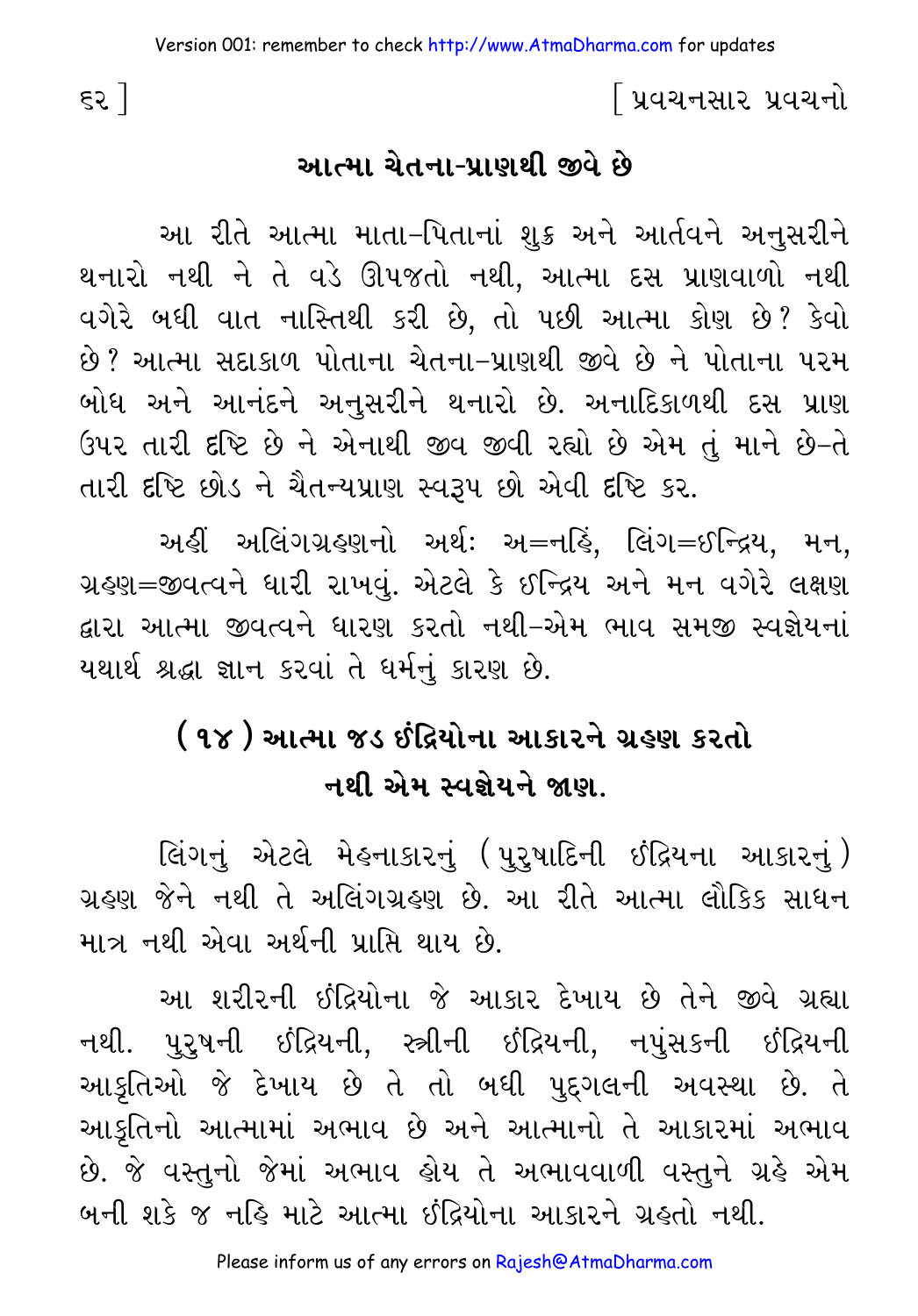અલિંગગ્રહણ ગાથા ૧૭૨ ]

## અજ્ઞાની જીવ આત્માને લૌકિકસાધનમાત્ર માને છે.

અજ્ઞાની માતા કહે કે અમે દીકરાને જન્મ આપ્યો, પુરૂષ કહે કે અમારે લીધે દીકરો થયો. પુત્રના શરીરમાં પુત્રના આત્માનો પણ અભાવ છે તો પુત્રના શરીરના આકારમાં માબાપ નિમિત્ત થાય, એ કેમ બને ? વળી આત્મામાં ઈંદ્રિયોનો અભાવ છે, પછી નિમિત્ત થવાપણું રહેતું નથી. છતાં પુત્રનો જન્મ થતાં પિતા ફાવ્યો ને દીકરી જન્મતાં માતા કાવી એમ ભ્રમણાથી અજ્ઞાની માને છે.

### આત્મા લૌકિકસાધનમાત્ર નથી.

ઇંદ્રિયોની સમય સમયની પર્યાયને આત્માએ ગ્રહી જ નથી. આદિમાં માબાપ હતા તો વંશ રહ્યો. એમ માનવું તે ભ્રમણા છે. પરની પર્યાય કોણ કરી શકે? કોઈ કરી શકે નહિ. શરીરના આકારની અવસ્થા તેના કારણે તથા ઈંદ્રિયોની અવસ્થા તેના કારણે થાય છે, આત્મા તેને ગ્રહતો નથી. પરજ્ઞેયનીય આકૃતિનો આત્મામાં અભાવ છે. તેથી આત્મા કુટુંબનો વારસો રાખે તેવો અથવા લૌકિકસાધનમાત્ર છે જ નહિ.

### આત્મા વીતરાગી પર્યાય પ્રગટાવવામાં લોકોત્તર સાધન છે.

તો પછી આત્મા કેવો છે? લૌકિક સાધન નથી, પણ લોકોત્તર સાધન છે. આત્મા ચૈતન્ય જ્ઞાતાદષ્ટા શદ્ધ સ્વભાવી છે. તે સમ્યગ્દર્શન– જ્ઞાન–ચારિત્રની નિર્મળ પર્યાયનો (પ્રજાનો ) ઉત્પાદક છે પણ સંસારની પ્રજાનો ઉત્પાદક નથી. આવી રીતે આત્મા વીતરાગી પર્યાયને જન્મ આપે છે. આવી વીતરાગી પર્યાયનું સાધન ત્રિકાળી શુદ્ધ આત્મા થયો માટે તેને લોકોત્તર સાધન કહે છે.

અહીં અલિંગગ્રહણનો અર્થ: અ=નહિ. લિંગ=પરપાદિની ઇંદ્રિયના આકાર, ગ્રહણ=પકડવું. આત્મા પુરૂષાદિની ઈંદ્રિયના આકારને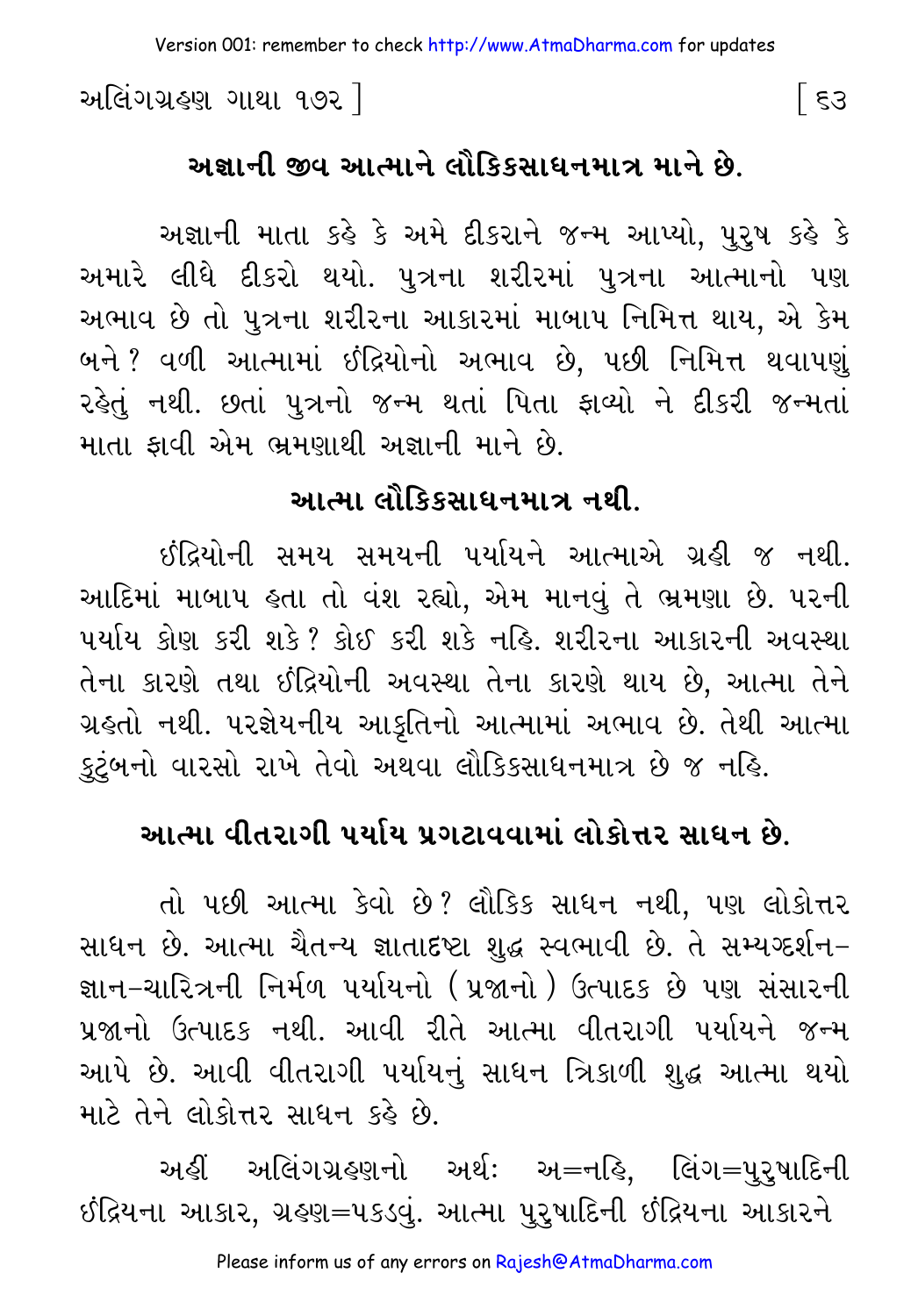ગ્રહતો નથી તેથી આત્મા લૌકિક સાધનમાત્ર નથી. આચાર્ય ભગવાન કર્લ્ડ છે કે તું જડ ઈંદ્રિયોનો આશ્રય છોડ અને ચૈતન્ય જ્ઞાતાદષ્ટા શુદ્ધ ચિદાનંદ સ્વરૂપ છે તેનાં શ્રદ્ધા-જ્ઞાન કરી, તેમાં સ્થિરતા કર તો તારામાં અનંતજ્ઞાન, અનંતદર્શન, અનંતસુખ, અનંતવીર્યરૂપ પર્યાય પ્રગટશે. તેથી આત્મા લોકોત્તર સાધન છે.

આ પ્રમાણે આત્મા લૌકિકસાધનમાત્ર નથી, પણ લોકોત્તર સાધન છે; એમ સ્વજ્ઞેયનાં જ્ઞાન-શ્રદ્ધાન કરવાં તે ધર્મનું કારણ છે.

## ( ૧૫ ) આત્મા લોકવ્યાસિવાળો નથી એમ સ્વજ્ઞેયને તું જાણ.

લિંગ વડે એટલે કે અમેહનાકાર વડે જેનું ગ્રહણ એટલે કે લોકમાં વ્યાપવાપણું નથી તે અલિંગગ્રહણ છે; આ રીતે આત્મા પાખંડીઓને પ્રસિદ્ધ સાધનરૂપ આકારવાળો-લોકવ્યાસિવાળો નથી એવા અર્થની પ્રાપ્તિ થાય છે.

#### અન્યમતવાળા આત્માને લોકવ્યાપ્તિવાળો માને છે.

અમુક લોકોનું માનવું છે કે આત્મા વિભાવથી છુટો થાય એટલે કે મુક્ત થાય ત્યારે આખા લોક પ્રમાણે વ્યાપી જાય છે. જેમ પક્ષીની પાંખો તૂટી જાય ત્યારે પક્ષી ત્યાં જ ૫ડયું રહે ને હાલે ચાલે નહિ તેમ આ આત્માની પુણ્ય-પાપરૂપ પાંખો તૂટી જાય ત્યારે તે લોકમાં વ્યાપીને ૫ડયો રહે, તેના ઊર્ધ્વગમન સ્વભાવ વડે વ્યવહારથી ઊંચે જતો નથી એમ ઘણા પાખંડીઓ માને છે. અશુદ્ધ હોય ત્યાં સુધી મર્યાદિત ક્ષેત્રમાં રહે પણ શુદ્ધ થઈ ગયા પછી અમર્યાદિત ક્ષેત્રપ્રમાણ રહે એમ પાખંડી લોકો માને છે, પણ તે વાત ખોટી છે.

#### આત્મા પોતાના અસંખ્ય પ્રદેશાત્મક ક્ષેત્રમાં જ રહે છે.

દરેક આત્મા જેમ સંસારમાં શરીર દીઠ ભિન્ન ભિન્ન રહે છે તેમ મુક્ત થયા પછી પણ ભિન્ન ભિન્ન રહે છે. તે લોકમાં વ્યાપતો

 $\epsilon$ sa J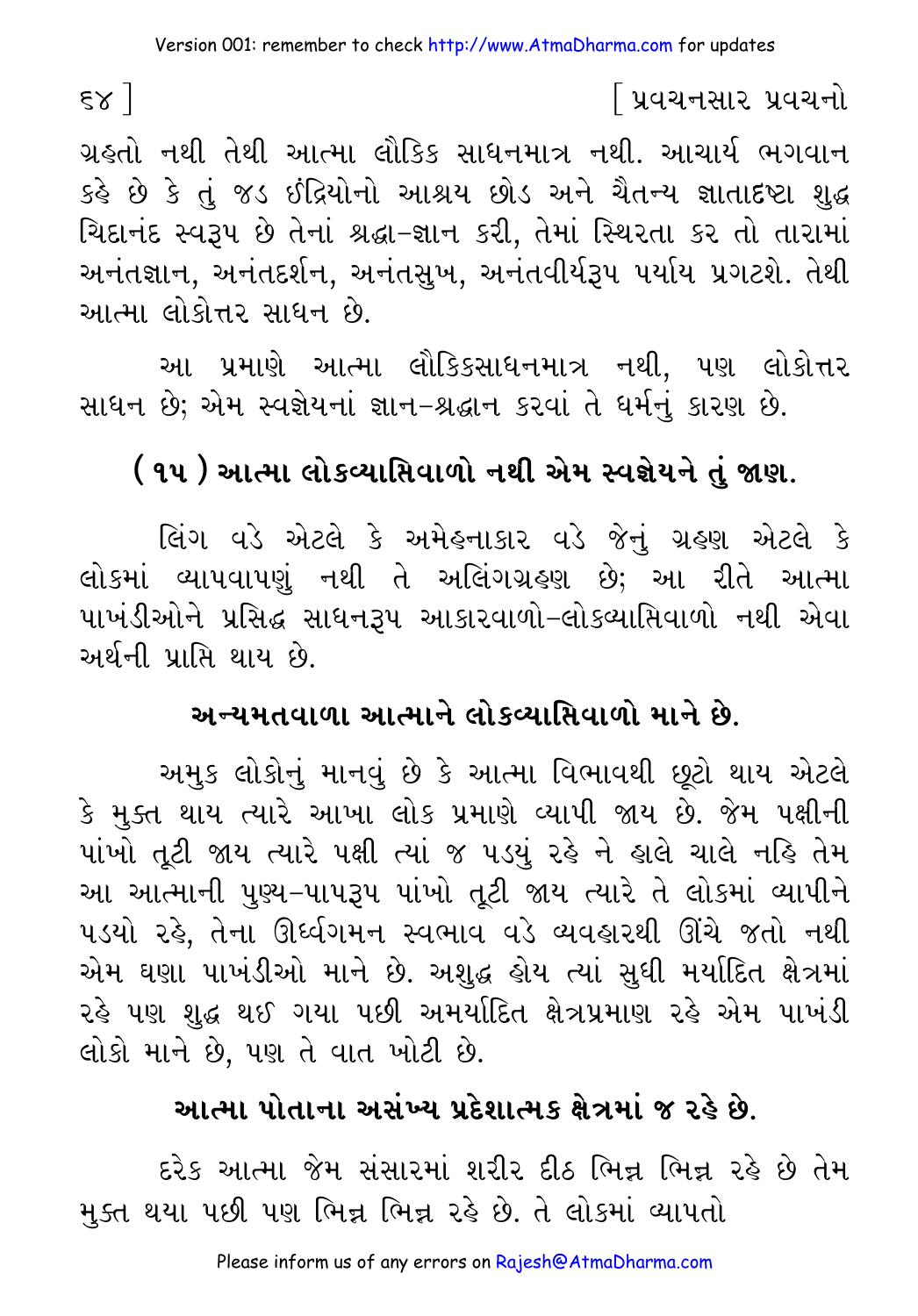િદપ

અલિંગગ્રહણ ગાથા ૧૭૨ ]

નથી, પોતાના અસંખ્ય પ્રદેશને છોડીને લોકમાં વ્યાપવું તે તેનો સ્વભાવ નથી. આત્મા શુદ્ધ થયા પછી પોતાના છેલ્લા શરીર પ્રમાણથી કિંચિત્ ન્યન પોતાના આકારે-નિશ્ચયથી પોતાના અસંખ્ય પ્રદેશમાં રહે છે ને ઊર્ધ્વગમન સ્વભાવના કારણે વ્યવહારથી લોકના અગ્રભાગે બિરાજે છે.

અન્યમતવાળા માને છે કે બધા થઈને એક આત્મા છે ને મોક્ષ થયા પછી જા઼દો આત્મા રહેતો નથી, પણ તે માન્યતા જા્ઠી છે. બધા થઈને એક આત્મા થઈ જાય તો પોતાના શુદ્ધ સ્વભાવનો સ્વતંત્ર ભોગવટો રહી શકે નહિ. પ્રત્યેક આત્મા દર્શન, જ્ઞાન, ચારિત્ર વગેરે અનંતા ગુણોનો પિંડ છે, શરીર દીઠ ભિન્ન ભિન્ન છે. એવા અનંતા આત્મા છે, બધા થઈને એક આત્મા નથી. વળી શુદ્ધ થયા પછી નિશ્ચયથી તો પોતાના અસંખ્ય પ્રદેશમાં રહે છે ને વ્યવહારે ઊર્ધ્વગમન સ્વભાવના કારણે લોકના અગ્રભાગે બિરાજે છે. તેથી અન્યમતવાળાની માન્યતા વસ્તુસ્વરૂપથી ઘણી વિપરીત છે. જીવ પોતાના અસંખ્ય પ્રદેશને કદી છોડતો નથી ને લોકમાં ફેલાઈ પરમાં વ્યાપતો નથી-એનું નામ અને કાંત છે.

અહીં અલિંગગ્રહણનો અર્થ; અ=નહિ, લિંગ=અમેહનાકાર વડે, ગ્રહણ=લોકમાં વ્યાપવાપણું. એટલે કે આત્મા લોકવ્યાપ્તિવાળો નથી, એમ તું તારા સ્વજ્ઞેયને જાણ. આમ પોતાના આત્માને લોકવ્યાપ્તિવાળો નહિ પણ અસંખ્ય પ્રદેશાત્મક આકારે નિશ્ચિત રહેલો છે-એમ શ્રદ્ધા અને જ્ઞાનમાં લેવો તે ધર્મનં કારણ છે.

## ( ૧૬ ) આત્મા દ્રવ્યે કે ભાવે સ્ત્રી. ૫૨૫ કે નપુંસક નથી એમ તું જાણ.

જેને લિંગોનું એટલે કે સ્ત્રી, પુરૂષ અને નપુંસક વેદોનું ગ્રહ્ણ નથી તે અલિંગગ્રહણ છે. આ રીતે આત્મા દ્રવ્યે તેમ જ ભાવે સ્ત્રી, પુરૂષ અને નપુંસક નથી એવા અર્થની પ્રાપ્તિ થાય છે.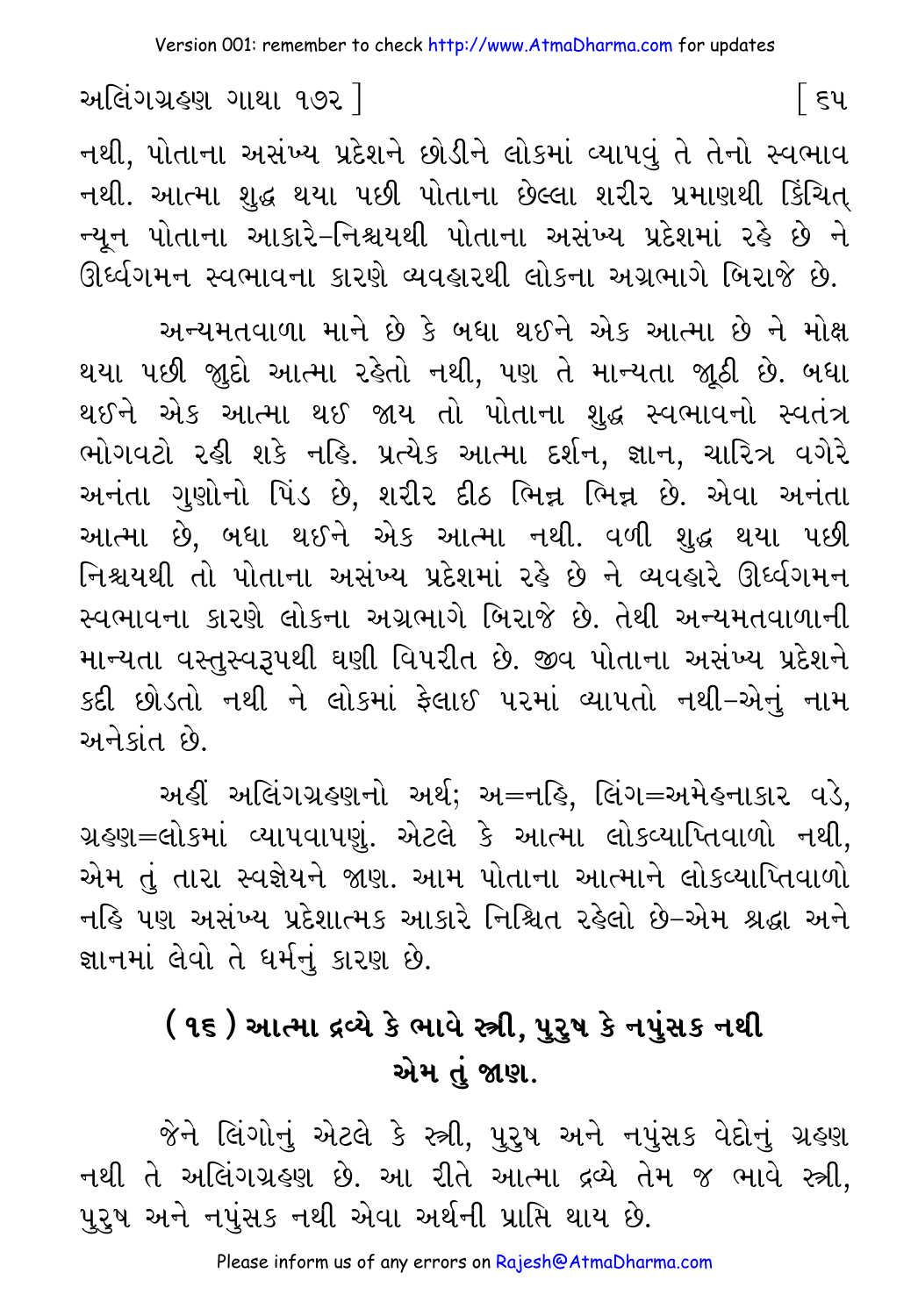∫ પ્રવચનસાર પ્રવચનો

#### શરીરનો આત્મામાં અભાવ છે.

ચૌદમા બોલમાં કહ્યું હતું કે પુરુષાદિની ઇન્દ્રિયનો આકાર આત્મામાં નથી. અહીં કહે છે કે સ્ત્રી, પુરુષ કે નપુંસક શરીરનો આત્મામાં અભાવ છે કારણ કે તે જડ છે. અજીવ તત્ત્વ છે. અને આત્મા  $\hat{p}$  and  $\hat{p}$ 

#### વેદનો વિકારીભાવ ત્રિકાળી સ્વભાવમાં નથી

વળી પોતાનો સ્વભાવ આનંદસ્વરૂપ છે તેને ભોગવવાનું ચૂકીને ૫૨ શરીરને ભોગવવાના ભાવ થાય છે. તે ભાવવેદ રૂપ અશુભભાવ છે. તે પાપતત્ત્વ છે. આત્મા જીવતત્ત્વ છે માટે તે ભાવવેદનો ત્રિકાળ આત્મસ્વભાવમાં અભાવ છે. આ પ્રમાણે આત્મા દ્રવ્ય તથા ભાવ વેદોથી રહિત છે. પણ કોઈ કહે કે પુરૂષ, સ્ત્રી આદિનું શરીર જે દ્રવ્યવેદ છે ને આત્મામાં થતા વિકારી વેદના ભાવો જે ભાવવેદ છે; તે બિલકુલ છે જ નહિ, તે તો માત્ર ભ્રમ છે-તો તે વાત ખોટી છે. અહીં તો કહે છે કે સંસાર અવસ્થામાં પોતાનો સ્વભાવ ચકે છે ત્યારે કોઈ પણ ભાવવેદનો ઉદય છે ખરો ને બાહ્ય કોઈ પણ દ્રવ્યવેદ છે ખરો. પણ તે આત્માના ત્રિકાળી સ્વભાવમાં નથી એમ તે દ્રવ્ય તથા ભાવવેદનો સ્વભાવદષ્ટિએ નિષેધ કરાવે છે.

#### આત્મા અવેદી છે ને તેના લક્ષે ઘર્મ થાય છે.

આત્મા અવેદી છે એમ સાચું જ્ઞાન ક્યારે કર્યું કહેવાય ? દ્રવ્યવેદ જે અજીવ છે તેની સામે જોયે સમક્તિ થશે? અથવા ભાવવેદ જે પાપતત્ત્વ છે તેની સામે જોયે સમ્યક પ્રતીતિ થશે ?-ના. આત્મા ભાવવેદ અને દ્રવ્યવેદ વિનાનો અવેદી છે. પોતાના જ્ઞાતાદષ્ટા શુદ્ધ આનંદનો ભોગવનારો છે એમ સ્વદૃષ્ટિ કરે ને પર ઉપરની દૃષ્ટિ છોડે તો भभ्यञ्छनि शाय छे ने धर्म शाय छे पोतानो

 $\epsilon$   $\epsilon$   $\bar{\epsilon}$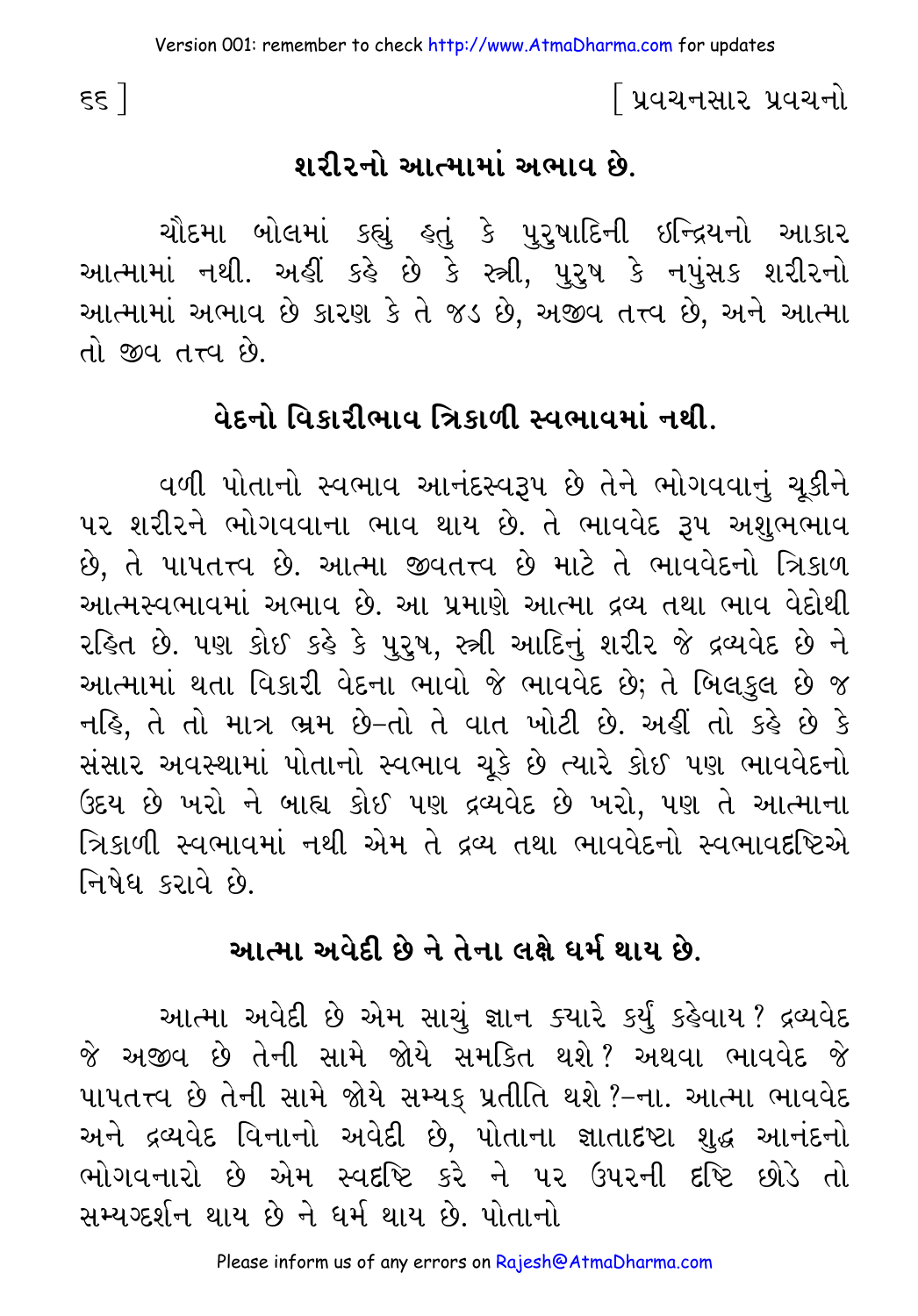આત્મા અવેદી છે એમ શ્રદ્ધા-જ્ઞાન કર્યા પછી દ્રવ્યવેદ જે અજીવ છે તેનં જ્ઞાન કરે તો વ્યવહારે તેનું અજીવ સંબંધીનું જ્ઞાન સાચું છે. પોતાનો આત્મા અવેદી છે એમ શ્રદ્ધા-જ્ઞાન કર્યા પછી ભાવવેદ જે પોતાના અશુભ પરિણામ છે ને પાપતત્ત્વ છે એમ જ્ઞાન કરે તો વ્યવહારે પાપતત્ત્વ સંબંધીનું તેનું જ્ઞાન સાચું છે. પણ જીવતત્ત્વને યથાર્થ જાણ્યા વિના બીજાં તત્ત્વોનું જ્ઞાન સાચું થતું નથી.

## અજ્ઞાની જીવ પરને પોતાનો આધાર માને છે.

અજ્ઞાની જીવોને પોતાના અવેદી આત્માનું ભાન નથી તેથી સંયોગો તથા વિકારીભાવ ઉપર તેની દષ્ટિ જાય છે. બાઈઓ કહે કે અમો શું કરીએ ? અમો તો અબળા છીએ માટે કોઈના આધાર વિના જીવી શકીએ નહિ. પુરૃષો કહે કે અમો ઘણાને નભાવનારા છીએ, સ્ત્રી, કુટુંબ, બાળ બચ્ચાંને અમારો આધાર છે. નપુંસક કહે કે અમો તો જન્મથી જ નપુસક છીએ, તેથી અમો શું કરી શકીએ? આમ વેદ ઉપરની સંયોગીદષ્ટિના કારણે પરાધીનતા કલ્પે છે તેને કદી પણ ધર્મ થતો નથી.

## નારકીમાં દ્રવ્ય અને ભાવવેદ બન્ને નપુંસક હોવા છતાં

## સમ્યગ્દર્શન પામી શકે છે.

જ્ઞાનીઓ કહે છે કે છોડ એ સંયોગીદષ્ટિને. સ્ત્રીનું, પુરૂષનું કે નપુંસકનું શરીર જ તારું નથી. જ્યારે શરીર જ તારું નથી તો પછી શરીરના નિભાવ માટે તારે પર સામે જોવાનું ક્યાં રહે છે? તું તો તારાં જ્ઞાન, દર્શન વગેરે સ્વશક્તિના આધારે જીવી રહ્યો છે ને ભાવવેદના જે પરિણામ છે તે તો પાપતત્ત્વ છે, તે તારૂં જીવતત્ત્વ નથી; માટે તેના ઉપરની દષ્ટિ છોડ. દ્રવ્યવેદ અને ભાવવેદ સમ્યગ્દર્શન અથવા ધર્મને રોકતા નથી. નારકીના જીવો દવ્યે તેમ જ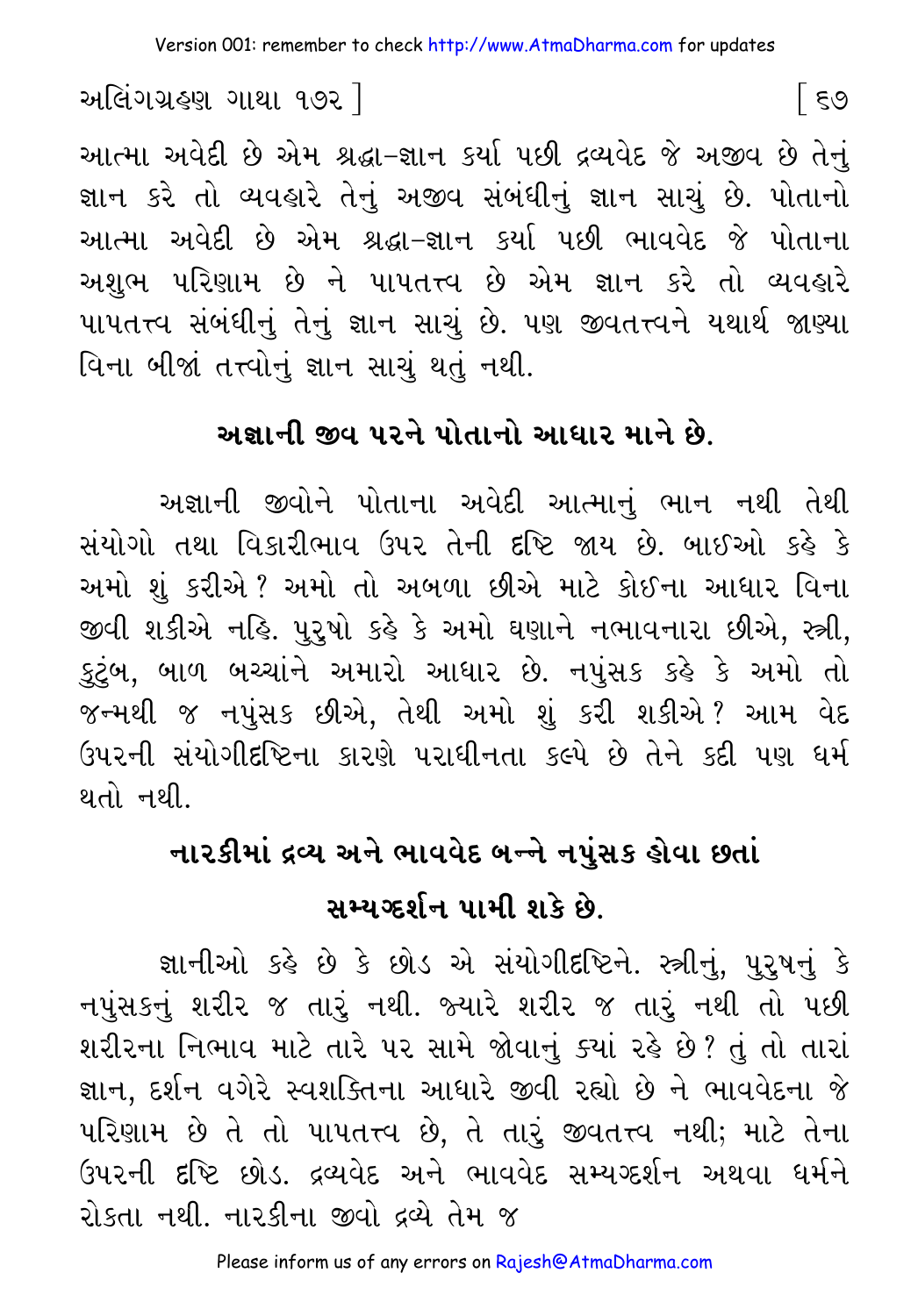#### િપ્રવચનસાર પ્રવચનો

ભાવે નપંસકવેદી છે છતાં આત્મા ત્રિકાળ અવેદી છે એવું ભાન કરીને પુરુષાર્થી નારકીના જીવો ઘણા પ્રતિકળ સંયોગોમાં હોવા છતાં પણ સમ્યગ્દર્શનરૂપ ધર્મ પામી શકે છે, તો તું અહીં મનુષ્યપણામાં ધર્મ ન પામી શકે એમ બને નહિ માટે વેદો ઉપરની દૃષ્ટિ છોડ અને અવેદી આત્મા ઉપર સ્વસન્મુખ દૃષ્ટિ કર-એમ કહેવાનો આશય છે.

આ બોલમાં અલિંગગ્રહણનો અર્થ: અ=નહિ, લિંગ=સ્ત્રી, પુરૂષ અને નપંસકવેદ, ગ્રહણ=ગ્રહવં. જેને સ્ત્રી, પુરૂષ અને નપંસકવેદ દ્રવ્યે તેમ જ ભાવે નથી એટલે કે આત્મા અવેદી છે એવા અર્થની પ્રાપ્તિ થાય છે. આત્મા તો પોતાનાં જ્ઞાન, દર્શન, સખ વગેરેને વેદવાવાળો છે, પર શરીર તથા વિકારીભાવને વેદવાવાળો નથી એવો તારો આત્મા જે તારૂં સ્વજ્ઞેય છે તેને તંજાણ.

આ પ્રમાણે સ્વજ્ઞેય એવા આત્માને શ્રદ્ધવો અને જ્ઞાનમાં લેવો તે સમ્યગ્દર્શનનં કારણ છે.

#### \* \* \* \* \*

( માહ વદ ૮, ગુરુવાર )

આ આત્મા જેવી રીતે છે તેવી રીતે તેનું અસલી સ્વરૂપ જાણે અને માને તો ધર્મ થાય છે. તેનો અર્થ એમ થાય છે કે તેનું અસલી સ્વરૂપ અનંતકાળથી એક સેકન્ડમાત્ર પણ જાણ્યું નથી. આત્મા જેવો છે તેવો નહીં માનતાં તેની ઊલટી માન્યતા કરી છે. માટે હે જીવ! આત્માને અલિંગગ્રહણ જાણ. કોઈ પણ ઈન્દ્રિયો વડે પરને જાણે તેવો આત્મા નથી. ઈન્દ્રિયો વડે મને જ્ઞાન થાય છે એવી અનાદિથી માન્યતા કરી છે. એવી માન્યતારૂપ ભ્રમ અવસ્થામાં છે. ઇન્દ્રિયો પણ છે એમ કબલ કરીને એ દશા તે આત્મા નથી એમ કહ્યું

**ε** Σ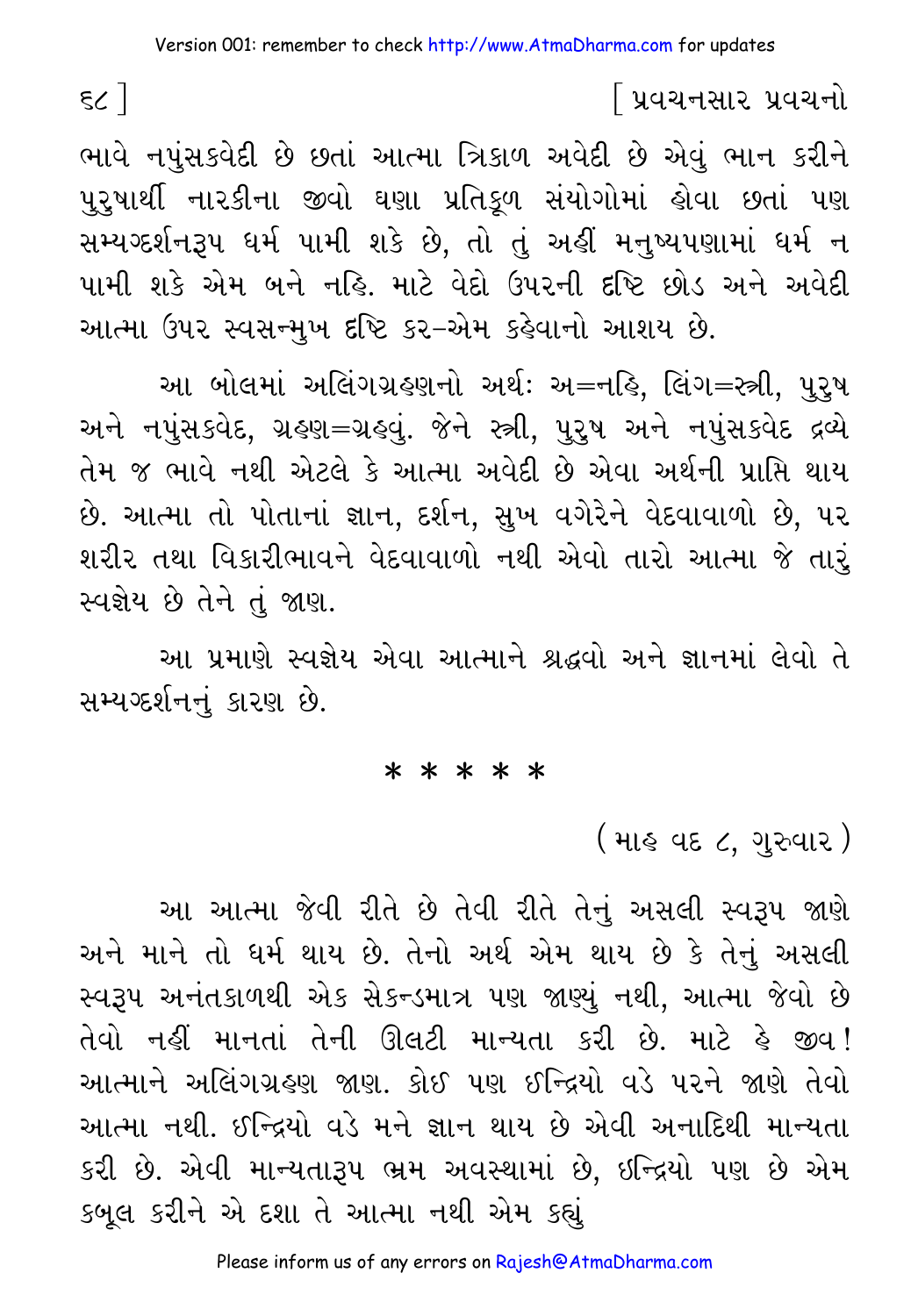છે. વળી તે ઈન્દ્રિયોથી જણાય એવો નથી, પણ અતીંદ્રિય જ્ઞાનસ્વભાવી છે એમ કહ્યું છે. ઈન્દ્રિયોથી જ્ઞાન થાય છે એવો ભ્રમ છે, પણ ઈન્દ્રિયોથી ખરેખર આત્મા સ્વ–પરને જાણતો નથી. બધા બોલમાં વ્યવહાર બતાવી, તેનો નિષેધ કરાવી જ્ઞાન કરાવ્યું છે.

#### આત્મા દવ્ય તથા ભાવવેદથી રહિત છે.

સોળમો બોલ ફરીથી કહેવામાં આવે છે. આત્માને લિંગોનું એટલે કે સ્ત્રી-પુરૂષ વેદોનું ગ્રહણ નથી, સ્ત્રી-પુરૃષોના આકાર આત્મામાં નથી. વ્યવહારે શરીર સ્ત્રી-પુરૃષના આકારરૂપે સંયોગે હોય છે પણ તે આત્મામાં નથી. વળી સ્ત્રી કે પુરૂષ વેદનો ભાવ ઔપાધિકભાવ છે પણ તે આત્માનું ત્રિકાળી સ્વરૂપ નથી, તે એક સમય પુરતી અવસ્થા છે; માટે જ્ઞાતાદષ્ટા શુદ્ધ સ્વભાવને છોડી એના જેટલો આત્માને માનવો તે પર્યાયબુદ્ધિ છે, ભ્રમણા છે, અજ્ઞાન છે. પુરુષાદિના આકારને આત્મા માનવો તે જડને જીવ માનવા બરાબર છે ને ભાવવેદને આત્મા માનવો તે પાપ તત્ત્વને જીવતત્ત્વ માનવા બરાબર છે. અજીવને જીવ માનવો તથા પાપને જીવ માનવો તે અધર્મ છે. પણ શરીરો તથા ભાવવેદથી રહિત આત્મા શુદ્ધ ચિદાનંદ સ્વરૂપ છે એવાં શ્રદ્ધા જ્ઞાન કરવાં તે ધર્મ છે. લ્યો, આ જીવનકલા છે. સુખી જીવન કેમ જીવવું તેની આ ચાવી છે.

## ( ૧૭ ) આત્મા બાહ્ય ધર્મચિહ્નોને ગ્રહતો નથી એમ સ્વજ્ઞેયને તું જાણ.

લિંગોનું એટલે ધર્મચિહ્નોનું ગ્રહણ જેને નથી તે અલિંગગ્રહણ છે; આ રીતે આત્માને બહિરંગ (બાહ્ય)યતિલિંગોનો અભાવ છે એવા અર્થની પ્રાપ્તિ થાય છે.

શરીરની નગ્ન દિગંબર દશા તે ધર્મનું ચિહ્ન નથી.

Please inform us of any errors on Rajesh@AtmaDharma.com

િ ૬૯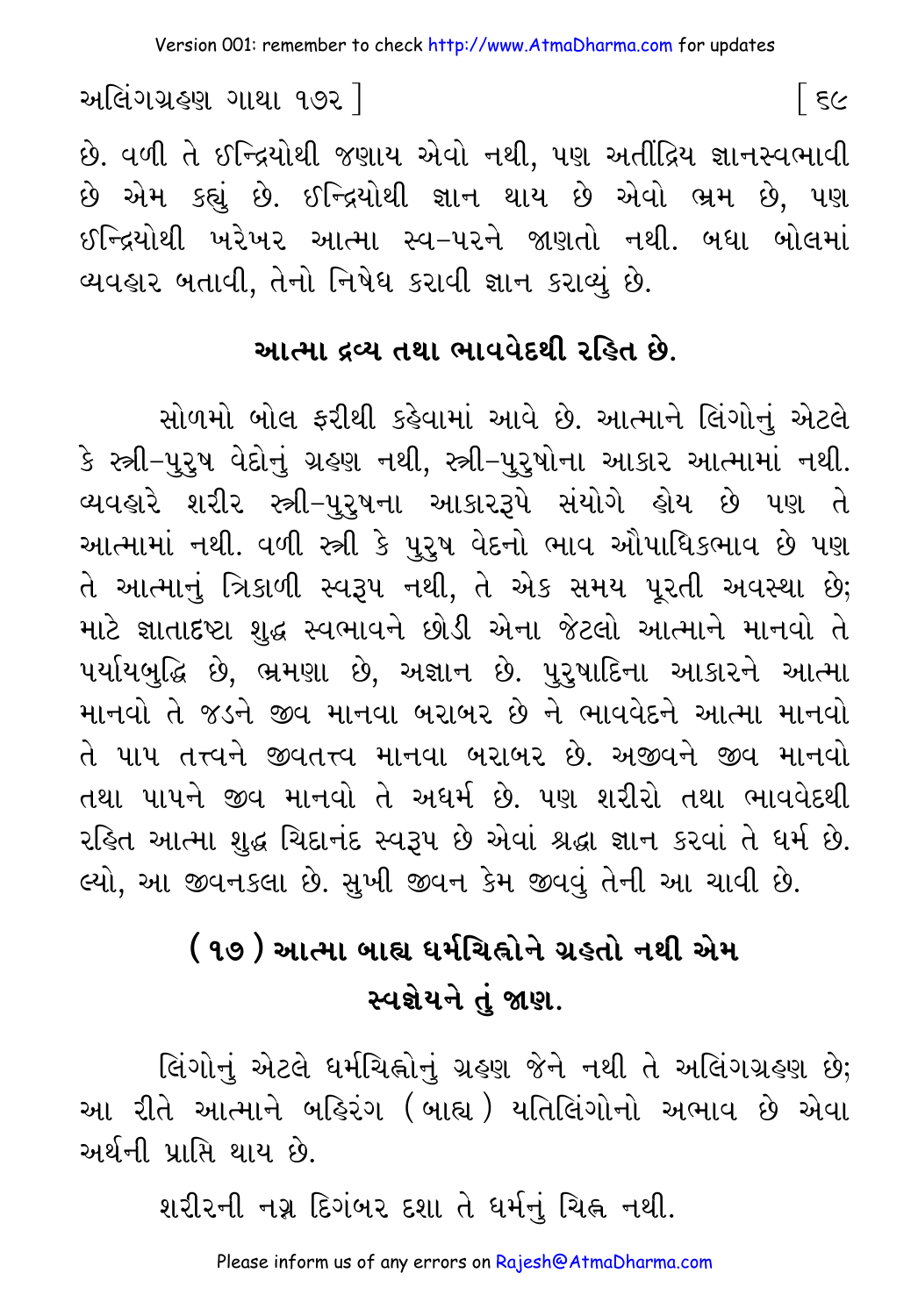$\circ$   $\circ$   $\circ$ 

## ∫ પ્રવચનસાર પ્રવચનો

- આત્મા શદ્ધ ચિદાનંદ સ્વરૂપ છે એવું ભાન થયા પછી  $\mathbf{q}$ સ્વભાવમાં વિશેષ સ્થિરતા થવી તે અંતર મુનિદશા છે ને અંતર નિર્ગ્રંથદશા પ્રગટે છે ત્યારે બાહ્ય વસ્ત્ર આદિ હોતાં નથી અર્થાત શરીરની નગ્ન દિગંબર દશા હોય છે તથા મોરપીછ અને કમંડળ લ્રોય છે. બાહ્યમાં નગ્નદશા લેતી જ નથી એમ કોઈ માને તો તે સ્થૂળ ભૂલ છે.
- પણ તે બાહ્ય નિમિત્ત-મોરપીંછ આદિ તથા શરીરની નગ્નદશા २ વગેરેનો આત્મામાં અભાવ છે. તેને આત્મા ગ્રહણ કરતો નથી કારણ કે તે જડપદાર્થો છે, તે તેના કારણે હોય છે. તેને લેવા-મકવાની ક્રિયા આત્મા કરી શકતો નથી.
- વળી તે નગ્નદશા, મોરપીંછ, કમંડળ વગેરે છે માટે મુનિનું  $\mathcal{R}$ મુનિપણું ટકેલ છે એમ પણ નથી, કારણ કે અંતર ભાવલિંગી દશા તે મુનિપણું છે.

આ પ્રમાણે વ્યવહારે બાહ્ય સંયોગનં જ્ઞાન કરાવીને તે વ્યવહારનો નિશ્ચયમાં અભાવ વર્તે છે. એમ કહે છે. હું શરીરની અવસ્થા કરી શકું છું, દિગંબર છું, મુનિપણાની અવસ્થા જેટલો જ છું એમ મુનિ કદી માનતા નથી; છતાં અંતર મુનિદશા વર્તે છે ત્યારે શરીરની અવસ્થા શરીરના કારણે નગ્ન લોય છે.

## શરીરની નગ્રદશા આત્માથી થાય છે એમ માનનાર જીવ મુનિ નથી પણ મિથ્યાદષ્ટિ છે.

જે જીવ એમ માને કે શરીરની નગ્નદશા મેં કરી, ઈચ્છાથી મે વસ્ત્ર કાઢી નાખ્યું-એમ શરીર અને વસ્ત્રની ક્રિયાનો જે ધણી થાય છે તે સ્થુલ મિથ્યાદષ્ટિ છે. અંતરંગમાં ત્રણ પ્રકારના કપાય રહિત વીતરાગી રમણતા થાય ત્યારે જડની નગ્રદશા તેના કારણે હોય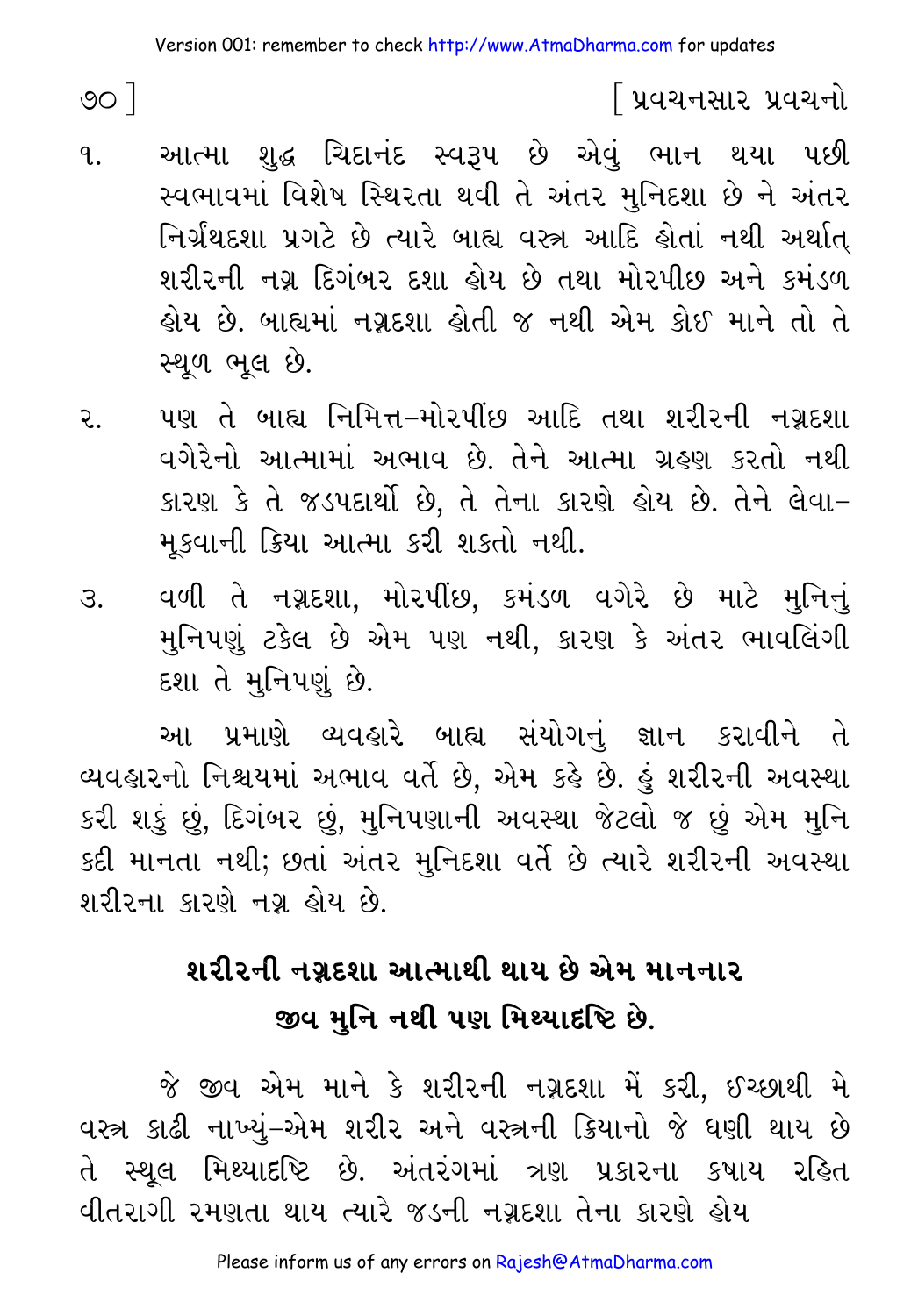છે; એવં ભાન જેને નથી ને પર પદાર્થોની ક્રિયા થાય છે તેનો કર્તા– કર્તા થાય છે તે મૃઢ છે, અજ્ઞાની છે, તેને આત્માના ધર્મની ખબર નથી. ૫૨ વસ્તુનાં ગ્રહણ-ત્યાગનો ભાવ એ જ અધર્મભાવ છે. ત્યારે કોઈ પ્રશ્ન કરે કે બાહ્ય લિંગની ધર્મ માટે જરૂર નથી તો ગમે તે બાહ્ય લિંગ હોય તો પણ ધર્મ થાય-એમ કોઈ કહે તો તે માન્યતા પણ ઘણી જ ભૂલભરેલી છે. ગમે તે લિંગ હોય ને કેવળજ્ઞાન થાય, તથા મુનિ લોય ને વસ્ત્રપાત્ર રાખે ને તે દશામાં પણ કેવળજ્ઞાન પામે એમ માનનાર તો ઘણી સ્થળ ભુલમાં છે. તે તો બાહ્યથી પણ મુનિ નથી. પહેલાં વ્યવહાર સાબિત કર્યો છે. તેટલો વ્યવહાર કબૂલ રાખવો ૫ડશે કે મુનિદશા હોય ત્યારે નગ્નદશા જ હોય ને બાહ્ય ઉપકરણ તરીકે મોરપીંછ, કમંડળ સિવાય બીજાું કાંઇ હોય નહિ. એટલું કબુલ રાખ્યા પછી અહીં તો એમ કહે છે કે એનાથી આત્મા ઓળખાતો નથી.

અહીં અલિંગગ્રહણનો અર્થ: અ=નહિ, લિંગ=બાહ્ય ધર્મ ચિહ્નો, ગ્રહણ=ગ્રહણ. એટલે કે આત્મા બાહ્ય ધર્મચિહ્નો ને ગ્રહતો નથી, પણ શુદ્ધ ચિદાનંદ સ્વભાવને ગ્રહે તેવો છે એવા અર્થની પ્રાપ્તિ થાય છે. એવા તારા સ્વજ્ઞેયને તું જાણ ને શ્રદ્ધા કર એમ આચાર્ય ભગવાન કહે છે. ને તે સમ્યગ્દર્શનનું કારણ છે.

# ( ૧૮ ) તારો અભેદ આત્મા ગુણભેદને સ્પર્શતો નથી એમ સ્વજ્ઞેયને તું જાણ.

લિંગ એટલે કે ગુણ એવું જે ગ્રહણ એટલે કે અર્થાવબોધ ( પદાર્થજ્ઞાન ) તે જેને નથી તે અલિંગગ્રહણ છે; આ રીતે આત્મા ગુણવિશેષથી નહિ આલિંગિત એવું શુદ્ધ દ્રવ્ય છે એવા અર્થની પ્રાપ્તિ થાય છે.

આત્મા વસ્તુ છે. તે અનંત ગુણનો પિંડ છે. તે એકલા જ્ઞાન–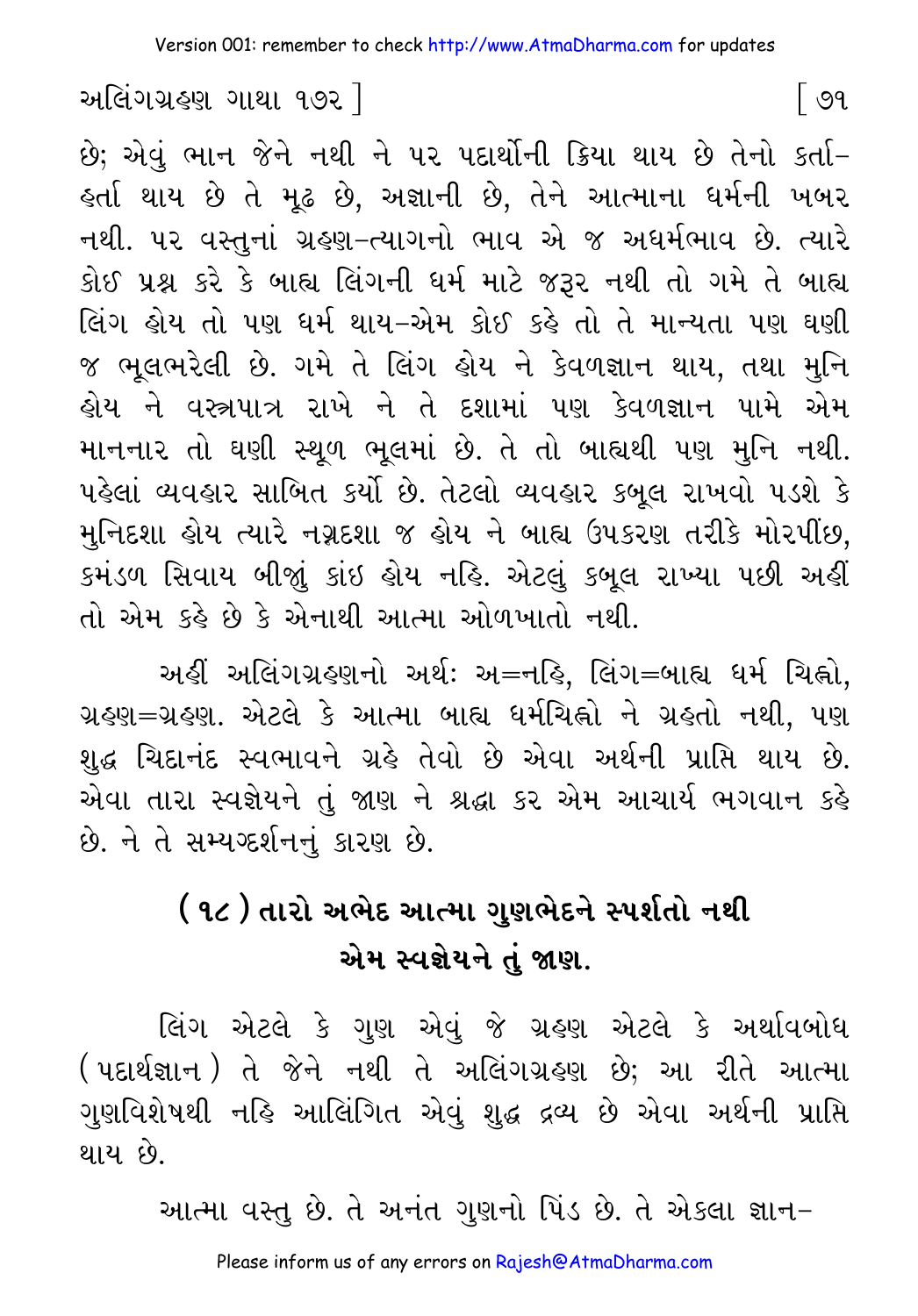Version 001: remember to check http://www.AtmaDharma.com for updates

૭૨ ]

∫ પ્રવચનસાર પ્રવચનો

ગુણવાળો નથી. અભેદ આત્મા ગુણના ભેદને સ્પર્શે તેવો નથી.

- આત્મા મન, વાણી, દેહને સ્પર્શતો નથી કારણ કે તે તો જડ છે,  $\mathbf{q}$ તેનો આત્મામાં અભાવ છે. જે વસ્તુ પૃથકુ હોય તેને કેમ અડે? પૃથકુને અડે તો આત્મા અને શરીર એક થઈ જાય પણ એમ કદી બનતું નથી.
- આત્મા જડકર્મ-જ્ઞાનાવરણીયઆદિને સ્પર્શતો નથી કારણ કે તે ર. બધાં રૂપી છે, તેનો અરૂપી આત્મામાં અભાવ છે. અજ્ઞાનીનો આત્મા પણ કોઈ દિવસે કર્મને અડયો જ નથી, કારણ કે આત્માને અને કર્મને અત્યંત અભાવ વર્તે છે.
- પોતાનો જ્ઞાતાદષ્ટા સ્વભાવ ચૂકીને પોતાની એક સમયની  $\mathcal{E}$ . પર્યાયમાં પુણ્યપાપના વિકારી ભાવ થાય છે તેને ત્રિકાળી સ્વભાવ કદી સ્પર્શ્યો જ નથી. આખી ચીજ જો વિકારને સ્પર્શે તો ત્રિકાળી સ્વભાવ વિકારમય થઈ જાય અને તેમ થાય તો વિકાર રહિત થવાનો અવસર કદી આવે નહિ.
- અહીં તો આથી વિશેષ વાત કહેવાની છે. આત્મામાં જ્ઞાનાદિ  $X_{\cdot}$ અનંત ગુણો છે. જ્ઞાનગુણ, દર્શનગુણ એવા ગુણભેદ આત્મામાં છે ખરા, છતાં અનંત ગુણનો એકપિંડરૂપ આત્મા ગુણભેદને સ્પર્શતો નથી. હું જ્ઞાનનો ધરનાર છું ને જ્ઞાન મારો ગુણ છે, એવા ગુણ–ગુણીના ભેદને અભેદ આત્મા સ્વીકારતો નથી. અભેદ આત્મા ભેદને સ્પર્શે તો તે ભેદરૂપ થઈ જાય, ભેદરૂપ થઈ જતાં અભેદ થવાનો પ્રસંગ કદી આવે નહિ. અને અભેદ માન્યા વિના કદી પણ ધર્મ થતો નથી.

જાુઓ, આ સમ્યગ્દર્શનનો વિષય કેવો હોય તેની વાત ચાલે છે. સમ્યગ્દર્શનનો વિષય આત્મા અભેદ એકરૂપ કેવો છે તે યથાર્થ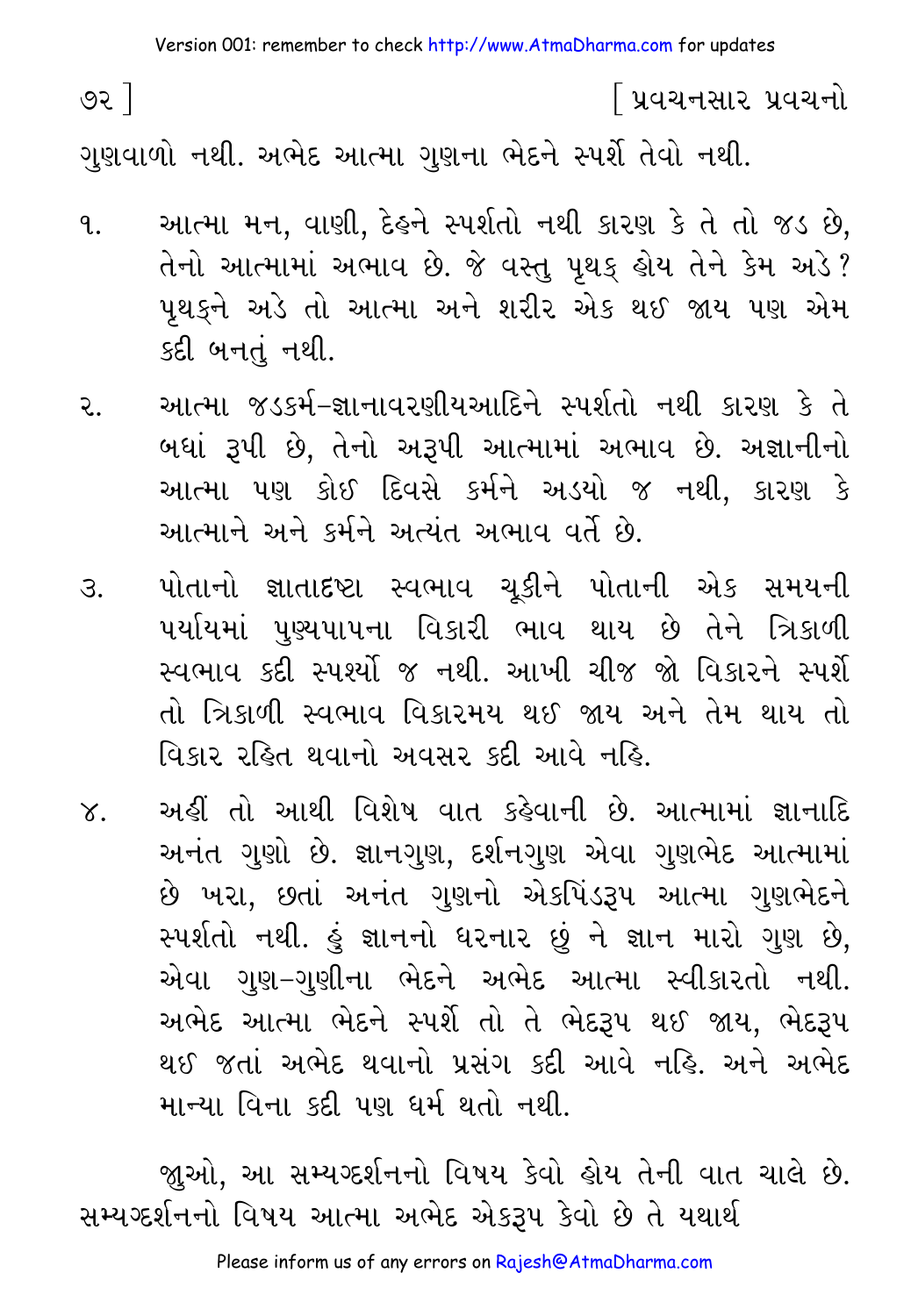જાણે નહિ તો તે જ્ઞાન વિના બાળતપ અને બાળવ્રત કાર્યકારી થતાં નથી. ત્રિલોકનાથ તીર્થંકર દેવાધિદેવે પોતાના કેવળજ્ઞાનમાં વસ્તુનું સ્વરૂપ જેવું જોયું એવું તેમની વાણી દ્વારા આવ્યું ને તે પ્રમાણે કુંદુકુંદાચાર્ય ભગવાને વસ્તુસ્વરૂપને જાણી-અનુભવીને આ મહાન રચના કરી છે. તે માન્યે સમ્યગ્દર્શન થાય છે. લોકો બાહ્યમાં આ કરૂં ને તે કરૂં એમ બાહ્ય પદાર્થોમાં ને ક્રિયામાં ધર્મ માને છે. જેને વસ્તુસ્વભાવની ખબર નથી તેને ધર્મ કદી પણ થાય નહિ.

## સમ્યગ્દર્શનનો વિષય-શુદ્ધ એકાકાર, અભેદ આત્મા છે.

સમ્યગ્દર્શનના વિષયભત આત્મા કેવો છે? તે જેવો છે તેવો જાણે તો ધર્મ થાય. કોઈ જીવ સાકરને અફીણ માને તો તેનું સાકરનું જ્ઞાન સાચું કહેવાય? અથવા સાકર અને અફીણ બેને એક જ પદાર્થ માને તો તેનું સાકરનું જ્ઞાન સાચું કહેવાય? અને સાકર ઉપર જે મેલ છે તેને સાકરનું સ્વરૂપ માને તો સાચું જ્ઞાન કહેવાય ?-કે ના. તે સાચું જ્ઞાન કહેવાતું નથી. સાકર તે સાકર છે, અફીણ નથી; બન્ને જાૂદા છે. સાકર ઉપરનો મેલ તે પણ સાકરનું સ્વરૂપ નથી. તેમ શરીરને આત્મા માને તો આત્માનું જ્ઞાન સાચું થતું નથી, આત્મા અને શરીર બન્નેને એક માને તોપણ આત્માનું જ્ઞાન સાચું થતું નથી, આત્માની પર્યાયમાં ક્ષણિક વિકાર છે તેને પોતાનું ત્રિકાળી સ્વરૂપ માને તો પણ આત્માનું જ્ઞાન સાચું થતું નથી. શરીર-મન-વાણી રહિત, વિકલ્પ રહિત ને ગુણભેદરહિત એકાકાર અભેદ આત્મા તે સમ્યગ્દર્શનનો વિષય છે.

અહીં વીસેય બોલમાં પહેલાં વ્યવહાર સાબિત કરતા જાય છે ને તે પછી વ્યવહારનો નિષેધ કરી નિશ્ચયનું જ્ઞાન કરાવેલ છે. વ્યવહાર એકલો કબલ રાખે ને તેમાં અટકી જાય તો પણ ધર્મ થતો નથી.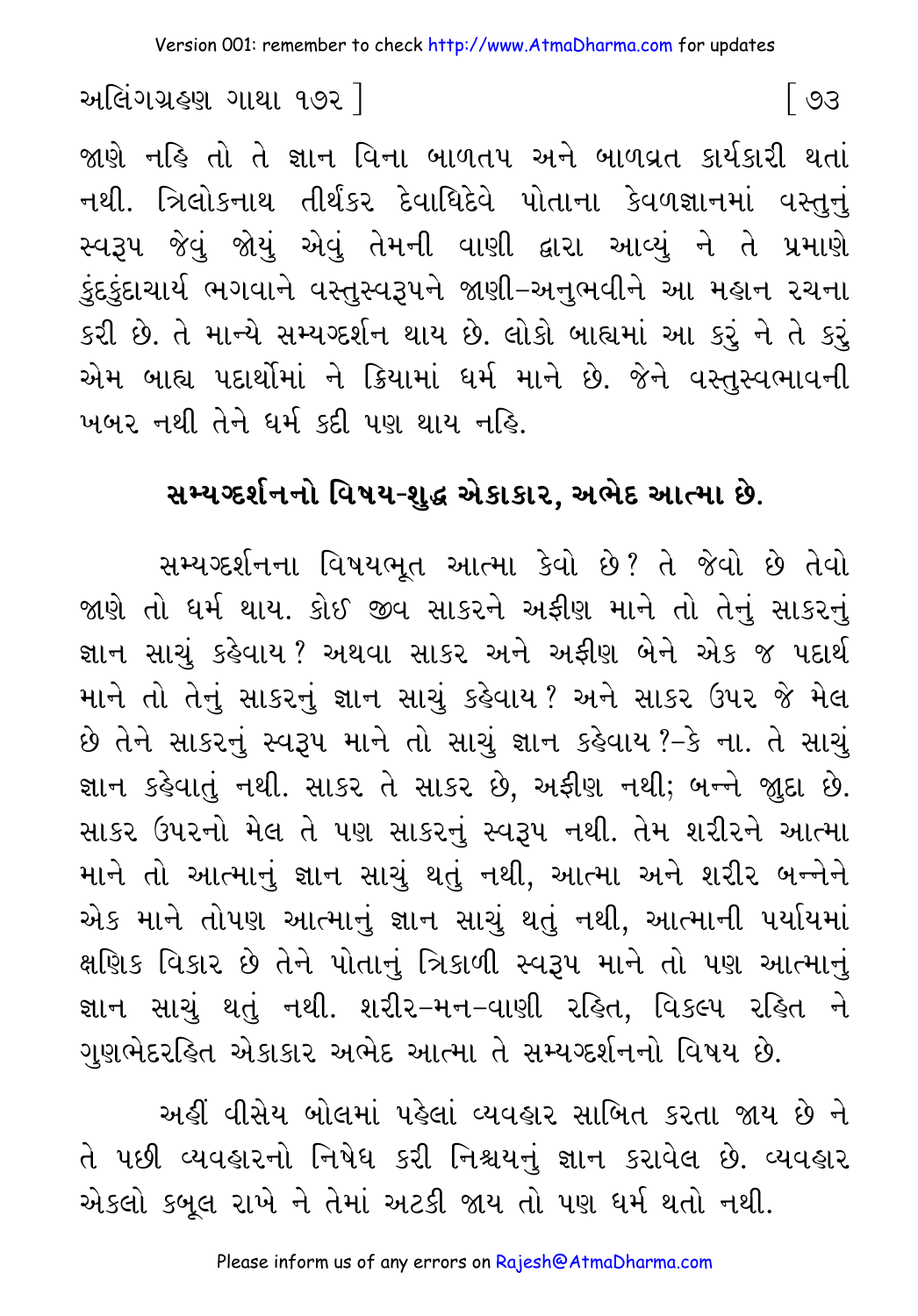$88<sup>1</sup>$ 

#### ∫ પ્રવચનસાર પ્રવચનો

#### ગુણભેદ હોવા છતાં આત્મા ગુણભેદને સ્પર્શતો નથી.

અહીં ૧૮મા બોલમાં વ્યવહાર સાબિત કરીને નિષેધ કરાવેલ છે. જો વસ્તુ હોય તેનો નિષેધ કરાય પણ જે ન હોય તેનો નિષેધ શું થાય ?

જ્ઞાન, દર્શન, ચારિત્ર, સ્વચ્છત્વ, વિભુત્વ વગેરે અનંત ગુણો આત્મામાં છે. આવા ગુણભેદ છે જ નહિ એમ કોઈ માને તો તેની વ્યવહારશ્રદ્ધાનાં પણ ઠેકાણાં નથી. એક ગુણ તે બીજો ગુણ નથી-એમ ગુણભેદ છે, છતાં તેમાં જીવ અટકે તો ધર્મ થતો નથી. ગુણભેદમાં આત્મા એકાકાર થાય તો આત્માનું એકપણું ભિન્ન રહેતું નથી. આત્મા ત્રિકાળી ગુણનો પિંડ છે. તે સામાન્ય છે ને દર્શન, જ્ઞાન વગેરે ગુણો તે વિશેષ છે. સામાન્ય તે વિશેષને સ્પર્શતું નથી, સામાન્ય તે સામાન્યમાં છે, વિશેષ વિશેષમાં છે. સામાન્યમાં વિશેષ નથી, વિશેષમાં સામાન્ય નથી. સામાન્ય એવો આત્મા વિશેષ એવા જ્ઞાનગુણને સ્પર્શે તો સામાન્ય અને વિશેષ એક થઈ જાય, બન્ને પૃથક રહેતાં નથી. અનંતા ગુણોના સમુહરૂપ એકાકાર આત્મા એકલા જ્ઞાનગુણને સ્પર્શ્યો નથી. અહીં શુદ્ધ દ્રવ્યની શ્રદ્ધા કરાવવી છે. શરીર નહિ, કર્મ નહિ, વિકાર નહિ, ગુણભેદ નહિ-એવા અભેદ શુદ્ધ દ્રવ્યની દષ્ટિ કરાવવી છે.

શુદ્ધ દ્રવ્ય એકરૂપ છે, તે જો ગુણભેદને સ્પર્શે તો દ્રવ્ય શુદ્ધ રહેતું નથી. ગુણભેદ છે તેનો નિષેધ કરાવે છે. ગુણભેદ બિલકુલ ન હોત તો નિષેધ કરવાપણું રહેત નહિ, સામાન્ય તે વિશેષમાં આવી જાય તો સામાન્ય પદાર્થ એકરૂપ રહેતો નથી માટે અહીં કહ્યું છે કે સામાન્ય સ્વભાવ જ્ઞાનગુણને સ્પર્થ્યો નથી. આ જ્ઞાનગુણ છે ને આત્મા જ્ઞાનગુણનો ધરનાર છે એવા ભેદના વિકલ્પથી ધર્મ થતો નથી.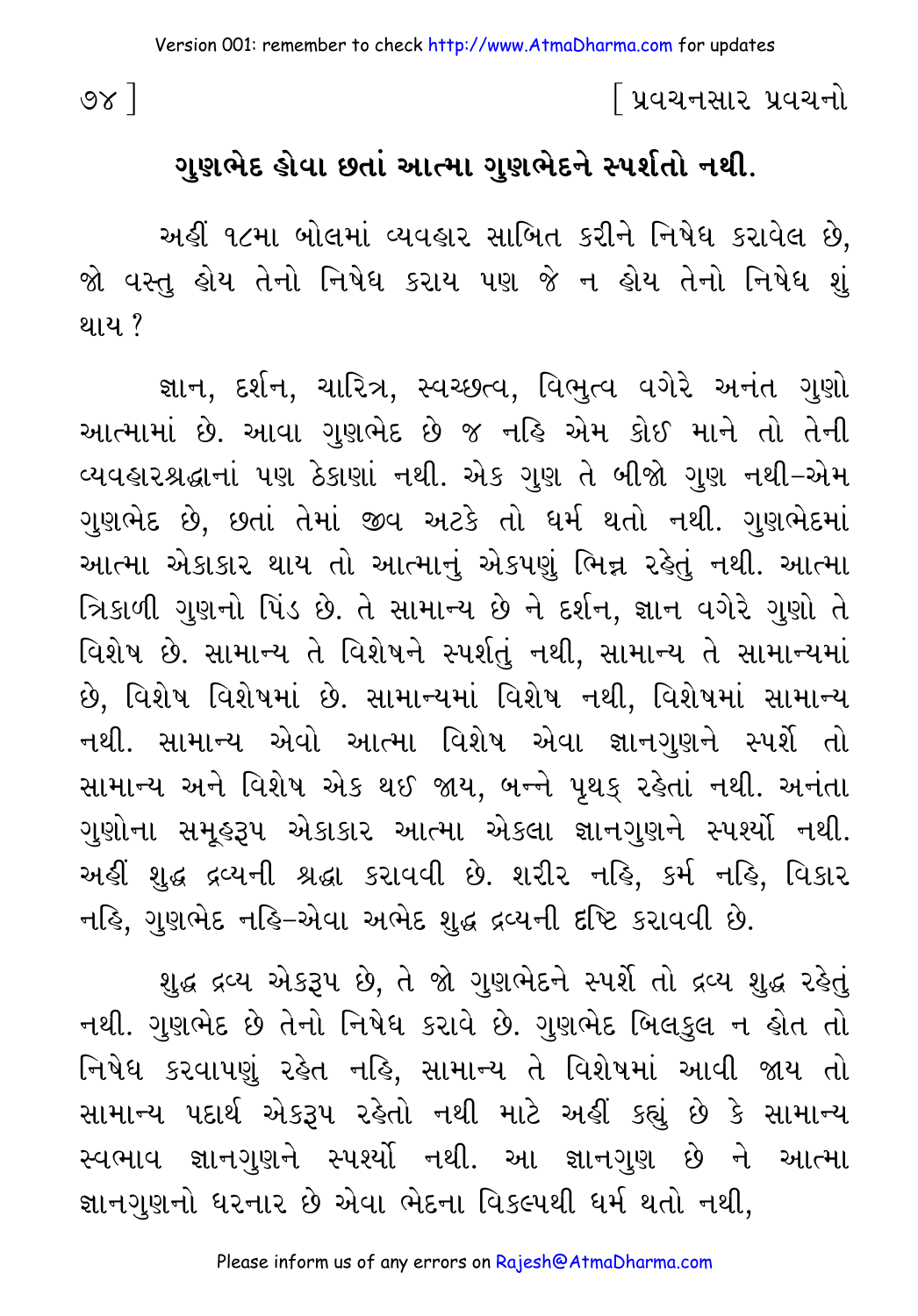Version 001: remember to check http://www.AtmaDharma.com for updates

અલિંગગ્રહણ ગાથા ૧૭૨ ] િ૭૫ પણ આત્મા અખંડ જ્ઞાતા એકાકાર છે તેની શ્રદ્ધા કરવાથી ધર્મ થાય છે.

અહીં અલિંગગ્રહણનો અર્થ: અ=નહિ, લિંગ=ગુણ, ગ્રહણ= પદાર્થજ્ઞાન તે જેને નથી એવો આત્મા છે એટલે કે આત્મા ગુણ વિશેષથી નહીં સ્પર્શાએલું એવું શુદ્ધદ્રવ્ય છે. આ બોલથી જ્ઞાનગુણ અને જ્ઞાનનો ધરનાર આત્મા ગણી એવા ગુણગણી ભેદનો નિષેધ કરાવી એકાકાર આત્માની શ્રદ્ધા કરાવે છે.

ગુણભેદ રહિત આત્મા તારૂં સ્વજ્ઞેય છે એમ તું જાણ-એમ આચાર્ય ભગવાન કહે છે. આવી રીતે સ્વજ્ઞેયનાં શ્રદ્ધા-જ્ઞાન કરવાં તે ધર્મ છે.

# ( ૧૯ ) તારો નિત્ય આત્મા અનિત્ય નિર્મળ ૫ર્યાયને ૫ણ સ્પર્શતો નથી-એમ સ્વજ્ઞેયને જાણ

લિંગ એટલે કે પર્યાય એવં જે ગ્રહણ એટલે કે અર્થાવબોધ વિશેષ તે જેને નથી તે અલિંગગ્રહણ છે, આ રીતે આત્મા પર્યાય વિશેષથી નહીં આલિંગિત એવું શુદ્ધ દ્રવ્ય છે એવા અર્થની પ્રાપ્તિ થાય છે.

નિર્મળ પર્યાયને નહીં અડતો આત્મા શુદ્ધ દ્રવ્ય છે. ૧૮મા બોલમાં 'અર્થાવબોધ 'શબ્દ વાપરેલ હતો અને કહ્યું હતું કે ગુણભેદ હોવા છતાં અભેદ આત્મા ગુણભેદને સ્પર્શતો નથી એમ ગુણભેદનો નિષેધ કરાવી અભેદ આત્માની શ્રદ્ધા કરાવી હતી. અહીં એમ કહે છે કે સાધ કદશામાં સમ્યગ્જ્ઞાનની નિર્મળ પર્યાયને અથવા કેવળજ્ઞાન વખતે કેવળજ્ઞાનની પુરી નિર્મળ પર્યાયને આત્મા ચુંબતો નથી, અડતો નથી, સ્પર્શતો નથી. દ્રવ્ય પર્યાય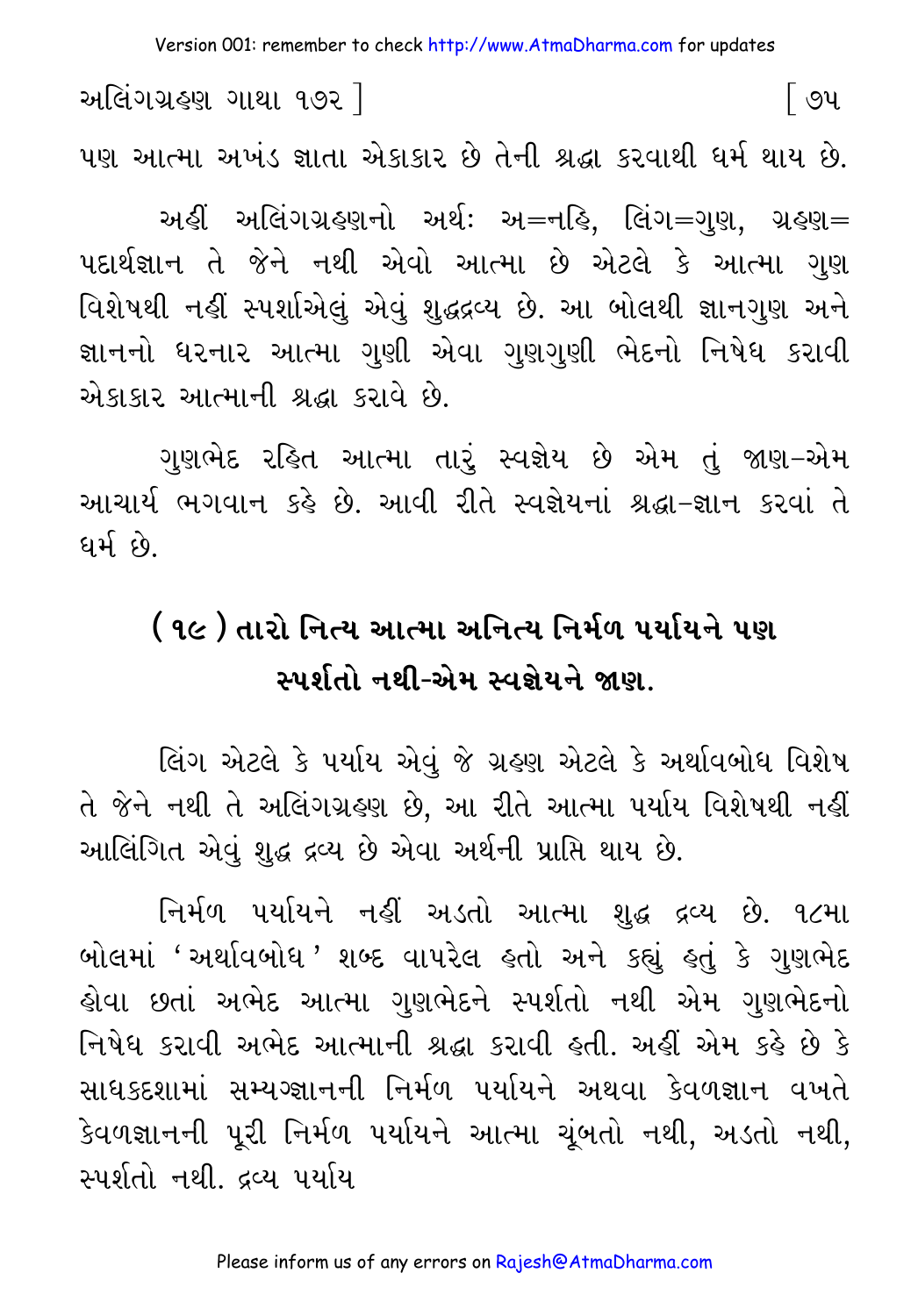િપ્રવચનસાર પ્રવચનો

७६ ]

જેટલું જ નથી એમ કહીને પર્યાય-અંશ ઉપરનું લક્ષ છોડાવવું છે અને અંશી દવ્યની શ્રદ્ધા કરાવવી છે.

આત્મા સામાન્ય એકરૂપ છે તે સમયસમયની પર્યાયમય થઈ જાય તો દ્રવ્ય અને પર્યાય બે ભિન્ન રહેતાં નથી અને પર્યાય જેમ ક્ષણિક છે તેમ દ્રવ્ય પણ ક્ષણિક થઈ જાય, એટલે કે દ્રવ્ય અનાદિ-અનંત રહે નહિ.

પ્રવાહરૂપે અનાદિના જે વિકારી પરિણામ તેં કર્યા છે તેને તો આત્મા કદી અડયો નથી, સ્પર્શ્યો નથી, એકરૂપ થયો નથી. અજ્ઞાની ભલે માને કે કું આખો વિકારી થઈ ગયો પરંતુ તેનો આત્મા પણ ઊંઘી માન્યતા વખતે દ્રવ્યદષ્ટિએ તો વિકાર રહિત જ છે કારણ કે શુદ્ધ દ્રવ્ય જો વિકારમય થઈ જાય તો વિકાર રહિત થવાનો કદી પ્રસંગ બને નહિ, અહીં તો એ વાત જ નથી.

અહીં તો એથી પણ આગળ વાત કહેવી છે કે આત્મા જ્ઞાતા-દષ્ટા શદ્ધ સ્વભાવી છે તેનાં શ્રદ્ધા-જ્ઞાન કરીને જે નિર્મળ પર્યાય પ્રગટે છે તે પર્યાયને પણ આત્મા સ્પર્શતો નથી. આલિંગન કરતો નથી; પરંત આત્મા નિત્ય શદ્ધ દ્રવ્ય છે. આવો તારો જ્ઞેય સ્વભાવ છે. જેવો જ્ઞેય સ્વભાવ છે તેવો જાણ તો સમ્યગ્દર્શન-જ્ઞાન પ્રગટે. આવી અપર્વ વાત અનંતકાળે શ્રવણ કરવા મળે છે. યથાર્થ સમજણ કરીને સમ્યક પ્રતીતિ કરે તો ધર્મ થાય. પણ જેને આ વાત સાંભળવા પણ મળી નથી તેને તો ધર્મ સ્યાંથી થાય  $?$  ન જ થાય

**પ્રશ્નઃ** દ્રવ્ય પર્યાયને અડતું નથી એમ કહો છો તો શું દ્રવ્ય પર્યાય વિનાનં હશે ?

**ઉત્તરઃ** દ્રવ્ય સામાન્ય નિશ્ચયથી તો પર્યાય વિનાનું છે. દ્રવ્ય

Please inform us of any errors on Rajesh@AtmaDharma.com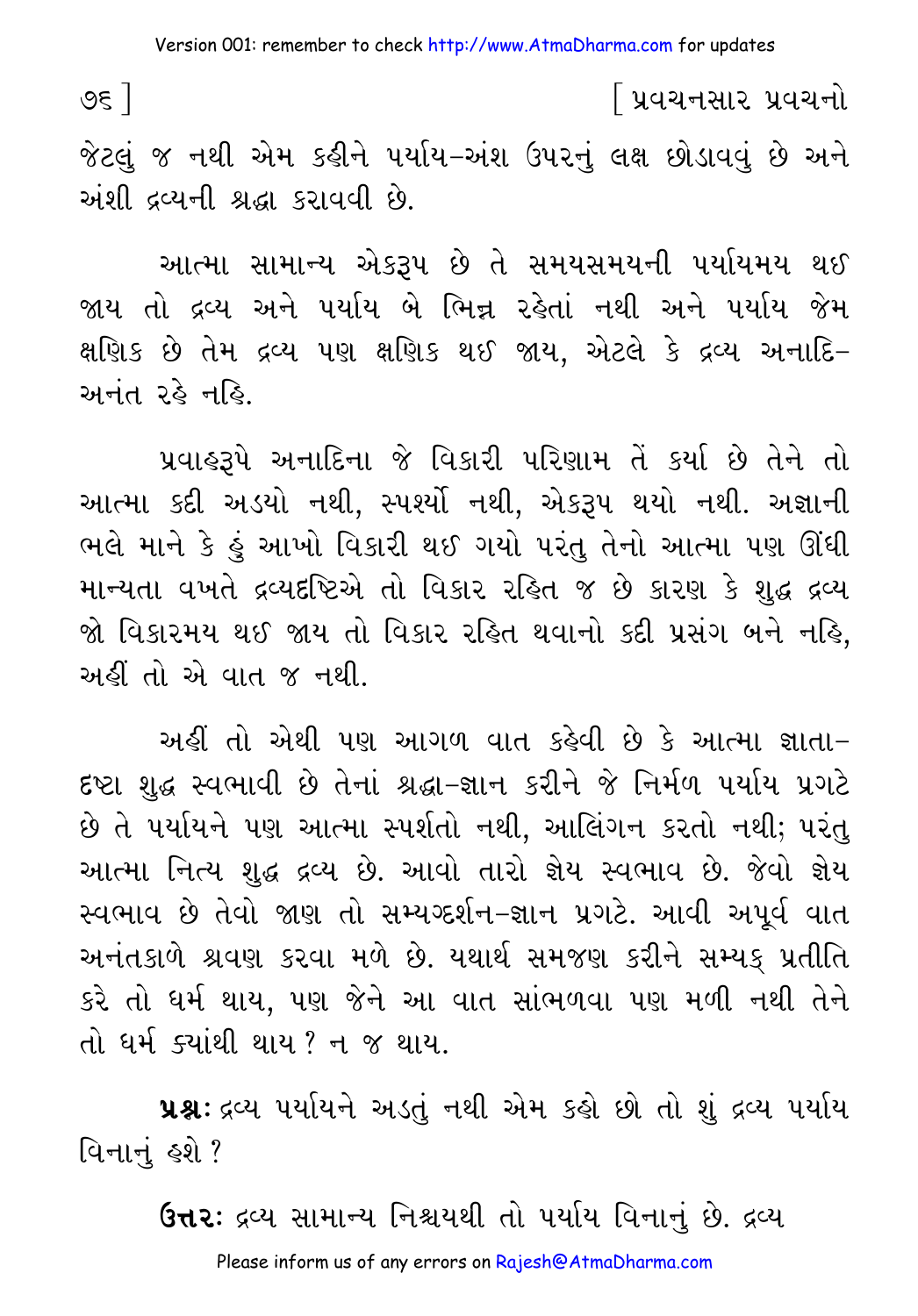સામાન્ય અને પર્યાય વિશેષ-બે થઈને આખું દ્રવ્ય થાય તેવો દ્રવ્યનો અર્થ અહીં લેવો નહિ. અહીં **શહ્ર દ્રવ્યનો અર્થ સામાન્ય સદશ એકરૂપ** ત્રિકાળી સ્વભાવ લેવો. દ્રવ્ય તે સામાન્ય છે. પર્યાય તે વિશેષ છે. સામાન્યમાં વિશેષનો અભાવ છે અભાવ કહેતાં જ જે ત્રિકાળી સ્વભાવ છે તે એક સમયની પર્યાયને અડતો નથી એમ નક્કી થાય છે.

શુદ્ધ સ્વભાવી દ્રવ્ય તે નિત્ય છે ને નિર્મળ પર્યાય તે એક સમયની-અનિત્ય છે. નિત્ય એવું શુદ્ધ દ્રવ્ય અનિત્ય એવા સમ્યગ્જ્ઞાનની અથવા કેવળજ્ઞાનની પર્યાયને નિશ્ચયથી અડે તો દ્રવ્ય નિત્ય રહેતું નથી અર્થાત દ્રવ્ય ક્ષણિક થવાનો પ્રસંગ આવે છે; પણ તેમ બનતું નથી.

## અનિત્ય ૫ર્યાય ઉપ૨નું લક્ષ છોડ ને નિત્ય દ્રવ્યનું લક્ષ ક૨.

જેમ ૧૮મા બોલમાં કહ્યું હતું કે અભેદ આત્મામાં ભેદનો અભાવ છે તેથી અભેદ આત્મા ગુણભેદને સ્પર્શતો નથી, તેમ અહીં નિત્ય જ્ઞાનાનંદ શુદ્ધસ્વભાવી આત્મા જે ત્રિકાળી છે તે એક સમયની અનિત્ય નિર્મળ પર્યાયને સ્પર્શતો નથી-એમ કહી નિર્મળ પર્યાય જે અનિત્ય છે તેના ઉપરનું લક્ષ છોડાવી નિત્ય દ્રવ્ય જે શુદ્ધ એકરૂપ અભેદ ૫ડયું છે તેના ઉપર દષ્ટિ કરાવવાનું પ્રયોજન છે. નિર્મળ પર્યાય જેટલો તારો આત્મા નથી, તું તો ત્રિકાળી શુદ્ધ છો. તે ઉપર લક્ષ કર તો સમ્યગ્દર્શન થશે ને નિત્યના લક્ષે જ નિર્મળતા વધીને પરિપૂર્ણ નિર્મળતા થશે એમ કહેવાનો આશય છે.

અહીં અલિંગગ્રહણનો અર્થ: અ=નહિ, લિંગ=પર્યાય, ગ્રહણ=જ્ઞાનની નિર્મળ પર્યાય-તે જેને નથી એટલે કે શુદ્ધ દ્રવ્ય જ્ઞાનની એક સમયની નિર્મળ પર્યાય જેટલું જ નથી પણ નિત્ય સદશ સામાન્ય એકરૂપ છે એમ તું સ્વજ્ઞેયને જાણ.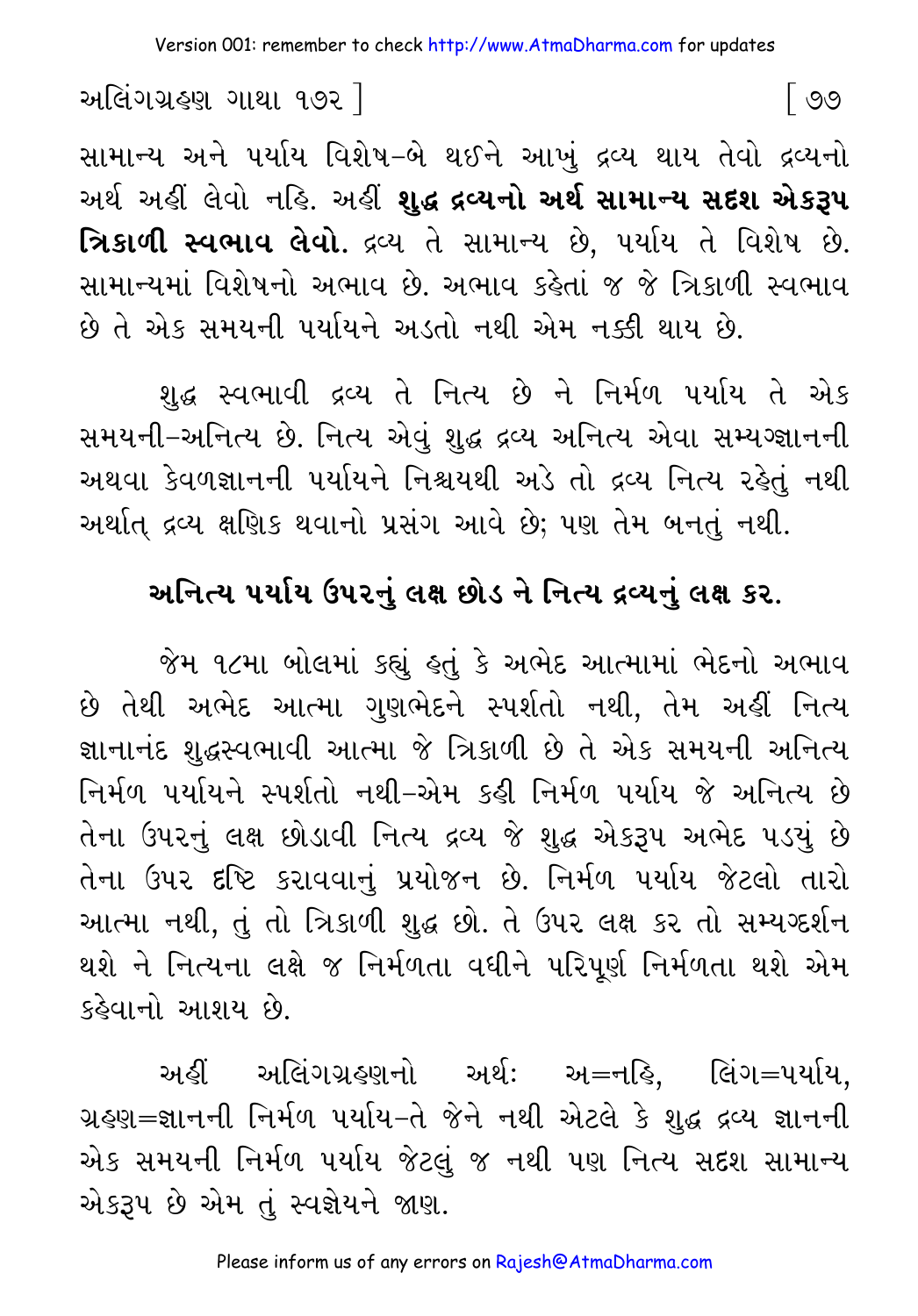७८ ]

∫ પ્રવચનસાર પ્રવચનો

આવી રીતે સ્વજ્ઞેયનાં શ્રદ્ધા-જ્ઞાન કરવાં તે ધર્મનું કારણ છે.

# ( ૨૦ ) શહ્ર ૫ર્યાયની અનુભુતિ તે જ આત્મા છે-એમ સ્વજ્ઞેયને તં જાણ.

લિંગ એટલે કે પ્રત્યભિજ્ઞાનનું કારણ એવું જે ગ્રહણ એટલે કે અર્થાવબોધ સામાન્ય તે જેને નથી તે અલિંગગ્રહણ છે: આ રીતે આત્મા, દ્રવ્યથી નહિ આલિંગિત એવો શદ્ધપર્યાય છે એવા અર્થની પ્રાપ્તિ થાય છે.

સમ્યગ્જ્ઞાનનો પર્યાય ત્રિકાળી જ્ઞાનગુણને સ્પર્શતો નથી. એમ અહીં કહેવું છે. લિંગ એટલે પ્રત્યભિજ્ઞાનનું કારણ. ગ્રહણ એટલે અર્થાવબોધ સામાન્ય એટલે ત્રિકાળી જ્ઞાનગણ, પ્રત્યભિજ્ઞાન એટલે કે આ તે જ છે એવું જે ભૂત-વર્તમાનની સંધિવાળું જ્ઞાન તે પ્રત્યભિજ્ઞાન છે. પૂર્વની સ્મૃતિ અને પ્રત્યક્ષના જોડરૂપ જ્ઞાનને પ્રત્યભિજ્ઞાન કહે છે. એવા પ્રત્યભિજ્ઞાનનું કારણ સામાન્ય ત્રિકાળી ગુણ છે. આત્મા તે સામાન્ય ત્રિકાળી ગુણને નહિ સ્પર્શતો એવો શદ્ધપર્યાય છે-એમ કહેવું છે.

સમ્યગ્જ્ઞાનની પર્યાય જે છે તે શરીરને લીધે નથી, શુભભાવને લીધે નથી, તેમ જ ત્રિકાળી જ્ઞાનગુણ સામાન્ય જે શક્તિરૂપ છે તેને લીધે પણ નથી. જો તે પર્યાય દ્રવ્યને લીધે છે એમ કહો તો પર્યાયનં ' છે પણું ' રહેતું નથી, અહેતુક સતપણું રહેતું નથી.

૧૮મા બોલમાં કહ્યું હતું કે આત્મદ્રવ્ય સામાન્ય અભેદ છે. તે ગુણભેદ-વિશેષને સ્પર્શતું નથી. ૧૯મા બોલમાં કહ્યું હતું કે આત્મદ્રવ્ય સામાન્ય તે પર્યાયના ભેદ-વિશેષને સ્પર્શતું નથી. ૨૦મા બોલમાં એનાથી ઝીણી વાત છે. સાધકદશામાં જે સમ્યગ્જ્ઞાનની પર્યાય છે અથવા મોક્ષમાં કેવળજ્ઞાનની જે પર્યાય છે તે વિશેષ છે.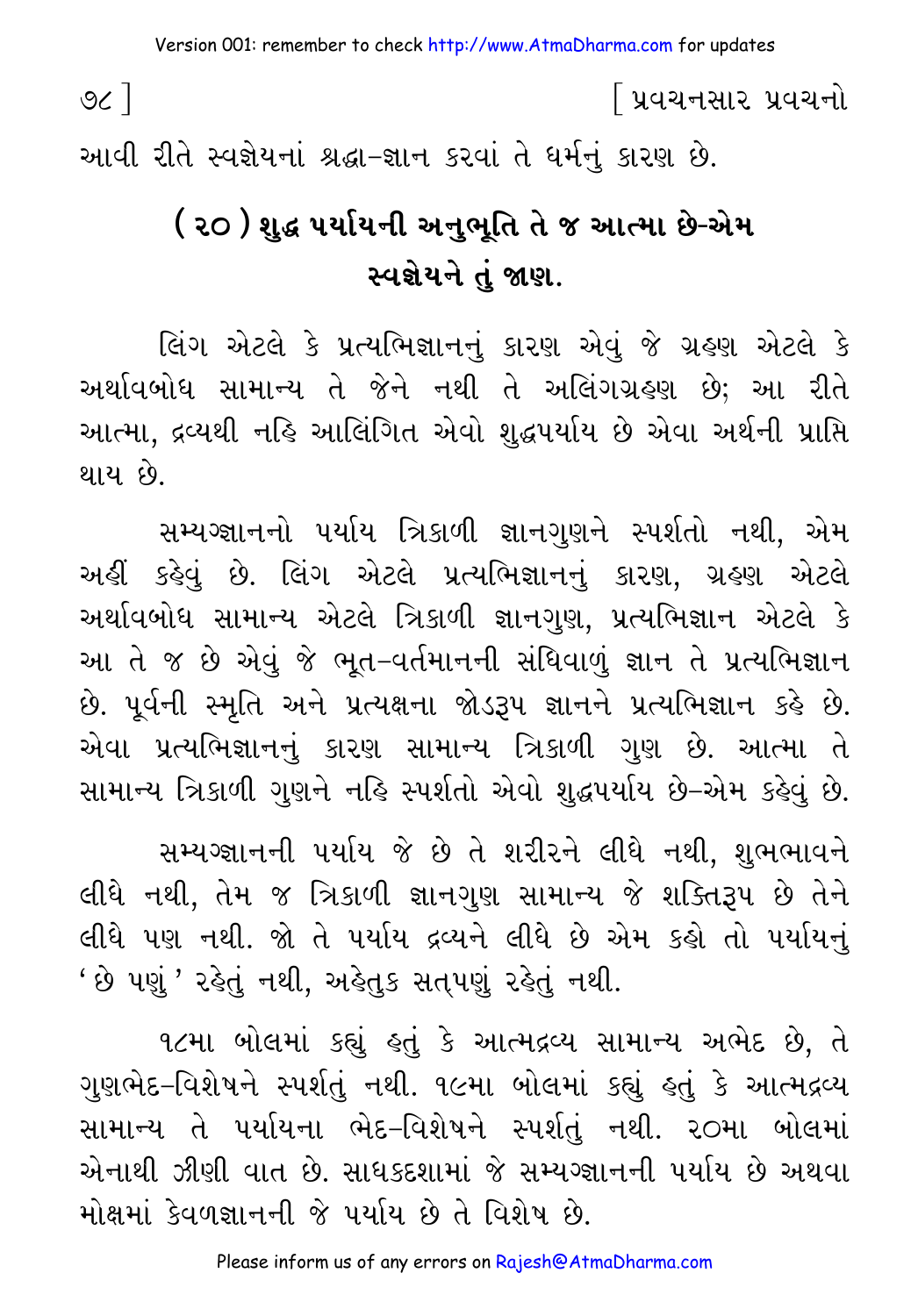। ७८

અલિંગગ્રહણ ગાથા ૧૭૨ ]

તે વિશેષ શુભભાવ અથવા શરીરના આધારે તો નથી જ, પણ તે ત્રિકાળી જ્ઞાનગુણ સામાન્ય એકરૂપ છે તેને લીધે પણ નથી. શુદ્ધ પર્યાય જે વિશેષ છે તે સામાન્યના આધારે પ્રગટે એમ માનવામાં આવે તો વિશેષ જે નિરપેક્ષ તત્ત્વ છે તેની સ્વાધીનતા રહેતી નથી, પરાધીન થઈ જાય છે, ને અનિત્યસત શુદ્ધપર્યાય છે 'છે' તે 'છે'-નો અભાવ થઈ જાય છે માટે શદ્ધ પર્યાય જે છે તે ઘ્રવ સામાન્યને અડતી નથી-સ્પર્શતી નથી-ચુંબતી નથી. સ્વતંત્ર અનુભવની પર્યાય સામાન્ય દ્રવ્યને અડતી નથી કેમ કે પર્યાય દ્રવ્યને નિશ્ચયથી અડે તો બન્ને એક થઈ જાય.

અહીં કોઈ પ્રશ્ન કરે કે શુદ્ધપર્યાય 'છે' એમ કહીને પર્યાયનો આશ્રય તો કરાવવો નથી ને?

**ઉત્તરઃ** ના, પર્યાયનો આશ્રય કરાવવો નથી. નિર્વિકારી પર્યાય જે વિશેષ છે તે સામાન્યના આધારે નથી એમ કહેવું છે. નિરપેક્ષતા સાબિત કરવી છે.

નિર્વિકારી જ્ઞાનપર્યાય સામાન્ય જ્ઞાનગુણને અડતી હોય તો સામાન્ય અને વિશેષ એક થઈ જાય, જાદાંણ રહે નહિ. નિર્વિકારી પર્યાયમાં ધ્રુવસામાન્યનો અભાવ છે. તેથી આત્મા, દ્રવ્યથી નહિ આલિંગિત એવો, શુદ્ધ પર્યાય છે.

#### શહ્ન પર્યાય અહેતક છે.

એક તરફ ત્રિકાળી સામાન્ય જ્ઞાનગુણ છે, બીજી તરફ જ્ઞાનની નિર્મળ પર્યાય છે, બન્ને એકી સમયે છે, સમયભેદ નથી. એક સમયની પર્યાયમાં ત્રિકાળી ગુણનો અભાવ છે. આ રીતે શદ્ધ પર્યાય અહેતક છે. અકારણીય છે. તેને કોઈ કારણ નથી.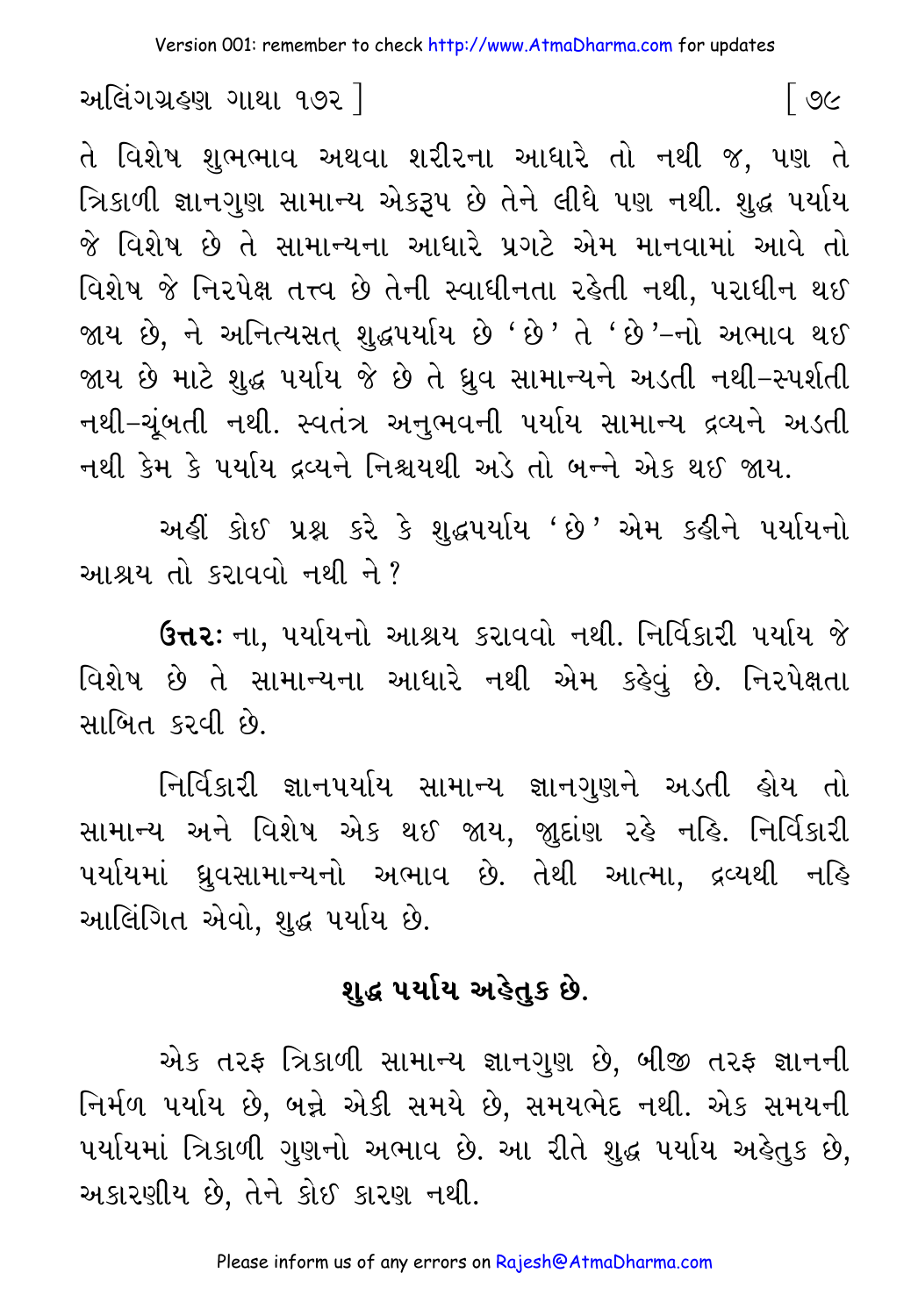$\circ$   $\circ$   $\circ$ 

∫ પ્રવચનસાર પ્રવચનો

- વીતરાગી નિમિત્તો મળ્યાં માટે શુદ્ધ પર્યાય પ્રગટી, એમ કોઈ કહે ٩. તો તે સ્વતંત્ર રહેતી નથી, પરાધીન થઈ જાય છે.
- શુભરાગ તે વ્યવહાર છે માટે તેને લીધે શુદ્ધ પર્યાય પ્રગટી એમ ર. કોઈ કહે તો પણ તે સ્વતંત્ર રહેતી નથી, પરાધીન થઈ જાય છે.
- ત્રિકાળી જ્ઞાનગુણ સામાન્ય છે માટે સમ્યગ્જ્ઞાનની પર્યાય પ્રગટી З. એ પણ બરાબર નથી કારણ કે એમ હોય તો શુદ્ધ પર્યાય 'છે' એમ રહેતું નથી. શુદ્ધ પર્યાય સ્વતંત્ર સત અહેતુક છે એમ અહીં કહેવું છે.
- ં વેદન−જાણવું તો પર્યાયમાં જ છે, અપ્રગટ શક્તિરૂપ ત્રિકાળી  $\chi$ . સામાન્યને કોઈ વેદન, ક્રિયા વા જાણવું નથી-એમ પર્યાય સતમાં આત્મા જાગ્યો ત્યારે તે શુદ્ધ પર્યાયને આત્મા કહ્યો.

જે શુદ્ધ પર્યાયનો અનુભવ કરે છે તે આત્મા છે, જે રાગનો અનુભવ કરે છે તે આત્મા નથી. નિમિત્ત, વિકલ્પ અને ભેદ ઉપરની દષ્ટિ છૂટી, ચિદાનંદ સ્વભાવની દષ્ટિ થઈ તે સંવર–નિર્જરાની અનુભૂતિરૂપ શુદ્ધ પર્યાય થઈ તે જ આત્મા છે–એમ સ્વજ્ઞેયને જાણ.

આમ સ્યાદ્દવાદ સહિત સ્વજ્ઞેયને યથાર્થ જાણવું તે ધર્મનું કારણ છે.

#### \* \* \* \* \*

( માહ વદ ૯ શુક્રવાર )

આજે આ ૧૮-૧૯-૨૦ બોલ ફરીથી લેવાય છે.

# ( ૧૮ ) આત્મા ગુણભેદથી નહિ સ્પર્શાયેલ એવું શહ દ્રવ્ય છે-એમ સ્વજ્ઞેયને જાણ.

આ આત્મા કેવો છે કે જે જાણ્યે ધર્મ થાય? ધર્મ કરનારો આત્મા છે. ધર્મ કરનારમાં શાંતિ છે કે બહારથી આવે છે?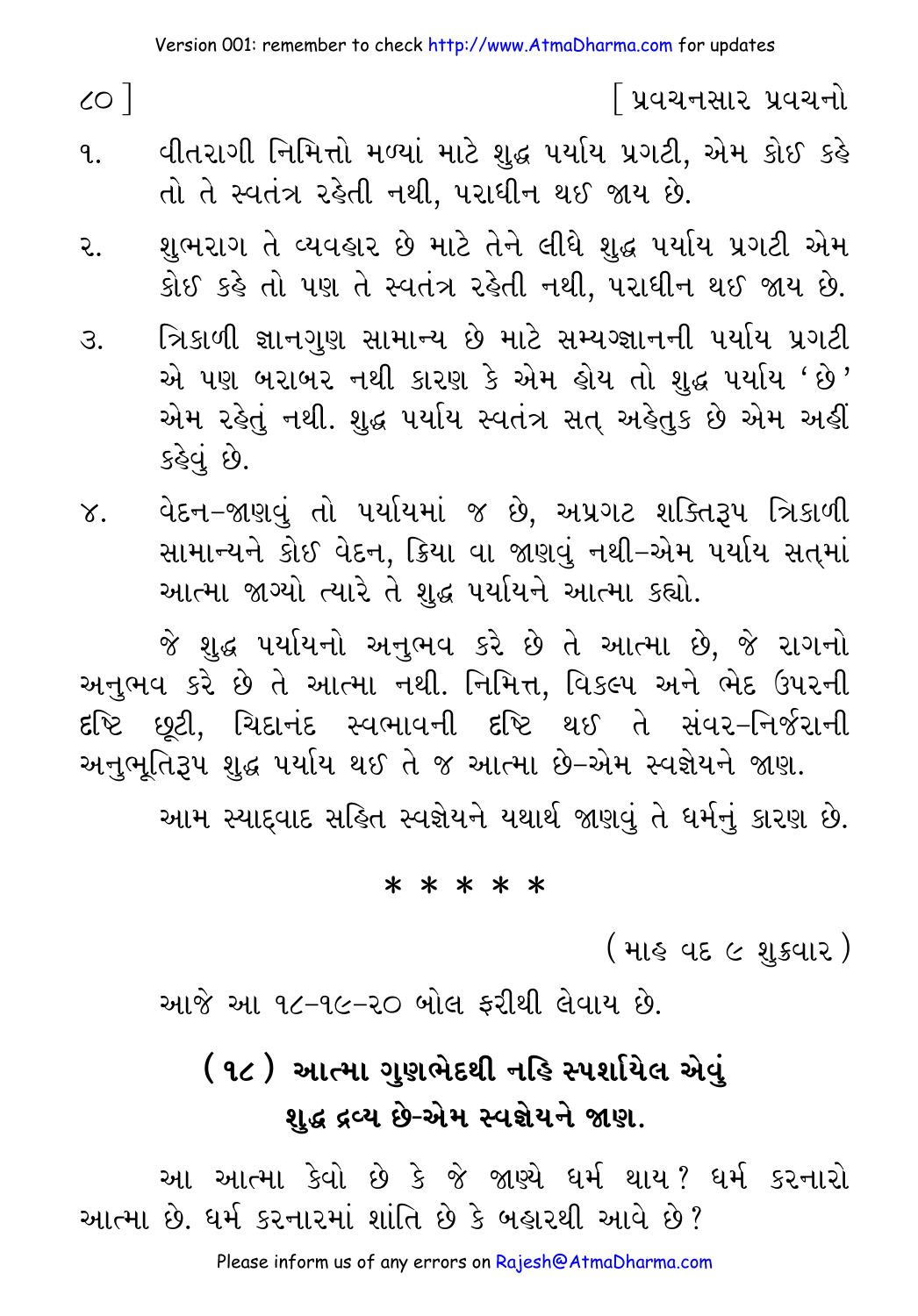Version 001: remember to check http://www.AtmaDharma.com for updates

અલિંગગ્રહણ ગાથા ૧૭૨ 1

કરનાર કહો કે ધર્મરૂપે થનાર કહો-એક જ છે. સમ્યગ્દર્શન-જ્ઞાન-ચારિત્રની પર્યાય તે ધર્મ છે. આત્માને જાણવાથી અવિકારી પરિણામ થાય અર્થાત ધર્મ થાય. કે શિષ્ય ! તું આત્માને અલિંગગ્રહણ જાણ. કોઈ ચિહ્ન દ્વારા તે ઓળખી શકાય એવો નથી. ૨૦ પ્રકાર જે કહ્યા છે તેવો આત્માને જાણ તો તેના લક્ષે સમ્યગ્દર્શન-જ્ઞાન-ચારિત્રની પર્યાય પ્રગટ થાય તેમ છે.

પાંચ લાખ રૂપિયા કેવી રીતે પેદા થાય તેની રીત કોઈને બતાવવામાં આવે તો કેવી ગરજથી સાંભળે છે? તે રૂપિયા તો જડ છે. તેને મીઠા માની મમતા કરે છે. તે મમતા પૈસામાં નથી તેમ જ આત્મામાં પણ નથી. અજ્ઞાની જીવ મમતા નવી ઊભી કરે છે. આત્મવસ્તુમાં કૃત્રિમતા નથી, કૃત્રિમતા નવી નવી ઊભી કરે છે. તેને ટાળી સ્વભાવ સન્મુખ થવાથી સમકિતની નવી પર્યાય પ્રગટ થાય છે. કેવા ચૈતન્ય સ્વરૂપ આત્મા ઉપર દષ્ટિ કરવાથી તે પ્રગટ થાય તેમ છે? આત્મા કોણ છે? તે આ બોલમાં કહે છે.

હે ભવ્ય ! તું આત્માને અલિંગગ્રહણ જાણ એમ <u>ફંદકું</u>દાચાર્યદેવ કર્લ્ડ છે. આ ૧૮મા બોલમાં અલિંગગ્રહણનો અર્થ: અ=નહિ, લિંગ=ગુણ, ગ્રહણ=અર્થાવબોધ અથવા જ્ઞાન. લિંગ અને ગ્રહણના અર્થો જાદા પાડયા છે. જાૂઓ, લિંગનો અર્થ તો ગુણ કહ્યો છે પણ તે ગુણ તો સામાન્ય થયા. ગુણ તો ઘણા છે, તેમાંથી ક્યો ગુણ ?-તો કે જ્ઞાનગુણ. ગ્રહણ શબ્દમાંથી જ્ઞાનગુણ કાઢેલ છે. એટલે આત્મા કે જેને જ્ઞાન ગુણ નથી એટલે કે જેમાં જ્ઞાન ગુણ અને આત્મા ગુણી એવો ભેદ નથી તે આત્મા શુદ્ધ દ્રવ્ય છે.

શરીર-મન-વાણીની ક્રિયા તો આત્મામાં નથી કારણ કે તે તો  $\mathbf{q}$ અજીવ પદાર્થ છે, માટે તેના લક્ષે ધર્મ થઈ શકે નહિ.

 $\lceil c_9 \rceil$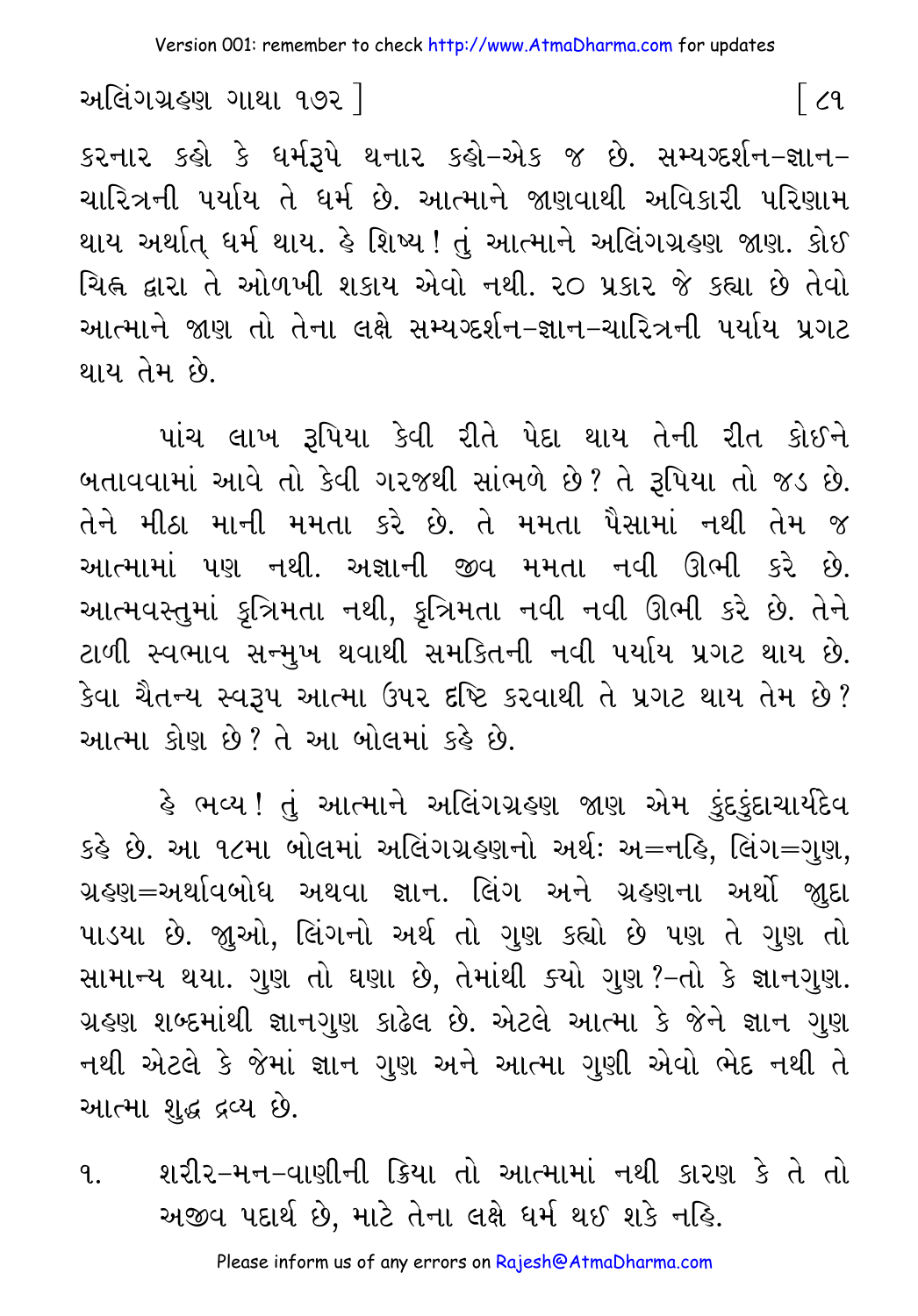$c<sub>2</sub>$ ]

∫ પ્રવચનસાર પ્રવચનો

- દયા, દાન, કામ, ક્રોધ આદિના ભાવો તે ઔપાધિકભાવ છે, ૨. કુત્રિમ છે; તે વસ્તુસ્વરૂપમાં નથી માટે તેના લક્ષે ધર્મ થાય નહિ.
- આત્મા અનંતગણરૂપ એક અભેદ વસ્ત છે. તે અભેદ વસ્તમાં  $3.$ આ જ્ઞાન ગુણ છે એવો ભેદ પાડે તો વસ્તુ અભેદ રહેતી નથી. એવા ભેદને લક્ષે પણ ધર્મ થતો નથી તેથી અહીં કહે છે કે અભેદ આત્મા એક જ્ઞાનગુણને સ્પર્શતો નથી એમ તું આત્માને જાણ .

આ જ્ઞેય અધિકાર છે. જ્ઞેય આત્મપદાર્થ કેવો છે કે જેની શ્રદ્ધા કરવાથી સમ્યગ્દર્શન થાય ? સમ્યગ્દર્શન એટલે પ્રથમ ધર્મ અનાદિકાળથી નહિ થયેલો અપૂર્વ સમ્યગ્દર્શનરૂપી ધર્મ, કેવા આત્માને શ્રદ્ધામાં લેવાથી થાય ?

## આત્મસ્વરૂપથી વિપરીત માન્યતાવાળો અજૈન છે મિથ્યાદષ્ટિ છે.

- આત્મામાં ૫૨ વસ્તુનો તો અભાવ છે, માટે જે જીવ આત્માને ٩. શરીરવાળો કે કર્મવાળો માને તે મિથ્યાદષ્ટિ છે.
- વળી આત્મામાં શભાશભ પરિણામ થાય છે તે પણ્ય-પાપ તત્ત્વ २ છે, આસ્રવ તત્ત્વ છે, તેને જીવતત્ત્વ માને તે પણ મિથ્યાદષ્ટિ છે.
- આત્મા એક અભેદ વસ્તુ છે તેમાં આ જ્ઞાનગુણ છે ને આ З. જ્ઞાનગુણનો ધરનાર ગુણી છે એવા ભેદ પાડીને તેમાં અટકે તે પણ મિથ્યાદ્દષ્ટિ છે.

તેથી આ બોલમાં કહે છે કે અભેદ આત્મા જ્ઞાનગુણને સ્પર્શતો નથી, આલિંગતો નથી, અડતો નથી, તે એકરૂપ શુદ્ધ અસંગી તત્ત્વ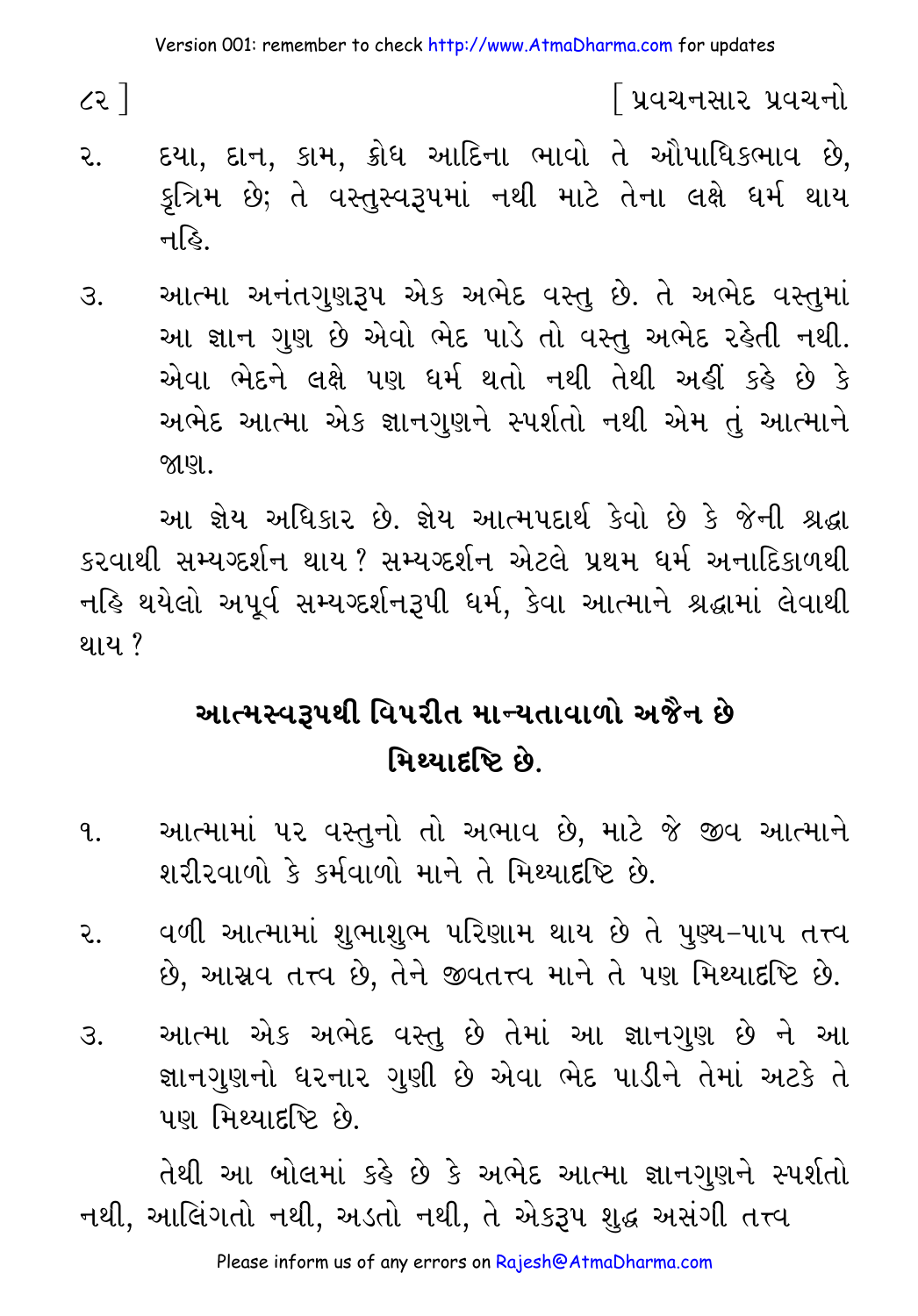અલિંગગ્રહણ ગાથા ૧૭૨ ]  $\lceil$   $\zeta$ 3 છે. શરીર-મન-વાણી-વિનાનો કર્મ વિનાનો; શુભાશુભ પરિણામ જેટલો નહિ તેમ જ ગુણભેદમાં અટકે તેવો પણ નહિ; શુદ્ધ અભેદ એકાકાર પરિપર્ણ આત્મા છે તેને દષ્ટિમાં લેવો-શ્રદ્ધામાં લેવો તે સમ્યકદર્શન છે.

#### પરના અભાવસ્વભાવવાળો આત્મા

- શરીર, મન, વાણી, કર્મ, જડ ચીજો તથા બીજા આત્માઓ તે  $9.1$ બધાનો આ આત્મામાં અભાવ છે એટલે કે તે તેનાથી અભાવ– સ્વભાવવાળો છે.
- પુણ્ય-પાપના ભાવો ત્રિકાળી સ્વભાવમાં નથી માટે આત્મા ર. તેનાથી અભાવ-સ્વભાવવાળો છે. આત્માને વિકારવાળો मानवाथी साथी श्रद्धा थती नथी.
- સામાન્યમાં વિશેષનો અભાવ છે. નિશ્ચયથી સામાન્ય પદાર્થ  $\mathcal{S}$ . વિશેષને સ્પર્શે તો સામાન્ય અને વિશેષ એક થઈ જાય. સામાન્ય- વિશેષના ભેદ રહિત અભેદ એકાકાર આત્મા તે શુદ્ધ દ્રવ્ય છે.

આ ગાથામાં લિંગનો અર્થ ગણ કર્યો છે. પણ ગણો તો ઘણા છે તેથી ગ્રહણ શબ્દનો અર્થ જ્ઞાન કર્યો છે. અભેદ આત્મા જ્ઞાન ગુણને સ્પર્શતો નથી.

અનાદિથી અજ્ઞાની જીવ માને છે કે એક શરીર બીજા શરીરને અડે છે, એક આત્મા શરીરને અડે છે, કર્મને અડે છે અને બીજા આત્માને અડે છે, ત્રિકાળી સ્વભાવ વિકારને અડે છે અને ગુણભેદને અડે છે પણ આ બધી માન્યતા ભલભરેલી છે. એકનો બીજામાં અભાવ હોવાથી એક બીજાને પરમાર્થે અડતં નથી.

આ રીતે આત્મા ગુણવિશેષથી નહિ આલિંગિત એવું શુદ્ધ દ્રવ્ય છે. વસ્તુ અભેદ છે તેમાં ગુણ–ગુણીના ભેદ ૫ડતા નથી. સમ્યક્−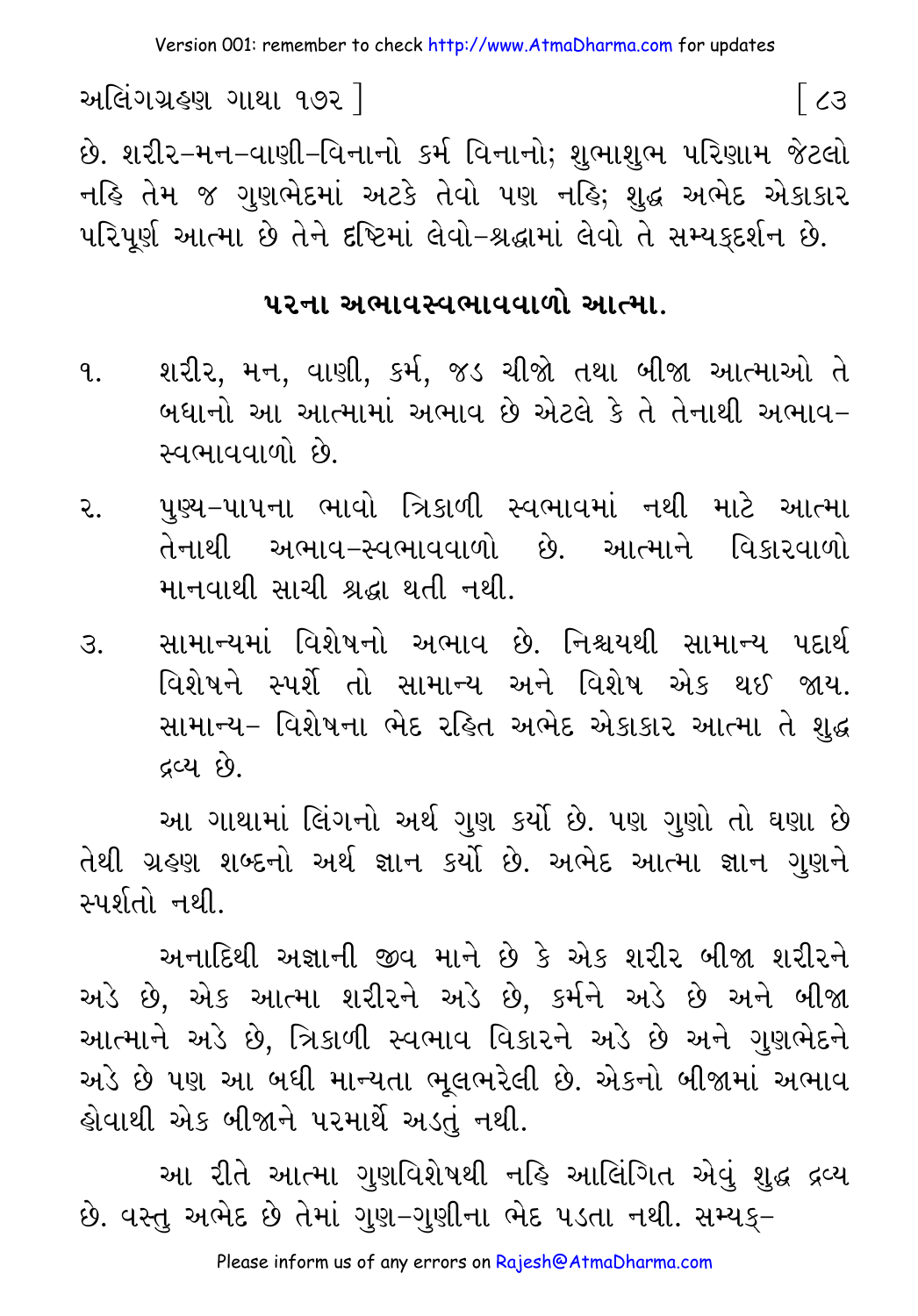$cx<sup>1</sup>$ 

∫ પ્રવચનસાર પ્રવચનો

દર્શનનો વિષય આખો આત્મા છે–એવા અર્થની પ્રાપ્તિ થાય છે. આત્મા અભેદ-એકરૂપ વસ્તુ છે, તે જ્ઞાનવિશેષને અડતો નથી. તેને જાણ્યા વિના ધર્મ થાય નહિ. ધર્મ ધર્મીમાંથી આવે છે. અભેદ એકરૂપ આત્માની શ્રદ્ધા કરવાથી નવી ધર્મપર્યાય પ્રગટે છે.

### ત્રિકાળી અભેદ સ્વભાવમાં જ્ઞાનાદિ ગણભેદનો અભાવ છે.

અભેદ આત્મા જ્ઞાનાદિગુણભેદને સ્પર્શતો નથી અને આખા દ્રવ્યમાં જ્ઞાનગુણના ભેદનો અભાવ છે. બે વસ્તુ હોય તેમાં કોઈ પ્રકારે અભાવ બતાવાય. જો વસ્તુ ન જ હોય તો અભાવ બતાવી શકાય નહિ. માટે આત્મામાં જ્ઞાન આદિનો ગુણભેદ છે, ગુણભેદ જ કોઈ ન માને તો તેનો વ્યવહાર જ સાચો નથી. ભેદ અને અભેદરૂપ વસ્તુ એકી સમયે છે. એમ વ્યવહારે જ્ઞાન કરાવ્યા પછી અભેદ દ્રવ્યમાં જ્ઞાન ગુણના ભેદનો અભાવ બતાવાય છે. ભેદના લક્ષે સમ્યગ્દર્શન થતું નથી પણ અભેદના લક્ષે સમ્યકદર્શન થાય છે.

આ પ્રમાણે ગુણભેદથી નહિ સ્પર્શાયેલો અભેદ આત્મા તારૂં સ્વજ્ઞેય છે એમ તું જાણ. આમ શ્રદ્ધા-જ્ઞાન કરવાથી ધર્મ થાય છે.

# ( ૧૯ ) આત્મા જ્ઞાનપર્યાયવિશેષથી નહિ સ્પર્શાયેલું શહ્રદ્રવ્ય છે-એમ સ્વજ્ઞેયને જાણ.

લિંગ એટલે કે પર્યાય એવું જે ગ્રહણ એટલે કે અર્થાવબોધ– વિશેષ તે જેને નથી તે અલિંગગ્રહણ છેઃ આ રીતે આત્મા પર્યાય-વિશેષથી નહિ આલિંગિત એવું શુદ્ધ દ્રવ્ય છે એવા અર્થની પ્રાપ્તિ થાય  $\hat{g}$ 

અહીં લિંગ એટલે કે પર્યાય,, પણ પર્યાયો તો અનંત છે તેથી ગ્રહણનો અર્થ જ્ઞાનનો પર્યાય લીધો છે. તે જેને એટલે કે આત્માને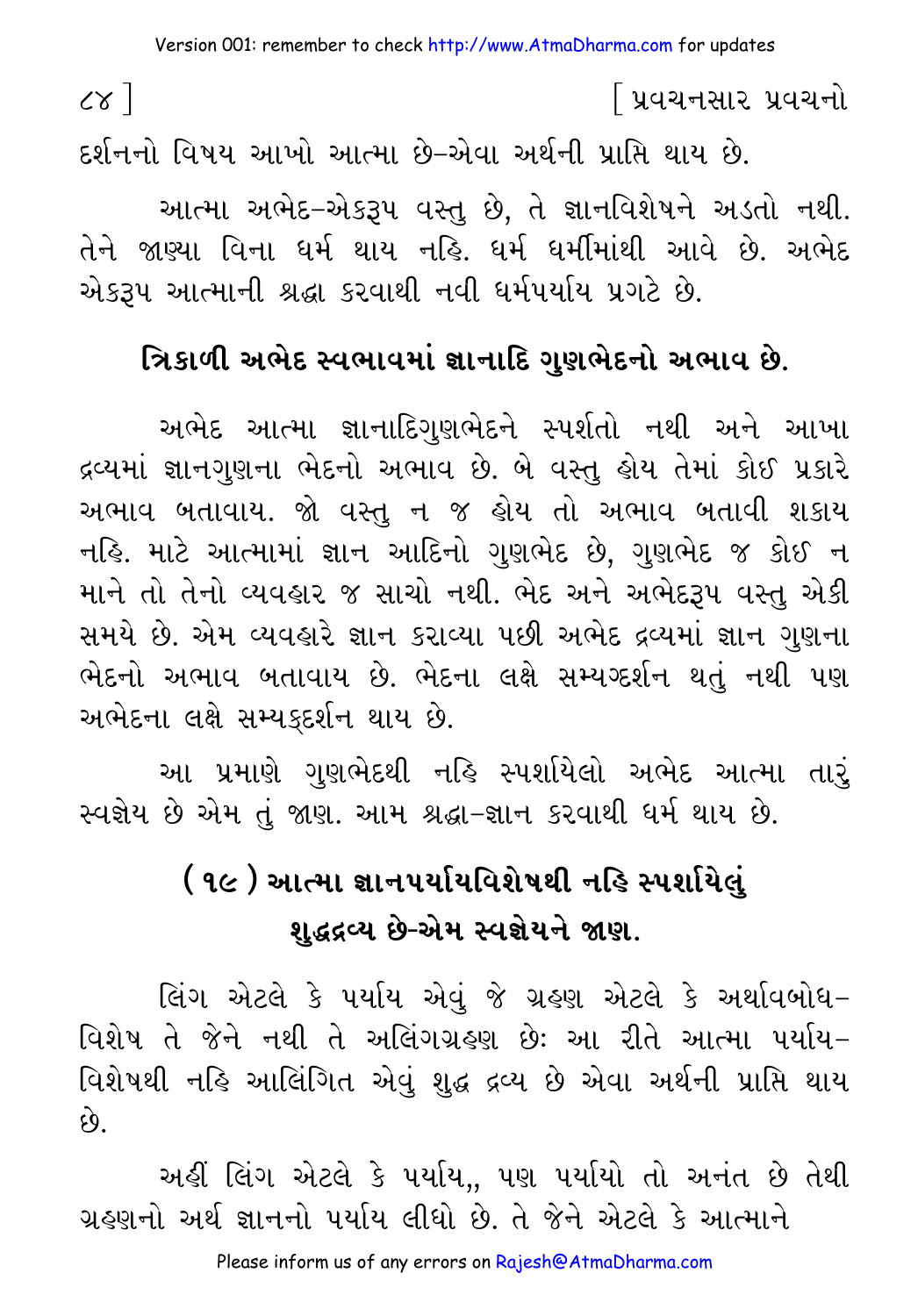નથી તે શુદ્ધ દ્રવ્ય છે. અહીં આત્માને જ્ઞાનનો પર્યાય નથી એટલે કે શુદ્ધ દ્રવ્ય એક ૫ર્યાય જેટલું નથી, ત્રિકાળી દ્રવ્યમાં ક્ષણિક ૫ર્યાયનો અભાવ છે એમ કહેવું છે.

િટપ

સમ્યગ્દર્શન કોના આશ્રયે પ્રગટે છે તે કહે છે.

- ત્રિકાળી સ્વભાવ જો નિમિત્તનો આશ્રય કરે તો પર સાથે  $\mathbf{q}$ એકતાબુદ્ધિ થાય છે, સમ્યગ્દર્શન થતું નથી.
- ત્રિકાળી સ્વભાવ જો દયાદાનાદિનો આશ્રય કરે તો આત્મા ૨. વિકારી થઈ જાય અને તેથી ધર્મ થવાનો પ્રસંગ રહે નહિ.
- ત્રિકાળી સ્વભાવ જો નિર્મળ પર્યાય જેટલો માને તો પણ ધર્મ  $\mathcal{S}_{\cdot}$ થતો નથી.
	- (૧) -શુદ્ધ સ્વભાવ ત્રિકાળી છે ને પર્યાય એક સમયની છે.
	- (૨) -શુદ્ધ સ્વભાવ અંશી છે ને પર્યાય તે અંશ છે.
	- (૩) શુદ્ધ સ્વભાવ સામાન્ય છે ને પર્યાય તે વિશેષ છે.

નિશ્ચયથી અંશી સ્વભાવ અંશને અડે તો અંશી ને અંશ જાુદા રહેતા નથી, તે વસ્તુસ્વરૂપથી વિપરીત છે. માટે આત્મા જ્ઞાનપર્યાયથી નહિ આલિંગિત એવું શુદ્ધ દ્રવ્ય છે.

## પોતાના સ્વભાવનું અખંડપણું ભુલી અજ્ઞાની જીવ પરમાં અખંડપણું કલ્પે છે.

જેમ લૌકિકમાં કોઈની પાસે પાંચ કરોડ રૂપિયાની મડી લોય તો તેના દીકરા, દીકરી, દીકરાની વહુ–જે હોય તે બધા એમ માને કે અમે પાંચ કરોડના આસામી છીએ. ઘરમાં ૨૫ જણા હોય તેમાં એક જણાને તો પચીસમા ભાગે મૂડી આવવાની છે, છતાં કહે છે કે અમે પાંચ કરોડના આસામી છીએ. ત્યાં ખંડ પાડવો પાલવતો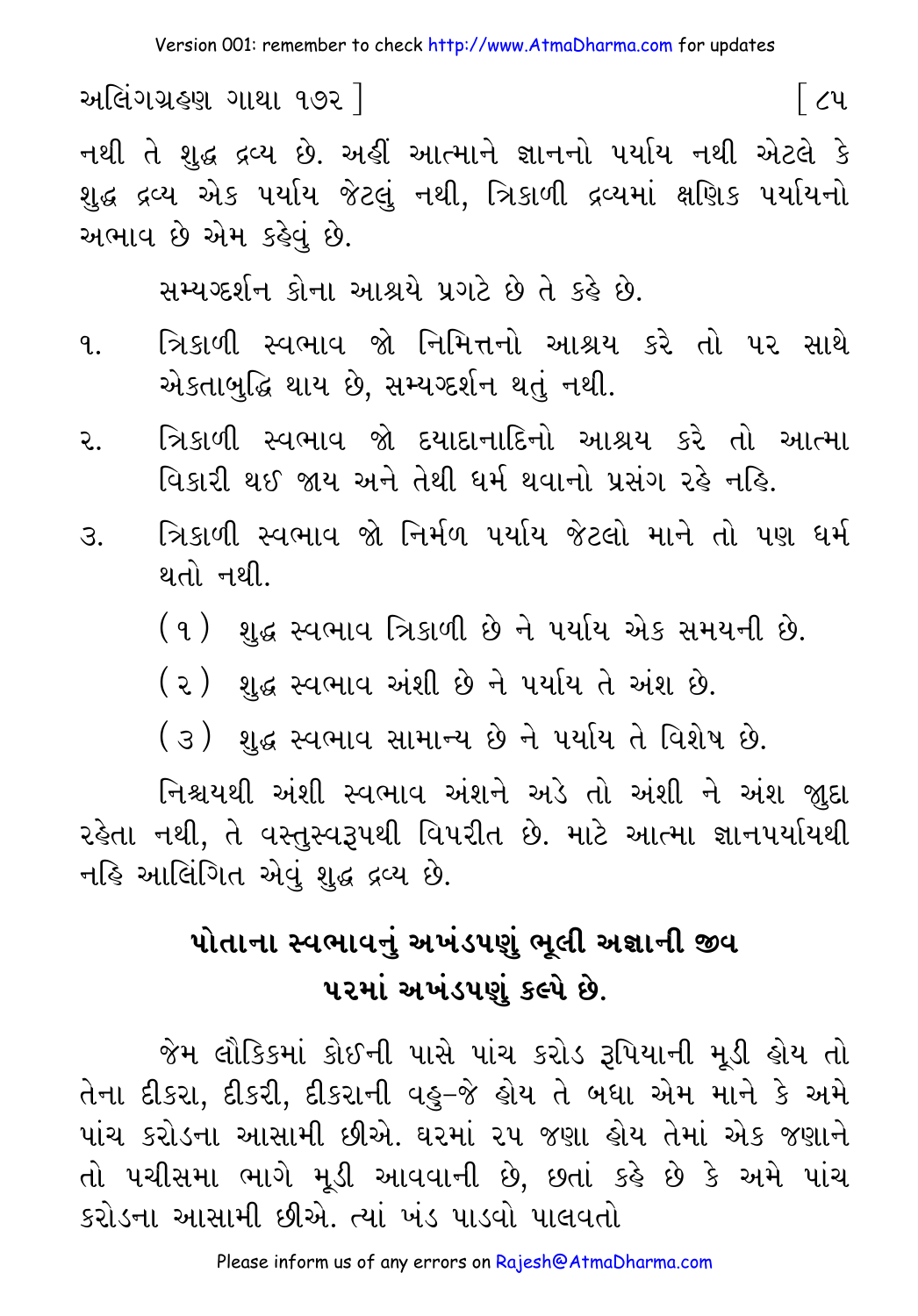### િપ્રવચનસાર પ્રવચનો

નથી, કેમ કે ત્યાં રુચિ ૫ડી છે. તેમ અંતર સ્વભાવ આખા દ્રવ્યને લક્ષમાં લ્યે તેવો છે, તે ખંડખંડ દશાને કે અધુરી દશાને લક્ષમાં લ્યે તેવો નથી. પોતે અખંડ વસ્તુ છે, તે પર પદાર્થથી રહિત, વિકારથી રહિત, ગણભેદથી રહિત. નિર્મળ પર્યાયના ભેદથી રહિત છે. તેનું જેને ભાન નથી તે બહારના સંયોગો કે જે કોઈ કાળે પોતા સાથે રહે તેવા નથી તેમાં અખંડપણાની કલ્પના કરે છે. તે સંયોગો કોઈ કાળે તેના થાય તેમ નથી ને અખંડપણે તેની સાથે રહે તેવા છે જ નહિ, છતાં અજ્ઞાની તેમાં અખંડપણું માની સુખ મેળવવા માગે છે તે તેનો મોઢ છે અને તે સંસારનું કારણ છે.

## ઘર્મની રુચિવાળા જીવે ત્રિકાળી સ્વરૂપની શ્રદ્ધા કરવી જોઈએ.

માટે જેને સંસારનો નાશ કરવો લોય તેણે અખંડ જ્ઞાયક-સ્વભાવની શ્રદ્ધા કરવી જોઈએ. જે સ્વભાવમાં વિકારનો અભાવ છે, જે સ્વભાવમાં ગણભેદ નથી. તેમ જ જે સ્વભાવ નિર્મળ જ્ઞાનપર્યાય જેટલો નથી પણ ત્રિકાળી એકરૂપ છે. જે નિત્યાનંદ ધ્રવ વસ્ત છે તેના આશ્રયે જ સમ્યગ્દર્શન અને ધર્મ થાય છે.

ત્રિકાળી સ્વભાવને લક્ષમાં લીધા વગર, માત્ર બાહ્ય ક્રિયાકાંડમાં જે જીવ ધર્મ માને છે તેને કદાપિ ધર્મ થતો નથી.

- જિનમંદિર આદિ જડ પદાર્થો છે તેને આત્મા કરી શકતો નથી.  $\mathbf{q}$ છતાં તેની ક્રિયા આત્મા કરી શકે એમ માને તો મિશ્યાત્વ થાય  $\hat{g}$
- વળી જિનમંદિરને લીધે રાગ થયો અથવા રાગ થયો માટે ર. જિનમંદિર થયું એમ માને તો મિથ્યાત્વ ઉત્પન્ન કરે છે.
- જિનમંદિરનો શુભરાગ થયો માટે જીવને ધર્મ થશે એમ માને તે З. મિશ્યાત્વ ઉત્પન્ન કરે છે.

Please inform us of any errors on Rajesh@AtmaDharma.com

 $\zeta$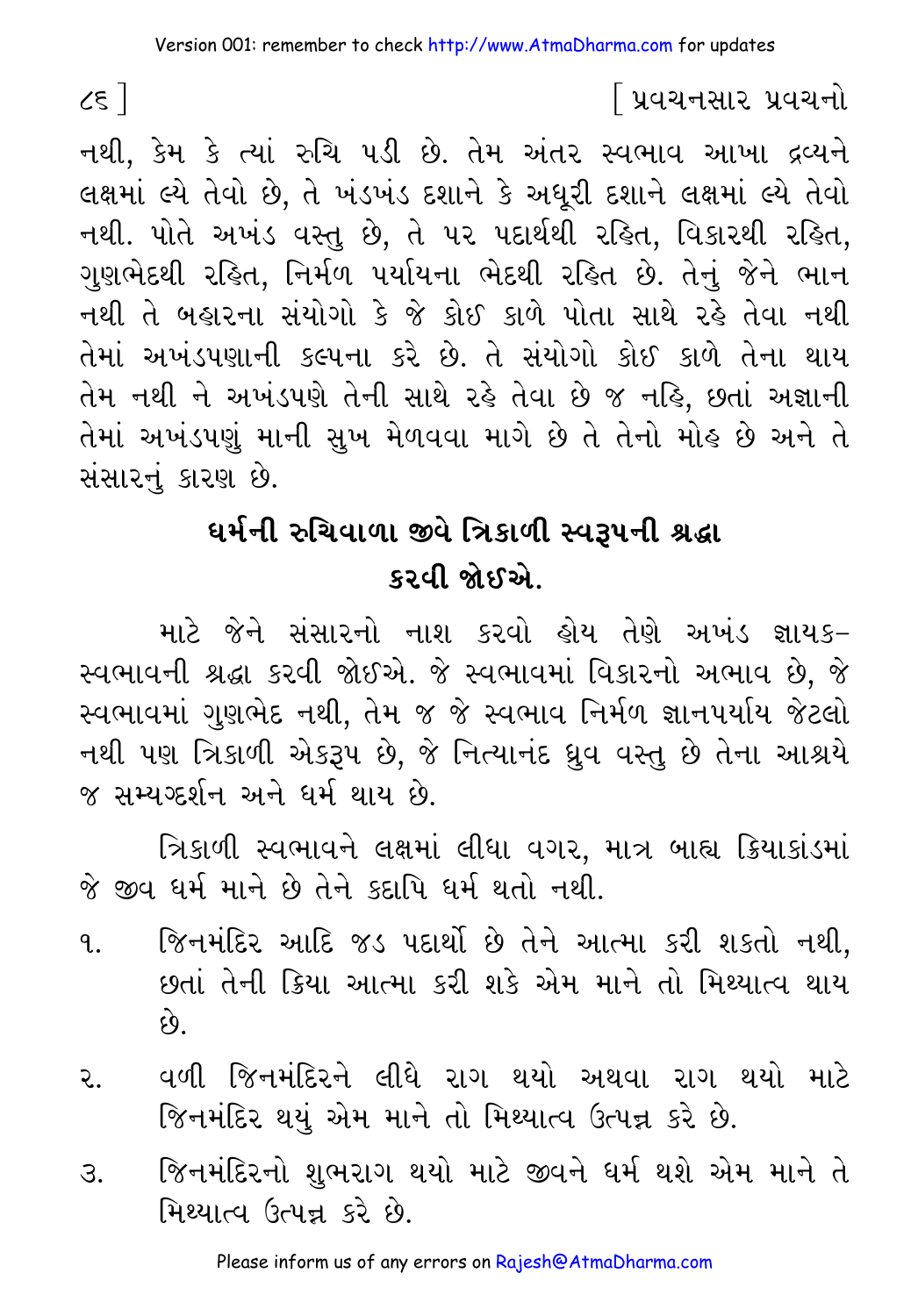Version 001: remember to check http://www.AtmaDharma.com for updates

અલિંગગ્રહણ ગાથા ૧૭૨ ]

୮ ८७

્પર્યાય ઉપર દષ્ટિ રાખે પણ અખંડ દ્રવ્યને ખ્યાલમાં ન લ્યે  $X_{1}$ તોપણ મિથ્યાત્વ થાય છે.

# ત્રિકાળી શહ્રસ્વભાવ સામાન્યમાં નિર્મળ જ્ઞાન પર્યાયવિશેષનો અભાવ છે.

માટે જીવે જેમ છે તેમ આત્મા ખ્યાલમાં લેવો જોઈએ. આ બોલમાં નિર્મળ ૫ર્યાયથી ૫ણ નહિ સ્પર્શાયેલં એવં શદ્ધ દ્રવ્ય કહેવં છે. એટલે ત્રિકાળી દ્રવ્યમાં વર્તમાન જ્ઞાનપર્યાયનો પણ અભાવ છે. પરંતુ તે અભાવ ક્યારે કહેવાય ? પ્રથમ બે અંશ છે એમ બતાવીને પછી અભાવ કહેવાય. અહીં શદ્ધ પર્યાય ભવિષ્યમાં પ્રગટવાની છે એમ લેવું નથી કારણ કે જે વર્તમાનમાં ન હોય તેની સાથે અભાવ વર્તે છે એમ કહી શકાતું નથી. પણ ત્રિકાળી દ્રવ્ય જે સમયે છે તે જ સમયે શુદ્ધ જ્ઞાનપર્યાય છે. આગળ પાછળ નથી. એમ વ્યવહારે પર્યાય સાબિત કરી છે, 'છે' તેનું જ્ઞાન કરાવેલ છે. ૫છી કહ્યું છે કે શુદ્ધ જ્ઞાન૫ર્યાય તો વર્તમાન પૂરતી છે અને તે વર્તમાન પર્યાયનો ત્રિકાળી સ્વભાવમાં અભાવ છે.

નિર્મળ પર્યાય તે અંશ છે તેના લક્ષે સમ્યગ્દર્શન થતું નથી પણ અંશી એવા આત્માના લક્ષે સમ્યગ્દર્શન થાય છે તેથી જ્ઞાનની પર્યાય જે અંશ છે તેનો, અંશી એવા આત્મામાં અભાવ બતાવી, અંશી શુદ્ધ દ્રવ્યનું લક્ષ કરાવ્યું છે. આત્મા સામાન્ય છે ને પર્યાય વિશેષ છે. સામાન્યમાં વિશેષનો અભાવ છે. એમ કહી સામાન્ય દ્રવ્યનું લક્ષ કરાવ્યું છે.

આ બોલમાં અલિંગગ્રહણનો અર્થઃ અ=નહિ, લિંગ=પર્યાય, ગ્રહણ=જ્ઞાનનો પર્યાય−તે જેને નથી એટલે આત્મા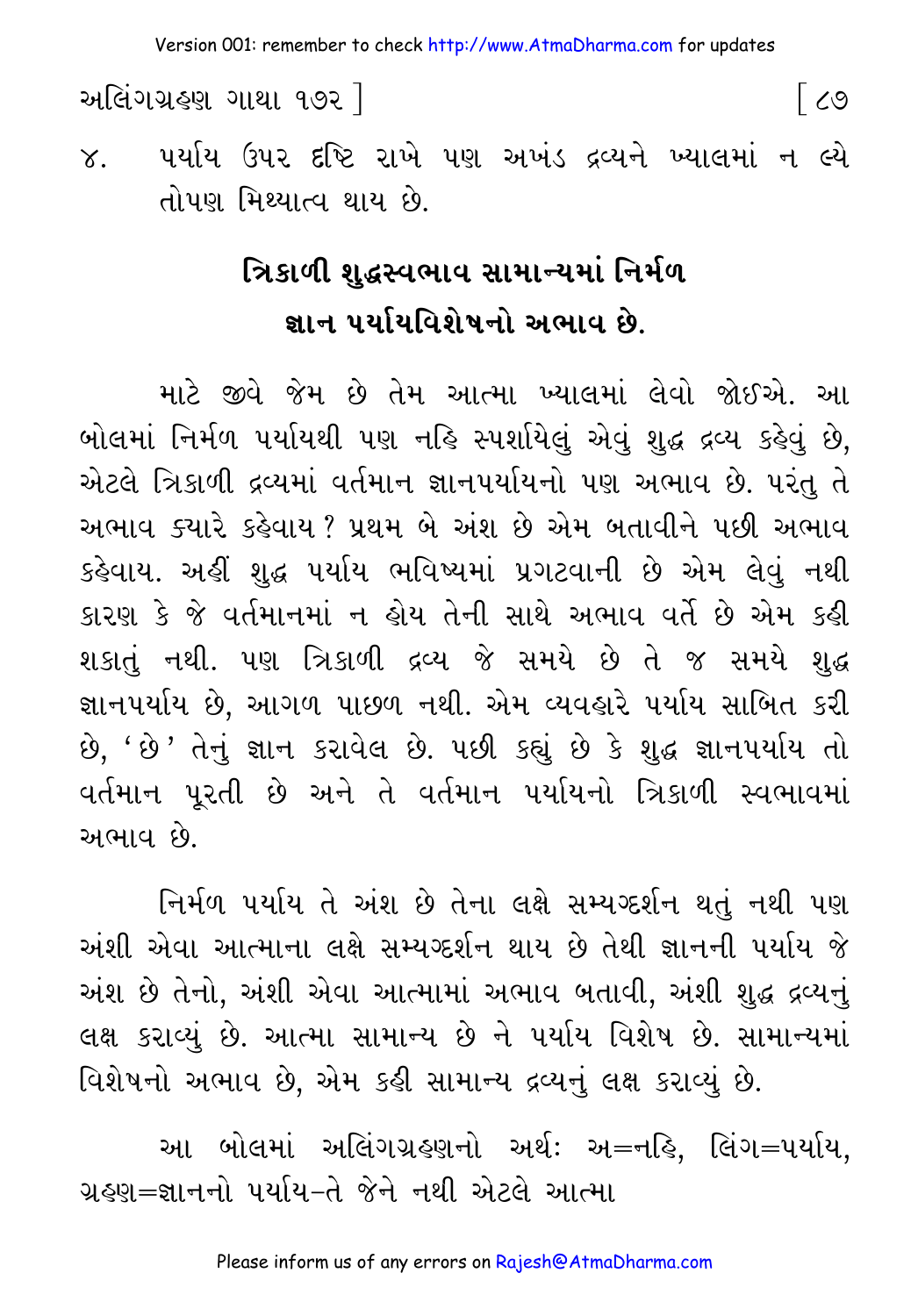$cc$ ]

શુદ્ધ જ્ઞાનના પર્યાયને પણ અડતો નથી-સ્પર્શતો નથી એવં શદ્ધ દ્રવ્ય છે એમ સ્વજેયને જાણ

। प्रवयनसार प्रवयनो

આવું સ્વજ્ઞેય શ્રદ્ધા જ્ઞાનમાં લેવું તે ધર્મનું કારણ છે.

## ( ૨૦ ) આત્મા સામાન્ય ત્રિકાળી જ્ઞાનગુણથી નહિ સ્પર્શાયેલો એવો શુદ્ધ પર્યાય છે એમ સ્વજ્ઞેયને જાણ.

લિંગ એટલે કે પ્રત્યભિજ્ઞાનનં કારણ એવં જે ગ્રહણ એટલે કે અર્થાવબોધસામાન્ય તે જેને નથી તે અલિંગગ્રહણ છે; આ રીતે આત્મા દ્રવ્યથી નહિ આલિંગિત એવો શુદ્ધ પર્યાય છે એવા અર્થની પ્રાપ્તિ થાય  $\hat{\rho}$ 

પહેલાં પ્રત્યભિજ્ઞાનનો અર્થ કહેવાય છે. આત્મામાં અનંત ગુણો છે, તેમાં સમયે સમયે અવસ્થા થાય છે. ગુણો કાયમ રહે છે. પ્રત્યભિજ્ઞાન તે એક સમયની જ્ઞાનની પર્યાય છે. આ તે જ વસ્તુ છે જે પૂર્વે જોઈ હતી તેવા જોડરૂપ જ્ઞાનને પ્રત્યભિજ્ઞાન કહે છે. તે પ્રત્યભિજ્ઞાનની પર્યાયનું કારણ ત્રિકાળી જ્ઞાન ગુણ સામાન્ય છે.

આત્મા ત્રિકાળી જ્ઞાનગુણ સામાન્યથી નહિ સ્પર્શાયેલો શદ્ધ પર્યાય છે. અવિકારી જ્ઞાનની પર્યાય ત્રિકાળી ગણના આધારે પ્રગટતી નથી, નિશ્ચયથી તેને સામાન્યનો પણ આધાર નથી-એમ અહીં સાબિત કરવું છે.

જાૂઓ, અહીં ઝીણી વાત લેવી છે. અઢારમા બોલમાં એમ કહ્યું કતું-ત્રિકાળી દ્રવ્ય સામાન્ય તે જ્ઞાનરૂપ ગુણભેદને અડતું નથી. આત્મામાં જ્ઞાનગુણનો ભેદ નથી એટલે કે આત્મા સામાન્ય અભેદરૂપ છે એમ કહ્યું હતું. ઓગણીસમા બોલમાં એમ કહ્યું હતું–ત્રિકાળી જ્ઞાનગુણમાં જ્ઞાનની પર્યાય નથી એટલે કે સામાન્યમાં વિશેષ નથી, સામાન્યમાં વિશેષનો અભાવ છે એમ કહ્યું હતું. અહીં વીસમા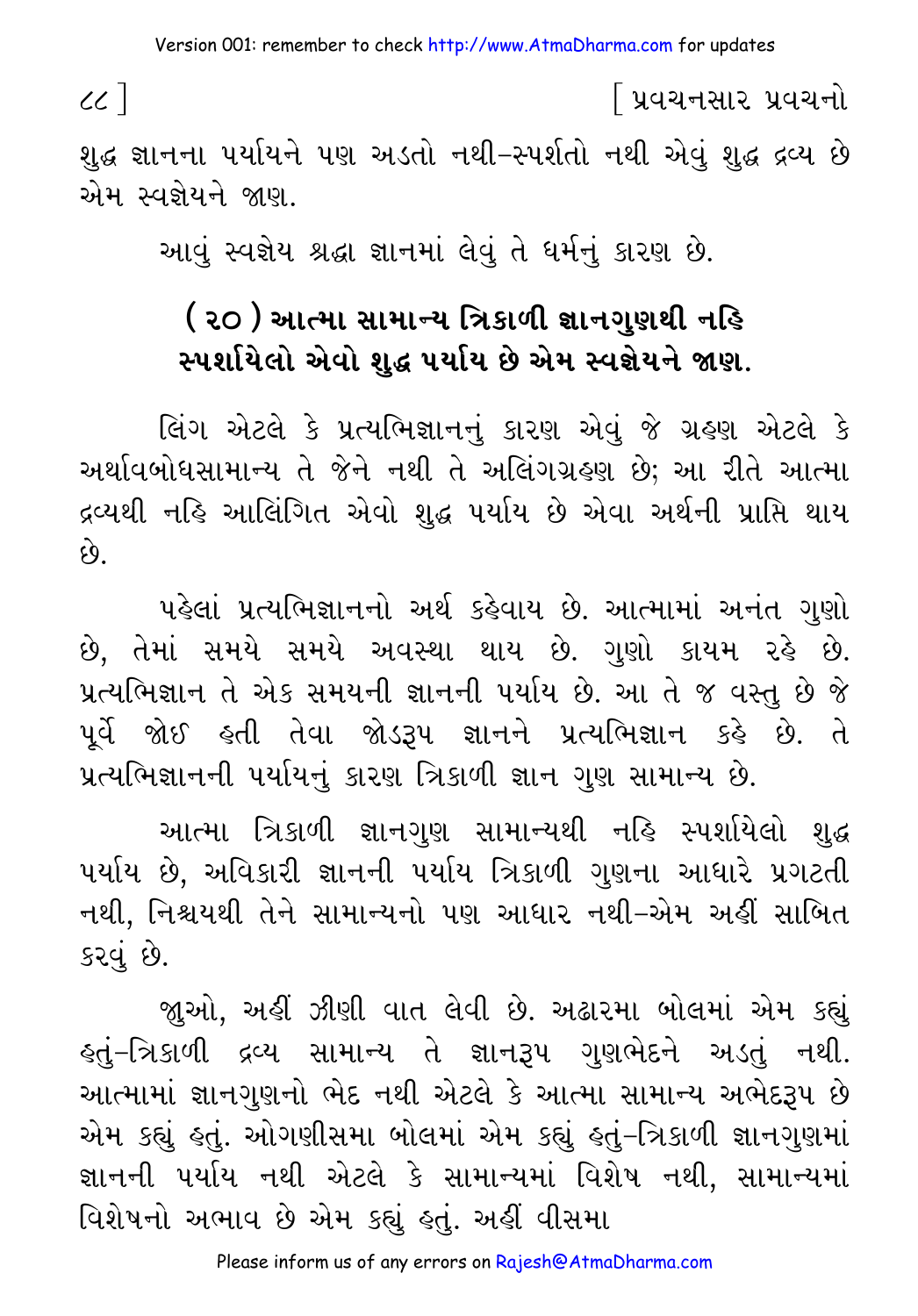બોલમાં કહે છે કે એક સમયની પર્યાયમાં જ્ઞાનગુણ ત્રિકાળીનો અભાવ છે. જ્ઞાનગુણની પર્યાય ત્રિકાળી જ્ઞાનગુણના આધારે નથી, વિશેષ તે સામાન્યના આધારે નથી. એક સમયની સમ્યગ્જ્ઞાનની પર્યાય અથવા કેવળજ્ઞાનની પર્યાય તે નિરપેક્ષ છે. ત્રિકાળી ગુણના આધારે તે પ્રગટતી નથી એમ નિરપેક્ષતા બતાવવી છે. આ રીતે આત્મા ત્રિકાળી જ્ઞાનગુણથી નહિ સ્પર્શાયેલો એવો શુદ્ધ પર્યાય છે એમ અહીં બતાવવું છે.

નિર્વિકારી જ્ઞાનની પર્યાય પ્રગટવાની છે તેની અહીં વાત નથી. શુદ્ધ પર્યાય 'છે' તેની વાત છે. શુદ્ધ પર્યાય તે વિશેષ છે. વિશેષ 'છે' એમ કહેતાં જ તે ત્રિકાળી જ્ઞાનગુણ સામાન્યના આધારે નથી એમ નક્કી થાય છે. પદાર્થ 'છે' એમ કહેતાં જ તે પરથી નથી એમ નક્કી થાય છે. ૫ર્યાય 'છે' એમ કહ્યે ને પાછી ૫૨થી 'છે' એમ કહ્યે તો તેનું ' છે ' પણું સાબિત થતું નથી. વિશેષની અપેક્ષાએ સામાન્ય પર છે કારણ કે વિશેષ તે સામાન્ય નથી.

સામાન્યના આધારે વિશેષ માનવામાં આવે તો વિશેષ નિરપેક્ષ સાબિત થતું નથી. વિશેષને પરાધીન માને તો પરાધીન દશા થાય છે, તે પર્યાયબુદ્ધિ છે.

આત્મા અનાદિનો દ્રવ્યે શદ્ધ છે ને નિર્મળ પર્યાય તેના લક્ષે પાછળથી પ્રગટ થાય છે માટે પર્યાયમાં દ્રવ્યનો અભાવ વર્તે છે એમ અહીં બતાવવું નથી. અહીં તો પ્રગટેલી શદ્ધ પર્યાય છે તેની વાત છે. શદ્ધ પર્યાય પર્વે ન હતી ને પછી દ્રવ્યના આશ્રયે પ્રગટ થઈ માટે પર્યાયમાં દ્રવ્યનો અભાવ વર્તે છે એમ કોઈ દલીલ કરે તો તે દલીલ ખોટી છે. તે વાત જ અહીં લેવી નથી. અહીં તો નિરપેક્ષ કથન કરવં છે. શુદ્ધ પર્યાય પૂર્વે ન હતી ને પછી પ્રગટ થઈ એવો પ્રશ્ન રહેતો નથી. નિરૂપેક્ષ કહો ને સામાન્યના આધારે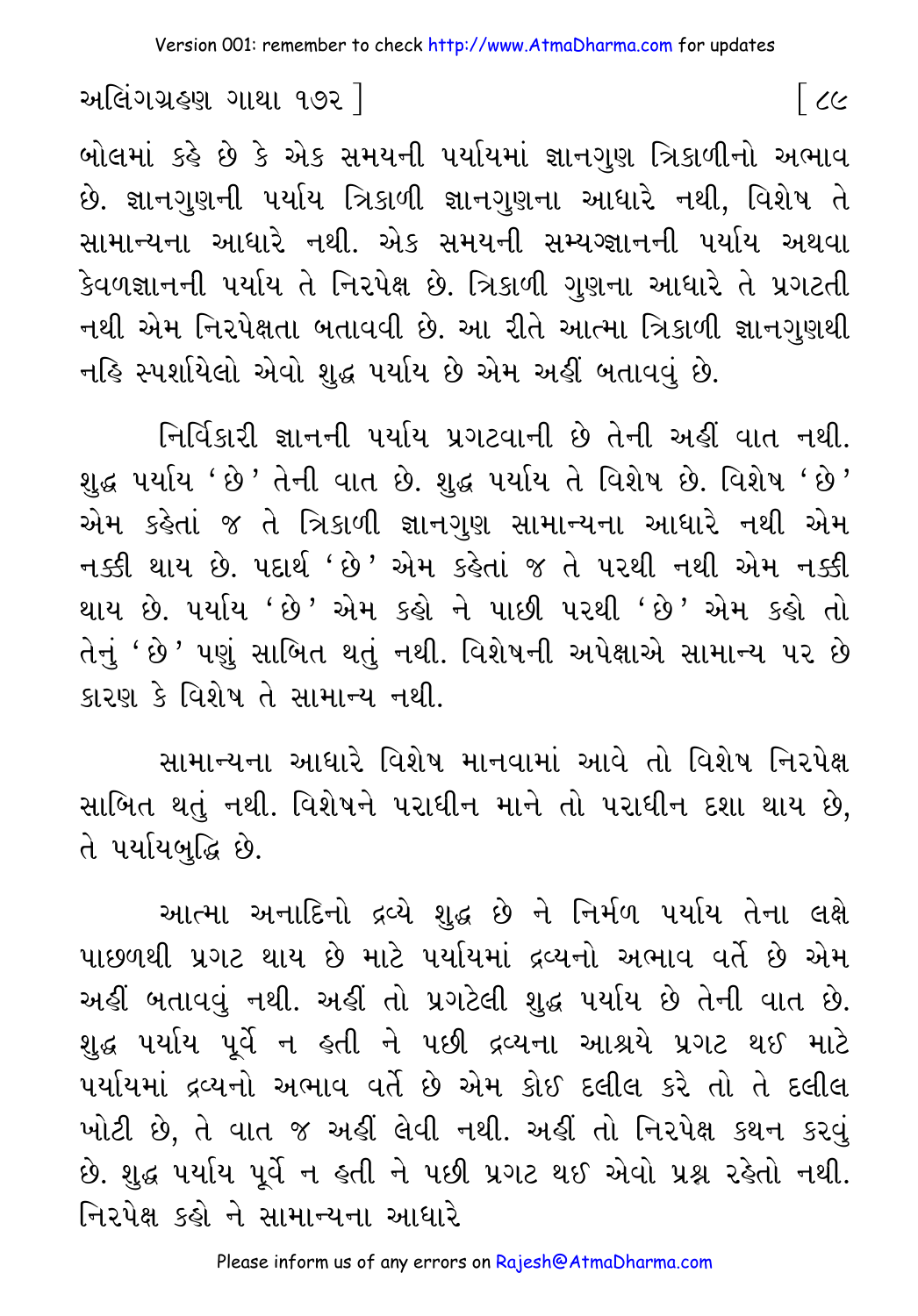$\epsilon$ ol

િપ્રવચનસાર પ્રવચનો

કહો તો નિરપેક્ષપણું સ્વતંત્ર રહેતું નથી. વળી શુદ્ધ પર્યાયમાં ત્રિકાળી સામાન્ય જ્ઞાનગુણનો અભાવ છે, એટલે વિશેષમાં સામાન્યનો અભાવ છે. અભાવ શેમાં બતાવાય? બે અંશ વર્તમાનમાં હોય તેમાં અભાવ બતાવાય. જો તે અસ્તિરૂપ વસ્તુ જ ન હોય તો અભાવ બતાવી શકાય નહિ.

જેમ ૧૮મા બોલમાં કહ્યું હતું કે દ્રવ્ય અભેદ છે **તે જ સમયે** જ્ઞાનાદિ ગુણભેદ છે ખરો પણ અભેદ સ્વભાવમાં જ્ઞાનાદિ ગુણભેદનો અભાવ છે માટે દ્રવ્ય જ્ઞાનને સ્પર્શતું નથી.

૧૯મા બોલમાં કહ્યું હતું કે ગુણો સામાન્ય છે **તે જ સમયે** જ્ઞાનની નિર્મળ પર્યાય છે પણ સામાન્યશક્તિસ્વરૂપ ગુણમાં જ્ઞાનની નિર્મળ પર્યાયનો અભાવ છે. એટલે સામાન્યમાં વિશેષનો અભાવ છે માટે દ્રવ્ય પર્યાયને સ્પર્શતું નથી.

અહીં ૨૦મા બોલમાં એમ કહે છે કે શુદ્ધ પર્યાય છે તે જ સમયે ત્રિકાળી ધ્રુવ જ્ઞાનગુણ છે. પણ જ્ઞાનની શુદ્ધ પર્યાયમાં જ્ઞાનના ધ્રુવ સામાન્યપણાનો અભાવ છે એટલે કે વિશેષમાં સામાન્યનો અભાવ છે માટે શુદ્ધ પર્યાય સામાન્ય જ્ઞાનગુણને સ્પર્શતી નથી.

શુદ્ધ પર્યાયમાં સામાન્યનો અભાવ છે કારણ કે વિશેષમાં સામાન્યનો અભાવ ન હોય તો વિશેષ અને સામાન્ય એક થઈ જાય. વસ્તુસ્વરૂપ એવું નથી. વિશેષ વિશેષથી જ છે, સામાન્યથી નથી.

વિશેષ નિરપેક્ષ છે તે સાબિત કરવું છે.

૧૮-૧૯-૨૦ બોલમાં બબ્બે પ્રકારને વર્તમાન સિદ્ધ કરીને એકબીજાને અડતો નથી એમ કહી અભેદની શ્રદ્ધા કરાવવી છે.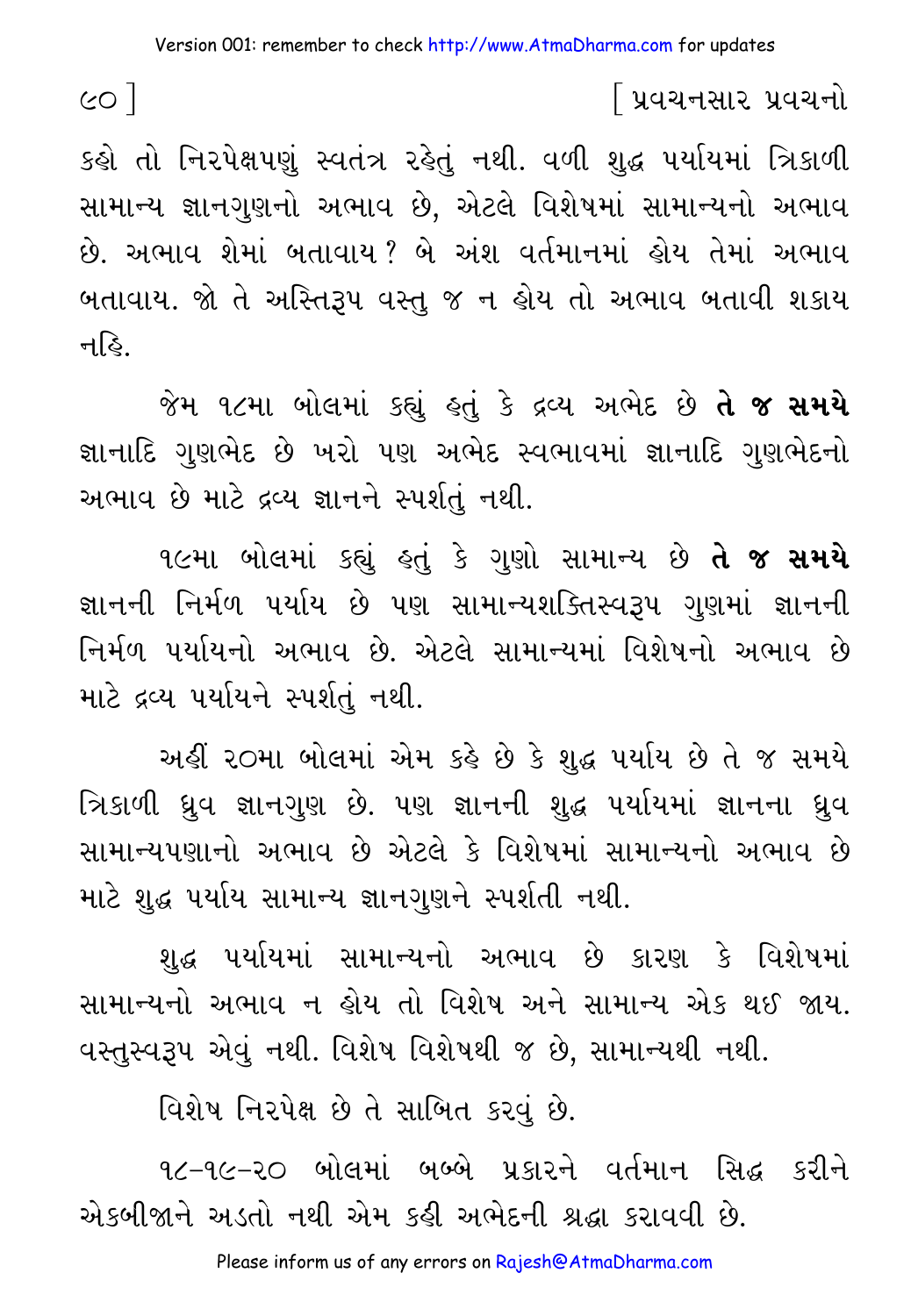Version 001: remember to check http://www.AtmaDharma.com for updates

િલ્લ

અલિંગગ્રહણ ગાથા ૧૭૨ ]

- ૧૮મા બોલમાં ગુણભેદનો ગુણીમાં અભાવ બતાવી, અભેદ ગુણી તે સમ્યગ્દર્શનનો વિષય થાય છે એમ બતાવ્યં.
- ૧૯મા બોલમાં પ્રગટેલી સમ્યગ્જ્ઞાનની પર્યાય છે તેને સામાન્ય ઘ્રુવ જ્ઞાતાદષ્ટા સદશ સ્વભાવ અડતો નથી એમ બતાવી, સામાન્ય ઘ્રુવ સદશ સ્વભાવરૂપ આત્મા તે સમ્યગ્દર્શનનો વિષય છે એમ બતાવ્યું.
- ૨૦મા બોલમાં એમ કહે છે કે વર્તમાન નિર્મળ જ્ઞાન પર્યાય તે ઘ્રુવ જ્ઞાનસ્વભાવને અડતો નથી. શુદ્ધ પર્યાય વર્તમાન પ્રગટ છે. ' છે 'તેની વાત છે. શુદ્ધ પર્યાય પૂર્વે ન હતી ને પછી ધ્રુવના લક્ષે પ્રગટશે તે સાપેક્ષતાની વાત જ લેવી નથી. શુદ્ધ પર્યાય છે, છે ને છે, સામાન્ય ઘ્રુવ પણ છે. પણ શુદ્ધ પર્યાય સામાન્યને લીધે નથી કેમ કે વિશેષમાં સામાન્યનો અભાવ છે.
- શુદ્ધ પ્રગટેલી પર્યાય, નિમિત્તો–દેવ શાસ્ત્ર ગુરુ આવ્યા માટે  $9.1$ પ્રગટી છે એમ નથી.
- શદ્ધ પ્રગટેલી પર્યાય. પુષ્યના શભભાવ છે માટે પ્રગટી છે એમ २. નથી
- શુદ્ધ પ્રગટેલી પર્યાય, સામાન્ય જ્ઞાનગુણ શક્તિરૂપે છે માટે પ્રગટી  $\mathcal{S}$ . છે એમ પણ નથી.
- પૂર્વની અનુભૂતિને લીધે વર્તમાન અનુભૂતિ થઈ એમ પણ નથી.  $\chi$ . શુદ્ધ પર્યાય છે−તે નિરપેક્ષ છે, અર્લ્ડેતુક છે.

આમ નક્કી કરતાં નિમિત્તો ઉપરથી ને શુભરાગ ઉપરથી લક્ષ તો છૂટે જ છે, તેમ જ વિશેષ અને સામાન્યના ભેદ ઉપરથી પણ લક્ષ છૂટી એકાકાર વસ્તુ ઉપર લક્ષ જાય છે.

> બધા ગુણો અસહાય કહ્યા છે, એક ગુણમાં બીજા ગુણનો Please inform us of any errors on Rajesh@AtmaDharma.com